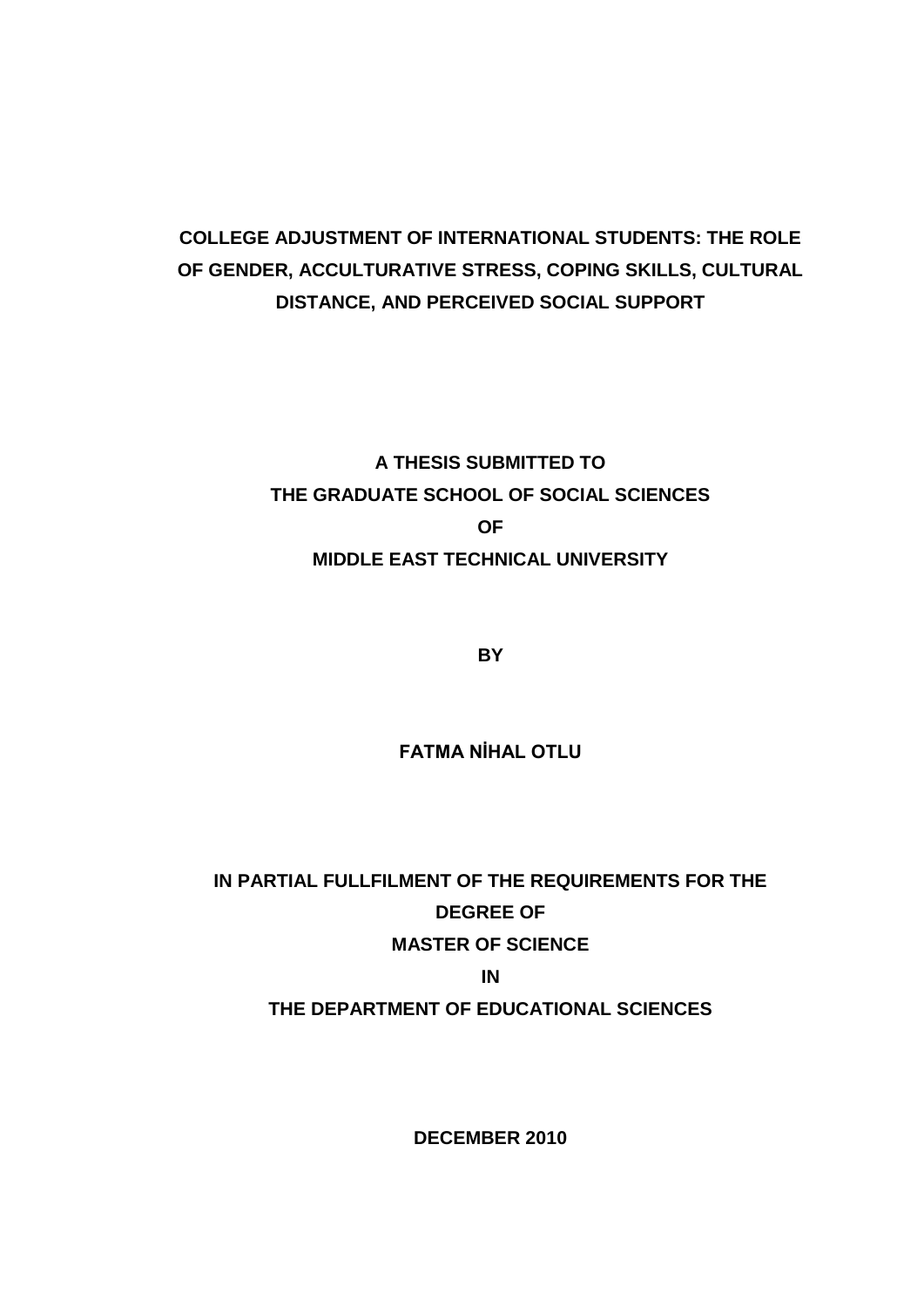Approval of the Graduate School of Social Sciences

 $\frac{1}{\sqrt{2}}$  ,  $\frac{1}{\sqrt{2}}$  ,  $\frac{1}{\sqrt{2}}$  ,  $\frac{1}{\sqrt{2}}$  ,  $\frac{1}{\sqrt{2}}$  ,  $\frac{1}{\sqrt{2}}$  ,  $\frac{1}{\sqrt{2}}$  ,  $\frac{1}{\sqrt{2}}$  ,  $\frac{1}{\sqrt{2}}$  ,  $\frac{1}{\sqrt{2}}$  ,  $\frac{1}{\sqrt{2}}$  ,  $\frac{1}{\sqrt{2}}$  ,  $\frac{1}{\sqrt{2}}$  ,  $\frac{1}{\sqrt{2}}$  ,  $\frac{1}{\sqrt{2}}$ Prof. Dr. Meliha Altunışık **Director Director** 

I certify that this thesis satisfies all the requirements as a thesis for the degree of Master of Science.

 $\overline{\phantom{a}}$  , and the contract of the contract of the contract of the contract of the contract of the contract of the contract of the contract of the contract of the contract of the contract of the contract of the contrac Prof. Dr. Ali Yıldırım Head of Department

This is to certify that we have read this thesis and in our opinion it is fully adequate, in scope and quality, as a thesis for the degree of Master of Science.

 $\frac{1}{2}$  , and the contract of the contract of the contract of the contract of the contract of the contract of the contract of the contract of the contract of the contract of the contract of the contract of the contract Assist. Prof. Dr. Zeynep Hatipoğlu Sümer **Supervisor** 

#### **Examining Committee Members**

Assoc. Prof. Dr. Semra Sungur (METU, ESE) \_\_\_\_\_\_\_\_\_\_\_\_\_\_\_\_

Assoc. Prof. Dr. Özgür Erdur Baker (METU, EDS) \_\_\_\_\_\_\_\_\_\_\_\_\_\_\_

Assist. Prof. Dr. Zeynep Hatipoğlu Sümer (METU, EDS) \_\_\_\_\_\_\_\_\_\_\_\_\_\_\_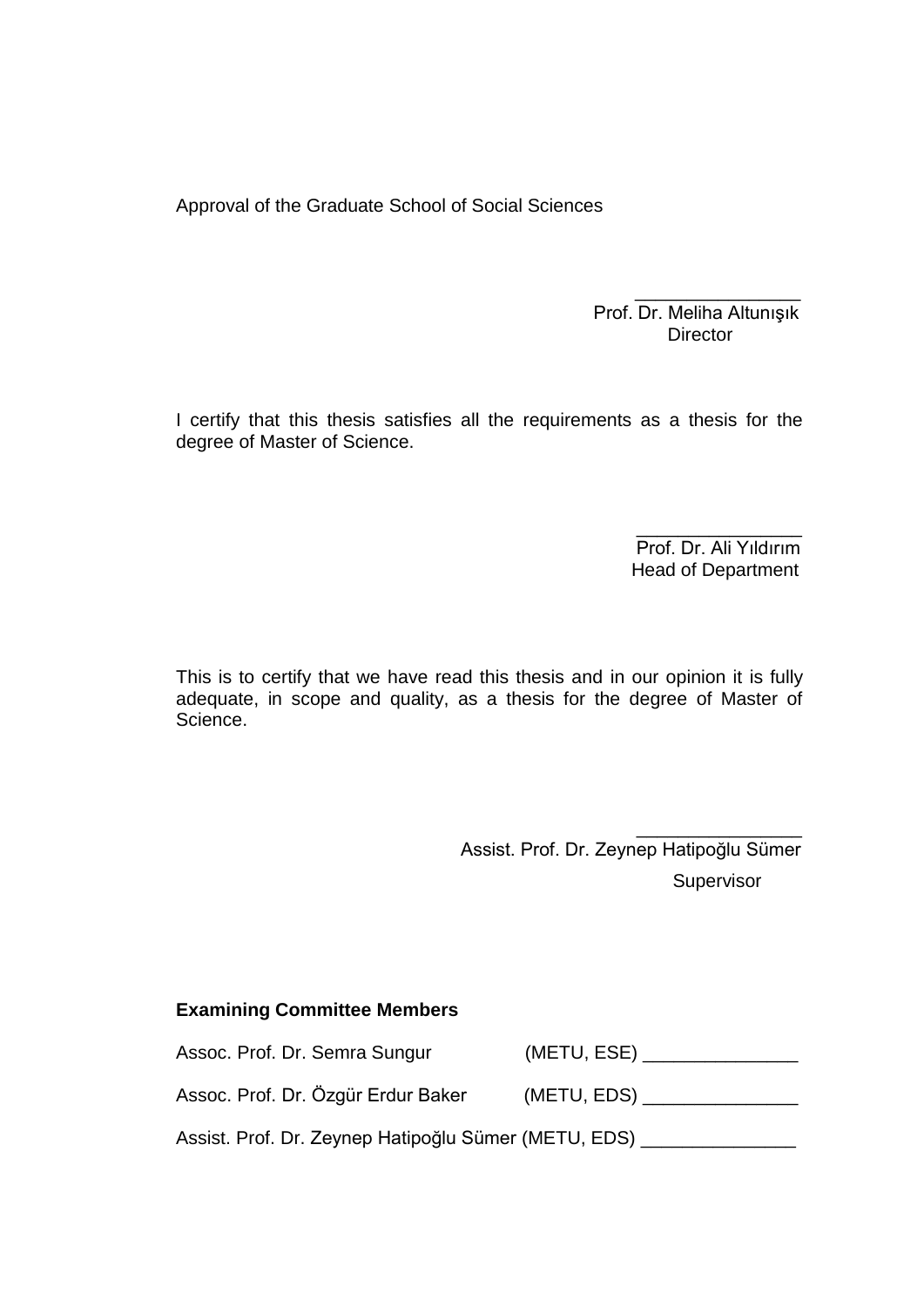**I hereby declare that all the information in this document has been obtained and presented in accordance with academic rules and ethical conduct. I also declare that, as required by these rules and conduct, I have fully cited and referenced all material and results that are not original to this work.** 

Surname, Name: Otlu, Fatma Nihal

Signature :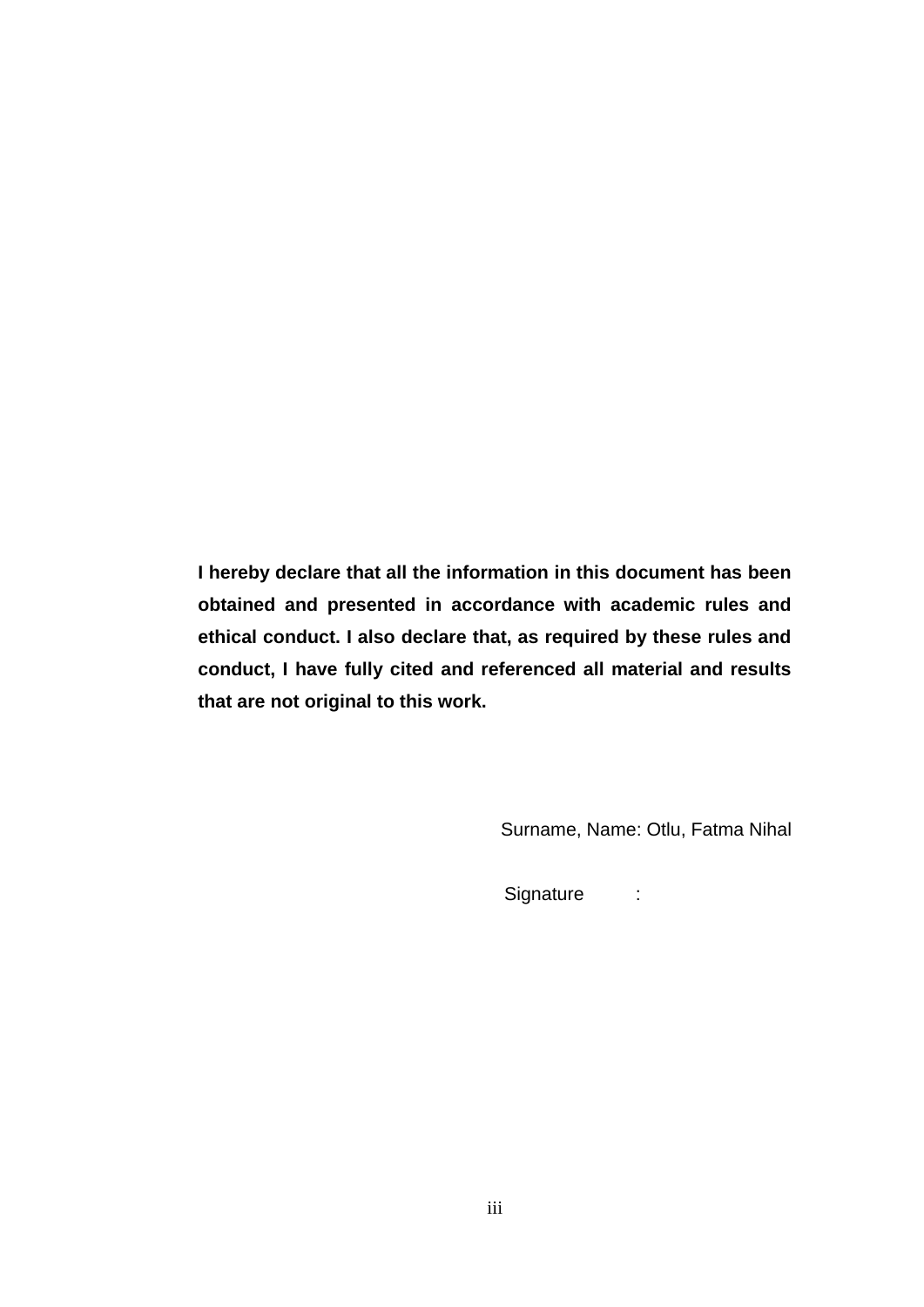#### **ABSTRACT**

# COLLEGE ADJUSTMENT OF INTERNATIONAL STUDENTS: THE ROLE OF GENDER, ACCULTURATIVE STRESS, COPING SKILLS, CULTURAL DISTANCE, AND PERCEIVED SOCIAL SUPPORT

Otlu, Fatma Nihal M. S. Department of Educational Sciences Supervisor: Assist. Prof. Dr. Zeynep Hatipoğlu Sümer

December, 2010, 103 pages

The purpose of the present study is to investigate the role of gender, acculturative stress, coping skills, cultural distance, and perceived social support in predicting college adjustment scores of international students who attend universities in Ankara.

The sample of the study consisted of 170 (135 males and 35 females) volunteered international students from one private and four state universities in Ankara. A Personal Data Sheet developed by the researcher, Student Adaptation to College Questionnaire (Baker & Siryk, 1984), Acculturative Stress Scale for International Students (Sandhu & Asrabadi, 1994), Brief COPE (Carver, 1997), Cultural Distance Scale (Bektaş, 2004), and the Multidimensional Scale of Perceived Social Support (Zimet, Dahlem, Zimet, & Farley, 1988) were used to collect data.

Hierarchical multiple regression analysis was conducted to analyze data. The results of the analysis revealed that acculturative stress,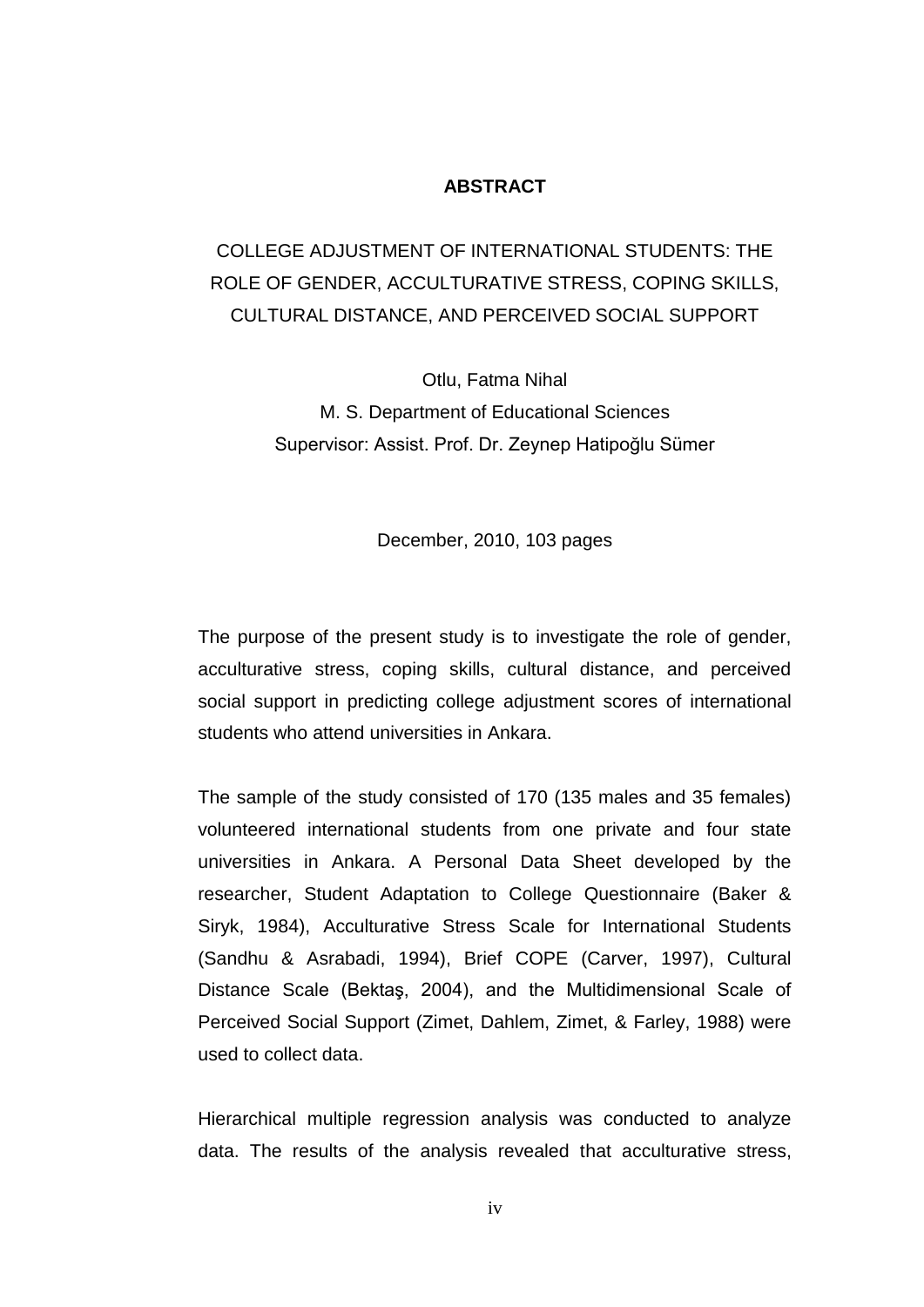positive coping skills, and cultural distance were significant predictors of college adjustment scores of international students while gender, negative coping skills, passive coping skills, and perceived social support were not. All predictor variables explained 9.8 % of the total variance in college adjustment scores. The study results demonstrated that international students who have low acculturative stress, low perceived cultural distance and high use of positive coping skills were better adjusted to college.

Keywords: College Adjustment, Acculturative Stress, Coping Skills, Cultural Distance, Perceived Social Support.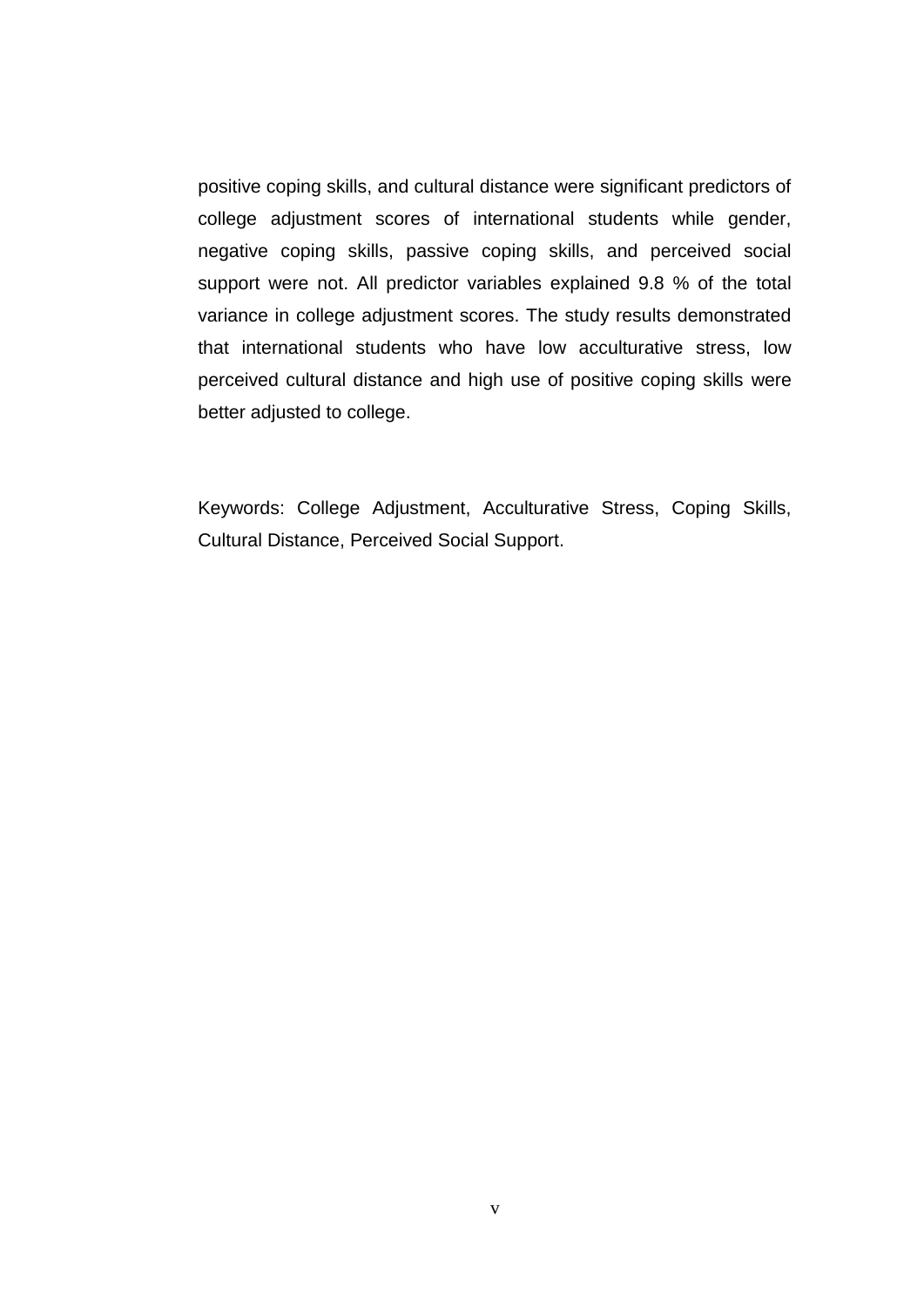# ULUSLAR ARASI ÖĞRENCİLERİN ÜNİVERSİTE UYUMU: CİNSİYET, KÜLTÜRLEŞME STRESİ, BAŞA ÇIKMA BECERİLERİ, KÜLTÜREL UZAKLIK VE ALGILANAN SOSYAL DESTEĞİN ROLÜ

Otlu, Fatma Nihal Yüksek Lisans, Eğitim Bilimleri Bölümü Tez Yöneticisi: Yrd. Doç. Dr. Zeynep Hatipoğlu Sümer

#### Aralık 2010, 103 sayfa

Bu çalışmanın amacı Ankara'daki üniversitelerde eğitimine devam eden uluslar arası öğrencilerin üniversite uyum puanlarını yordamada cinsiyet, kültürleĢme stresi, baĢa çıkma becerileri, kültürel uzaklık ve algılanan sosyal desteğin rolünü araştırmaktır.

ÇalıĢmanın örneklemi, Ankara ilindeki bir özel, dört devlet üniversitesinde öğrenim gören 170 (135 erkek ve 35 kız) uluslar arası gönüllü öğrenciden oluşmaktadır. Araştırmacı tarafından geliştirilen KiĢisel Bilgi Formu, Üniversite Öğrencileri Uyum Ölçeği (Baker & Siryk, 1984), Uluslar Arası Öğrenciler İçin Kültürleşme Stresi Ölçeği (Sandhu & Asrabadi, 1994), BaĢa Çıkma Stratejileri Kısa Formu (Carver, 1997), Kültürel Uzaklık Ölçeği (BektaĢ, 2004), ve Çok Boyutlu Algılanan Sosyal Destek Ölçeği (Zimet, Dahlem, Zimet, & Farley, 1988) veri toplamak için kullanılmıştır.

Verilerin analizinde hiyerarşik çoklu regresyon analizi kullanılmıştır. Analiz sonuçları kültürleşme stresi, olumlu başa çıkma becerileri ve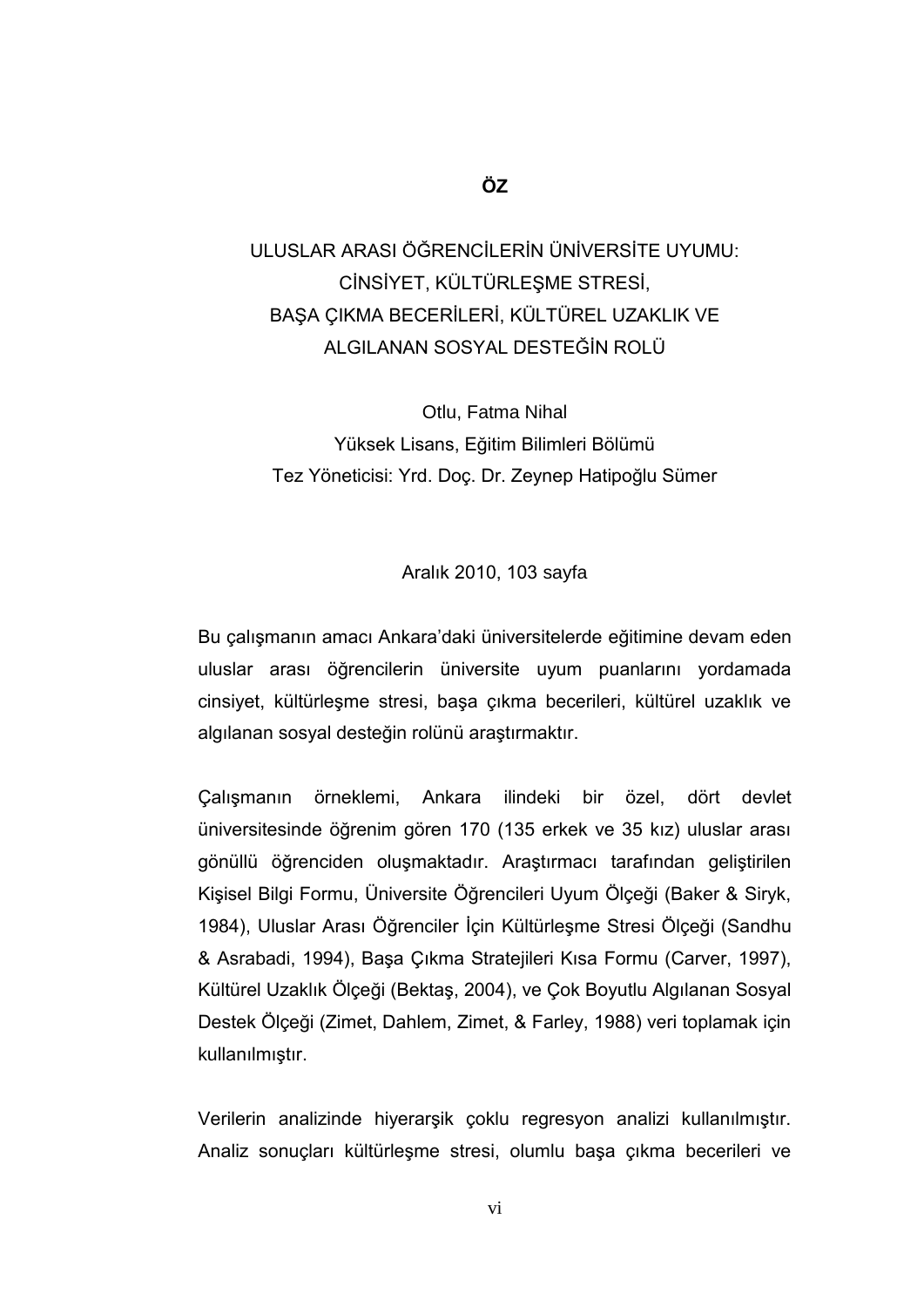kültürel uzaklığın uluslar arası öğrencilerin üniversite uyumunu açıklamada anlamlı yordayıcı değişkenler olduğunu; cinsiyet, olumsuz başa çıkma becerileri, pasif başa çıkma becerileri ve algılanan sosyal desteğin ise anlamlı yordayıcı değişkenler olmadıklarını ortaya çıkarmıştır. Tüm yordayıcı değişkenler üniversite uyum puanlarındaki toplam varyansın % 9.8'ini açıklamıştır. Araştırma sonuçları, kültürel stres ve algılanan kültürel farklılığı düşük, olumlu başa çıkma beceri kullanımı yüksek uluslar arası öğrencilerin üniversite uyumunun daha yüksek olduğunu göstermiştir.

Anahtar Kelimeler: Üniversite Uyumu, KültürleĢme Stresi, BaĢa Çıkma Becerileri, Kültürel Uzaklık, Algılanan Sosyal Destek.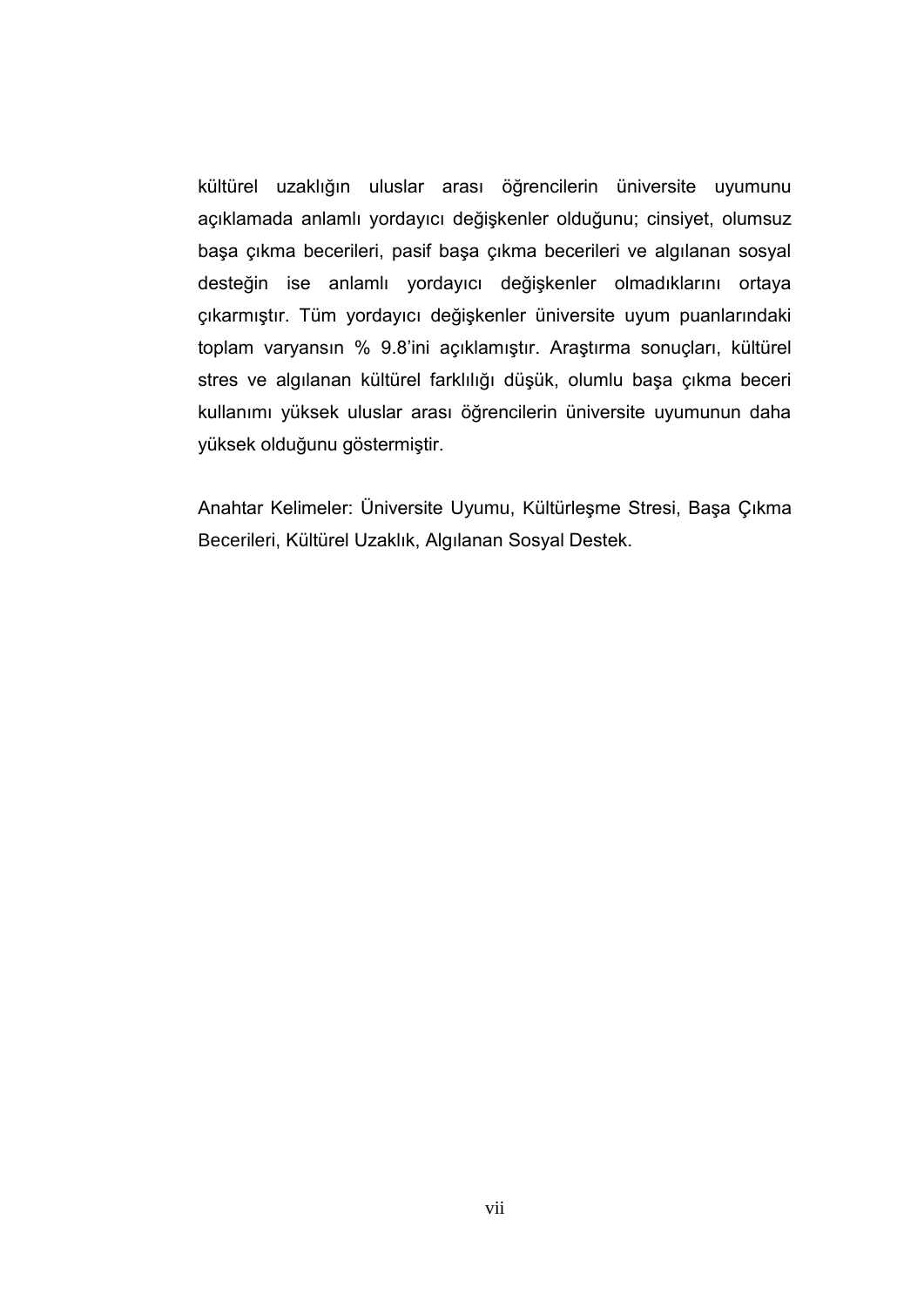| To my family: | My mother,               | <b>Hamiyet OTLU</b> |
|---------------|--------------------------|---------------------|
|               | Nazim OTLU<br>My father, |                     |
|               | My Brothers,             | Mehmet Akif OTLU    |
|               |                          | & Hasan Suat OTLU   |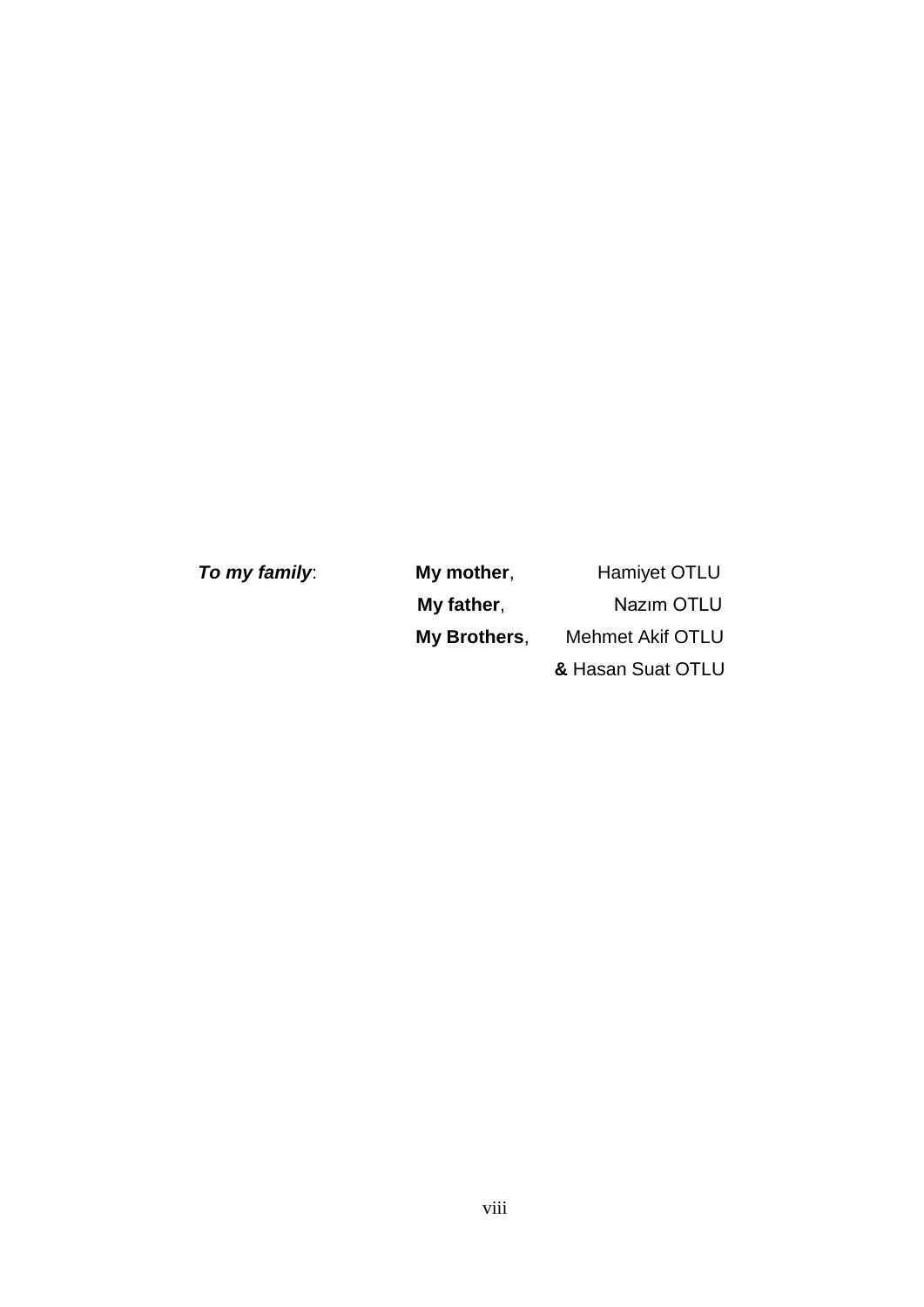#### **ACKNOWLEDGEMENTS**

I would like to express my gratitude to my supervisor Assist. Prof. Dr. Zeynep Hatipoğlu Sümer for her supervision and support throughout my graduate education and also for her respect for my way of studying. Without her support in the difficult times of this process, this study would be harder for me.

I also would like to express my gratitude to my examining committee members, Assoc. Prof. Dr. Semra Sungur and Assoc. Prof. Dr. Özgür Erdur Baker. Their supportive and caring attitude meant a lot to me and their suggestions for my study were so valuable.

I am grateful to TÜBİTAK for their scholarship which definitely encouraged and supported me to finish this master thesis.

I am also thankful to my friends in Middle East Technical University Educational Sciences Department. Especially Çiğdem Topçu, Esra Eret, Ezgi Toplu, Fevziye Dolunay, and Funda Barutçu supported and helped me when I was about to give up, when I was stuck with the everything related to thesis. Their help were really life saving for me. Moreover, I want to thank to Begüm Serim Yıldız, İdil Aksöz, Nasibe Kandemir, and Selin Onaylı for always helping me when I was away of Ankara and in need of their help. Without their help and support many of the things would be more difficult.

I also wish to thank to my wonderful friends who never leaved me alone in this challenging period of my life, supported me, and prayed for me. Balcı Family (Emine, Murat, Serdar), Emel Lushi, Erdane Burçakoğlu, Hatice Kablan, Sevda Esen, Sümeyra Özdemir, Tuğba BektaĢ, Zenne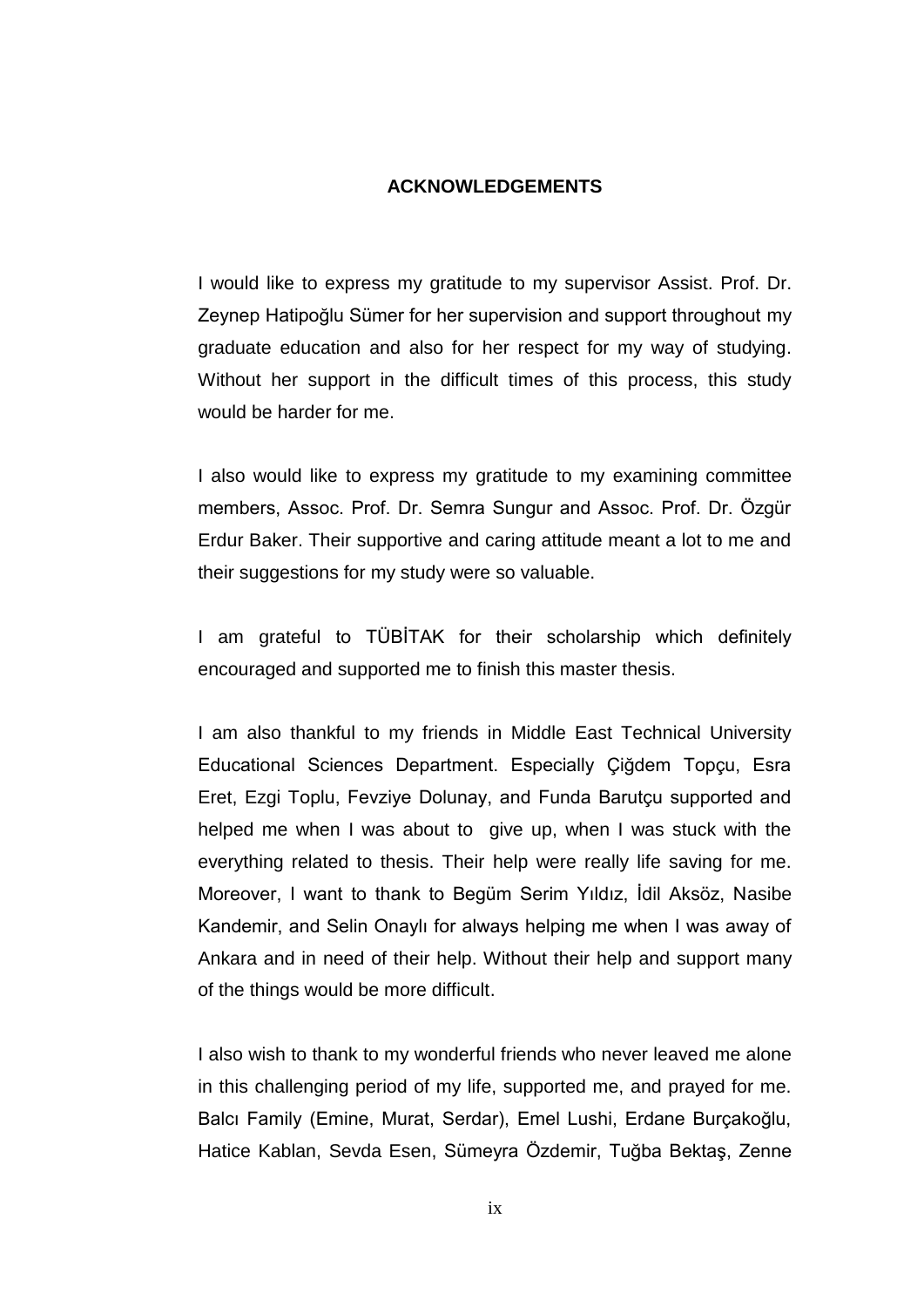Merdan, and Zeynep TaĢçı. You are really great friends and I feel so lucky to have all of you.

My special thanks go to my family; my mother Hamiyet, my father Nazım, and my brothers Mehmet Akif and Hasan Suat. Thanks, thanks, thanks for all. Without your prayers, your support and belief I would never finish this thesis. Thanks for indulging all my temper tantrums and madness throughout this difficult, challenging, and tiring process. I am giving thanks to God that you are with me.

My last and biggest thanks go to My Creator. Thanks for choosing me and sending me all those difficulties and all those beauties. What I know now is, You are always and always with me and want me to go behind the rainbow to see all other colors. I know this is a long and tiring way, and I know You are always and always there to hold my hands.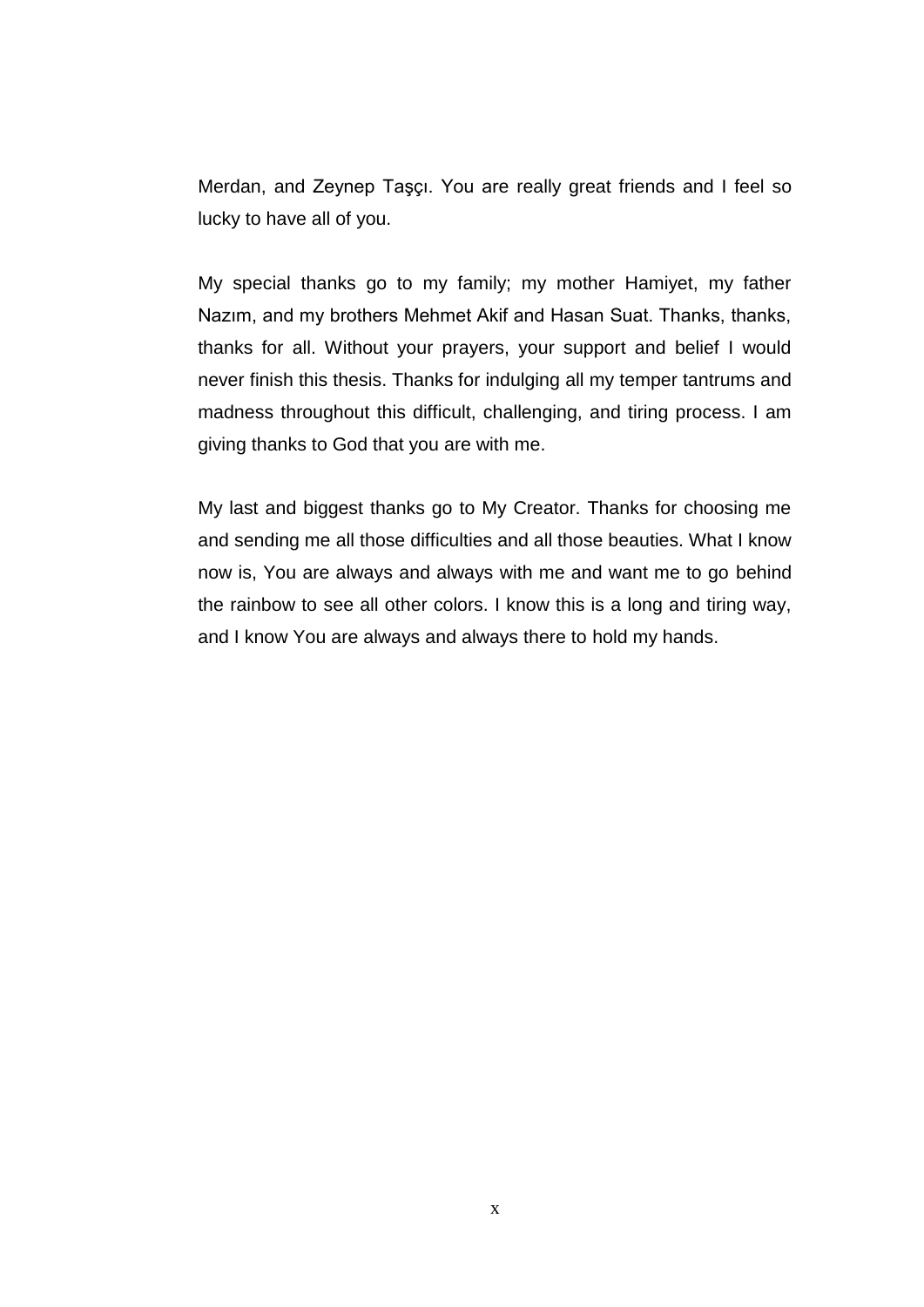# **TABLE OF CONTENTS**

| <b>CHAPTERS</b>                                                    |  |
|--------------------------------------------------------------------|--|
|                                                                    |  |
|                                                                    |  |
|                                                                    |  |
|                                                                    |  |
|                                                                    |  |
|                                                                    |  |
|                                                                    |  |
| 2.1. History and Theoretical Background of International Students' |  |
|                                                                    |  |
| 2.2. Studies on International Students' College Adjustment in the  |  |
|                                                                    |  |
|                                                                    |  |
|                                                                    |  |
|                                                                    |  |
|                                                                    |  |
|                                                                    |  |
|                                                                    |  |
|                                                                    |  |
|                                                                    |  |
|                                                                    |  |
|                                                                    |  |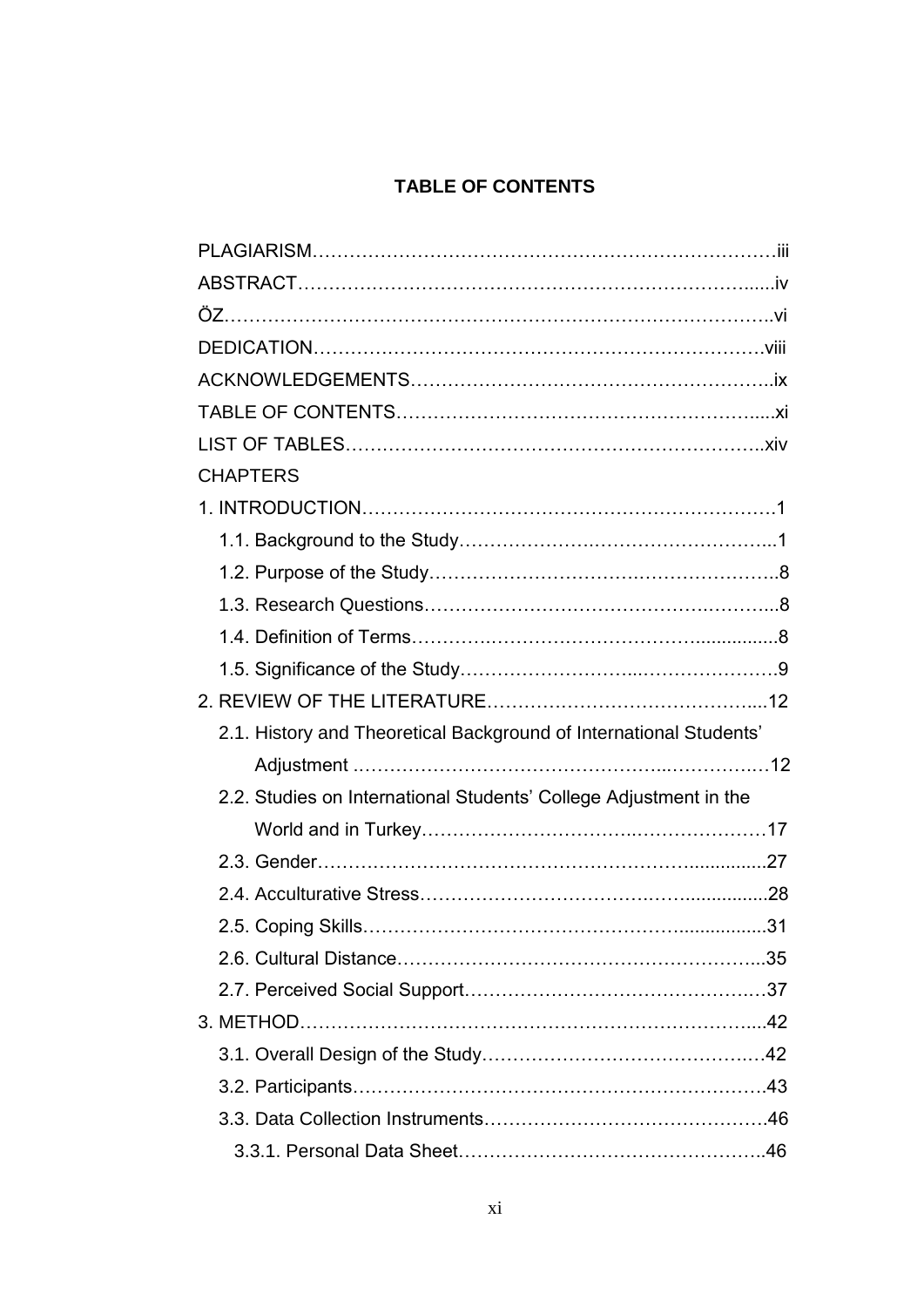| 3.3.2. Student Adaptation to College                               |  |
|--------------------------------------------------------------------|--|
|                                                                    |  |
| 3.3.2.1. The Reliability of the SACQ for the Sample of the         |  |
|                                                                    |  |
| 3.3.3. Acculturative Stress Scale for International Students       |  |
|                                                                    |  |
| 3.3.3.1. The Reliability of the ASSIS for the Sample of the        |  |
|                                                                    |  |
|                                                                    |  |
| 3.3.4.1. The Validity and Reliability of the Brief COPE            |  |
| for the Sample of the Present Study52                              |  |
|                                                                    |  |
| 3.3.5.1. The Reliability of the Cultural Distance Scale for the    |  |
|                                                                    |  |
| 3.3.6. The Multidimensional Scale of Perceived Social Support      |  |
|                                                                    |  |
| 3.3.6.1. The Reliability of the MSPSS for the Sample of the        |  |
|                                                                    |  |
|                                                                    |  |
|                                                                    |  |
|                                                                    |  |
|                                                                    |  |
|                                                                    |  |
|                                                                    |  |
| 4.2. Descriptive Statistics for the Major Variables63              |  |
| 4.3. Testing of Assumptions for Multiple Regression64              |  |
| 4.4. Bivariate Correlation Matrices of the Major Study Variables66 |  |
|                                                                    |  |
|                                                                    |  |
| 5.1. Discussion Regarding The Predictors of College Adjustment     |  |
|                                                                    |  |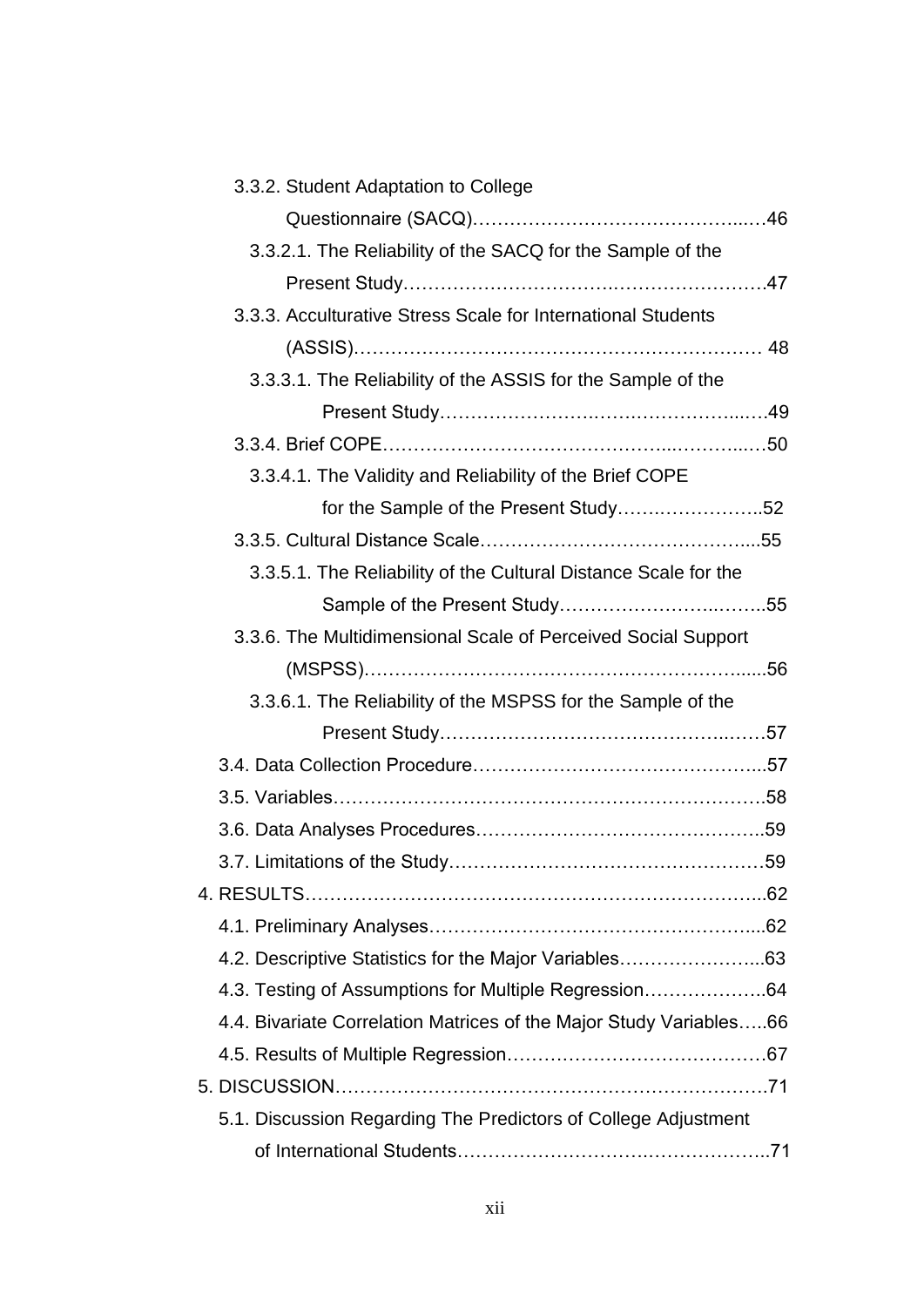| <b>APPENDICES</b>                                 |  |
|---------------------------------------------------|--|
|                                                   |  |
| B. STUDENT ADAPTATION TO COLLEGE QUESTIONNAIRE    |  |
|                                                   |  |
| C. ACCULTURATIVE STRESS SCALE FOR INTERNATIONAL   |  |
|                                                   |  |
|                                                   |  |
|                                                   |  |
| F. THE MULTIDIMENSIONAL SCALE OF PERCEIVED SOCIAL |  |
|                                                   |  |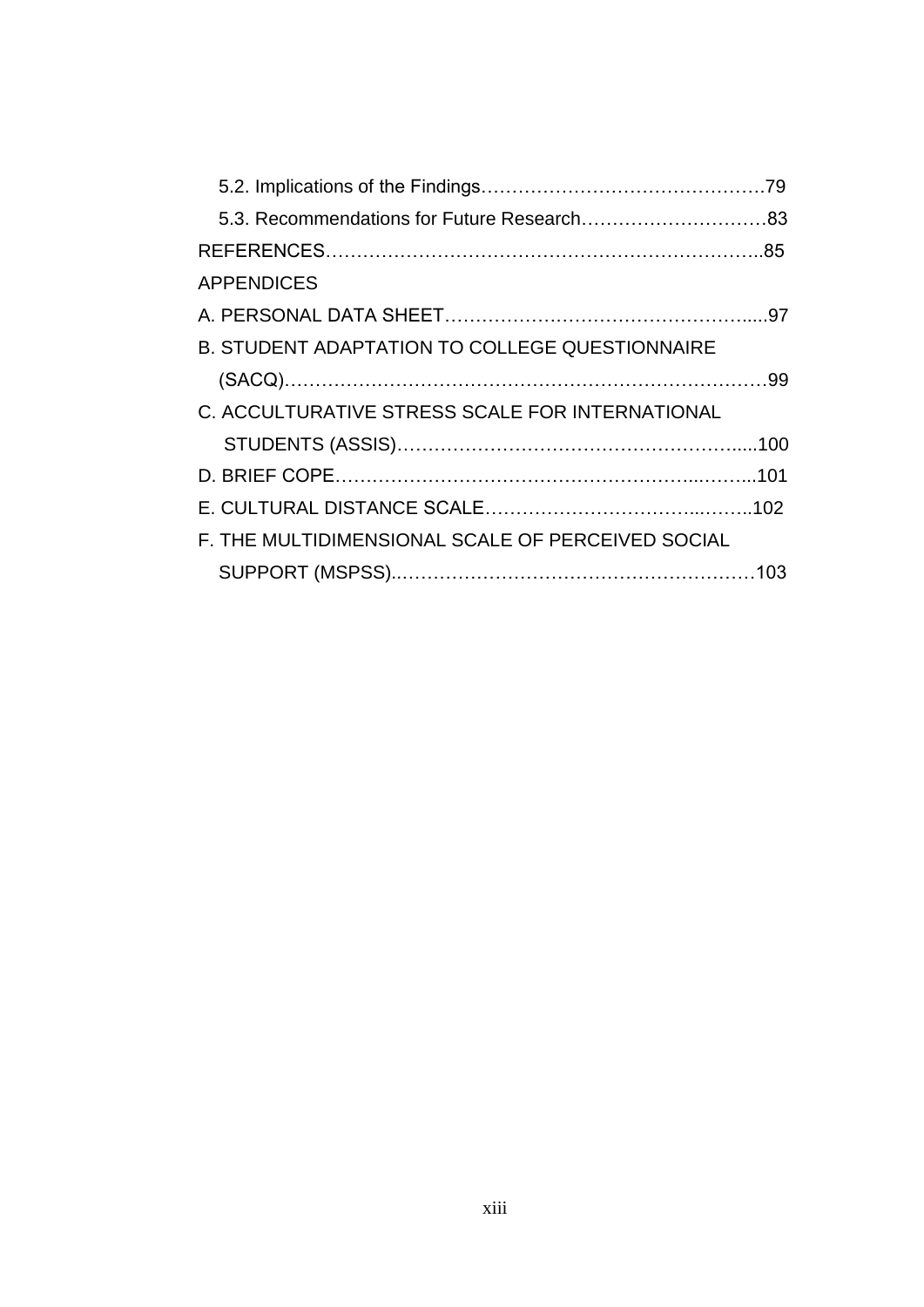## **LIST OF TABLES**

## **TABLES**

| Table 3.1 Percentages, Means, Standard Deviations and Ranges of |  |
|-----------------------------------------------------------------|--|
|                                                                 |  |
|                                                                 |  |
| Table 4.1 Descriptive Statistics of the Major Study Variables63 |  |
| Table 4.2 Correlation Matrix of the Major Study Variables 67    |  |
| Table 4.3 Hierarchical Multiple Regression Analysis Predicting  |  |
|                                                                 |  |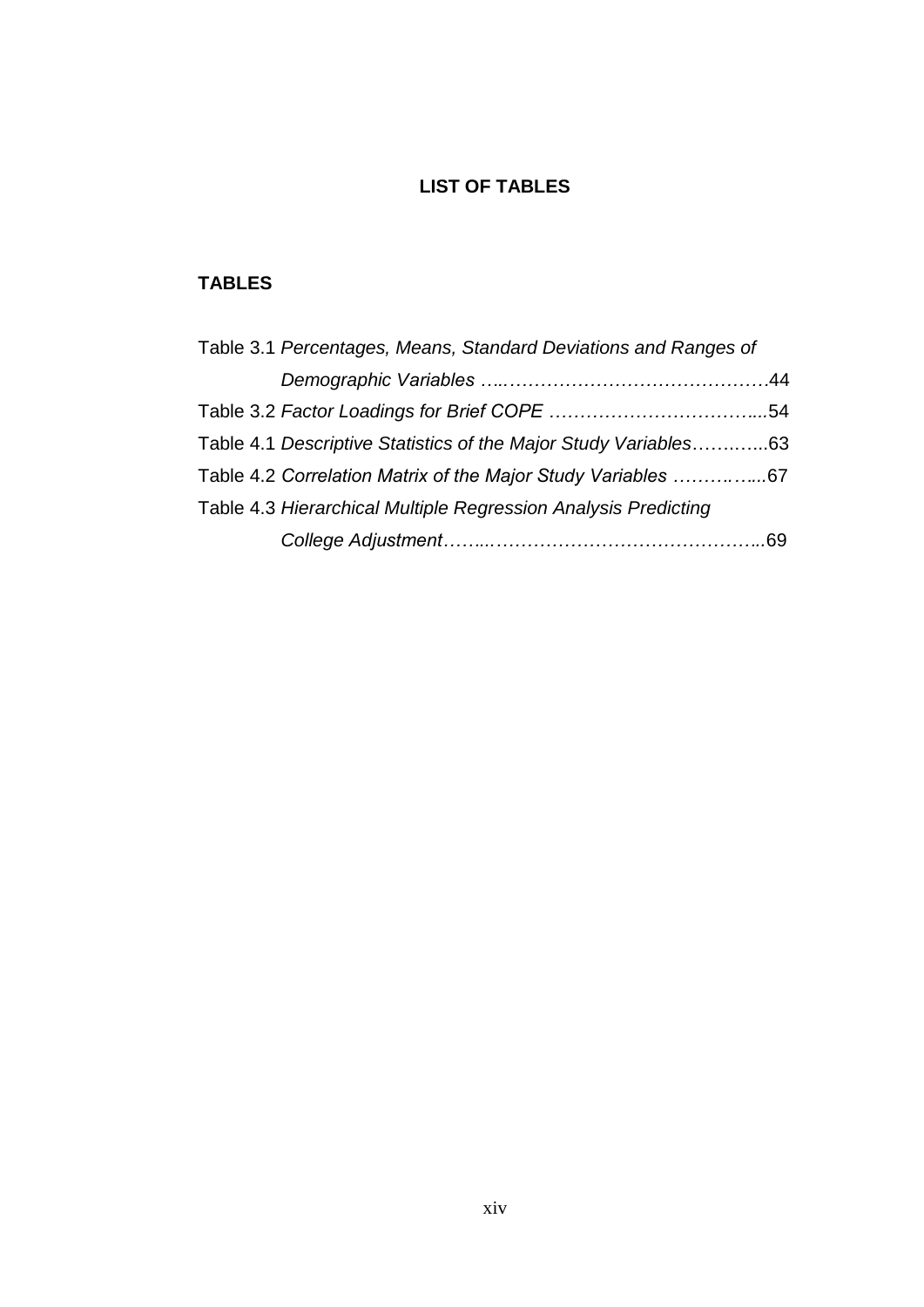#### **CHAPTER I**

#### **INTRODUCTION**

#### **1.1. Background to the Study**

Throughout the history people from different cultures have been in contact for several reasons. The duration, length and type of these contacts have been various. People moved from one country to the other for various purposes as tourists, sojourners, immigrants, and refuges (Ward, Bochner, & Furhnham, 2001). After entering a new culture most of these people face "culture shock" which can be defined as the collective effect of the unfamiliar experiences of a person entering a new culture (Zhou, Jindal-Sape, Topping, & Todman, 2008). Since there are many unknowns to the new comer, adjusting to a new culture becomes a difficult process that can be challenging and stressful (Yusoff & Chelliah, 2010). The most common symptoms of culture shock can be listed as; feeling of complete helplessness, the sense of not being understood by anyone, and the feeling that nothing will work out for the person (Dorozkhin & Mazitova, 2008). Therefore, it can be concluded that any life change whether welcome or unwelcome seems to result in stress and can require coping strategies in adjusting the new culture (Rosenthal, Russell, & Thomson, 2008).

Living and studying in another country can generally an important transition period for a person and this process involves many sociocultural, environmental, and psychological adjustments (Chen, 1999). Adjustment can be defined as a complex and multifaceted concept including dynamic processes that result in the person"s and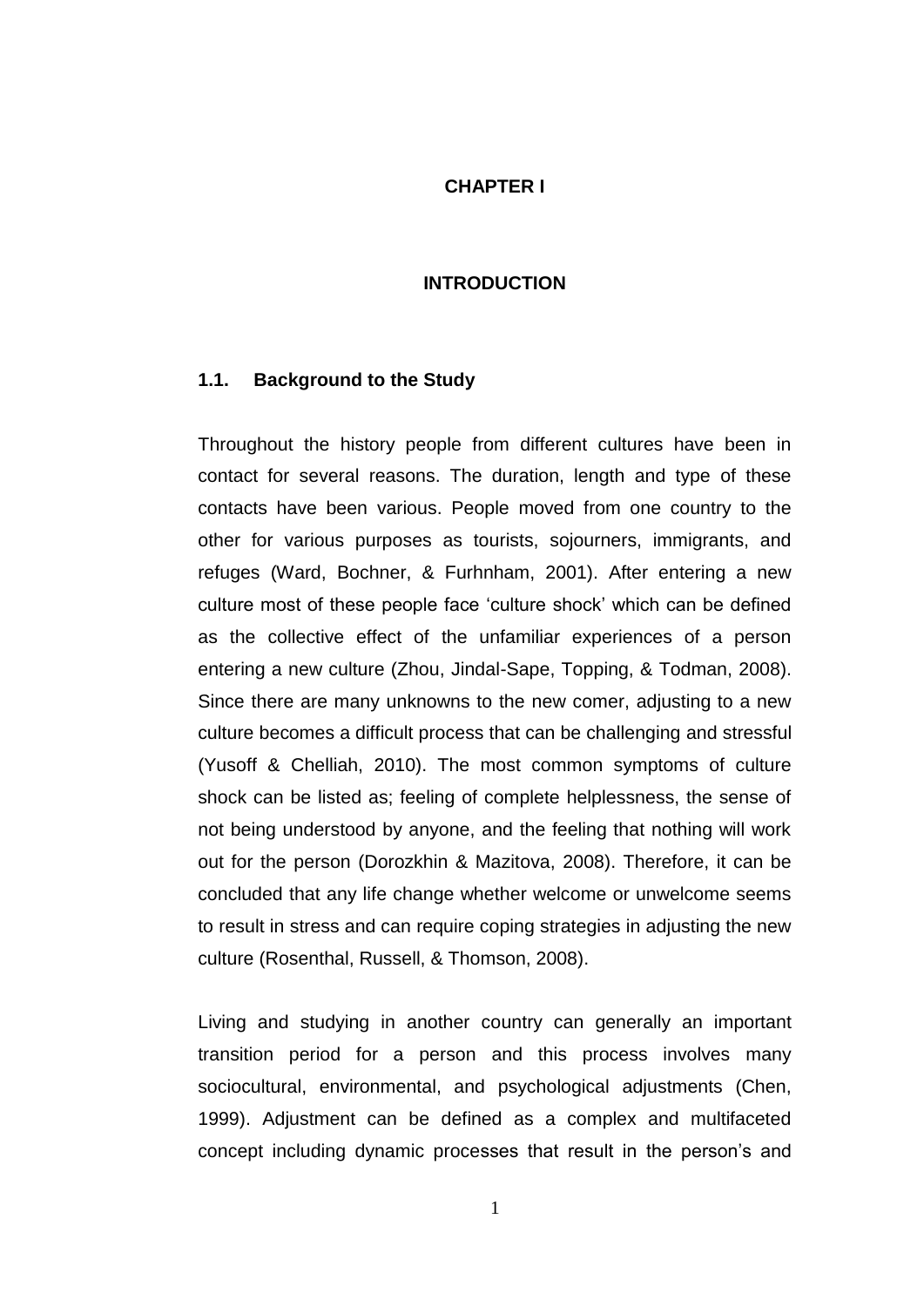his/her environment reaching an appropriate harmony (Ramsay, Jones, & Barker, 2007). The term "adaptation" is also used in many studies instead of adjustment (Ataca & Berry, 2002; Cemalcilar & Falbo, 2008; Virta, Sam, & Westin, 2004; Ward & Kennedy, 1999; Ward & Rana-Deuba, 1999; Zhou et al., 2008). Since adjustment is accepted as a multifaceted concept there can be many variables affecting it. Rosenthal et al. (2008) list the variables affecting the adjustment process in two groups: (1) background variables such as the difference between the culture of origin and host culture, language proficiency, gender, age, education level, status, self-esteem, and prior crosscultural experiences, (2) situational variables such as length of stay, the information and support provided, social interaction with host nationals, networking with co-culturals, academic or professional performance, and physical health. They also add that there are strong relations among many of these variables.

International students are one of those groups facing culture shock and experiencing adjustment to a new culture and naturally they find themselves in the middle of many demands and problems (Poyrazli & Grahame, 2007). In the literature, it is stated that both host college students and international college students experience difficulties in the college adjustment process, such as stress of academic life, issues related to normal development of their age (psychological autonomy, economic independence, and identity formation), leaving home, financial pressures, sharing life with strangers, and investigating what is expected from them in the university life (Spencer-Oatey & Xiong, 2006; Toyokawa & Toyokawa, 2002). However, many other studies advocate that international students face more complex and challenging situations than host students such as language problems, accommodation difficulties, racial discrimination, dietary restrictions, financial stress, misunderstandings, loneliness, less confidence, sense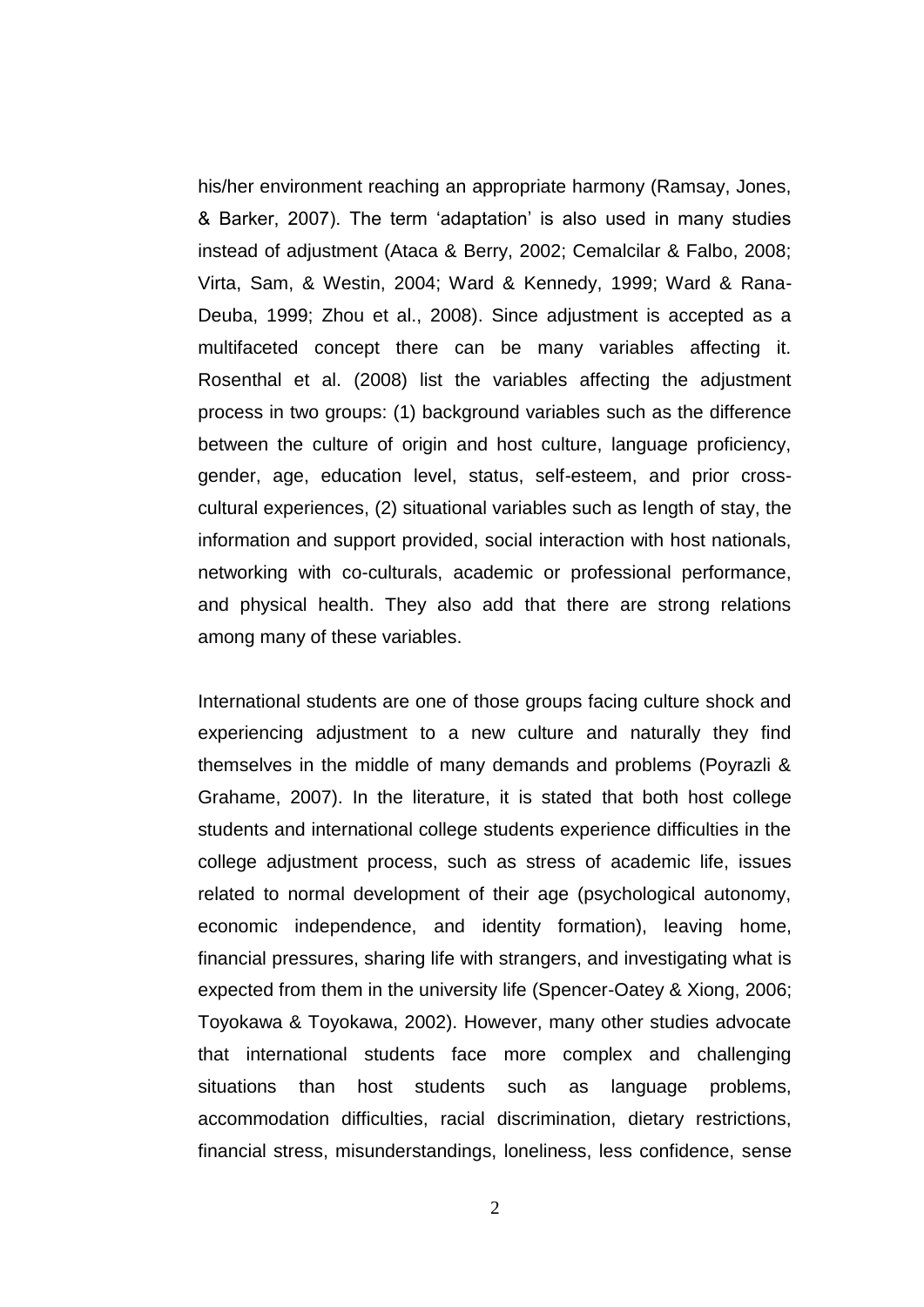of loss, anxiety, confusion, and sense of isolation and alienation (Brislin & Yoshida, 1994; Lin & Yi, 1997).

In the recent years, as a result of globalization and increase in number of international students all around the world, high numbers of studies related to international students have been conducted in terms of different subjects. In the literature of international students mainly four areas are studied: (a) international students" problems, (b) the psychological reactions of sojourners encountering a new cultural environment, (c) the effect of social interaction and communication on sojourner adaptation, and (d) the culture-learning process in the cross cultural sojourn (Hammer, 1992). In terms of the empirical studies investigating international students' moving to another country and entering a new culture, it has been reported that college adjustment of international students can be affected by many factors such as gender, age, cultural distance, language proficiency, length of stay, social support, education level, status, self-esteem, coping styles, acculturative stress, and spirituality (Poyrazli, Kavanaugh, Baker, Al-Timimi, 2004; Rosenthal, Russell, & Thomson, 2007; Yeh & Inose, 2003; Yusoff & Chelliah, 2010).

Among the variables affecting the college adjustment process of international students, gender is the one on which contradictory study results revealed. Ataca and Berry (2002) in their study found that there are different predictors of adaptation for male and female which requires considering different sources for the adaptation of men and women. In other words male and female students might have different perspectives of adjustment and related stress. In some of the studies female students were found to be having higher stress levels than the male students and having poorer adaptation (Bang, Muruiki, & Hodges, 2008; Virta et al., 2004). However, in other studies it was found that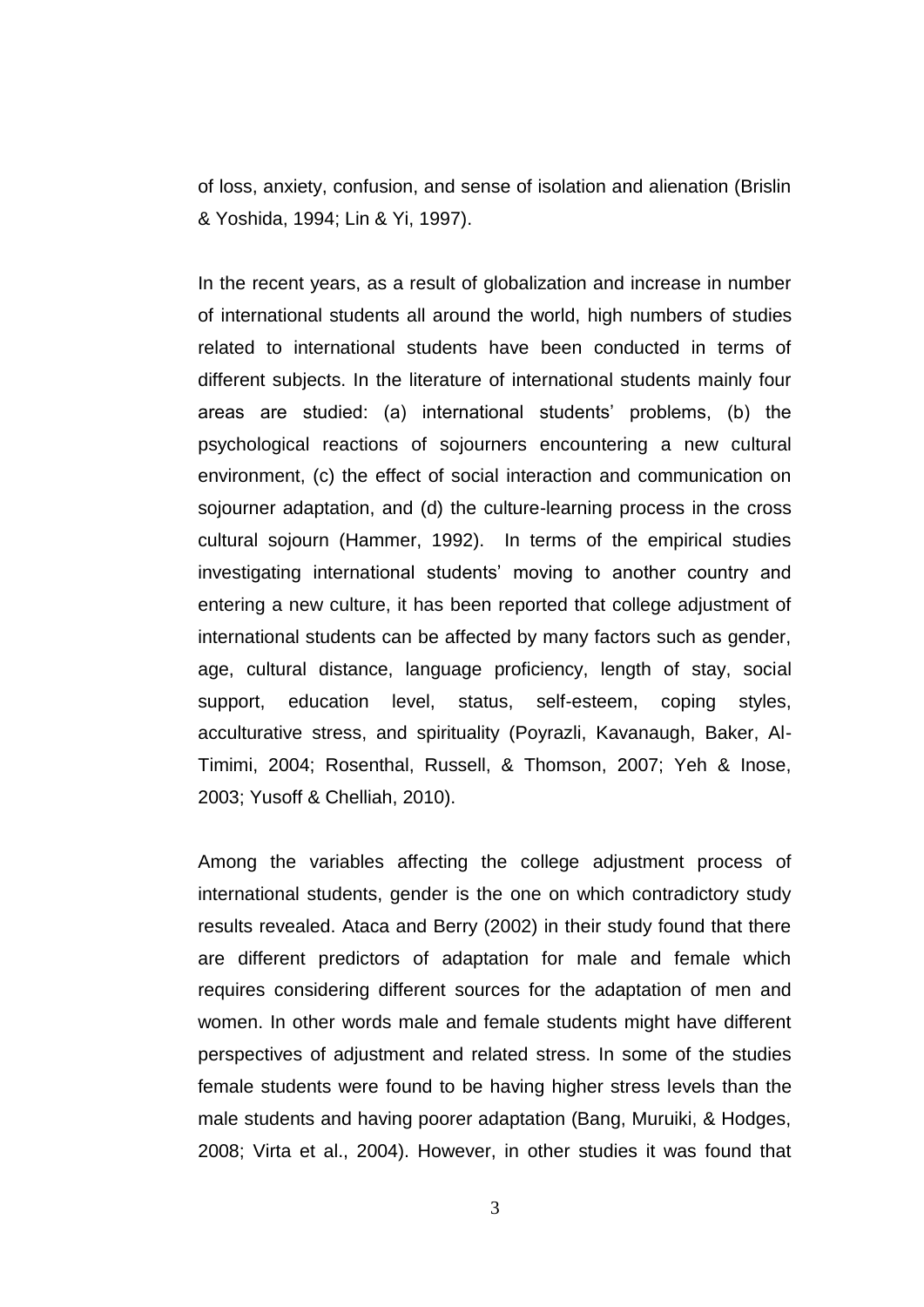gender has no effect in adjustment (Poyrazli, Arbona, Bullington, & Pisecco, 2001; Sumer, Poyrazli, Grahame, 2008). One another study revealed that there was no difference between adaptation of female and male international students" general adjustment (Poyrazli, Arbona, Nora, McPherson, & Pisecco, 2002). Berry, Kim, Minde, and Mok (1987) also state that cultural differences and country of origin can affect the influence of gender in college adjustment.

Other than gender, one of the most researched subjects related to the adaptation process of sojourners is a*cculturative stress* that refers to specifically the stress that is resulted from the stressors that have roots in the process of acculturation (Shergill, 1992). According to Berry (1980, as cited in Bektaş, 2004) acculturation involves three phases that are (1) contact (2) conflict and (3) adaptation. Therefore it can be concluded from this perspective that since acculturative stress takes its basis from the problems related to acculturation, it can directly affect the third phase which is adaptation. Berry (1997) advocates that acculturative experience is a big life event and involves stress and cognitive demands resulting in the need of using various coping strategies. Berry et al. (1987) state that sojourners (the group that international students belong to in foreigners) may experience more stress than the other foreign groups of people in terms of the anxiety of turning home country back and lack of a full-scale of social support network in the host society. Berry et al. (1987) also list the behaviors occurring during the acculturation process as lowered mental health (e.g.: anxiety, depression, confusion), increased psychosomatic symptoms, feelings of alienation and marginality, and confusion related to identity which can probably affect the adjustment process. Berry (1997) sees age, gender, education, migration motivation, expectations, cultural distance and personality as moderating factors existing prior to the acculturation and adds that acculturation strategies, coping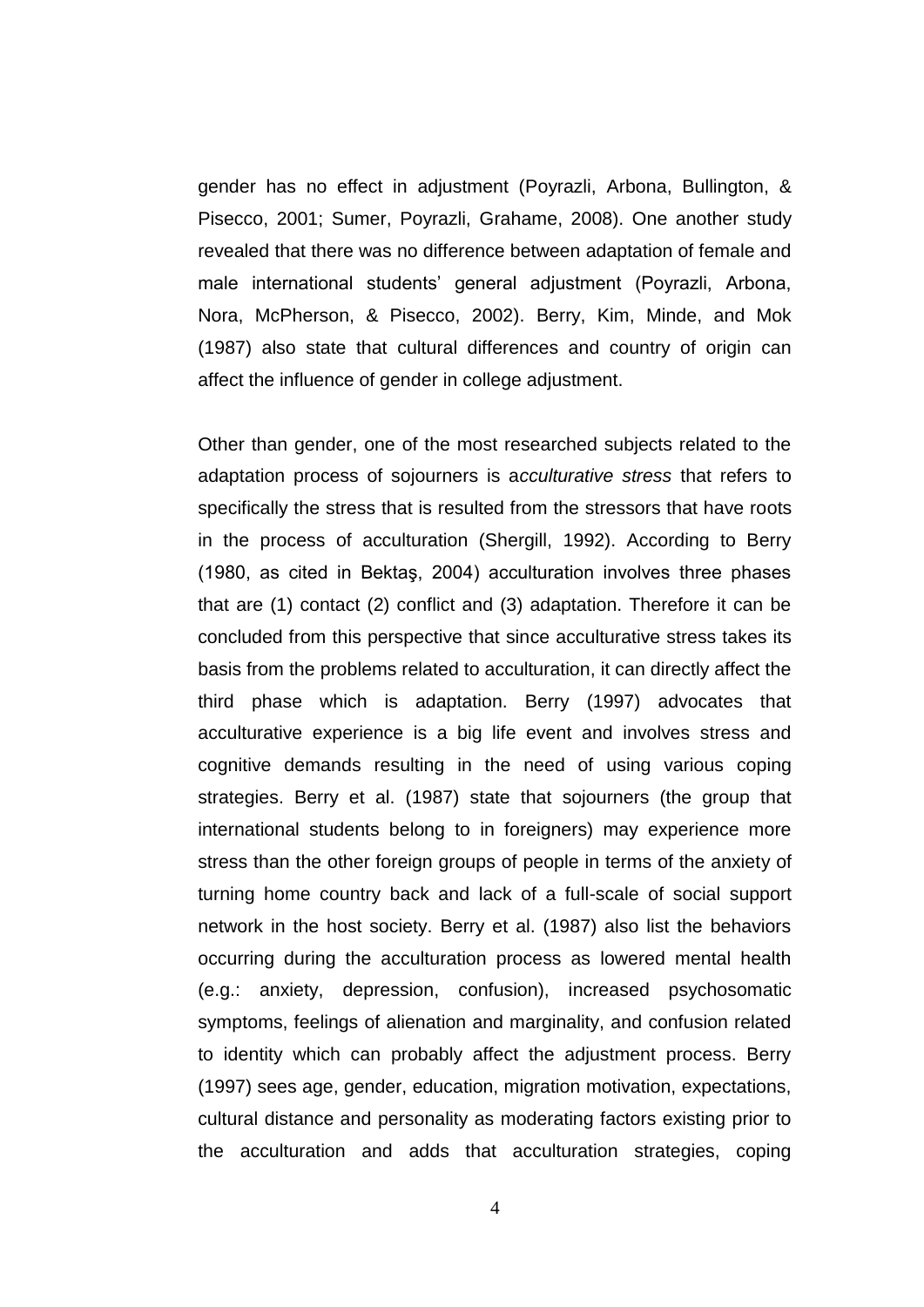strategies, and social support might be influential in the process of acculturation. Through considering and examining the acculturative stress of international students, their needs can be better met in the future (Yeh & Inose, 2003).

After stating that acculturative stress has found to be effective on adjustment in the literature, it is worth to mention another concept which is *coping* since some positive coping strategies were found to be decreasing acculturative stress and facilitating process of adaptation to a new culture (Berry et al., 1987; Sümer, 2009). When the term stress is in question,,coping skills or ways of coping come after it naturally. Folkman, Lazarus, Gruen, and DeLongis (1986) defines *coping* as the process of managing the internal and external demands of the personenvironment interaction that is extremely demanding or going beyond the person"s resources through showing cognitive and behavioral efforts. Livneh, Livneh, Maron, and Kaplan (1996) concluded that individuals" perception of coping with stress can be explained under three main dimension that are; (a) active coping versus denial/escape, (b) turning to interpersonal support versus seeking religious comfort, and (c) instrumental/cognitive disengagement versus affective/spiritual engagement. There are other different perspectives on grouping the coping styles such as Lazarus and Folkman"s (1985) problem and emotion focused coping; Holahan, Moos, Schafeer's (1996, as cited in Tuna, 2003) approach and avoidant coping; and Diaz-Guerro"s (1979) active and passive coping. In a study carried out by Alazzi and Chiodo (2006), researchers found that students used some coping strategies rooted from religion, family, and peer support which helped them to achieve their major objectives in a new culture. Although some studies advocated that there is a relationship between coping skills and adjustment, some other researchers state that it is still unclear whether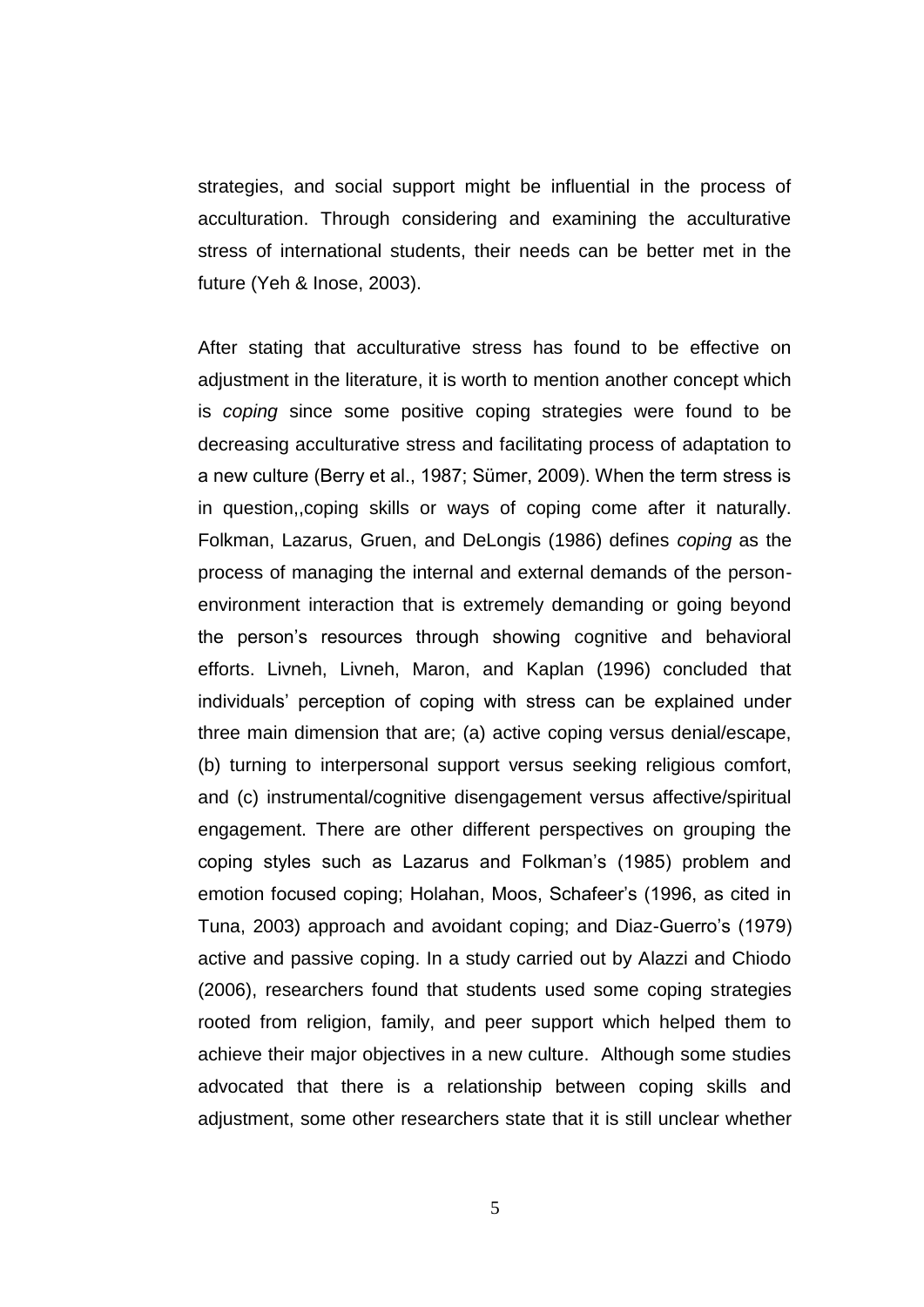specific coping strategies predict adjustment related outcomes (Arthur, 1998; Pritchard, Wilson, & Yamnitz, 2007).

One another variable that seems to be significantly related with adjustment in the literature is cultural distance. It is described simply as the distance between culture of origin and the host culture (Babiker, Cox, & Miller, 1980). Most of the studies related to cultural distance and adjustment have revealed that higher the cultural distance and difference between the host and home culture, lower the adjustment or higher the difficulties in the adjustment process (Rosenthal et al., 2007; Suanet & Van de Vijver, 2009; Yeh & Inose, 2003). Study of Ward and Kennedy (1999) demonstrated that cultural and/or ethnic similarity between one"s own culture and the host culture was found to be associated with better socio-cultural adjustment in international students. Yeh and Inose (2003) also found that cultural distance seems to be a predictive factor of acculturative stress. Moreover, two different studies came up with the result that higher the cultural distance perceived by the individuals, lower they show social interaction with the host nationals (Chapdelaine & Alexitch, 2004; Suanet & Van de Vijver, 2009). In other words, perceived high cultural distance can result in social difficulties for the individuals in the adaptation process. In the existence of high cultural distance, social support can be a way of coping for some individuals (Tao, Dong, Pratt, Hunsberger, & Pancer, 2000). In contrast to these studies, there are also other studies that could not find a significant relationship between cultural distance and adjustment (Bektaş, 2004; Hechanova-Alampay, Beehr, Christiansen, & Van, 2002). In relation to cultural distance, social support can be another factor affective in adjustment process since it can increase the number of social contacts for international students and can provide them with culturally appropriate skills to decrease the sociocultural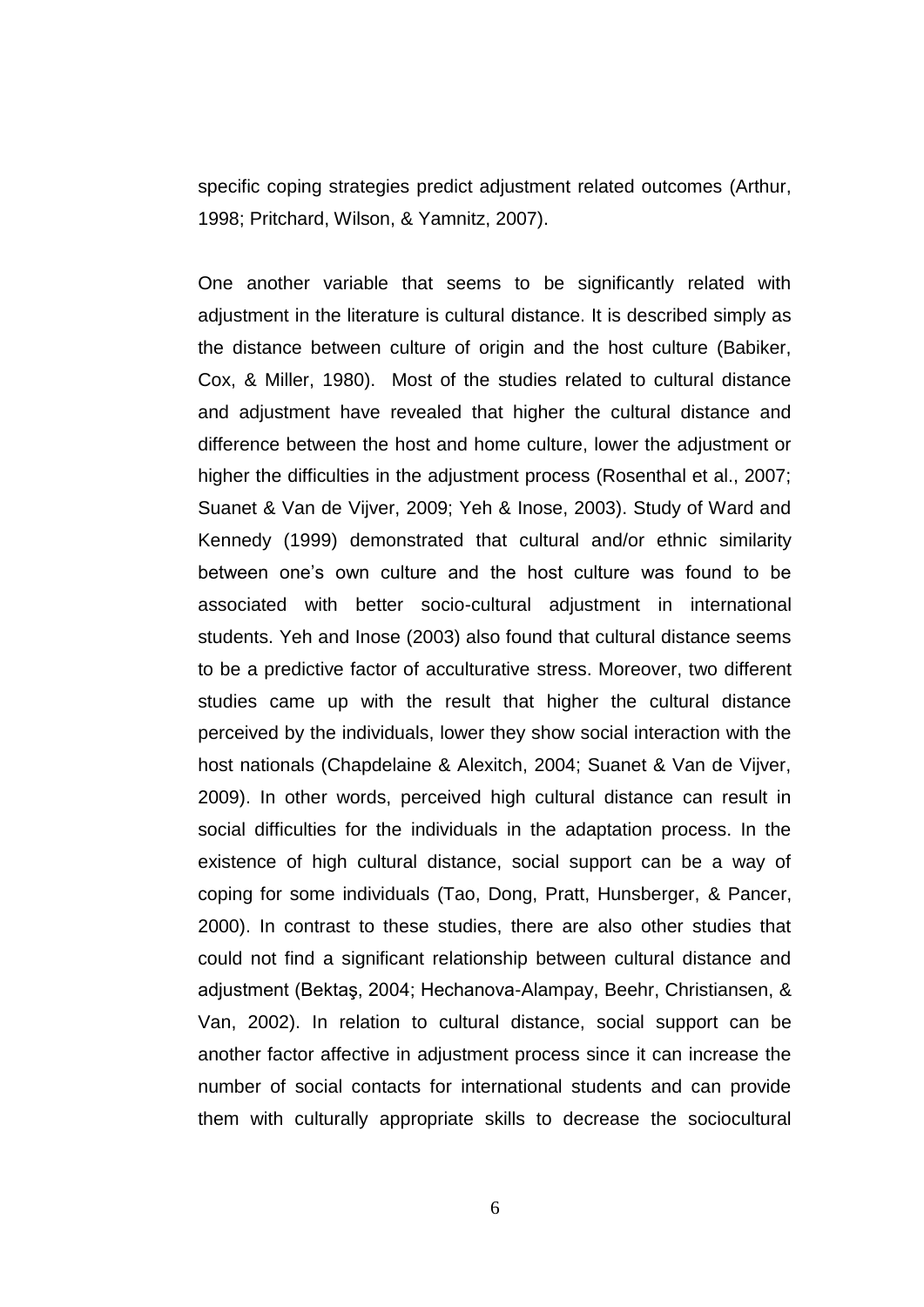adaptation difficulties and perceived cultural distance (Ataca & Berry, 2002).

In addition to cultural distance, perceived social support can also be an important variable that affects the adjustment of students. Lazarus and Folkman (1984, p. 249), define support as "the nature of the interactions occurring in social relationships, especially how these are evaluated by the person as to their supportiveness'. In the literature, it is generally accepted that support includes four main types, emotional (communication to others that they are valued), practical (material assistance), informational (cognitive guidance and advice), and social companionship (spending time with others in leisure activities) (Cohen & Wills 1985). Most of the studies investigating social support and adjustment reported a relationship between the two variables (Al-Sharideh & Goe, 1998; Poyrazli et al., 2004; Yang, Noels, & Saumure 2005; Yusoff & Chelliah, 2010). In a study conducted with the first year international college students, it was found that higher the support better the college adjustment (Ramsay et al., 2007). In another study with international college students, results revealed that the students who received high social support tended to have lower levels of acculturative stress (Poyrazli et al., 2004). However, in contrast to the studies reporting the significant contribution of social support in adjustment, Ward and Kennedy (2001) found in a study that social support has no relation with adjustment outcome.

Taken collectively, gender, acculturative stress, coping skills, cultural distance, and perceived social support appear to be the factors that predict the college adjustment process of international students. Therefore, it seems worth investigating the relationships among these variables.

7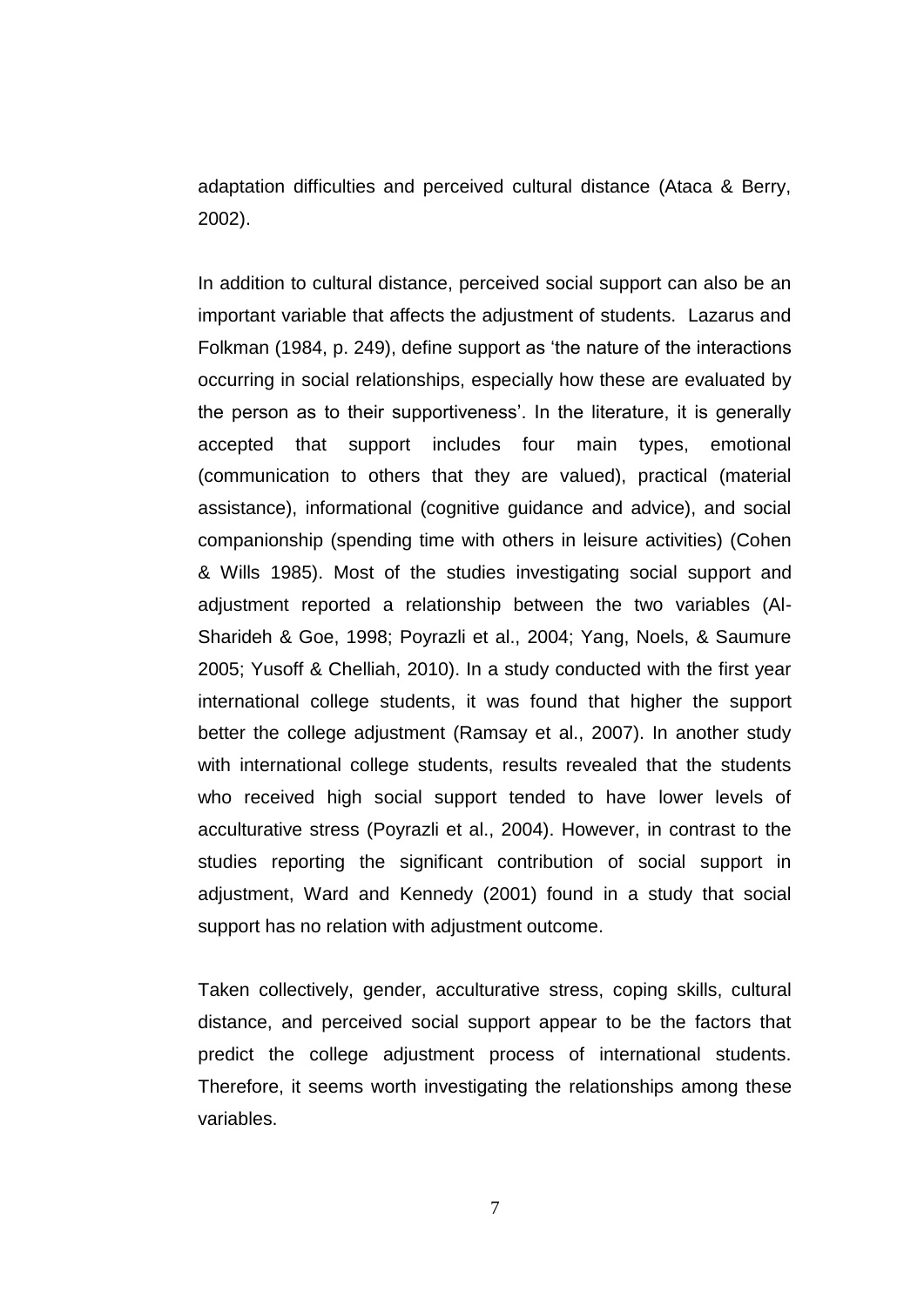### **1.2. Purpose of the Study**

The major purpose of the present study is to investigate the role of gender, acculturative stress, coping skills, cultural distance, and perceived social support in predicting college adjustment of international students (undergraduate and graduate) who attend universities (both public and private) in Ankara.

#### **1.3. Research Questions**

The research question of the present study can be summarized as follows:

1- To what extent do gender, acculturative stress, coping skills, cultural distance, and perceived social support predict college adjustment scores of international university students in Ankara?

## **1.4. Definition of Terms**

#### *Adjustment:*

A complex and multifaceted concept including dynamic processes that result in the person's and his/her environment reaching an appropriate harmony (Ramsay et al., 2007).

## *College Adjustment*

Responding to academic demands, having social interaction with the faculty staff, taking part in campus life, and being attached and committed to university (Baker & Siryk, 1984).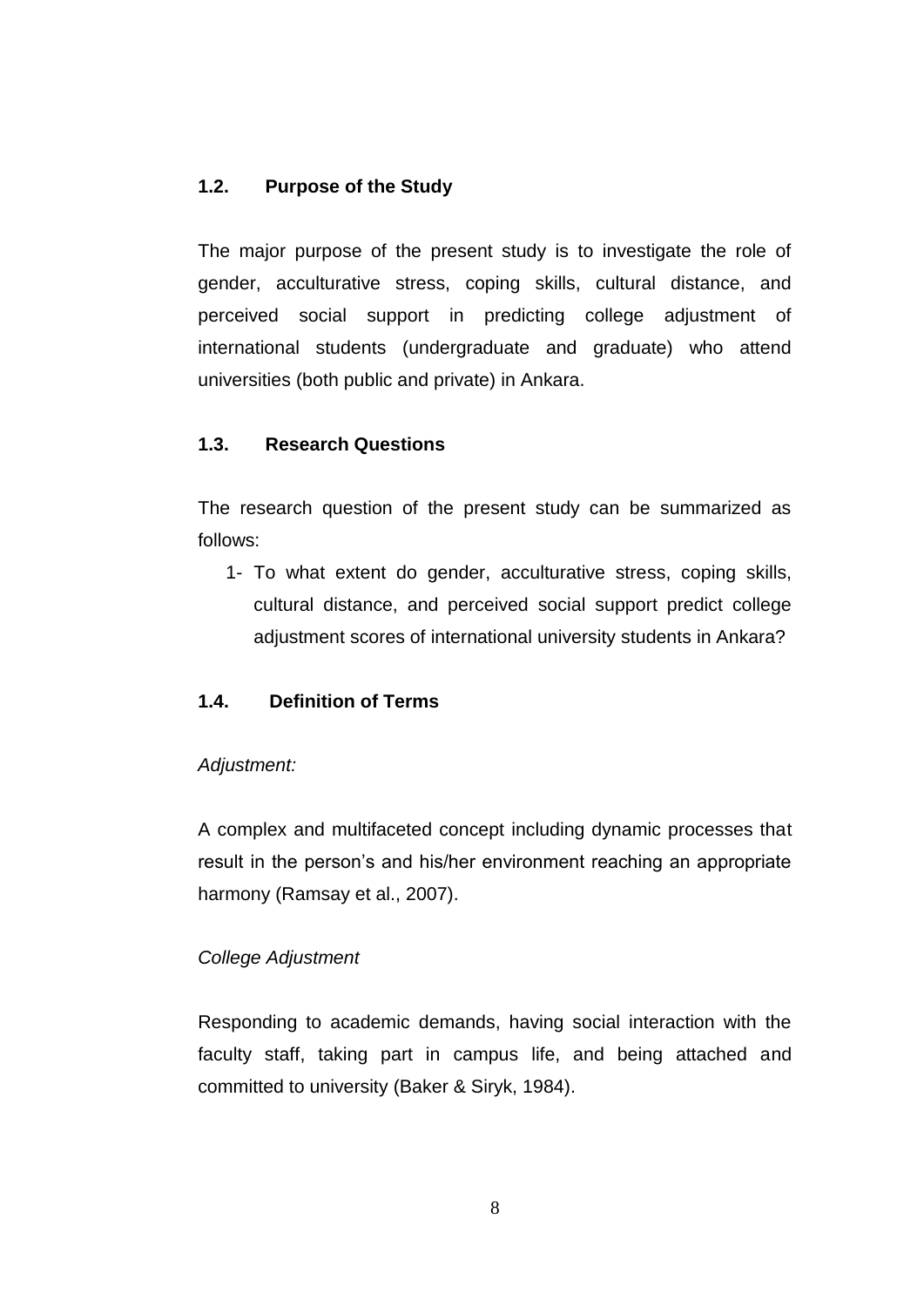#### *Acculturative Stress:*

The type of stress related to individuals" cross-cultural encounters that can produce physical, psychological and social problems (Berryet al., 1987)

### *Coping:*

The process of managing the internal and external demands of the person-environment interaction that is extremely demanding or going beyond the person"s resources through showing cognitive and behavioral efforts (Folkman et al., 1986).

### *Cultural Distance:*

The distance between culture of origin and the host culture (Babiker et al., 1980).

## *Perceived Social Support:*

"An individual"s perceptions of general support or specific supportive behaviors (available or enacted on) from people in their social network, which enhance functioning or may buffer them from adverse outcomes." (Demaray & Malecki, 2002; p. 215).

## **1.5. Significance of the Study**

Since Turkey is an attractive country with its history, geographical condition, natural beauties and a developing country from many aspects as well as education, it becomes a choice of international students. These factors result in an increase in the number of foreign student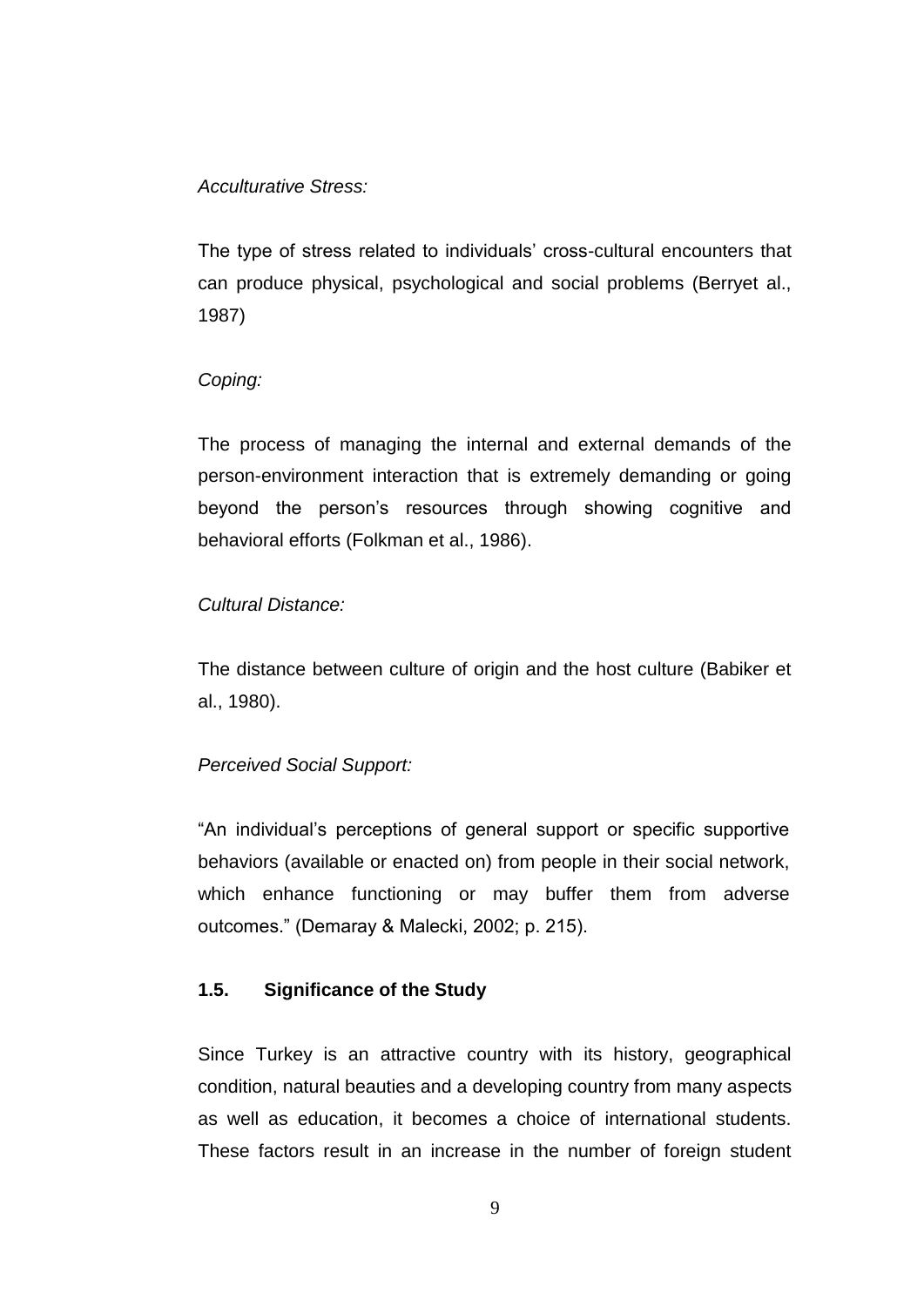enrolling in Turkish universities and need of focusing on the needs of the students coming from different countries and cultures. Therefore, it seems particularly important to know more about the factors that influence international students' adjustment process, in order to enhance their adjustment experiences.

Literature reveals that international students face complex and challenging situations such as language problems, accommodation difficulties, racial discrimination, dietary restrictions, financial stress, misunderstandings, loneliness, less confidence, sense of loss, anxiety, confusion, and sense of isolation and alienation (Brislin & Yoshida, 1994; Lin & Yi, 1997). Moreover, they experience the same difficulties with host students such as stress of academic life, problems related to normal development of their age (psychological autonomy, economic independence, and identity formation), leaving home, financial pressures, sharing life with strangers, and investigating what is expected from them in the university life (Spencer-Oatey & Xiong, 2006; Toyokawa & Toyokawa, 2002). It is obvious that international students need to cope with many life challenges. Therefore, the universities, counseling centers, or the institutions who give service to international students should know what international students experience in a foreign country.

Moreover and as being the main purpose of this study, the results of this study can provide valuable information regarding offering counseling services to international students and preparing preventive or orientation programs. In the literature, it has been found that international students underutilize the counseling services (Scheel, Razzhavaikina, Allen-Portsche, Backhaus, Madabhushi, & Rudy, 2008). The one reason of not using the counseling services for international students might be the different views of counseling and mental health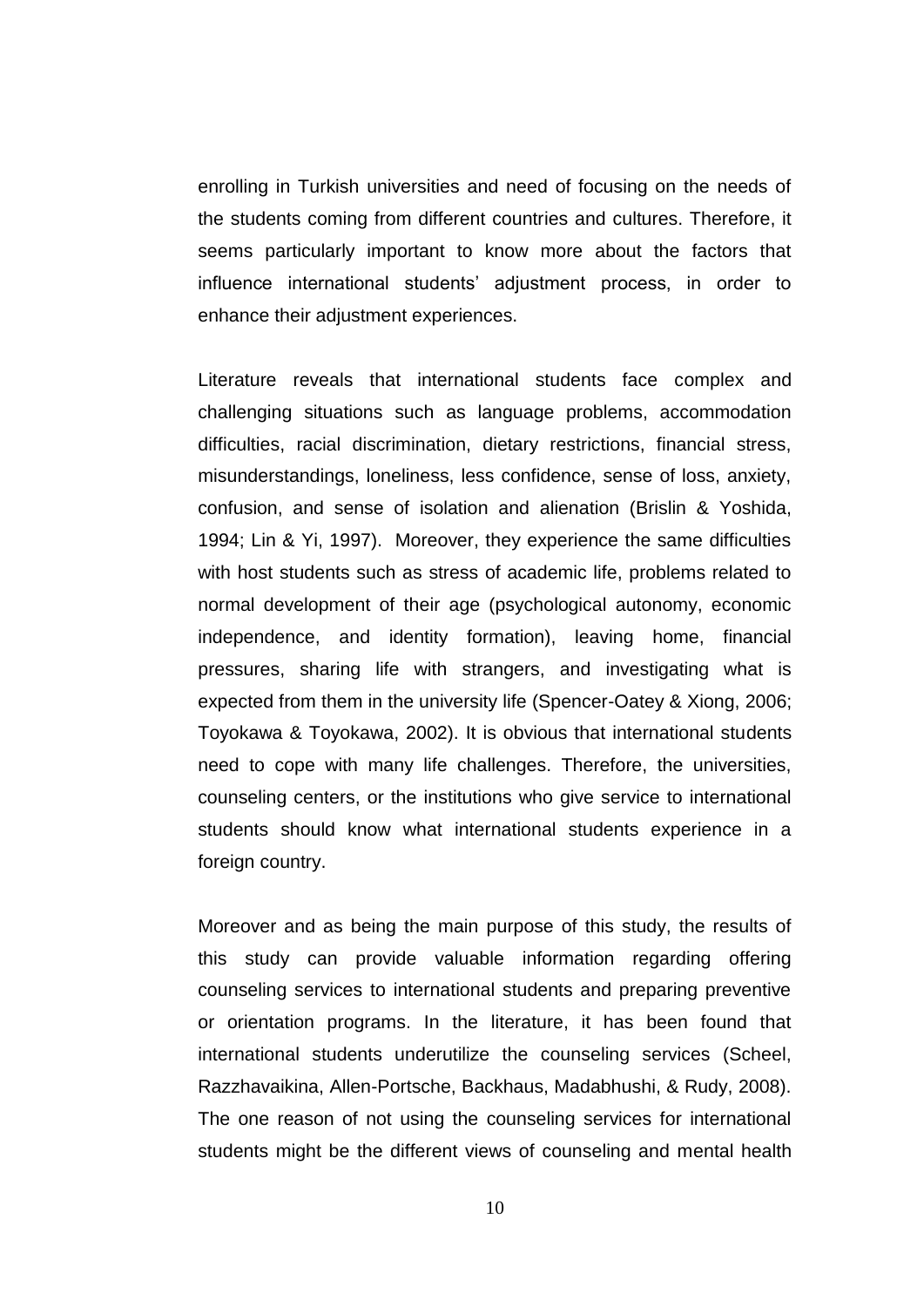issues in different cultures (Mori, 2000). Because of this some international students might not be seeing counseling services as a social support service (Bektaş, 2004). Therefore, the results of this study can help counseling services to understand and learn about the international students' experience and collaborate with the university and other institutions interested in international students.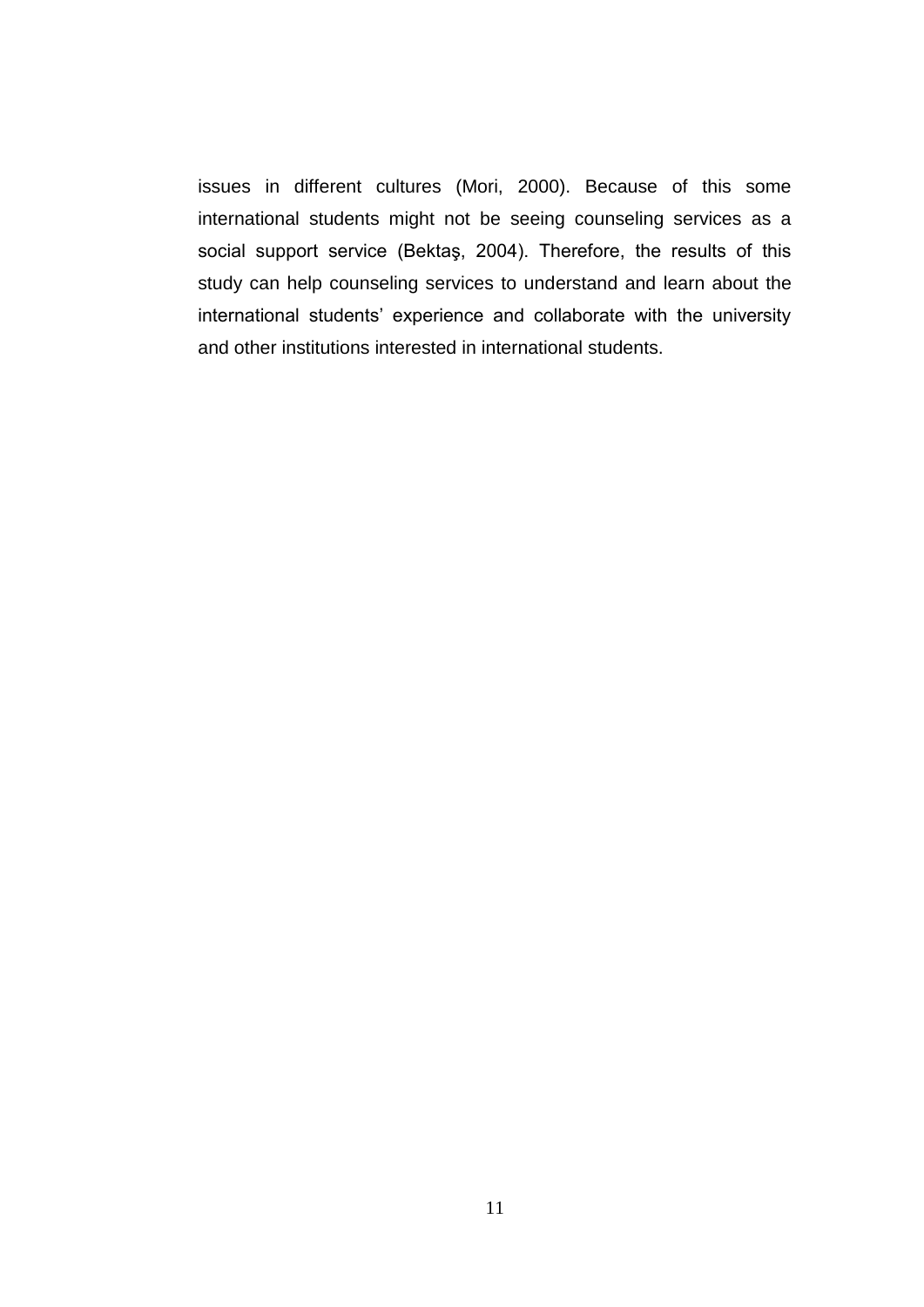#### **CHAPTER II**

#### **REVIEW OF THE LITERATURE**

This chapter presents the literature related to major variables. The chapter consists of seven parts that are; (1) history and theoretical background of international students' adjustment, (2) studies on international students' college adjustment in the world and in Turkey, (3) gender, (4) acculturative stress, (5) coping skills, (6) cultural distance, and (7) perceived social support.

# **2.1. History and Theoretical Background of International Students' Adjustment**

Systematic research on international students just started after the 1950s, when the number of research studies related to international students" social and psychological problems was high in amount (Ward et al., 2001). According to Zhou et al. (2008) in describing and analyzing the international students' adaptation process, researchers have been affected by the traditional approaches on migration and mental health and there were two main perspectives in explaining adaptation. In the first perspective, it was claimed that there were some predisposing factors that could lead to selective migration and affect the adaptation process such as bereavement, grief, loss, characteristics of individuals, or fatalism. In the second perspective, it was advocated that mental health changes might be a result of migration experiences; such as negative life events, lack of social support networks, or the impact of value differences.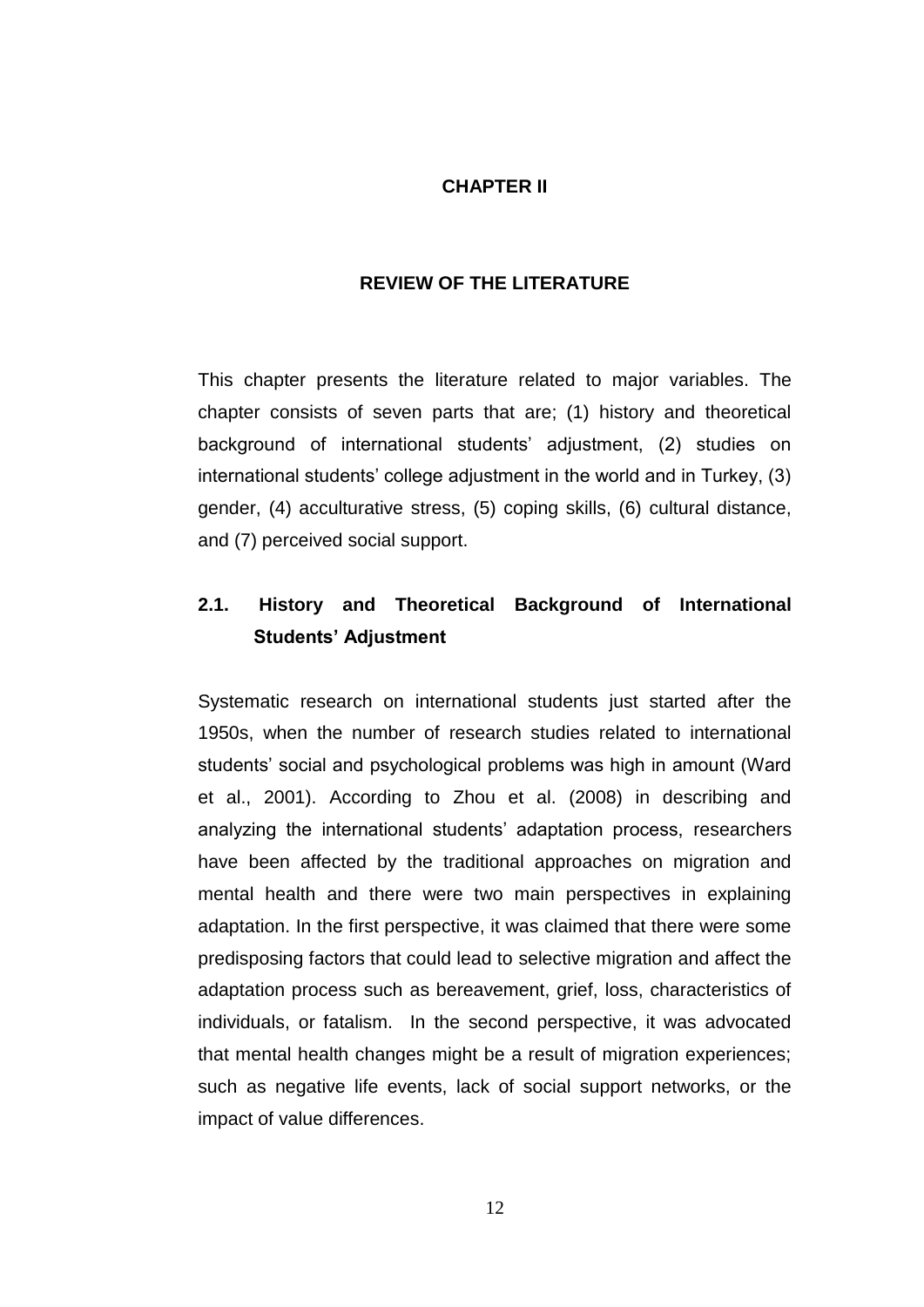After the 1980s, an approach that viewed sojourning as a learning experience instead of a medical issue emerged. This new perspective viewed sojourning as a dynamic experience for both students and host nations. The social skill acquisition and culture learning approach started to be the basis for culture learning model (Zhou et al., 2008). The term of "culture shock" has been transformed and terms of 'adaptation' or 'acculturation' started to be used frequently. In addition, problems resulting from exposure to a new culture started to be seen as skill deficits that can be managed and improved. The adaptation process to a new culture started to be examined from social psychology and education instead of medicine. This contemporary perspective in adaptation took into consideration the three different responses: affect, behavior, and cognition which can be called as an ABC theory. At the end 3 major theories of intercultural contact came up which are (1) culture learning, (2) stress, coping, and adjustment, and (3) social identification theories.

In culture learning theory, adaptation is a mutually organized and skilled performance and sojourners need to learn culturally relevant social skills to survive and thrive in their new settings (Argyle, 1969; as cited in Zhou et al., 2008). Culture specific variables such as cultural distance, language /communication competency, and culture related knowledge was thought to be affecting adjustment process. Orientation programs or behavior-based social learning skill training are suggested for intervention. In stress and coping perspective, adjustment is seen as a stressful life change and sojourners need to develop certain coping strategies to deal with stress (Lazarus & Folkman, 1984). In coping and stress framework, both personal (personality, life changes) and situational (social support) factors are effective in adjustment and for facilitating adjustment process stress-management skills should be taught to sojourners. In social identification perspective, identity is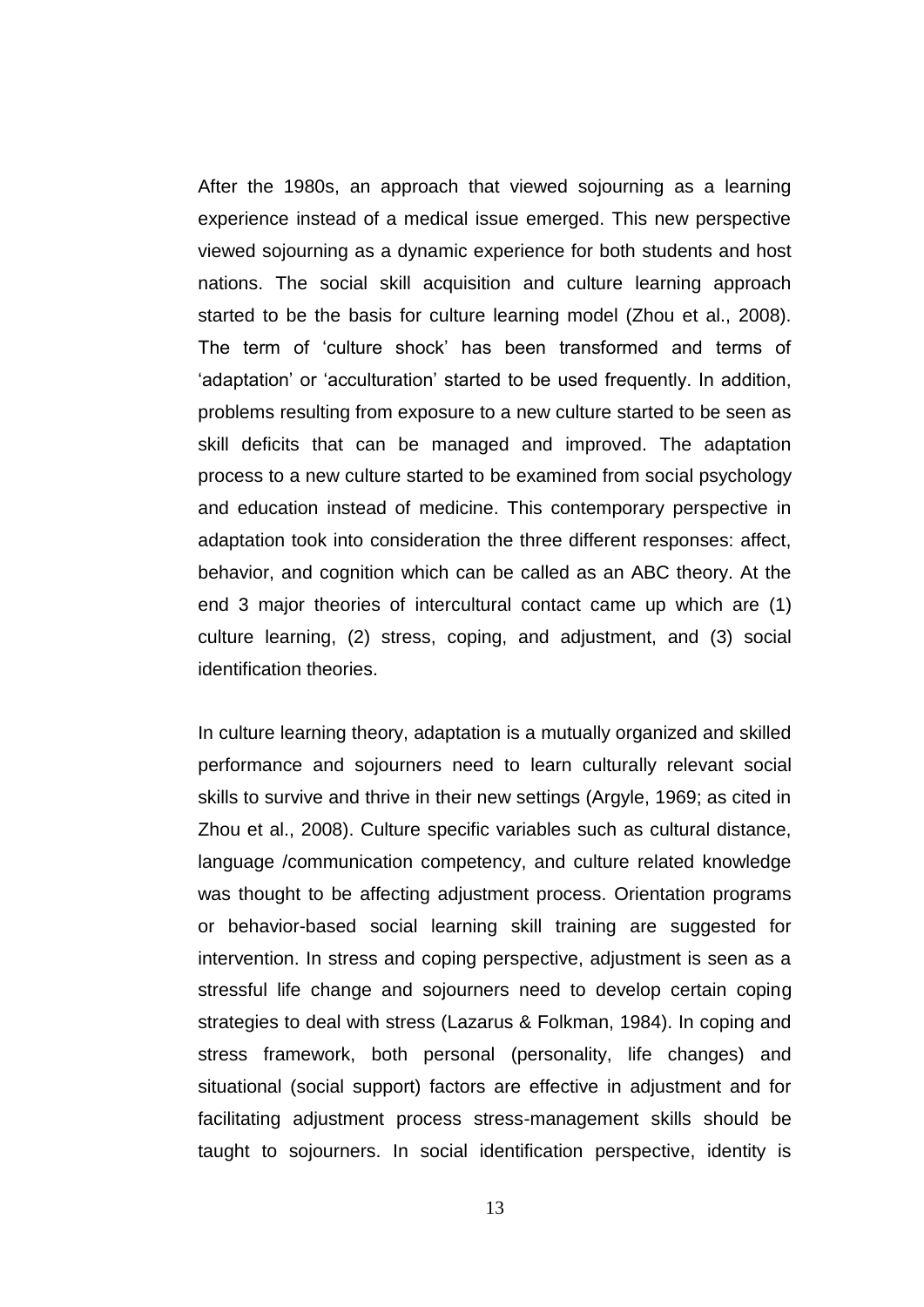fundamental for sojourners and adjustment may involve changes in cultural identity and inter-group relations (Deaux, 1996, Phinney, 1990, as cited in Zhou et al., 2008). Knowledge of the host culture, mutual attitude between host nationals and sojourners, cultural similarity, and cultural identity were seen as effective factors in the adjustment process. As intervention guidelines to facilitate the adjustment process, developing/enhancing self-esteem, removing barriers to inter-group harmony and emphasizing inter-group similarities are suggested.

In addition to the theoretical perspectives proposed, there are other different theories in the cross-cultural literature that are used to understand international student experience. One of those is a famous one in the literature that is named U curve theory (Oberg, 1960). This perspective sees the student"s entering a new culture as a "honeymoon" stage assuming that the sojourner will have a positive attitude towards the new culture and will be quite excited and fascinated. The second stage is "culture shock" that is seemed as a bottom point resulting from not being able to adapt to the culture properly and becoming aware that the individual needs to learn to live with a new culture on a daily basis. The third stage is 'recovery' in which there is a climbing up and reaching to cultural acceptance and adaptation. In other words, you adapt to new culture and learn how to behave properly. In the last stage called "adjustment" you function effectively in the new culture and learn to live with the new culture in a daily basis.

One another approach sees the adaptation process as a learning and recovery. The international student is thought to be in a psychological journey starting from the out point to the center of the culture and from a state of ignoring to a state of understanding and empathy (Lewthwaite, 1996).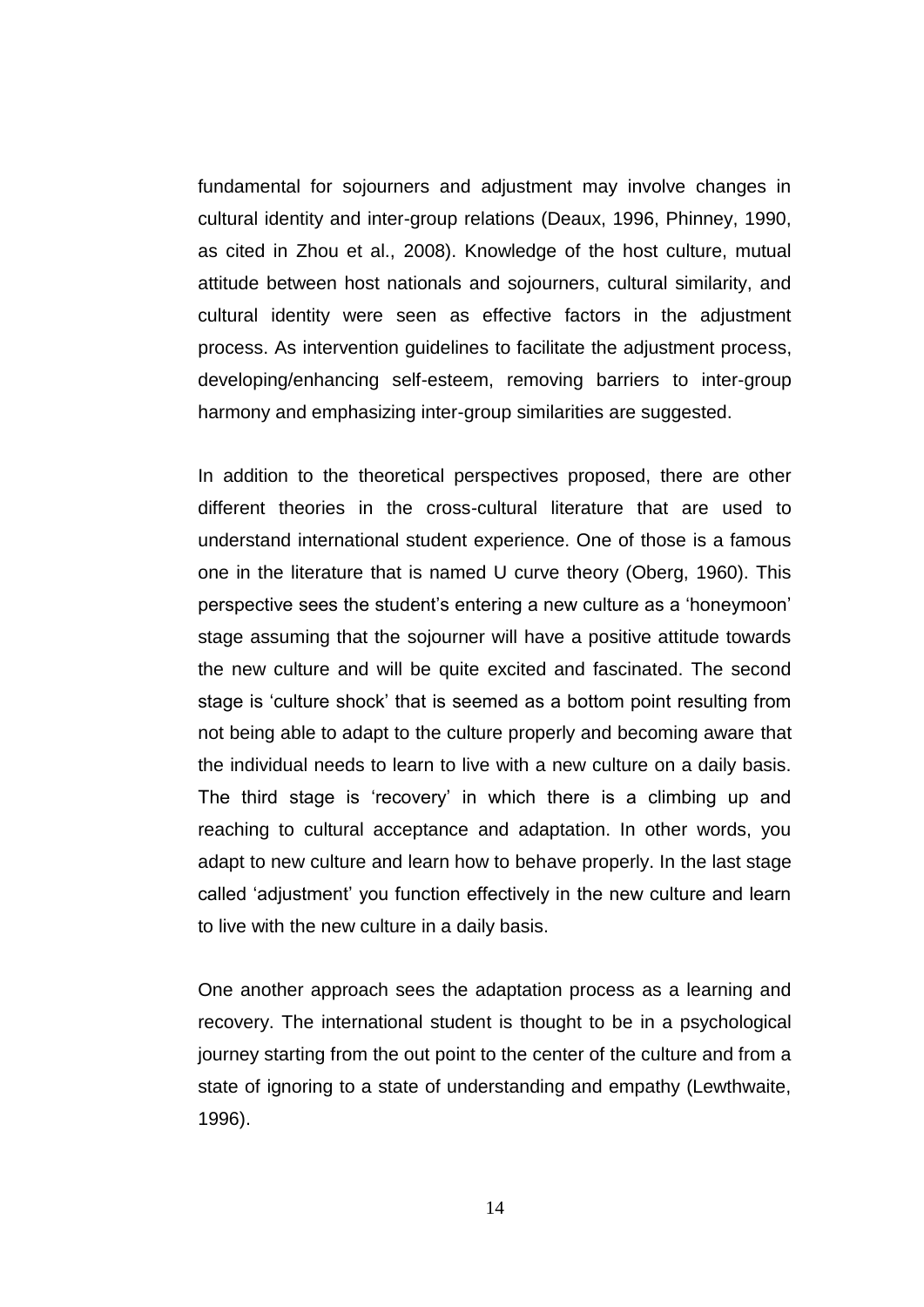Another model is a cross-cultural adaptation model of Anderson (1994). The model sees the adjustment process as finding a response or solution to overcome the obstacles in the adaptation process. Here, the individual can choose one of four ways to adapt to the new culture. Those four ways are: changing the environment, changing the self, doing nothing, and avoiding.

Berry"s acculturation attitudes (Berry, Kim, Power, Young, & Bujaki, 1989) can also explain adaptation process. Berry argued that there are two fundamental dimension of acculturation that are (a) maintenance of own home cultural identity and (b) maintenance of relations with other groups which results in four acculturation strategies that are integration, separation, assimilation and marginalization. These strategies are defined as:

- *integration:* it occurs when the individual maintains own culture and also eager to engage in daily interactions with the host
- *- separation:* it occurs when the individual chooses to maintain own culture and avoid relationships with host culture
- *- assimilation:* it occurs when the individual ignores own culture and value relationships and maintenance with the host culture
- *- marginalization:* it occurs when the individual neither values the home nor the host culture.

Berry et al. (1987) advocates that these acculturation strategies affect the level of acculturative stress and acculturative stress found to be affecting the adaptation process of individuals (Ward & Rana-Deuba, 1999).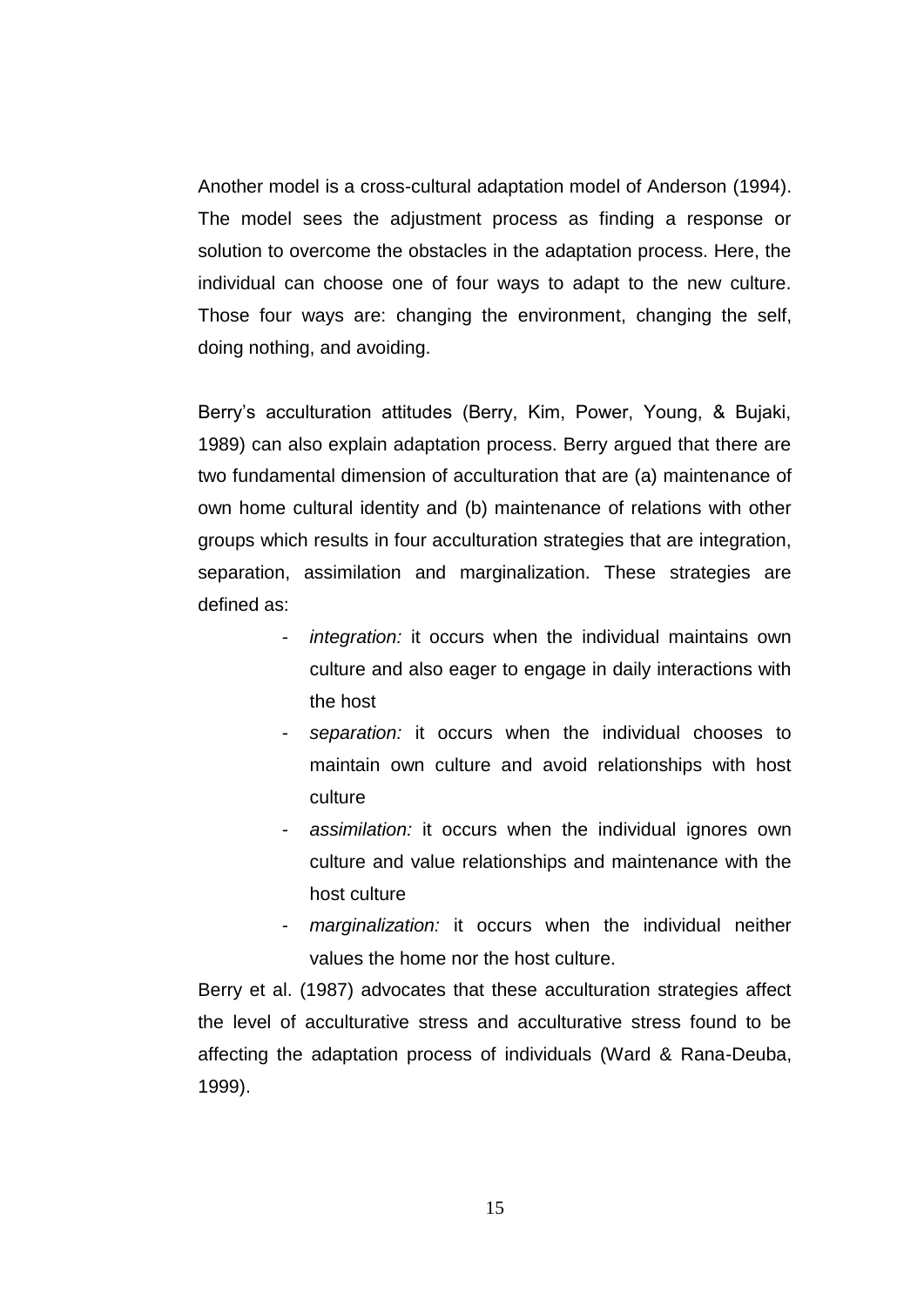Another perspective on adjustment is Ward and colleagues' (Ward & Kennedy, 1999) view that is cross cultural adaptation has two dimensions which are psychological and sociocultural. Psychological adjustment refers to the psychological well-being or satisfaction and sociocultural adjustment refers to the individual's ability to interact sufficiently and culturally appropriate with the members of the host culture. Psychological and sociocultural adjustments are empirically and conceptually distinct but they are related. Psychological adjustment is predicted by life changes, locus of control, social support, personality, and cultural fit of personality whereas sociocultural adjustment is predicted by cultural knowledge, contact with host-nationals, language proficiency, length of residence, and cultural distance.

Last perspective is the one that was described by Baker and Siryk (1984). In this model, international student adjustment is examined under four main adjustment types: academic adjustment, social adjustment, personal/emotional adjustment, and attachment. This is the approach that is used for the present study since the Student Adaptation to College Questionnaire developed by Baker and Siryk is the instrument that has been widely used to measure the college adaptation of international students. The subtitles of adjustment cover many experiences of the international students.

*Academic adjustment* includes motivation (attitudes towards academic goals, motivation for doing academic work and being in college), application (how well the motivation is applied to academic work and meeting academic requirements), performance (success and effectiveness in academic functioning), and academic environment (satisfaction with the academic environment).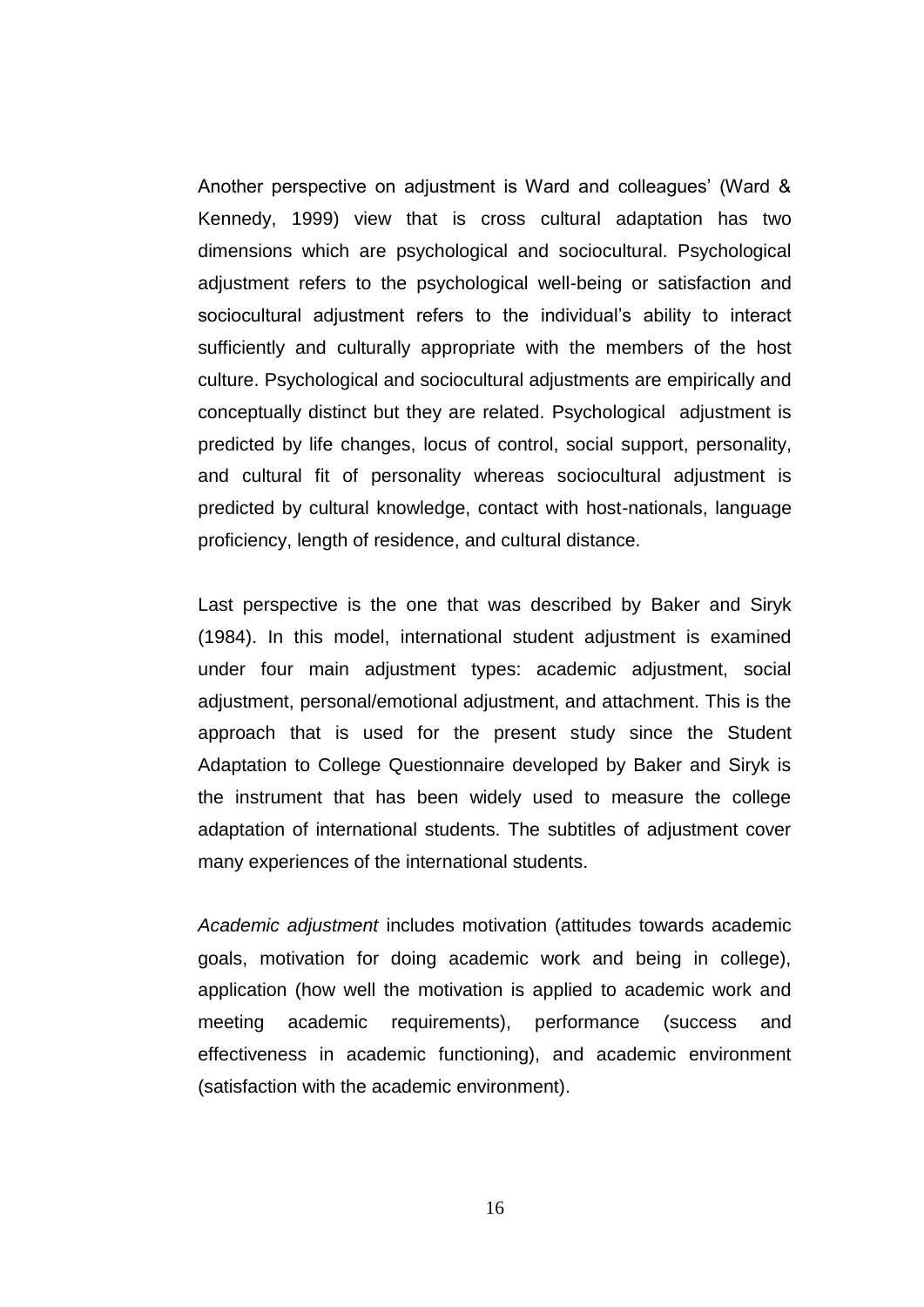S*ocial adjustment* covers general (extent and social activities and functioning in general), other people (relationship with others), nostalgia (dealing with social relocation), and social environment (satisfaction with the social aspects of college environment).

*Personal-Emotional adjustment* is divided into two parts that is psychological (sense of psychological well-being) and physical (sense of physical well-being).

Lastly, *attachment* covers two parts; general (feelings and satisfaction being in college in general) and this college (the feelings and satisfaction with the college in which student is enrolled).

# **2.2. Studies on International Students' College Adjustment in the World and in Turkey**

Since the number of international contact between cultures and countries increased day by day, the number of international studies naturally increased. International students are one of the research study subject that should be understood better in the field of international studies.

As the literature indicates, adjustment is a complex and multifaceted concept (Ramsay et al., 2007) and there are many factors and variables related to international studies that need to be researched. Some of the studies in the world and in Turkey are examined in this part of the current study to give a general picture about literature on international students.

Some researchers did research and conduct studies on general college adjustment of international students (Cemalcilar &Falbo, 2008;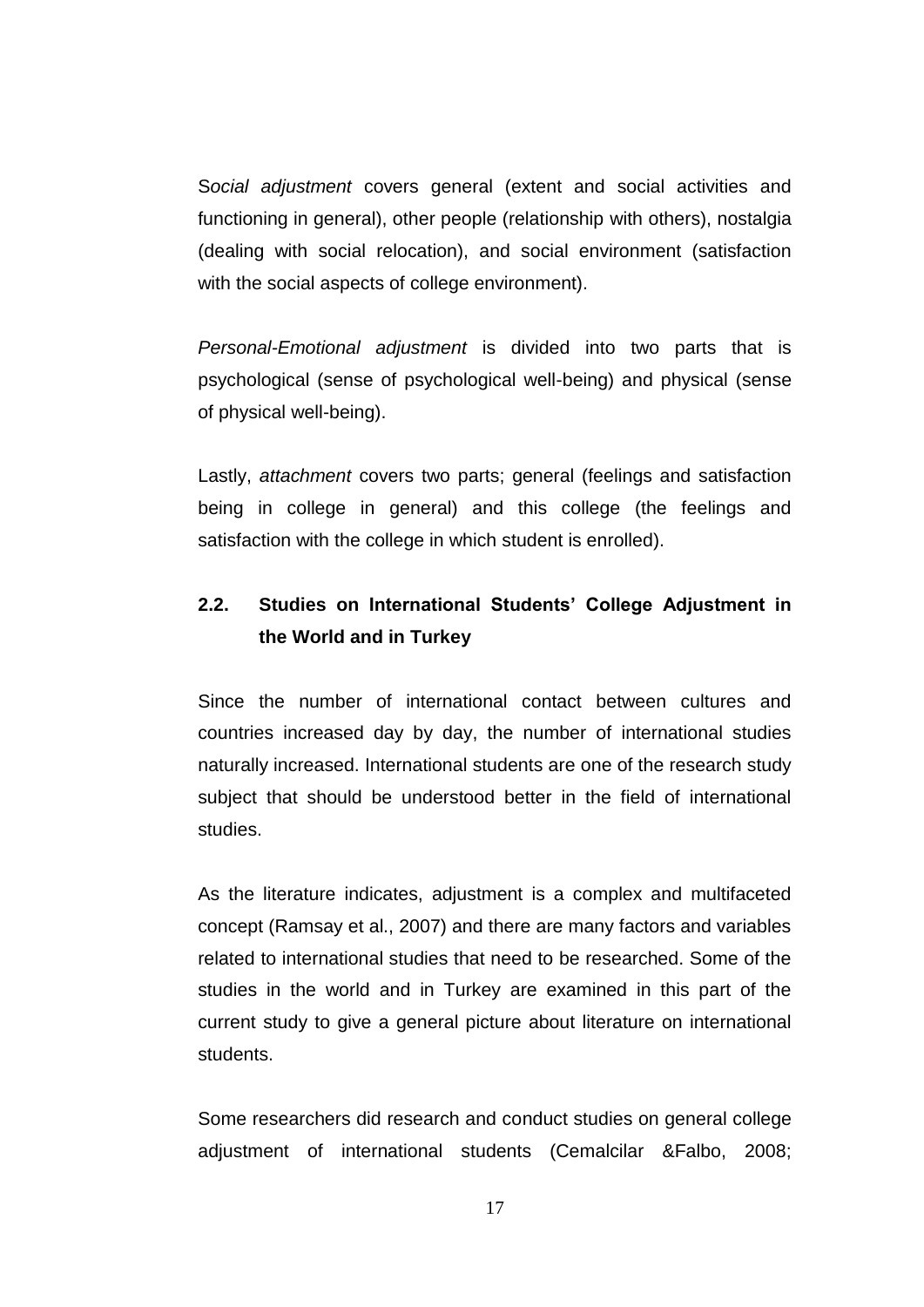Lewthwaite, 1996; Poyrazli & Grahame, 2007; Russell, Rosenthal, & Thomson, 2010). In their longitudinal study Cemalcilar and Falbo (2008) collected data from 90 international graduate students with a mean age of 25.3., 62 % of the participants were male and the 38% were female. The respondents were from 26 different countries. The first data was collected in June and the second collected on mid-November. At the end of their study, after comparing the scores of well being in the first and second data collection, they found a decline in psychological well being of international students, which revealed that first 4 months of college adaptation is challenging and effective. Therefore, orientation and support programs are needed. The study also revealed that the international students who have low identification with both their home and host culture (*marginalized* acculturation attitude) found to have the highest stress while the students with high identification with both home and host culture (integration acculturation attitude) found to have the lowest stress.

Lewthwaite (1996) conducted a study to explore and define the international student experience and adaptation to their new academic, social, cultural, and linguistic environment. The participants of the study were 12 international post-graduate students enrolled in Massey University (in New Zealand) with a mean age of 25.6, coming from four different East Asian countries that are Indonesia, Taiwan, Thailand, and Japan. Six of the students were male and the six were female. A likert type instrument with 59 items covering the aspects of cultural adaptation, academic issues, language issues, and personal and counseling issues were filled out by the students and the researcher also carried out interviews with these students to understand their adaptation process deeper. Results of the study briefly revealed that; although the students reported feelings of loneliness, mismatch of culture, anxieties about the lack of deep integration with the host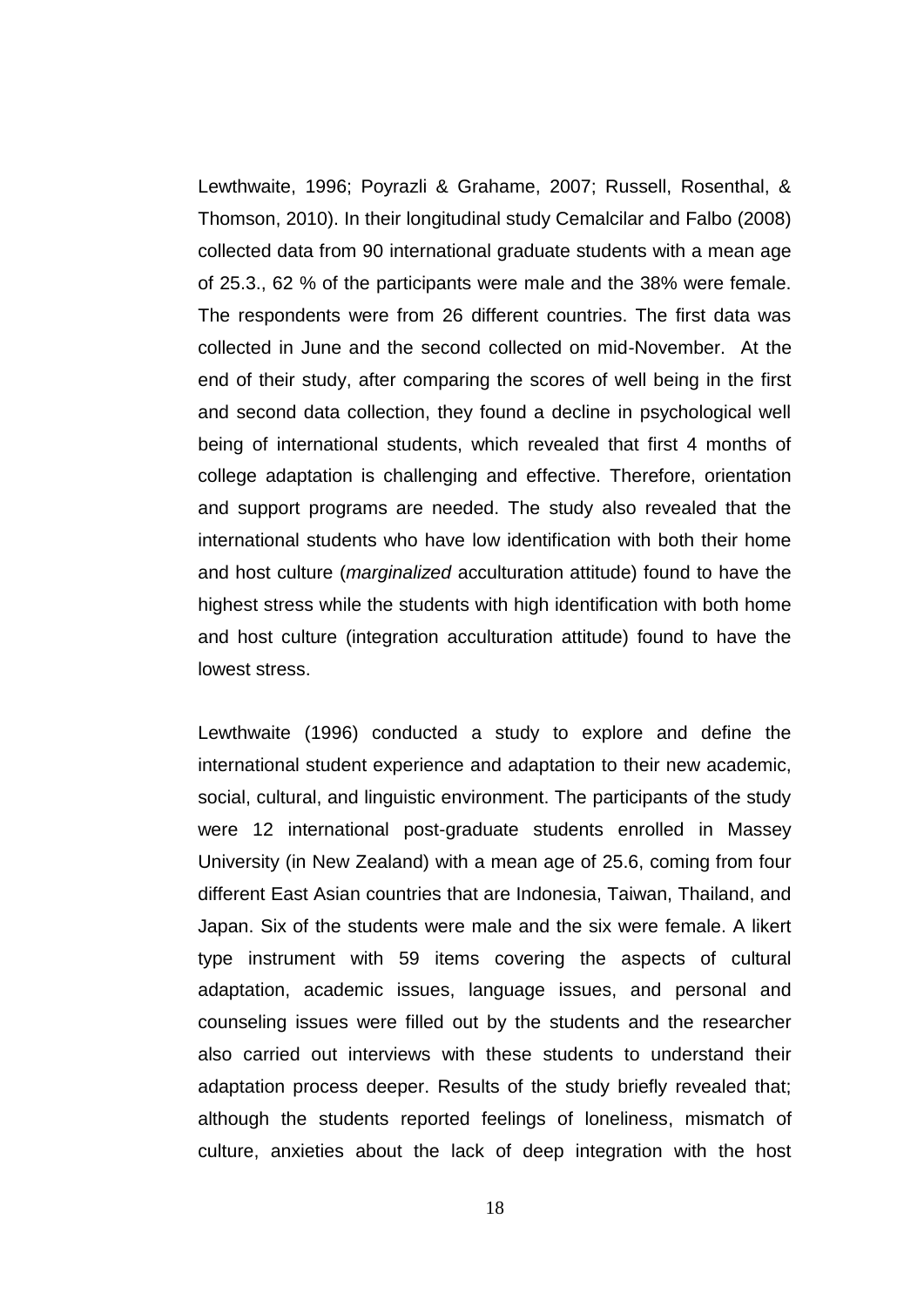society, there was no reports of high levels of stress. The greatest block to adaptation of these international students found to be the lacking of intercultural communicative competence especially in the dimension of language competency.

To examine the general adaptation to college, Russell et al. (2010) conducted a project study in a large metropolitan university in Melbourne Australia to investigate whether there are different ways of adapting in international students. The sample consisted of 979 international students. The researchers developed a questionnaire for the study that was exploring three domains of international students" well-being. The dimensions were (a) relating to others while living in Melbourne, (b) living and studying in Melbourne, and (c) health and health related behavior. The study results revealed three different patterns of adaptation to college which were called as *positive and connected* (58.8% of students were found to be using this adaptation pattern), *unconnected and stressed* (34.4% of students were found to be using this adaptation pattern)*, and distressed and risk-taking* (6.7% of the students were found to be using this adaptation pattern). The *positive and connected* group of international students show significantly higher levels of self-esteem, social interactions with Australians, are satisfied with the living arrangements than the two other groups (*positive and connected* and *distressed and risk-taking*). They also show lower levels of stress and need of help from health and counseling services. The authors state that the *positive and connected*  and *distressed and risk-taking* are not maladaptive, they are less positive ways of adaptation since none of the groups showed pathological levels of psychological distress in the results of study.

Poyrazli and Grahame (2007) conducted a study to examine the barriers to international students' adjustment to college and general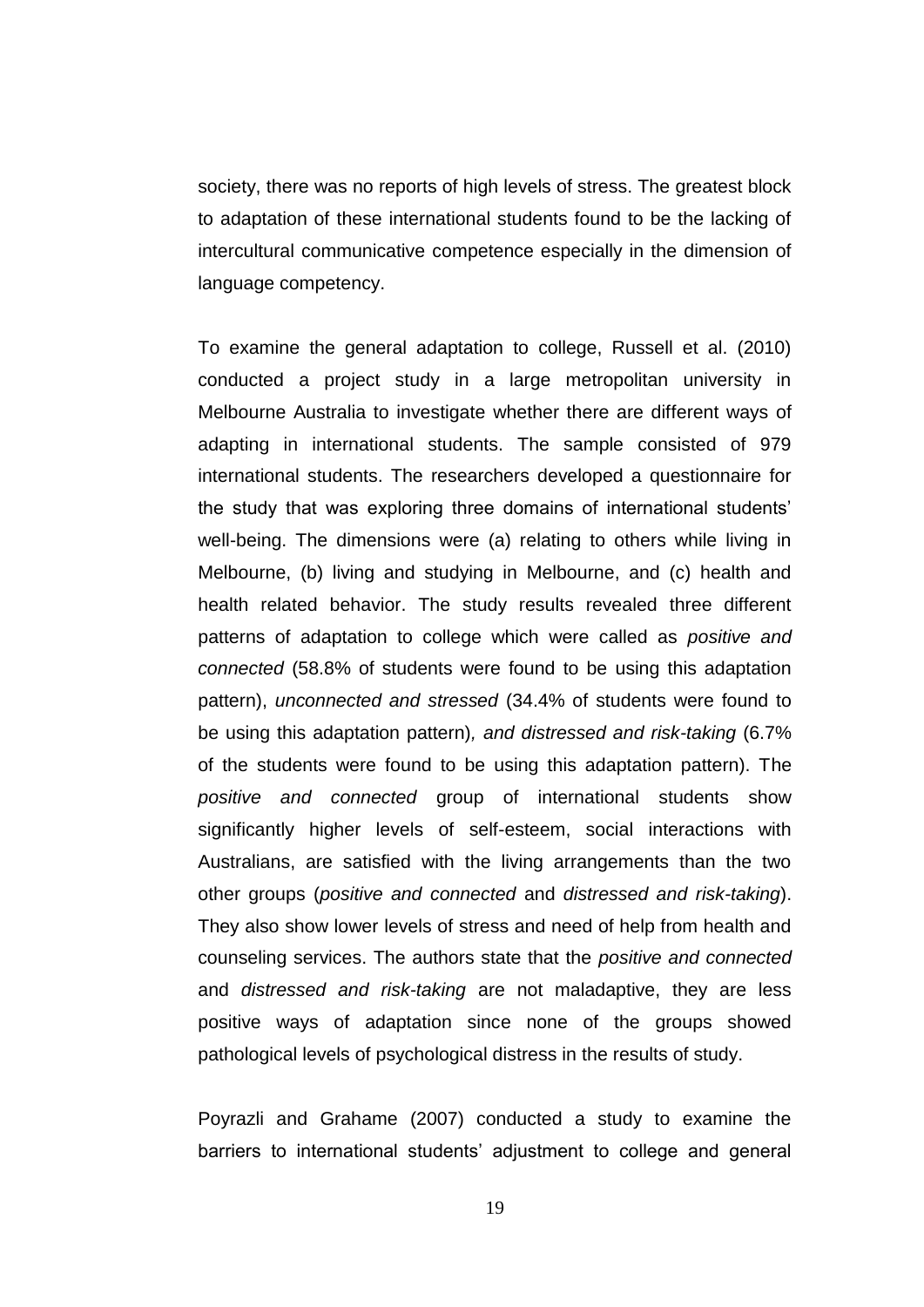needs of international students. In their qualitative study 15 undergraduate international students participated in focus groups each consisting of 4 students. The interviews were semi-structured and initial transition, academic and social life, and psychological experiences were the topics covered in the groups. The interviews were recorded and then transcribed. The interviews revealed important and detailed data about the needs of international students. It was found that at the very beginning when international students arrive their new country, they need help in accommodation, food, health care, and access to transportation especially if the campus is out of the city center. They also stated that they needed assistance about campus life and how to use library and computer facilities. To meet this need of assistance international students suggested that an international student preferably from their own country would have assisted them about campus life. They also reported that they need help about health care and financial issues such as finding a job. Lastly, it was found that the academic experiences, with inside and outside of the campus with professors and advisors, were significant in the adjustment process.

In addition to the general college adaptation studies on international students, some other researchers studied on psychological and sociocultural adjustment of international students (Spencer-Oatey & Xiong, 2006; Ward, Okura, Kennedy, & Kojima, 1998), social adaptation of international students (Dorozkhin & Mazitova, 2008), cultural adjustment of international students (Kagan & Cohen, 1990), and personal adjustment of international students (Al-Sharideh & Goe, 1998). Although these studies do not have a direct purpose of evaluating the college adjustment process of international students, it is still worth and necessary to examine them because they are all a part of college adjustment process. They all can help to understand the experiences of international students. In addition, an international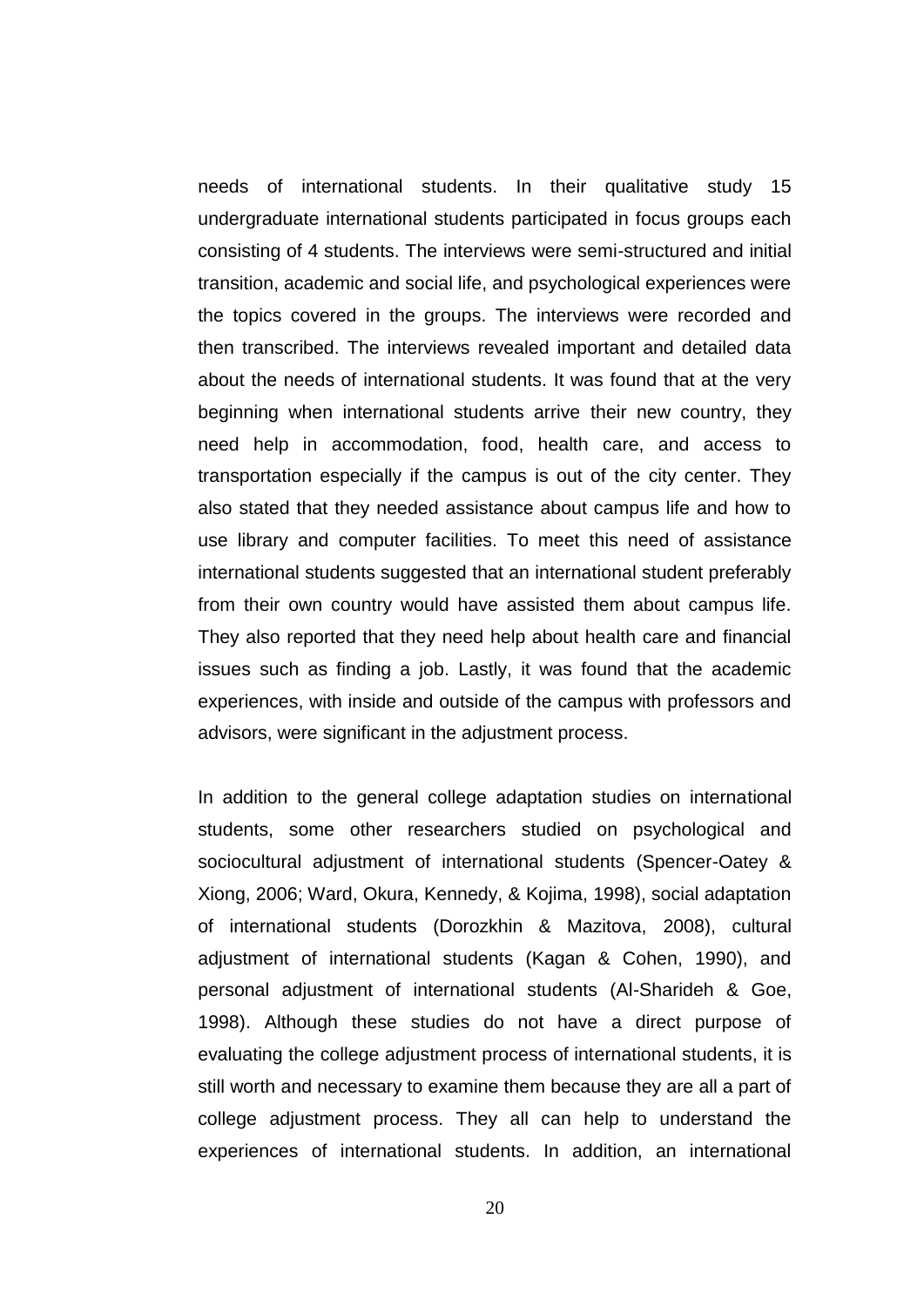student"s adaptation to college is affected by all psychological, sociocultural and personal adjustment as it is stated in the study of Baker and Siryk (1984).

Spencer-Oatey and Xiong (2006) are among those researchers who were interested in psychological and sociocultural adjustment of international students. Their study included 126 Chinese students between the ages of 17 and 37, taking a foundation course at a British university. Researchers collected quantitative data on adjustment experiences of international students and examined correlations with age, length of stay in Britain and grade point average. Results of the study revealed that difficulties in adjusting to daily life were highly correlated with psychological stress and so with adjustment. The psychological stress experienced near the beginning of the academic year was negatively correlated with the grade point average. In addition, social interaction with non-Chinese was found to be problematic. However, the study showed that majority of the international students had few psychological and sociocultural adjustment difficulties in a general sense.

Another study on psychological and sociocultural adjustment of international students was carried out by Sümer (2009). In her study she examined the international students" adaptation to U.S. in relation to their acculturation levels, coping processes and intent to stay in the U.S. after their graduation. Totally 204 international students who engaged in a full course of academic or language program in the U.S. participated in the study. The mean age of the group was 26.75 (ages from 17 to 50). 48% of the participants were male and the rest were female. 48 % of the participants were from doctorate, 28% were from master, 21% were from undergraduate, and 2% from other programs. 51% of the participants were Asian/Pacific, 19% White European, 9%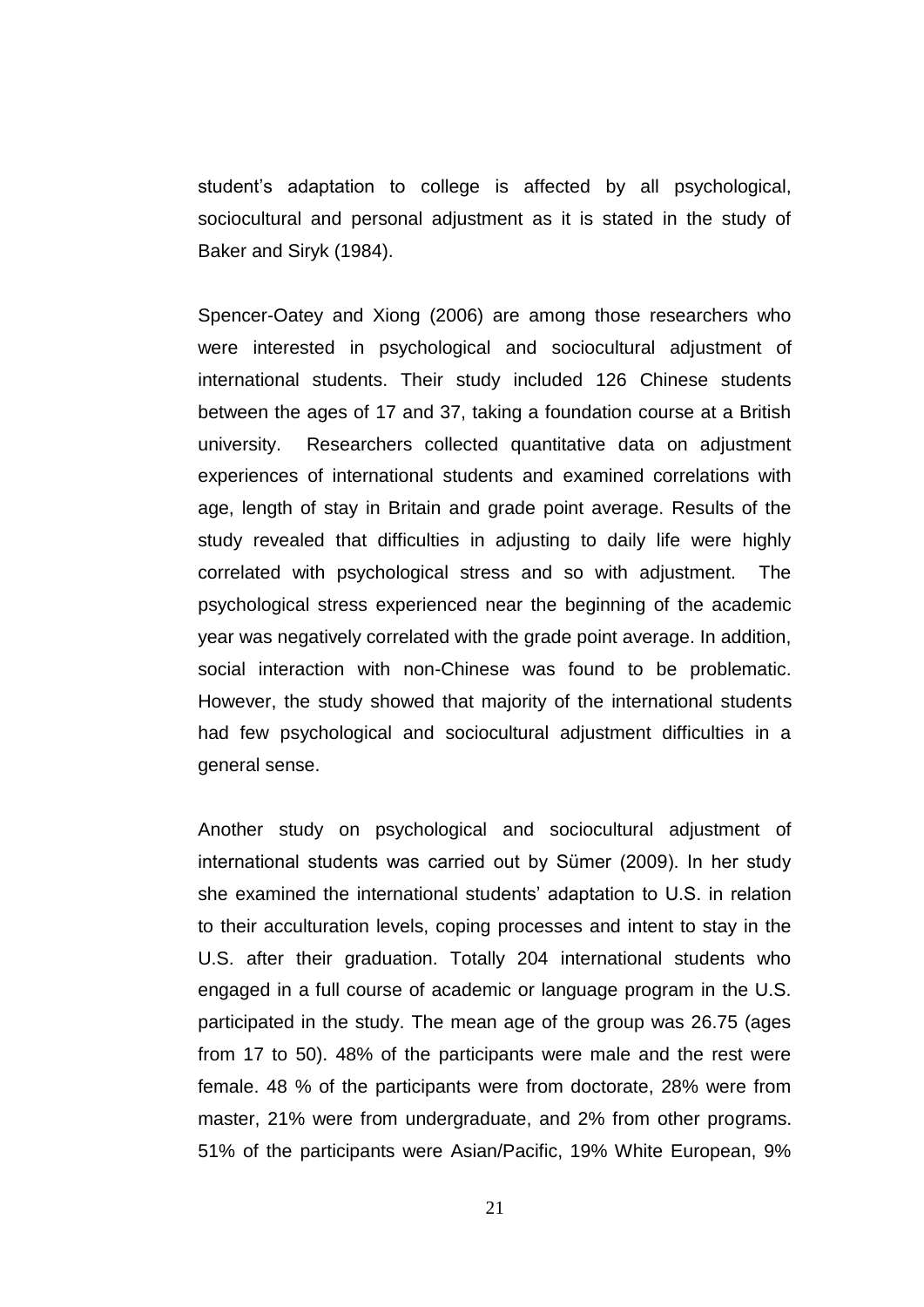Spanish/Hispanic/Latino, 4% Middle Eastern, 7% Black, and 9% in the other category of race-ethnicity. The results identified important gender differences regarding acculturation and coping. In both genders identification with host culture and for females Escape-Avoidance coping (wishful thinking or escaping avoiding the problems) were found to be the predictors of sociocultural adaptation. Female students showed more identification with their home culture rather than the host culture, which seemed to be decreasing adaptation level. In addition, female students found to be using more positive reappraisal and seeking social support than males. Lower likelihood of staying in U.S. after graduation resulted in lower English competency, higher levels of depression, and greater difficulty in sociocultural adaptation.

A longitudinal study conducted on psychological and sociocultural adjustment of international students was carried by Ward et al. (1998). The study participants were 35 Japanese international students in New Zealand with a mean age of 18.6. Eighteen of the students were female and 7 of them were male. The data were collected in four time periods; within the 24 hours of arrival in the country, and at 4, 6, and 12 months in New Zealand. Two different instruments were used to measure the psychological adjustment and sociocultural adjustment of the participants. It was found that the greatest adjustment problems such as feeling lonely and depressed occurred at the entry point and decreased as the time passed.

Dorozkhin and Mazitova (2008) studied the social adaptation of international students. In their study they tried to investigate the social adaptation problems of international college students. They conducted their study in Bashkiria with 429 international undergraduate and graduate students enrolled in five major higher educational institutions. A standardized questionnaire was used to collect data between the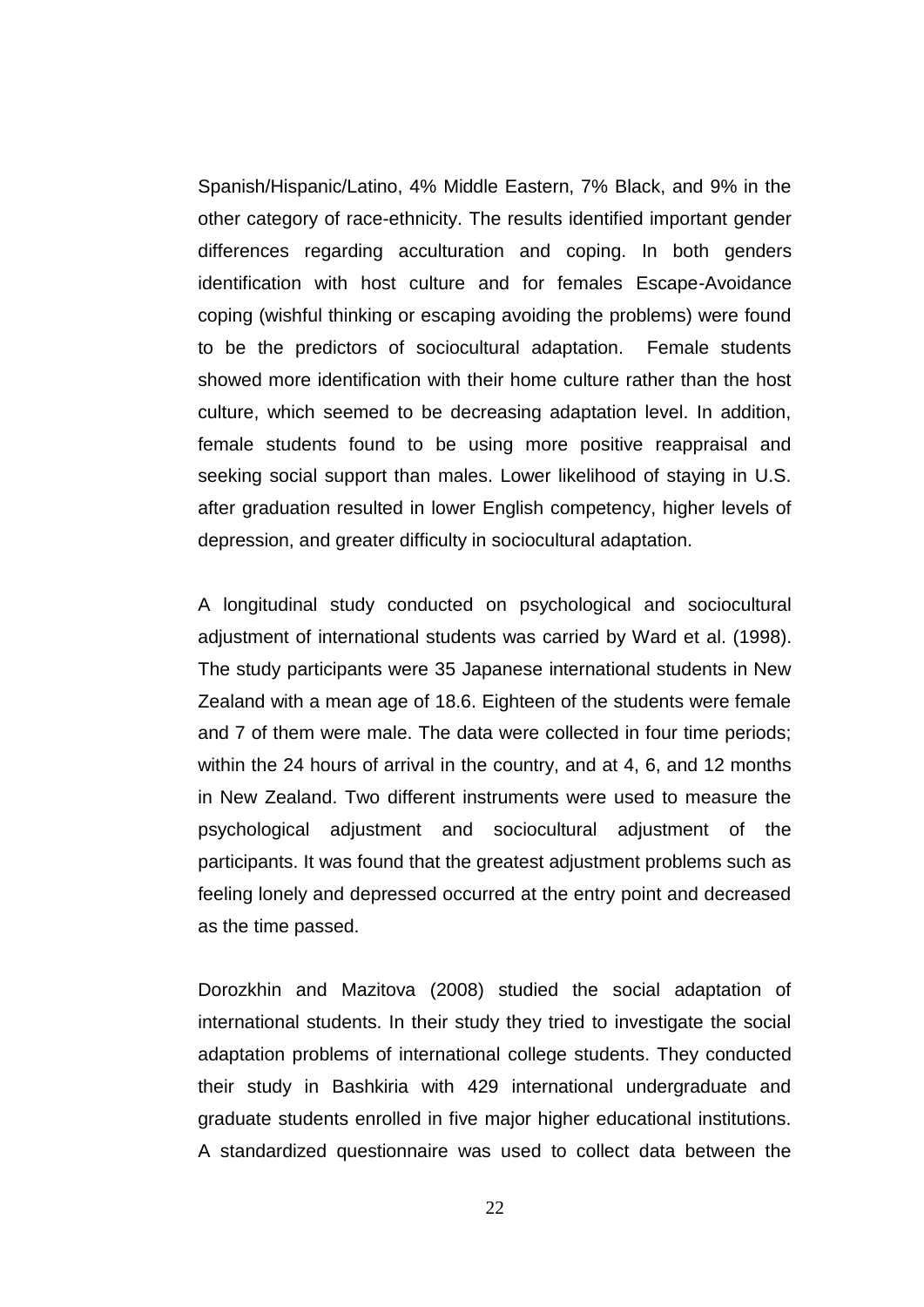years 2002-2004. The results of the study indicated that 24 % of the respondents complained of extreme nervousness, sleeplessness, and fatigue which were symptoms of culture shock. International students found to be not differing in terms of the education level in showing the signs of culture shock. In all years of the study, even graduate students reported symptoms of culture shock.

To explore the cultural adjustment of international students Kagan and Cohen (1990) conducted a study with 159 students, 92 (30 female, 62 male) of them were international and 67 (24 female, 43 male) of them were American students. International students were from Asia ( $n =$ 58), Europe (n = 16), Africa (n = 10), Central and South America (n = 6), and Canada (n =2). The results showed that employment level, the host language spoken at home; having both home and host friends, internal decision making and work value affected the cultural adjustment process of international students. As an interesting point, speaking English at home was found to be the single factor contributing to both cultural and personal and social adjustment. It was also found that cognition has influence on the adjustment process and high external decision making style predicted low adjustment. The ones who used internal sources in decision making were found to better adjust than those who made decisions according to external factors.

The personal adjustment of international students was researched by Al-Sharideh and Goe (1998). Their study was conducted with 226 international students from 67 different nations in Kansas State. Data were collected via a survey administered by telephone. The main result of this study was, having strong ties with both the host culture and conationals facilitated the personal adjustment to life for international students and supported their self-esteem. Strong ties with the host culture found to be independently related to personal adjustment,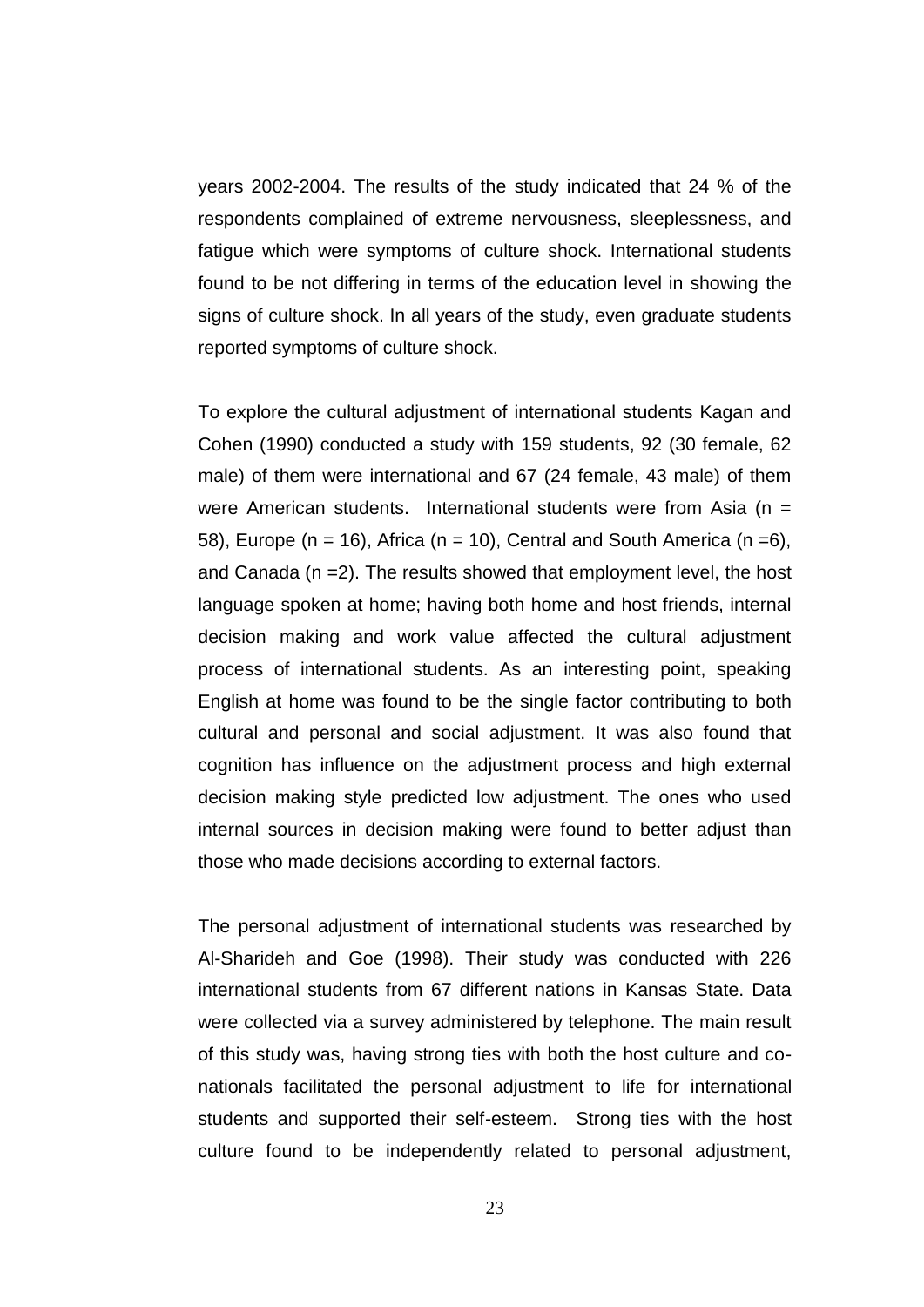whereas the relationship between assimilation of new culture and personal adjustment was found to be conditional in terms of the strong ties with co-nationals.

In addition to the studies of psychological, social, and cultural adaptation, some researchers examined the international student experience under different titles with various variables. One of those studies was carried by Yang et al. (2005) to examine the role of selfconstruals and English language confidence on cross-cultural adaptation of international students in Canada. In the study 81 students coming from collectivist cultural orientation (Middle East, East & South Asia, Latin & South America, and East & West Africa) and 135 Canadian born students were included. At the end of the study it was found that language is a significant factor in adaptation process. Language self-confidence was associated both with psychological adjustment and with sociocultural difficulty. In other words the international students who are competent in English were better adjusted psychologically and students with low English competency seemed to have sociocultural difficulties and problems in fulfillment of everyday tasks in the host culture.

There is another study in which both international and host culture students took part. Hechanova-Alampay et al (2002) carried out a study with the purpose of examining the adjustment and distress/strain responses of international and domestic students during the first six months of their enrollment in a medium-sized, mid-western U. S. university. Two hundred ninety four students, 188 of them were domestic and 106 of them were international students, were the sample of the study. The international students represented 37 countries from Europe, North America, Central and South America, and Africa. 72 % of the sample was female and the 28 % was male. The study was a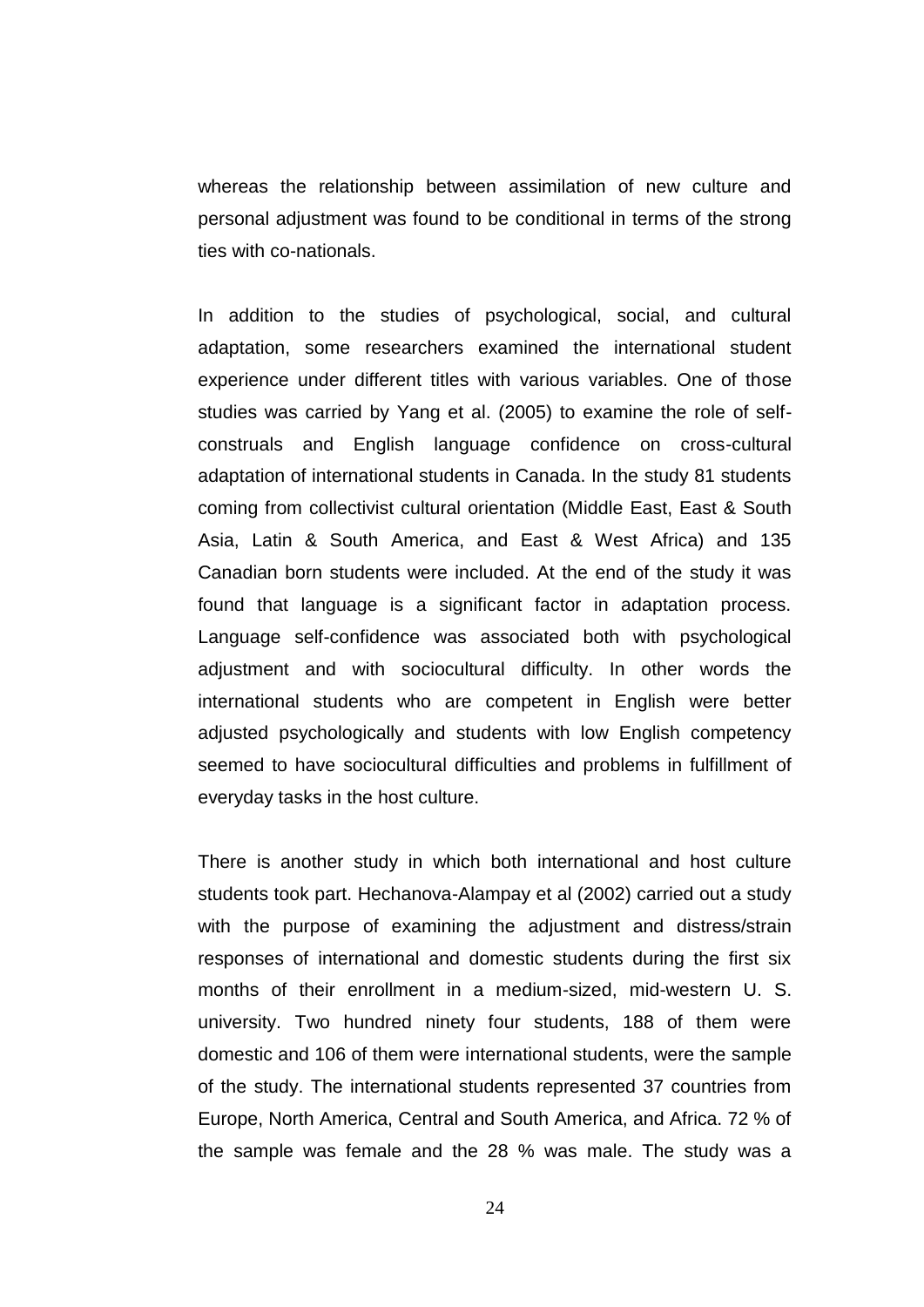longitudinal one that was conducted over a six months period with three different times; (1) first month of the school semester including two weeks before the start of classes, (2) three months after the first survey administration, and (3) six months after the first survey administration. The findings of the study revealed that international students experienced greater difficulty than domestic students in adjustment during their initial transition into the university. As the time passed, international students' adjustment increased but their level of strain showed a curvilinear pattern reaching at the top point three months after the semester started. Self-efficacy, social support, and cultural novelty found to be predicting adjustment and strain in all three times of survey administration.

Toyokawa and Toyokawa (2002) examined the association between the extracurricular activities and the adjustment to campus life. In this study, extracurricular activities referred to the activities out of academic related activities such as voluntary work, having a hobby, engaging in cultural activities and socializing with friends in and out of campus. Eighty four Japanese students attending an American university, 41 male and 44 female with a mean age of 20.98, participated in their study. A survey developed for an administrative purpose to collect information on to what extent the students adjusted to the life on an American campus was used to collect data for the study. The survey included sections covering students" academic and out-of class experiences, relationship with friends, and physical and mental health. The results of the study showed that the extracurricular activities were positively related to the general life satisfaction of international students. The students who reported higher engagement in extracurricular activities were found to be more satisfied with life in general than those students who reported lower levels of engagement.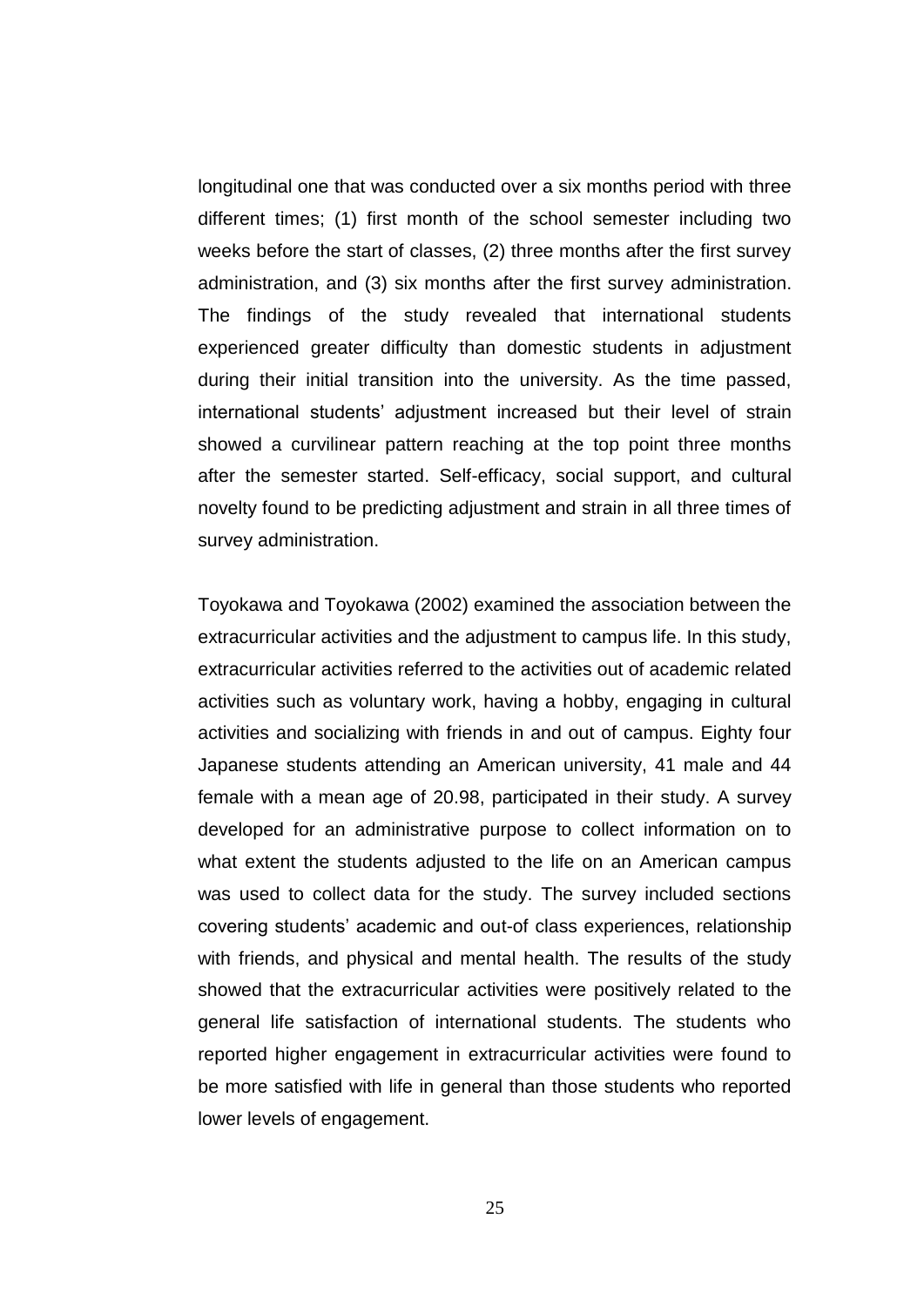In addition to the international student studies in the world, there is limited number of studies carried out on international students in Turkey, but in low number. Although they did not directly focus on the college adjustment process of international students, which shows that research on college adjustment needs attention in Turkey, the results of these studies can help the researchers to have idea about the properties of international student group in Turkey.

Dilmaç, Hamarta, and Aydoğan (2010) examined the relationship between psychological symptoms and self-esteem of the students from Turkic republics in Turkey. The study was conducted in Selçuk University in Turkey. Participants of the study were 207 (184 male and 23 female) students in total between the ages of 16-28, with a mean of 21.42. Survey results indicated that 50% of the students demonstrated psychological symptoms at various levels. Anger, obsession, and psychotic symptoms were found to be the predictors of self-esteem.

Pirliyev (2010) conducted a study with 132 Asian students enrolled in Bursa Uludağ University to examine the college adjustment process of international students. She examined the relationship between general adjustment of international student, educational adjustment, cultural adjustment and language proficiency level. At the beginning she collected data from 214 international students (79% male and 21% female), but only included 132 Asian students since that population was enough for her study. The results revealed that the difficulties in educational adjustment did not affect the general adjustment process negatively. The language proficiency was not found to be contributing to general adjustment of international students. Lastly, the difficulties in cultural adjustment found to be affecting the general adjustment process.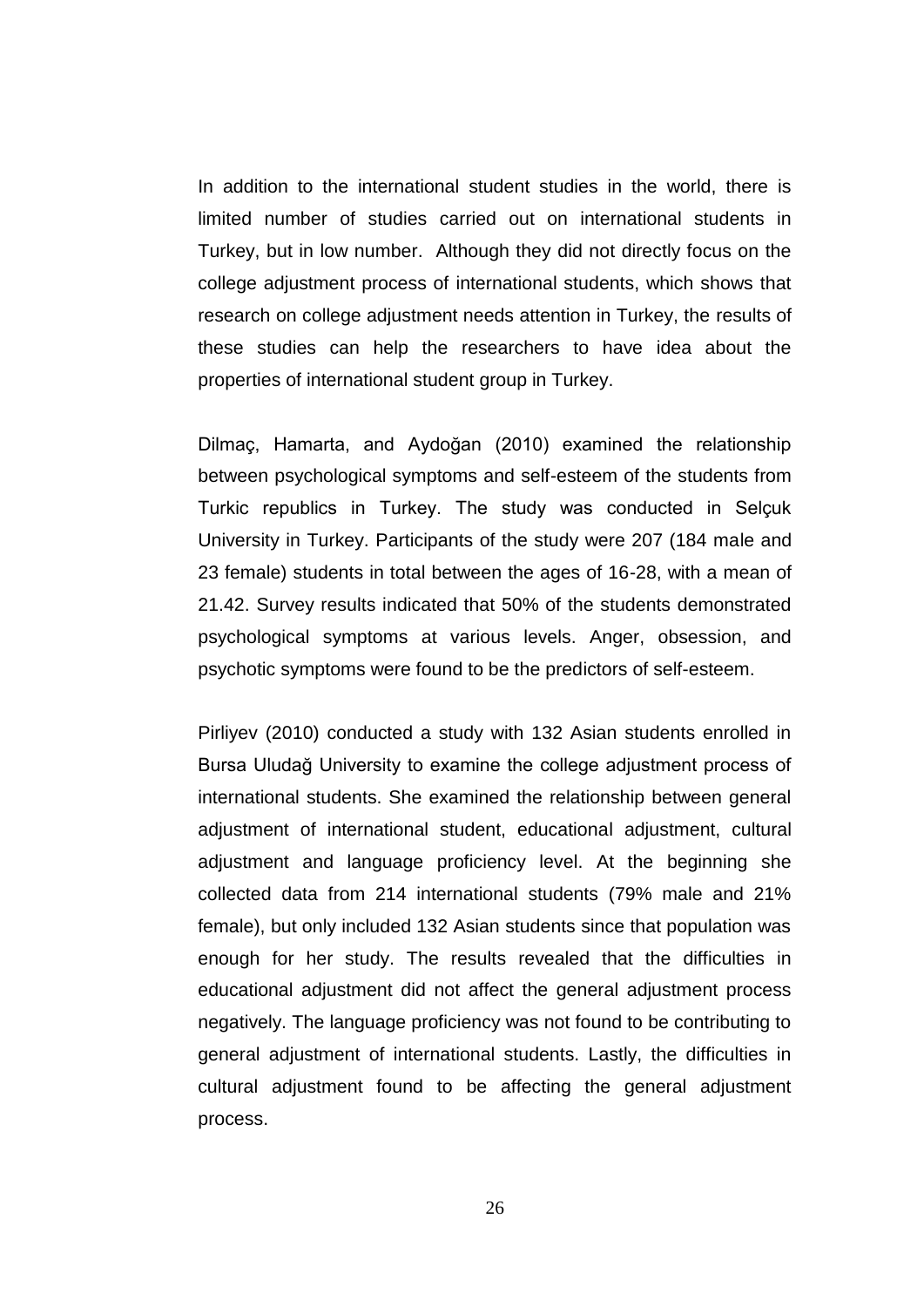Another study was conducted by Şen (2008) to understand the experiences and opinions of international students regarding communication experiences in the education settings of the university life. 58 international students were participated in the study coming from Asia, Africa, Europe, and Turkish backgrounds. Thirty two of the participants were male and 26 of them were female. The study result confirmed that international students generally had positive communication experiences at their universities and some dimension of students' communication experiences might differ according to gender, education level, and cultural background.

Karaoğlu (2007) examined the adaptation behavior of international students with a sample consisting of 200 (64 female and 136 male) international students who were graduated from Gazi and Ankara TÖMER language courses. The participants were between the ages of 18-25. 41.5% of the participants were from Middle East, 33% of them from Middle Asia, 13.5% from Africa, 7% from Far East, and 5% from Europe. The results revealed that communication skills and adjustment were correlated. Language and cultural distance were also found to be effective factors in the adjustment process.

## **2.3. Gender**

In the literature, there are some contradictory results for the variable of gender in relation to college adjustment of international students. For example, in some of the studies female students showed higher levels of stress than the male students and they also found to be having poorer adaptation when compared to male students (Bang et al., 2008; Virta et al., 2004). In contrast in some other studies it was revealed that gender had no effect in the adjustment process (Poyrazli et al., 2001; Sumer et al., 2008). Şen (2008) also claimed that communication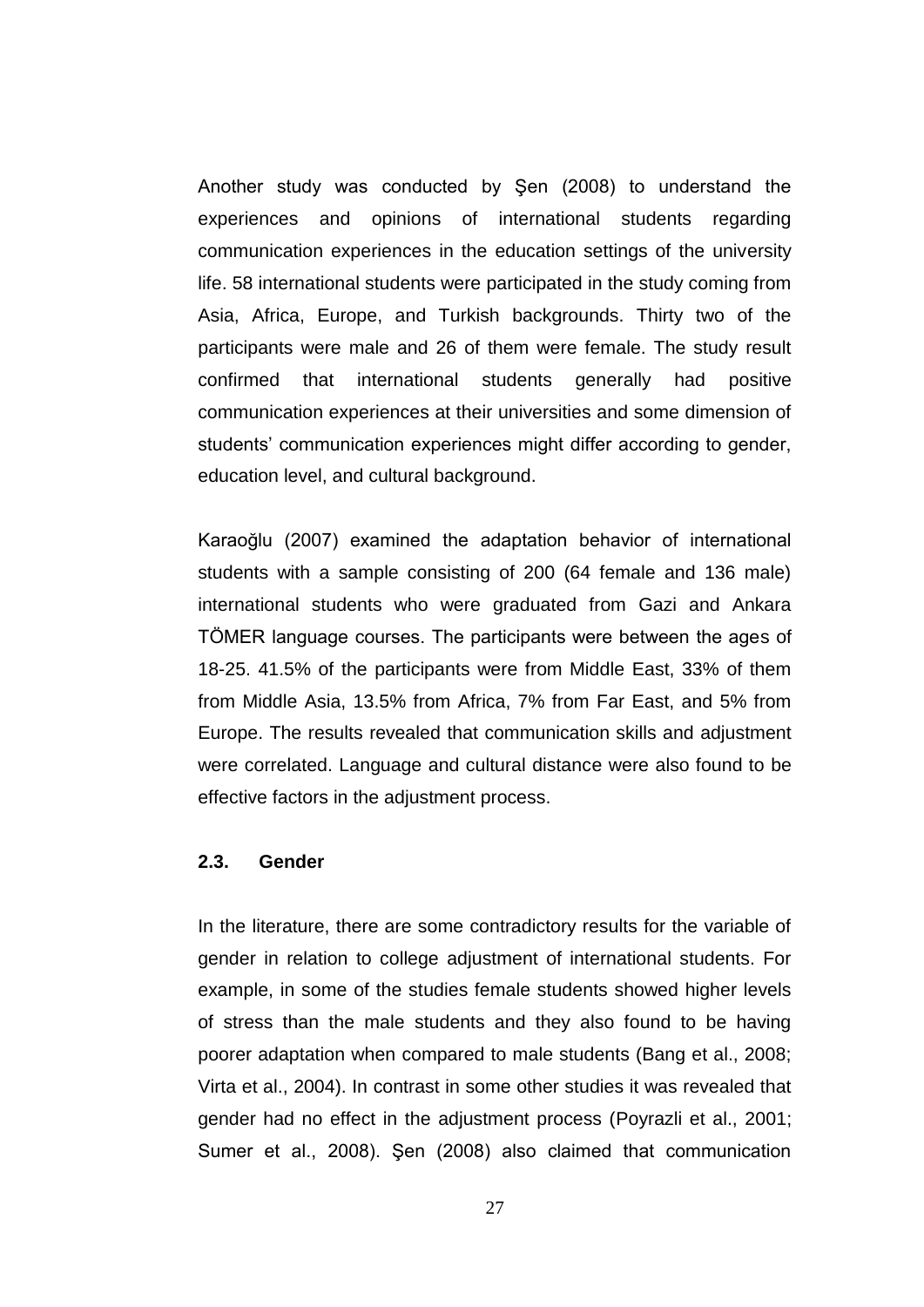experiences of international students might differ in nature according to gender, education level and cultural background. Furthermore, Sümer (2009) pointed out some differences in coping strategies of females and males, and also added that females demonstrate more home culture identification as acculturation strategy rather than host culture identification. Bang et al. (2008) advocated that gender is a key variable in successful adaptation of international students and reported that females having more stress but also have more social provision. The researchers claimed that the observed differences in gender might be a result of different cultural roles that were attributed to male and female, and females might be perceiving stress different than males, which can be an explanation to gender differences. As the literature states, gender difference is still blur and there are contradictory findings indicating that further research should be done on gender with different variables.

## **2.4. Acculturative Stress**

Berry et al. (1987) defined acculturative stress as the stress taking its base from the cross-cultural encounters that can result in physical, psychological and social problems. The authors stated that there is generally a set of stress behaviors in the process of acculturation such as lowered mental health, confusion, anxiety, depression, feelings of alienation and marginality, increased psychosomatic symptoms and identity confusion. They also claimed that international students that are from the sojourner group might experience more stress than the other foreigners since they have limited social network and stressors in advance of turning back to their home country. As the adjustment process is multifaceted as mentioned before and as the acculturative stress affects the physical, psychological and social aspects of individuals; it can be referred that acculturative stress directly has an influence on college adjustment of international students. Moreover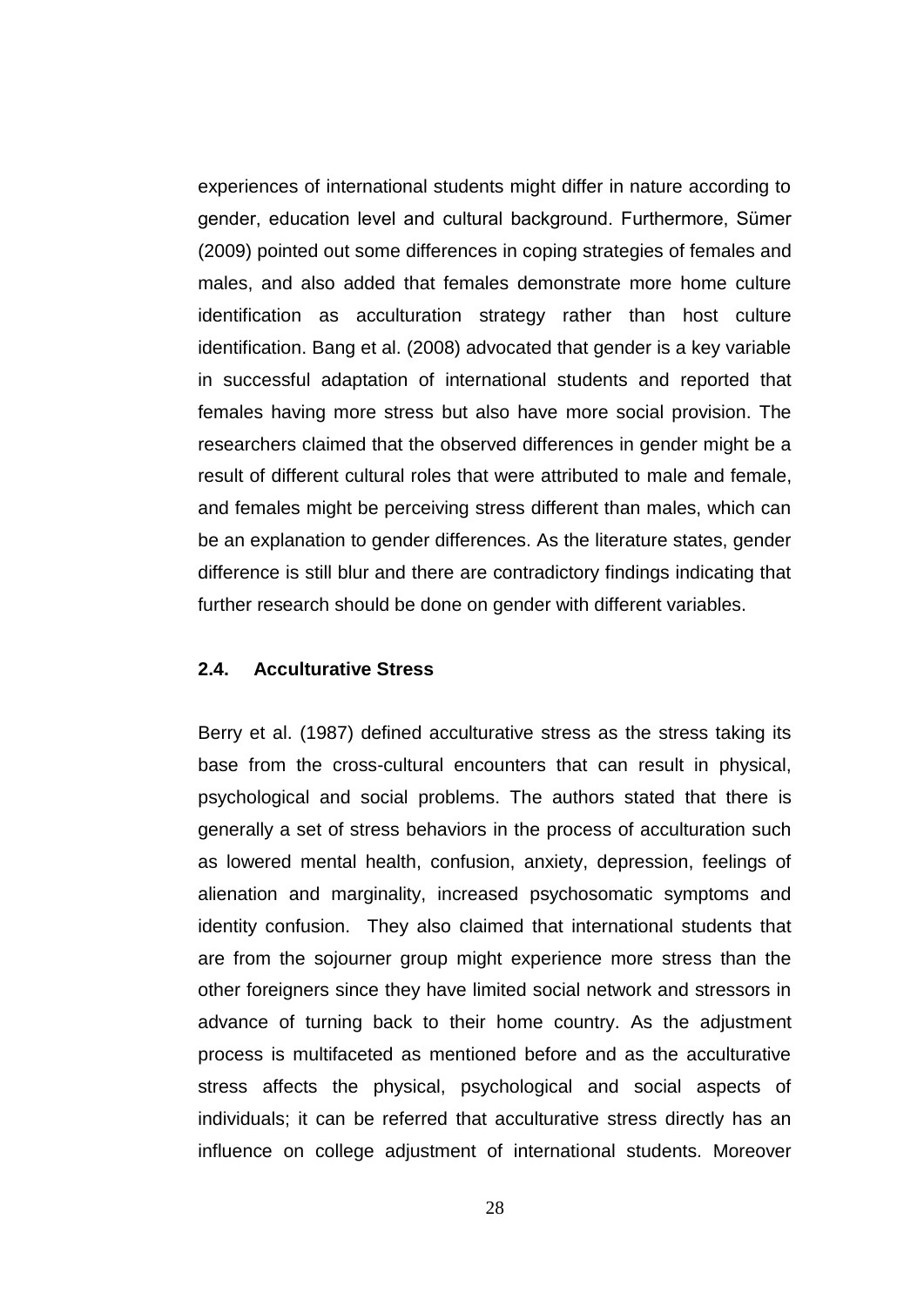since adaptation is one phase of acculturation according to the perspective of Berry (1980, as cited in Bektaş, 2004), acculturative stress has impact on adjustment. The research studies focusing on directly acculturative stress and adjustment are limited but studies of acculturative stress with other variables that are possibly related to adjustment such as gender, age, language proficiency, social support, cultural distance can give idea about the possible relationship between acculturative stress and adaptation as well.

In their study Berry et al. (1987) examined 13 studies that were conducted on acculturative stress with totally 1197 individuals. The examined studies involved immigrants, refugees, sojourners, native peoples and ethnic groups. In the sojourners group three studies on international students regarding acculturative stress were examined. In one study sample consisted of 72 Malaysian students (23 males and 49 females) living in Kingston and Ontario, on ages 17 and over. The second sample was 71 Chinese students (48 males and 23 females) enrolled in Queen"s University, aged 18 to 27. The last sample consisted of 97 students (60 males and 37 females, mixed in nation), aged 18 to 40. Based on the results of the study, the predictors of acculturative stress were listed as education level, cognitive ability, acculturation attitudes, previous acculturative stress experience and contact experiences. Other significant results of the study might be; higher the education level, lower the acculturative stress; existence of previous cross cultural experience and experience of acculturative stress and higher the acculturative stress; greater and more the social contact and relationships with host nationals, lower the acculturation stress; higher the social support lower the acculturative stress. Lastly acculturation attitudes of assimilation, integration, separation, and marginalization were found to be predictive of acculturative stress. The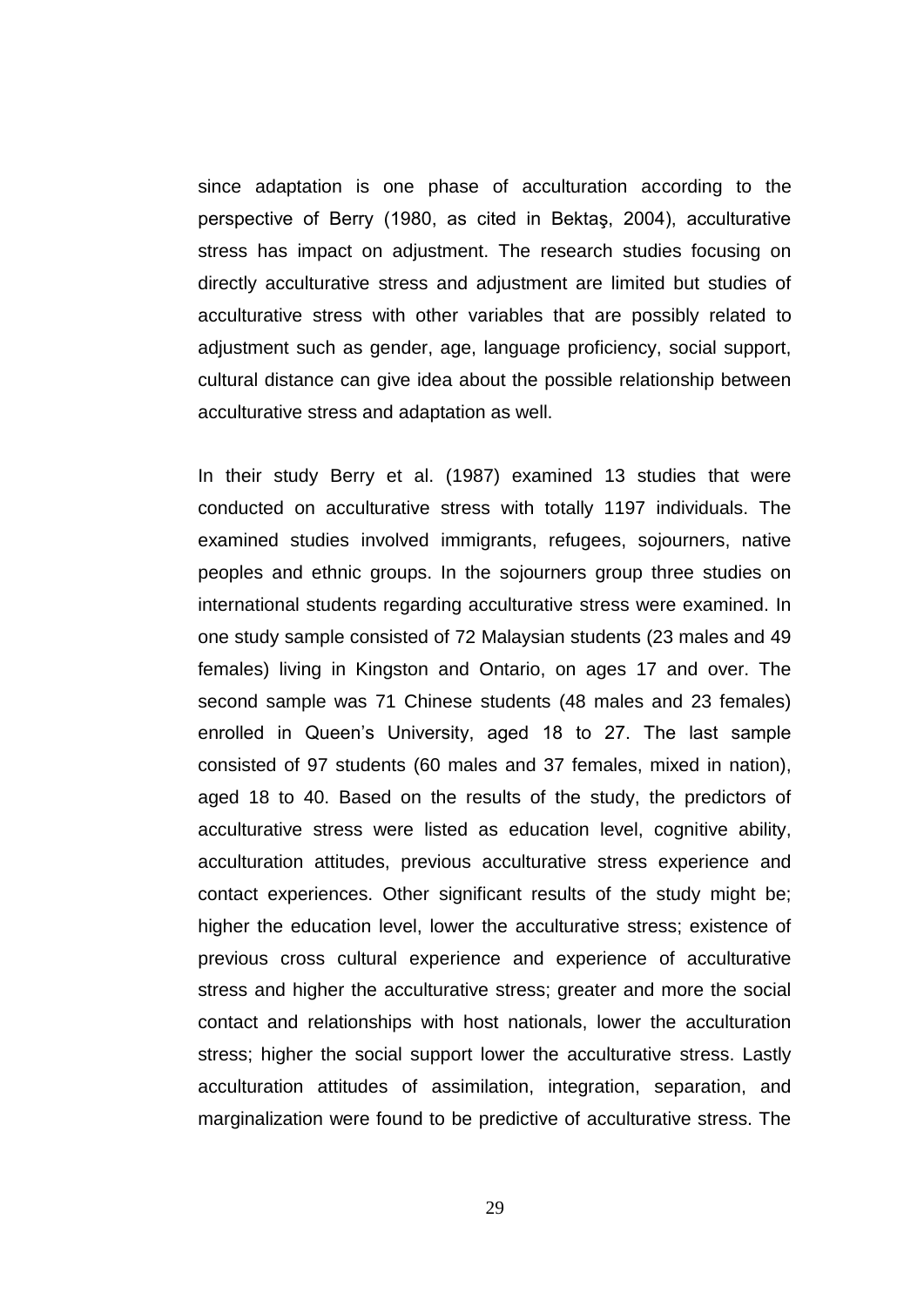integration with host society seemed to decrease the acculturative stress while separation increases the stress levels.

In another study, again the acculturative stress predictors tried to be clarified. Yeh and Inose (2003) carried out a study to explore whether age, gender, reported English fluency, social support satisfaction, and social connectedness were predictors of acculturative stress. The sample of the study was 359 international students from Asia, Europe, Central/Latin America, and Africa. There were 217 females and 142 males between the ages of 18-58 with a mean of 27.04. Surveys were given to students in international student organizations and clubs. At the end of the study English fluency, social support satisfaction, and social connectedness were found to be predictors of acculturative stress. Social support also found to be an effective way of coping with acculturative stress.

In their study Pan, Wong, Joubert, and Chan (2007) aimed at comparing the predictive effects of acculturative stressor and meaning of life on negative affect in the process of acculturation among the Chinese students in Australia and Hong Kong. 400 Chinese students (200 male 200 female) at six different universities of Hong Kong and 227 international Chinese students (75 male 152 female) enrolled in Melbourne University. Participants completed a questionnaire including measures of acculturative stressor, meaning of life, negative effect, and demographic information. According to the results of the study, the Australian sample found to have higher levels of acculturative stressors and negative affect compared to the Hong Kong sample. In both of the samples, acculturative stressor found to have positive impact on negative affect but the impact of different domains of acculturative stressor on negative affect varied between the two groups. Lastly, the meaning of life seemed to partially mediating the relationship between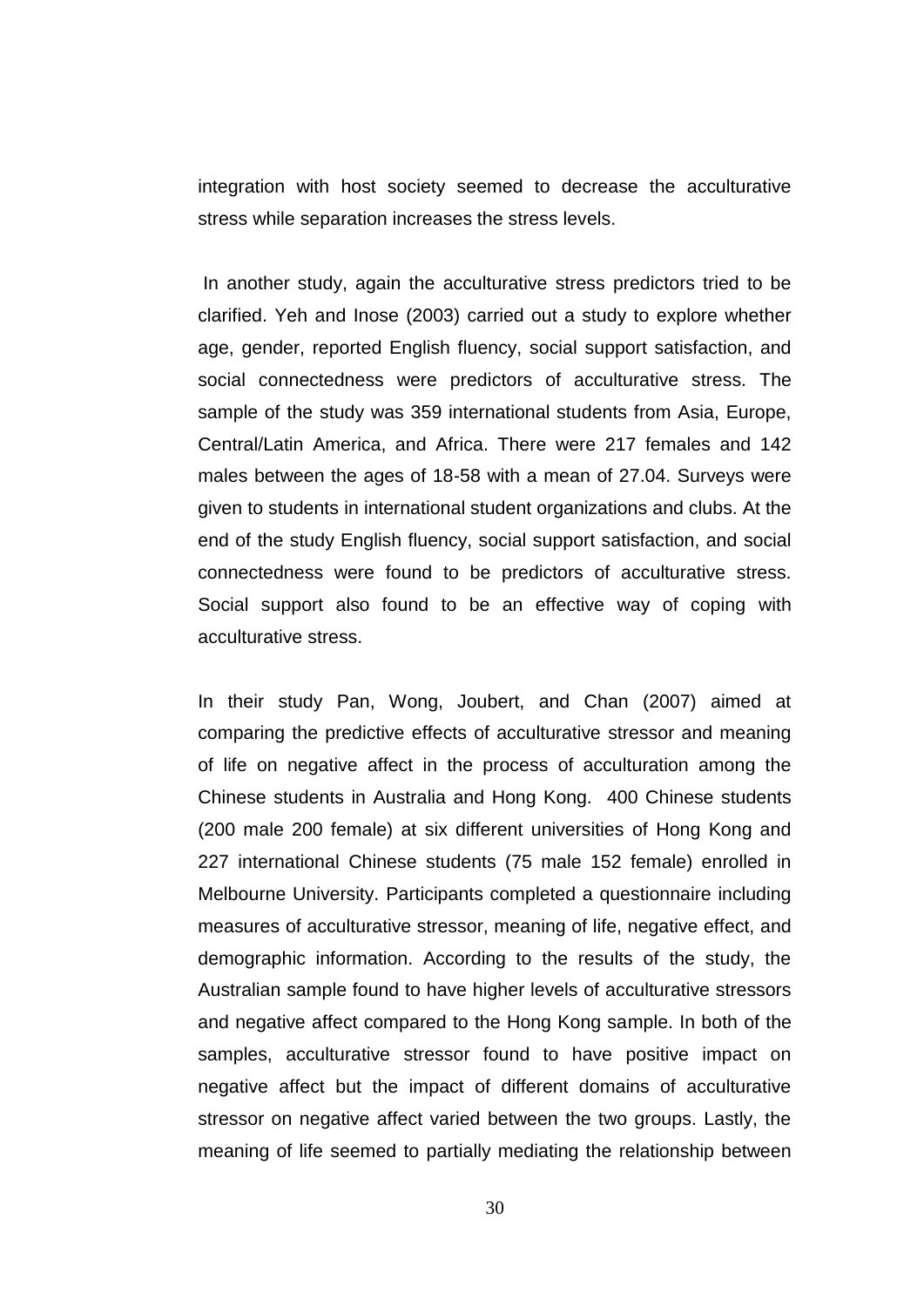acculturative stressor and negative affect just in the Hong Kong sample, no such effect was found in the Australian sample.

Poyrazli et al. (2004) in their study examined the relationships among social support, age, gender, marital status, academic achievement, ethnicity, English language proficiency, and patterns of social contact with international versus host nation as they affected the acculturative stress. A hundred forty one international students aged between 19-43 from four universities of U.S. participated in the study. 61% of them were male and 39% of them were female. Students were European, Asian, Middle Eastern, Latino, African, and from other nationalities. The surveys were mailed to participant and 24% (141 in number) of the 585 students responded back. The significant results of the study were; higher the English competency, cultural distance, and social support lower the acculturative stress; and higher the relationship with conationals higher the acculturative stress. Social support and English competency were found to be predictors of acculturative stress.

## **2.5. Coping Skills**

For the purpose of coping with problems related to adaptation, individuals develop various types of coping (Sümer, 2009). Within the approach of stress and coping Lazarus and Folkman (1984) grouped coping skills as problem-focused and emotion-focused. Problemfocused coping strategies involves the coping skills that aim solving the stress related problems with taking active steps to change the situation and emotion-focused coping strategies refer to the attempts of regulating the emotions resulting from the problems. Holahan et al. (1996, as cited in Tuna, 2003) also grouped coping skills in other two groups that were approach and avoidant coping. In approach coping, the individual attends to the stressor to reducing or managing the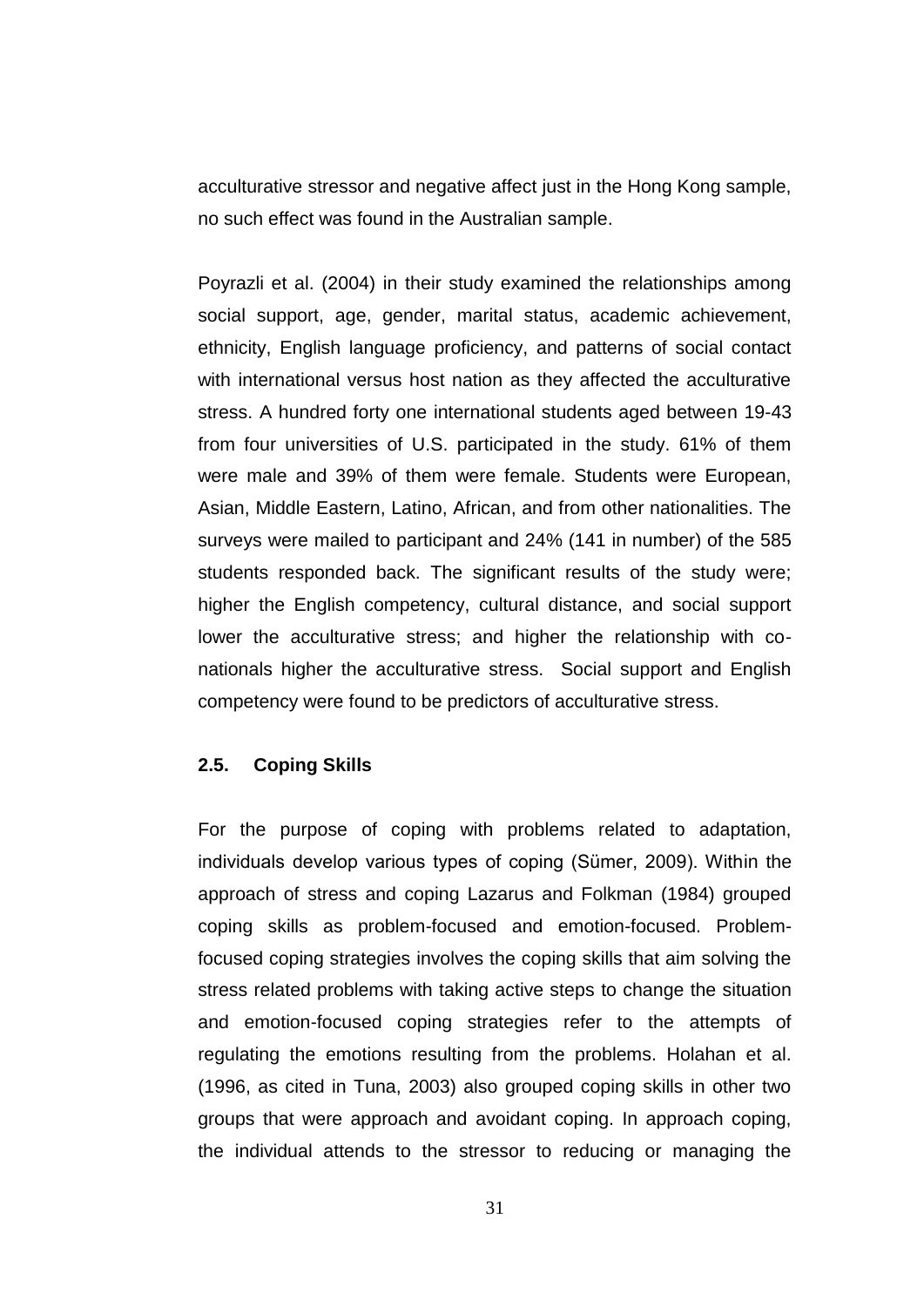unpleasant results. In avoidant coping individuals take or distance the self away from the stressor and its results. In the literature examples of approach coping were stated as planning, monitoring, venting, strategizing, arguing, and seeking information or knowledge and the examples of avoidance coping were listed as avoiding a threatening and unpleasant situation, selective attention, distraction, discounting, psychological distancing, and keeping the self away from the source of stress (Anshel, Kang, & Miesner, 2010). Diaz-Guerrero (1979) also categorized coping strategies as active and passive. As the name implies, in the active coping, the person takes the action to change the problematic situation and in the passive coping, the person chooses patience and self-modification.

Regarding the concept of coping skills related to international students, several studies in the literature indicated that some coping skills are predictive of college adjustment of international students or there is a significant relationship between the two (Khawaja & Dempsey, 2007; Lin, 2006; Olivas & Lee, 2006; Yusoff & Chelliah, 2010). Some other studies directly examined the relationship between coping skills and college adjustment of international students (Liu, 2005; Pritchard et al., 2007; Sümer, 2009; Tuna, 2003; Ward & Kennedy, 2001).

In her study, Sümer (2009) examined the relationship between coping styles and college adjustment of international students under the title of psychological and sociocultural adaptation of international students in the U. S. The study with 204 international students who engaged in a full course of academic or language program in the U.S. revealed gender differences regarding acculturation and coping. In both genders, identification with host culture and for females Escape-Avoidance coping (wishful thinking or escaping avoiding the problems) were found to be the predictors of sociocultural adaptation. Moreover, female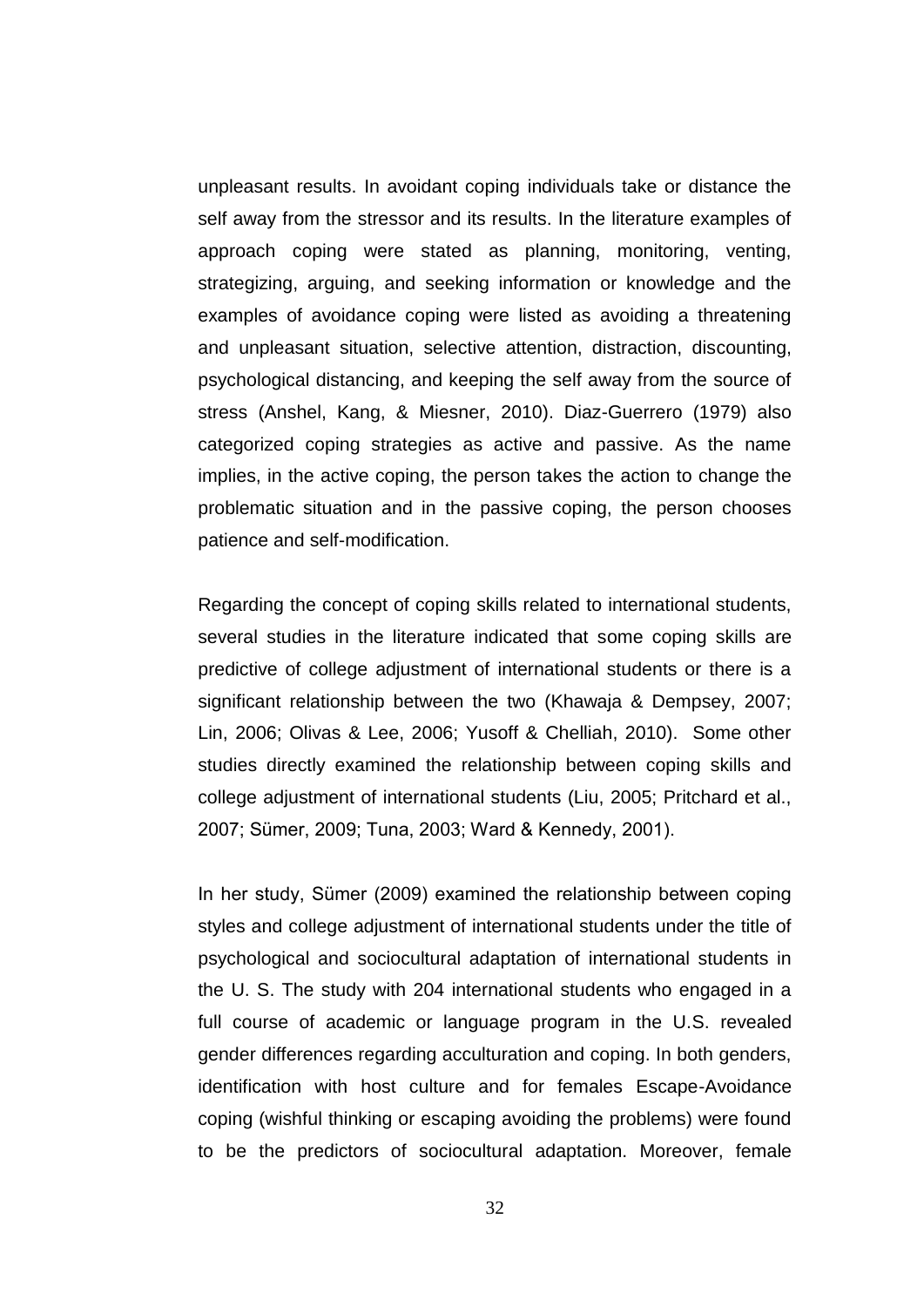students were found to be more likely of using the coping styles of positive reappraisal and seeking social support.

Pritchard et al. (2007) also conducted a study and explored the relationship between coping strategies of students and their college adaptation. 242 freshmen students participated in this longitudinal study at the beginning and at the end of their first education year. The participant students responded the questions in the surveys about their physical health, alcohol use and smoking habits, stress level, perfectionism, self-esteem, coping tactics, optimism, extroversion, and psychological adaptation to college. The data showed declines in students' psychological and physical health at the end of the year. Negative coping styles and perfectionism were found to be predictive of poorer psychological health and alcohol use of students at the end of the year. Perfectionism, low optimism, extroversion, and low selfesteem accounted for the decreases in the physical and psychological health of students. However, high optimism and self-esteem predicted better physical and psychological outcomes for students.

In addition to the studies above, Ward and Kennedy (2001) also found a relationship between coping styles and adjustment. 113 British citizens living in Singapore participated in the study. 61 of them were male and 52 of them were female. 83% of the participants reported themselves as sojourners and 15% them as temporary residents, the other data were missing. Questionnaires for the study were sent via mail and participants responded back. At the end of the study some coping styles found to be predictive of poor and facilitated psychological health. For example, avoidant coping style (that encompassed behavioral disengagement, denial, venting of emotions, the inability to see the potentially positive aspects of change, and mental disengagement) resulted in poorer psychological health while using humor and approach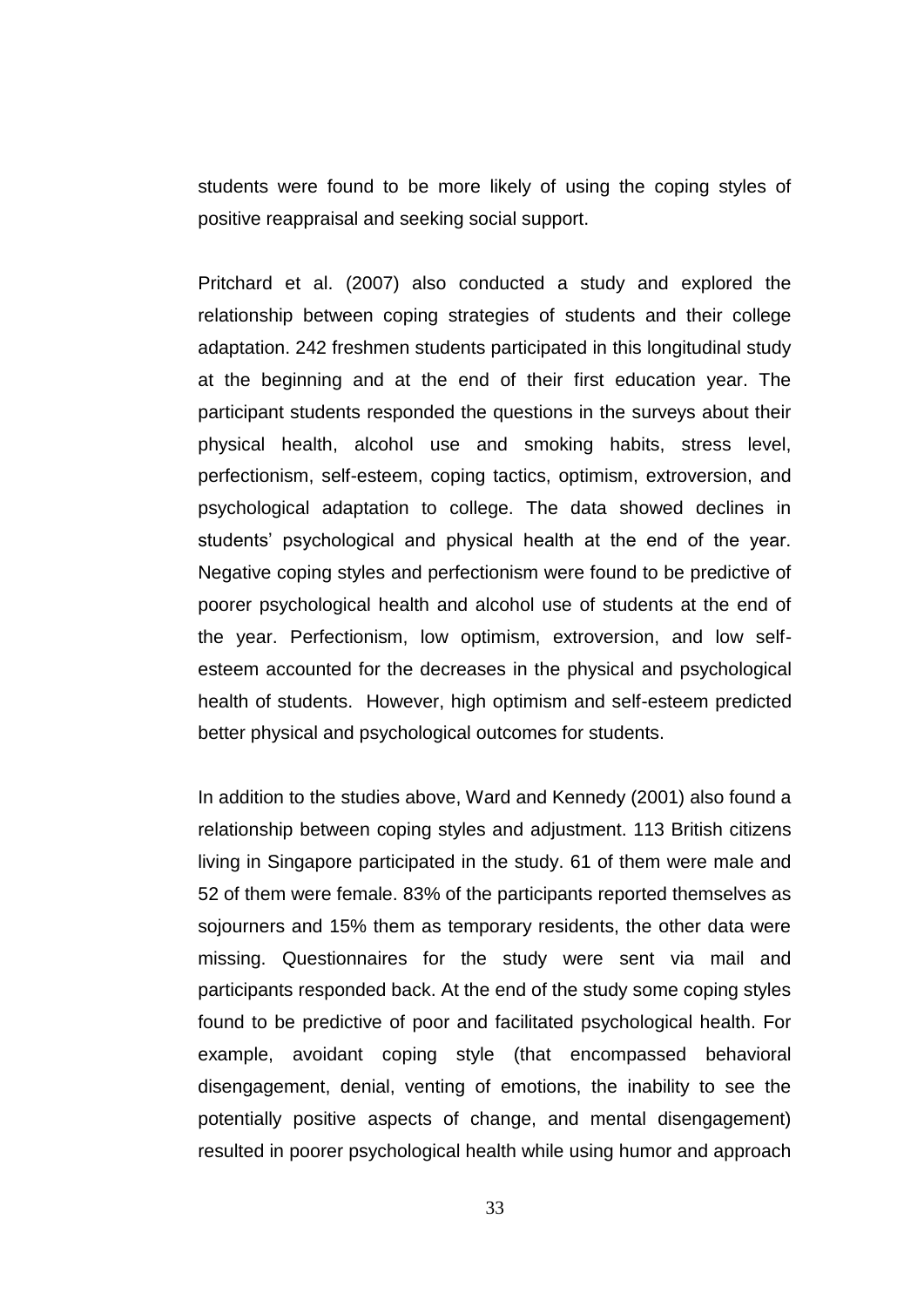coping style (including planning, active coping, and suppression of competing activities) facilitated psychological health. Acceptance and social support were found to be unrelated to the adjustment process.

Liu (2005) recruited 9 international students (5 Taiwanese, 4 Japanese) from Rutgers University and carried out a semi-structured interview with open-ended questions. The questions were related to cross cultural experiences of the students about culture shock, interpersonal stress, and future plans. The researcher reported that these students were using telephone and internet to comfort themselves and also got help and support from their families, relatives, or spouses. Those who were single were found to be less comfortable than those living with relatives, married or have spouses.

Lastly, a study that examined the college adaptation and coping skills relationship was conducted by Tuna (2003). The purpose of the study was to examine and compare the different coping strategies' effects on different dimensions of college adaptation of first year students in Turkey and U.S. The sample of the study consisted of 1143 university students, 695 (312 female, 382 male) of them from Turkey and 448 (238 female, 210 male) of them from U.S. For the U.S. sample 83% of the students were Caucasians, 17% were Indian-Americans, Asian-Americans, African-Americans, and Hispanics. The results revealed that active coping and using emotional support positively predicted the overall adjustment of students while denial, behavioral disengagement, substance use, and religion negatively predicted first-year students' overall college adjustment in both Turkish and American samples. The researcher also reported that excessive academic, emotional, and social demands leaded students to use various and greater number of coping strategies regardless of whether these coping strategies are functional or not. Differences in the effects and use of behavioral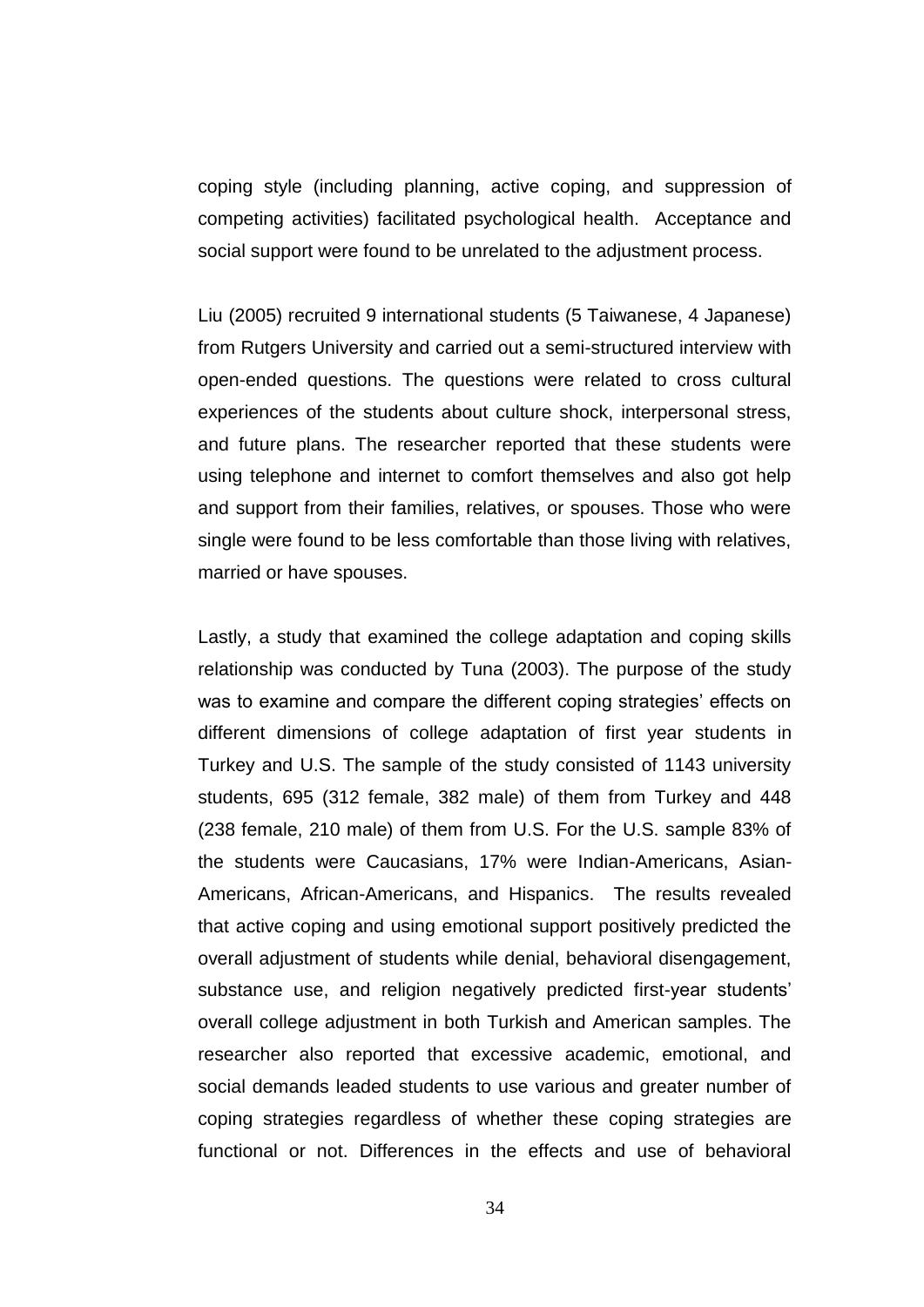disengagement, religion and positive reframing were found in two samples.

## **2.6. Cultural Distance**

Cultural distance was first defined by Babiker et al. (1980) as the distance between culture of origin and the host culture. In many studies examining the cultural distance and adjustment relationship it was reported that higher the cultural distance between one's own culture and the host culture lower the adjustment to the new culture (Karaoğlu, 2007; Poyrazli et al., 2004; Pan et al., 2007; Ward & Kennedy, 1999; Yang et al., 2005; Yeh & Inose, 2003). Some other researchers stated that as the cultural distance increases the probability of existence of social problems in an individual's adjustment process also increases (Chapdelaine & Alexitch, 2004, Searle & Ward, 1990). Another study revealed that as the cultural distance increases acculturative stress and negative emotions that an individual faces also increase (Pan et al., 2007). In contrast to the studies reporting a relationship between cultural distance and adaptation some studies did not find any relationship between the two (Bektaş, 2004; Çiftçi, 2006). Examining the studies that investigated the effects of cultural distance can help us to better understand the adaptation of international students in terms of how differences between home and host culture affect them.

Suanet and Van de Vijver (2009) conducted a research study in Russia with (110 female and 77 male) first year exchange students. The mean age for the sample was 21.24. The aim of the study was examining the relations between perceived cultural distance, personality, acculturation orientations and outcomes. The hypothesis of the study was the larger perceived cultural distance was associated with lower psychological and sociocultural adjustment. The study results supported the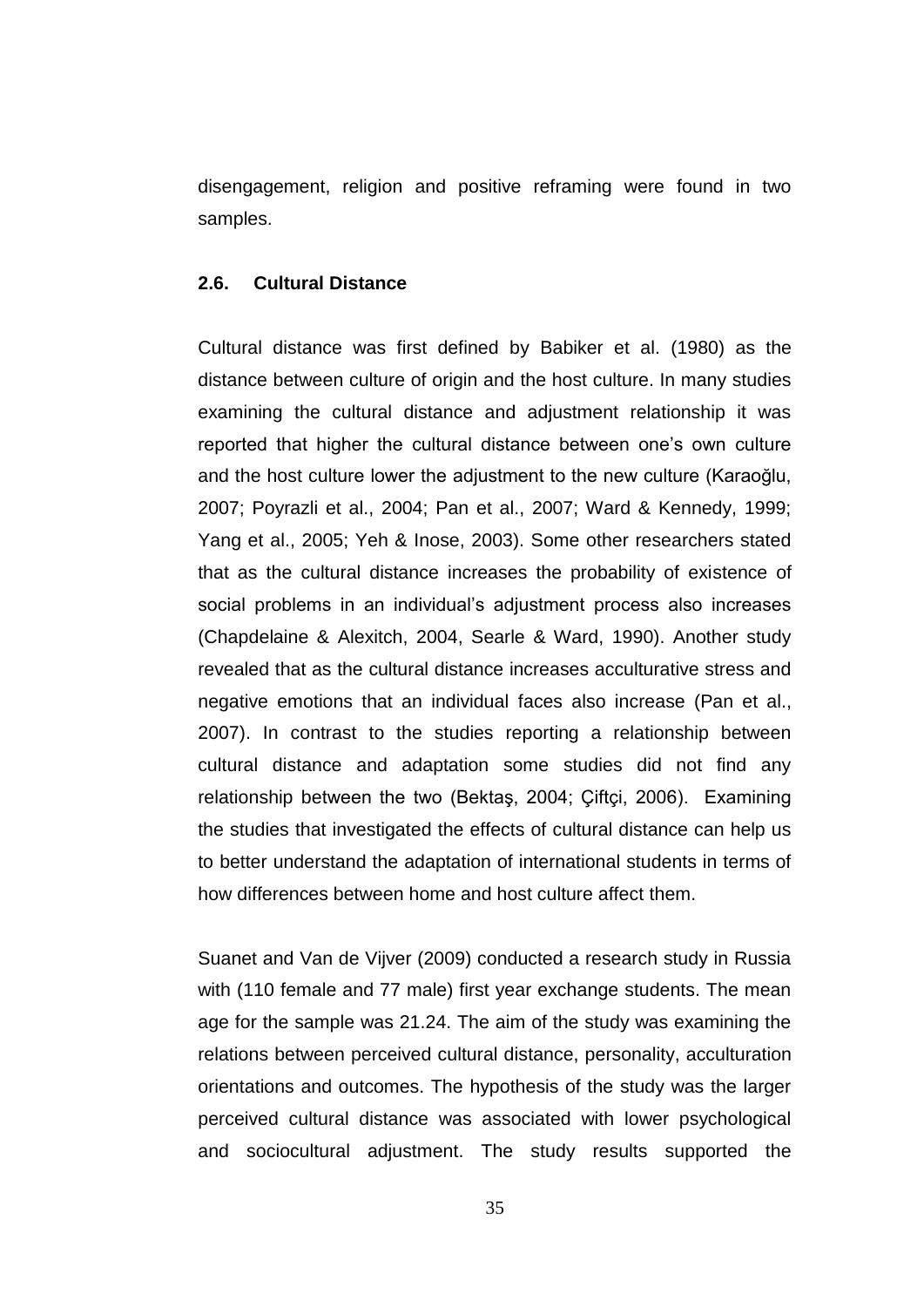hypothesis and cultural distance and adjustment showed statistically significant associations. Moreover, as the students perceived more cultural distance, interactions with host nationals decreased while stress levels and homesickness increased. Perceived cultural distance was also found to be related to personality. For example, the emotionally more stable and flexible individuals found perceiving less cultural distance.

Furukawa (1997) also examined the effect of cultural distance on adjustment of international students. The aim of the study was to understand whether the cultural distance influenced the psychological adjustment of international exchange students and if yes which aspects were more influential. The sample of the study consisted of 211 Japanese high school and college school students who stayed for one year with a host family in 23 different countries in the world. Participants were asked to complete the surveys after six months they return from abroad. The study indicated the expected result and it was found that as the perceived cultural distance increased, the psychological adjustment of the students negatively affected and lower levels of adjustment were seen. In addition, highly perceived cultural distance increased the emotional distress of students.

In another study, cultural distance and cultural shock relationship was examined (Chapdelaine & Alexitch, 2004). In this study, the focus was effects of cultural differences, size of co-national group, family status, cross-cultural experience, and social interaction with hosts on culture shock. The sample consisted of 156 male students enrolled in a Canadian university. Ages of students changed between 25 and 34. The hypothesis of the study that higher degrees of cultural distance between the students" home and host culture were associated with social difficulty in cross-cultural integrations was supported with the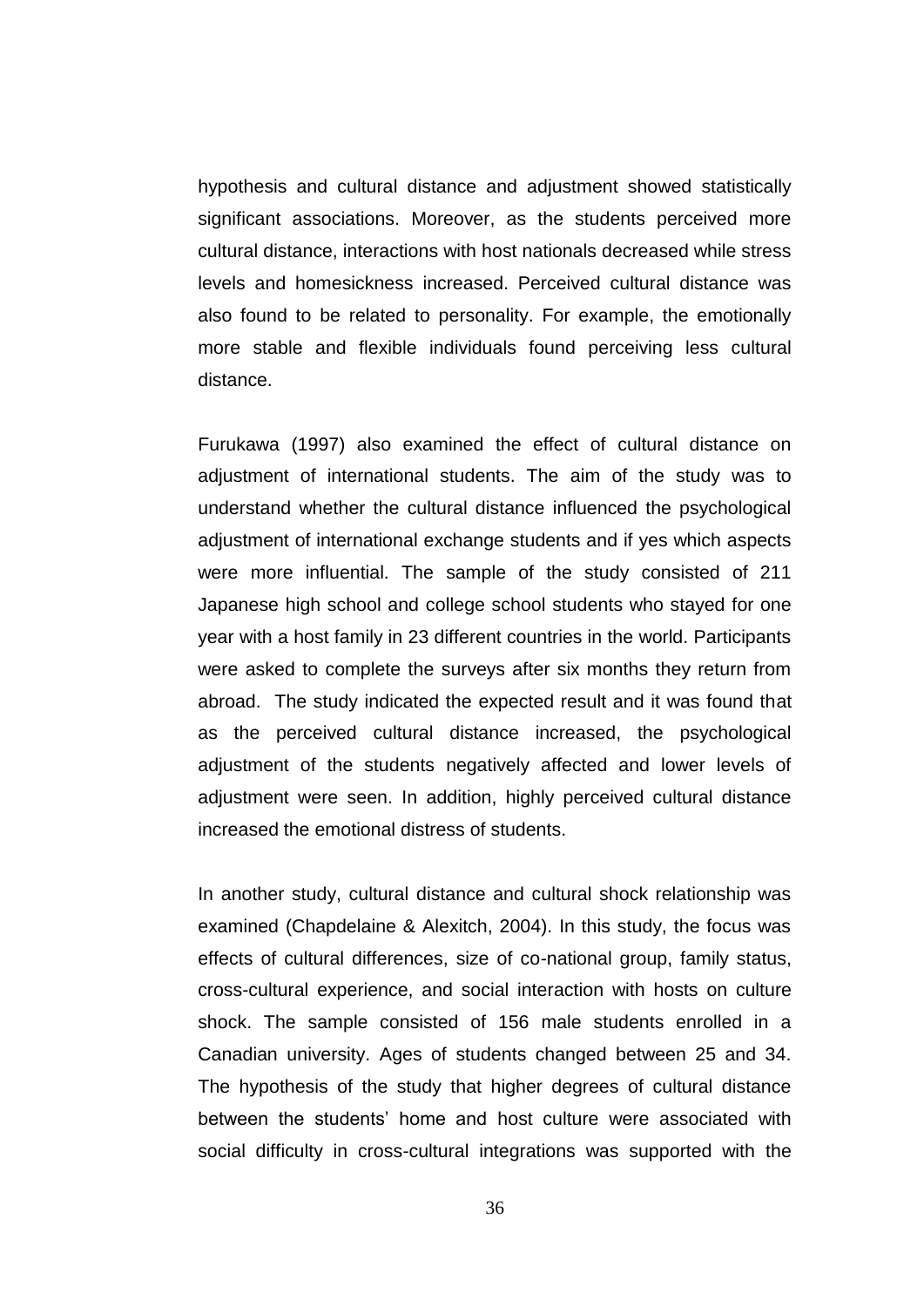study results. As the cultural distance increased interaction with host nationals decreased and cultural shock increased.

## **2.7. Perceived Social Support**

Sarason and Sarason (1982) define support as "help that would be available to an individual in difficult or stress-arousing situations" (p. 331) looking from a perspective that sees social support a kind of coping mechanism with stressful situations. Demeray and Malecki (2002) define perceived social support as an individual"s perception of general support or specific supportive behaviors that are available from the people around the individual that facilitates the functioning or working as a buffering or mediating tool. Cohen and Willis (1985) make a categorization of social support under four types that are emotional, informational, social companionship and instrumental support. They also state two different views of social support. One is advocating that social support can directly result in positive outcomes in a stress free environment. In other words, social support can facilitate the current situations, help in creating more positive environments and avoid negative consequences for the individual. The other view suggests that social support has a buffering and moderating effect in the stressful situations of individuals through decreasing the impact of negative outcomes or helping the individual to control the stressors or their effects. Cohen and Mckay (1984) also explain the buffering effect of social support as stating that when an individual's sense of belongingness is deprived, support system replaces with it. Moreover, they report that it is possible that belongingness itself can meet the needs that are necessary for a normal and healthy life.

After summarizing the main perspectives on social support, it would be meaningful to explore how studies of international students view social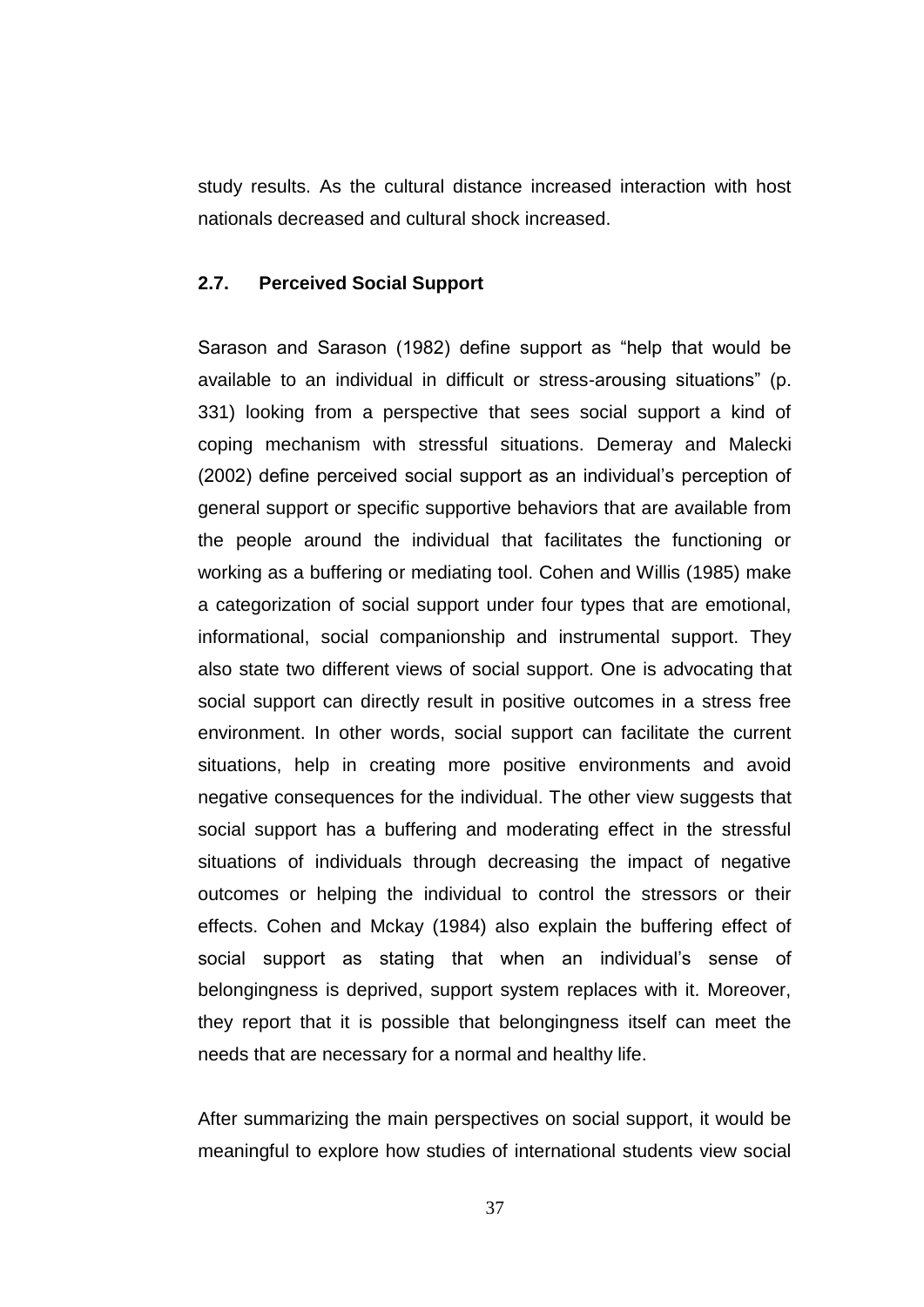support. Many of the studies reporting the relationship between perceived social support and adjustment of international students revealed that social support has a positive effect on the adjustment process (Al-Sharideh & Goe, 1998; Poyrazli et al., 2004; Yang et al., 2005; Yusoff & Chelliah, 2010) while some studies reported that social support was unrelated to adjustment outcomes (Ward & Kennedy, 2001). There are also some studies examining the relationship between social support and international student adjustment.

One study on the relationship between adjustment and social support in international student experience is the study of Lin (2006). The researcher interviewed 50 graduate students and spouses aged between 23 and 42. 57% of the participants were female and 43% of them were male. The interviews were semi-structured and generally in an informal format. The interviews were not recorded, rather the researcher took post-interview notes based on the memory after the interviews had finished. Participant observation and focus groups were also used in collecting data. The results of the study were in line with the literature that social support helped the students better adjust to the college and campus life. Furthermore, the study revealed that the university staff support offered the new comers acceptance and assurance. Even the mails and messages sent to the students helped to relieve pressure and stress.

Ramsay et al. (2007) focused on many aspects of social support in relation to college adjustment process of international students. They examined the relationship between adjustment and support types, sources and levels of support, and satisfaction with levels of support for the first year students enrolled in an Australian University. Totally 280 students from Faculty of Commerce participated in the study. 44% of the students were male and 56 of them were female. Age of the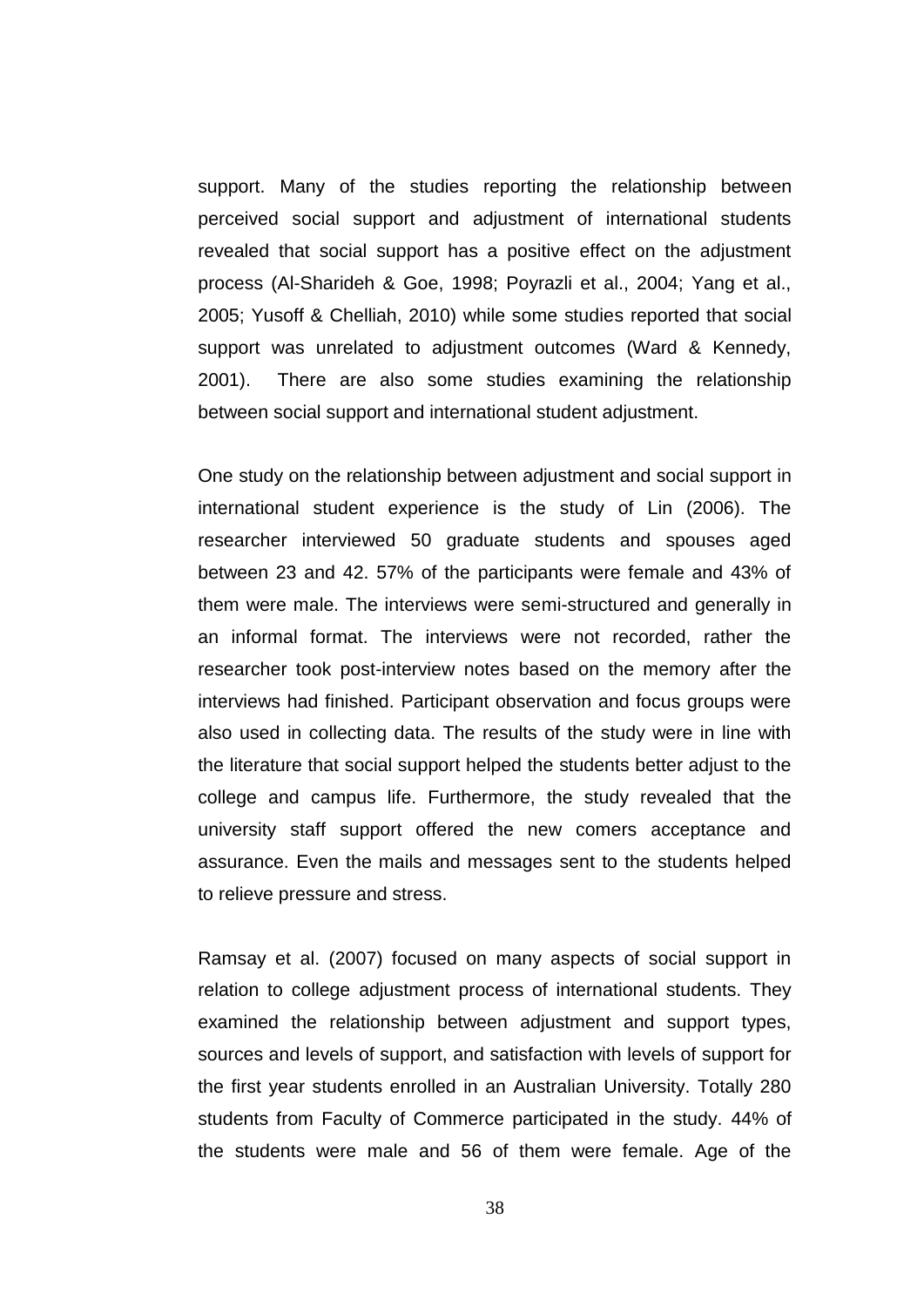students ranged from 17 to 50 and the researchers grouped them as young and matured-aged (aged 22+, 145 in number) students. 195 of the students were local (95 young, 100 matured-aged) and 85 of the students were international (40 young, 45 matured-aged). The international students were mostly from Hong Kong, Taiwan, Malaysia. Comparisons were made between the young and matured-aged group and local and international students. The results of the study revealed valuable and detailed information about the social support and adjustment relationship from many aspects. Adjustment and social support found to have a significant two-way interaction which means well-adjusted students received higher levels of emotional, practical, and social companionship support and at the same time those who received higher levels of support showed better adjustment. It was also found that host and international students differed in terms of the support sources. For example, local students were more likely to receive emotional support from partners than international students. For the total group, support was mostly received from friends (45.8%), followed by partners (21.4%), family (20.6%), no-one (7.3%), and professionals (5.0%). Lastly and interestingly, both host and international groups would have liked more social support. Likewise, in another study, expectations for more support were also reported by international students (Rosenthal et al., 2007).

Zhai (2002) also explored the relationship between adjustment of international students and social support. The study investigated the international student adjustment to college and needed social support and their help-seeking behavior. Ten students at the Ohio State University were interviewed for the study. Five of the students were male and five were female, five were married and five were single with a mean age of 33. All of the students were graduate students, four from master"s and six from doctorate program. The gathered data from the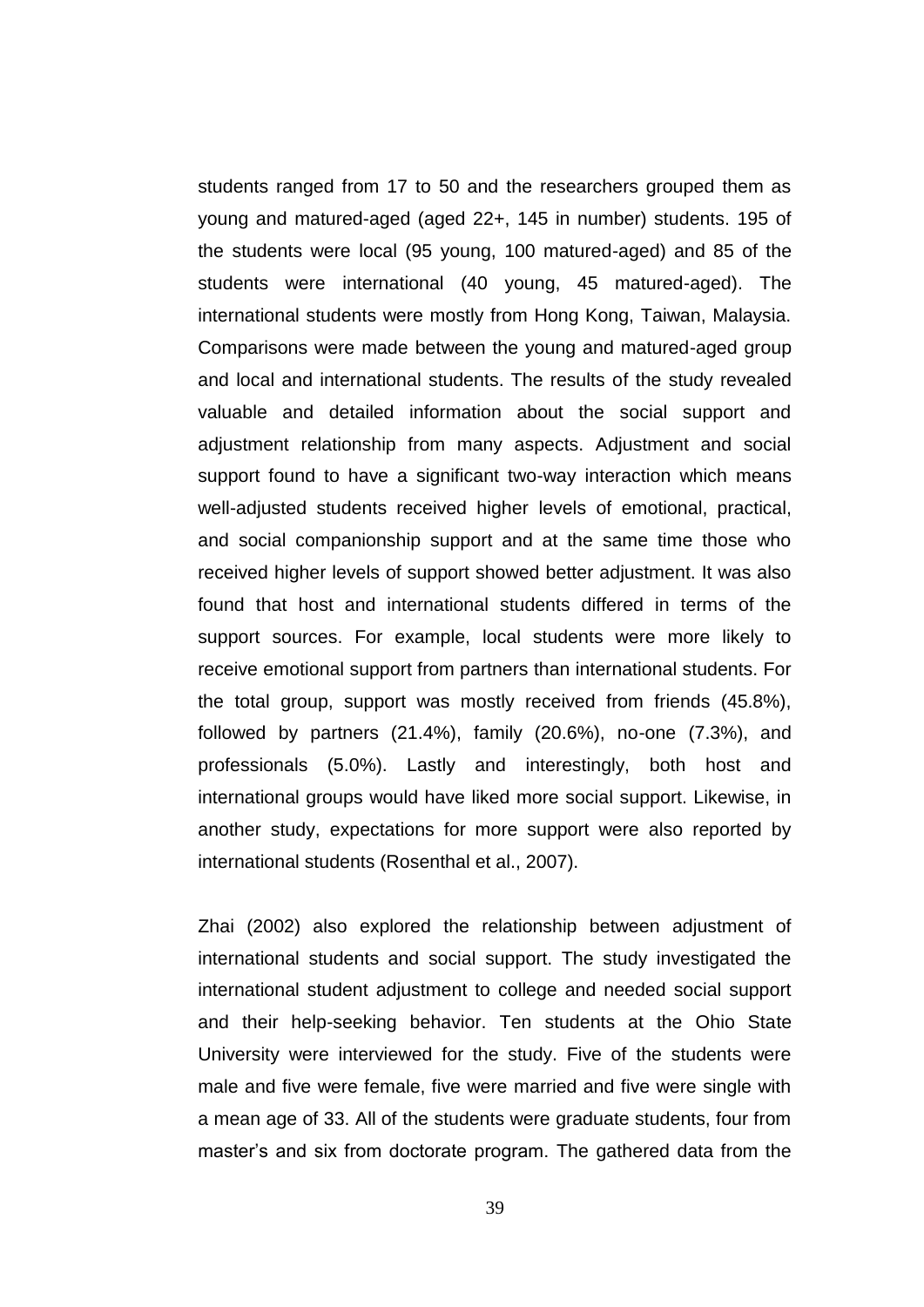interviews were transcribed and a content analysis was performed. The results of the study indicated that international students experienced significant problems related to coping with U.S. education system, cultural differences, and language challenges. Food, living practicalities, time management and social integration were the subjects that students reported to having problems related. For the social support part, it was found that friends and family were the most preferred social support source to seek help. For especially emotional and psychological problems international students had tendency to seek help from friends and family and most of the students reported that they were not aware of counseling services in the campus. An orientation program on academic and cultural differences was suggested according to the results of the study. It was also mentioned that collaboration with international student offices is necessary for academic staff and all people who were interested in international students.

Lastly, Ward and Kennedy (2001) found an interesting result in their study with 113 British citizens living in Singapore. In their study they examined the relationship between the coping styles and adjustment and social support was accepted as one way of coping in the study. While they found a significant relationship between avoidant coping, humor, approach coping and adjustment, acceptance and social support were found to be unrelated to the adjustment process.

In conclusion, in this chapter literature regarding theoretical background on international students" college adjustment process, studies on international student college adjustment in the world and in Turkey, gender, acculturative stress, coping skills, cultural distance, perceived social support and relationships among these variables were examined. The theoretical part demonstrated and supported that college adjustment is a multifaceted process (Ramsay et al., 2007). According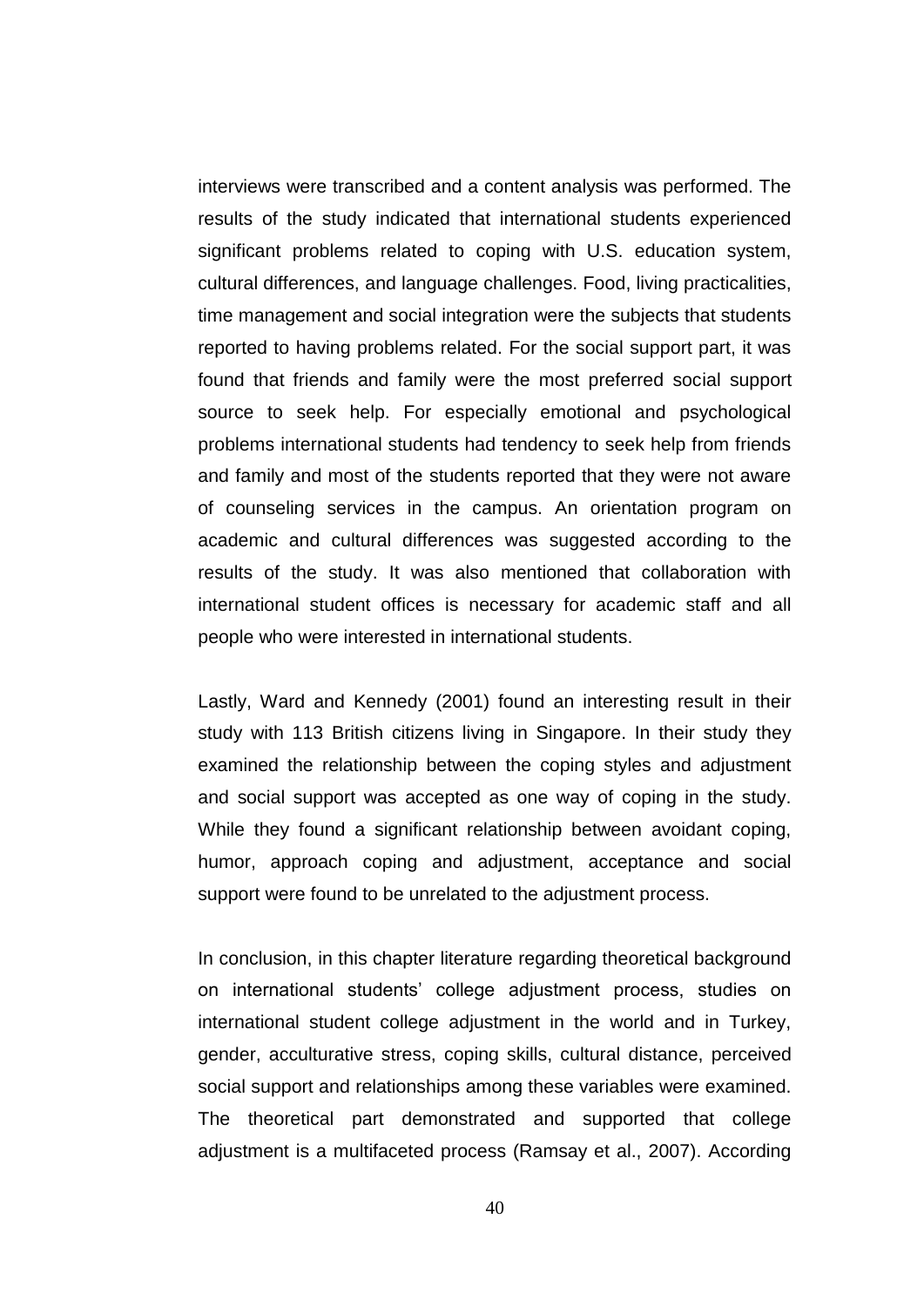to the examined literature, most of the studies revealed that acculturative stress, coping skills, cultural distance, and perceived social support were predictive of adjustment of international students while studies reported contradictory result regarding gender. Some studies demonstrated that female students have higher stress levels than male students and having poorer adaptation (Bang et al, 2008; Virta et al., 2004). However, in other studies, it was found that gender has no effect in adjustment (Poyrazli et al., 2001; Poyrazli et al., 2002, Sumer et al., 2008).

Acculturative stress also found to be related to college adjustment of international students, higher the acculturative stress, lower the adjustment (Berry et al, 1987; Pan et al., 2007). In addition to acculturative stress, some coping skills were found to be predictive of college adjustment of international students in the literature (Berry et al., 1987; Sümer, 2009, Tuna, 2003). Similarly, as a cultural factor cultural distance was also found to be effective in adjustment process and higher the cultural distance lower the college adjustment (Rosenthal et al., 2007; Suanet & Van de Vijver, 2009; Yeh & Inose, 2003). However, some other studies stated that cultural distance may not be predictive of adjustment (Bektaş, 2004; Hechanova-Alampay et al., 2002). Lastly, perceived social support was also stated as an influential factor in college adjustment of international students in most of the studies, higher the social support better the adjustment (Al-Sharideh & Goe, 1998; Poyrazli et al., 2004; Yang et al., 2005; Yusoff & Chelliah, 2010). However, some other researchers reported contradictory results indicating no effect of social support on adjustment (Ward & Kennedy, 2001). Taken collectively, it seems worth examining the value of gender, acculturative stress, coping skills, cultural distance and perceived social support in predicting college adjustment of international students.

41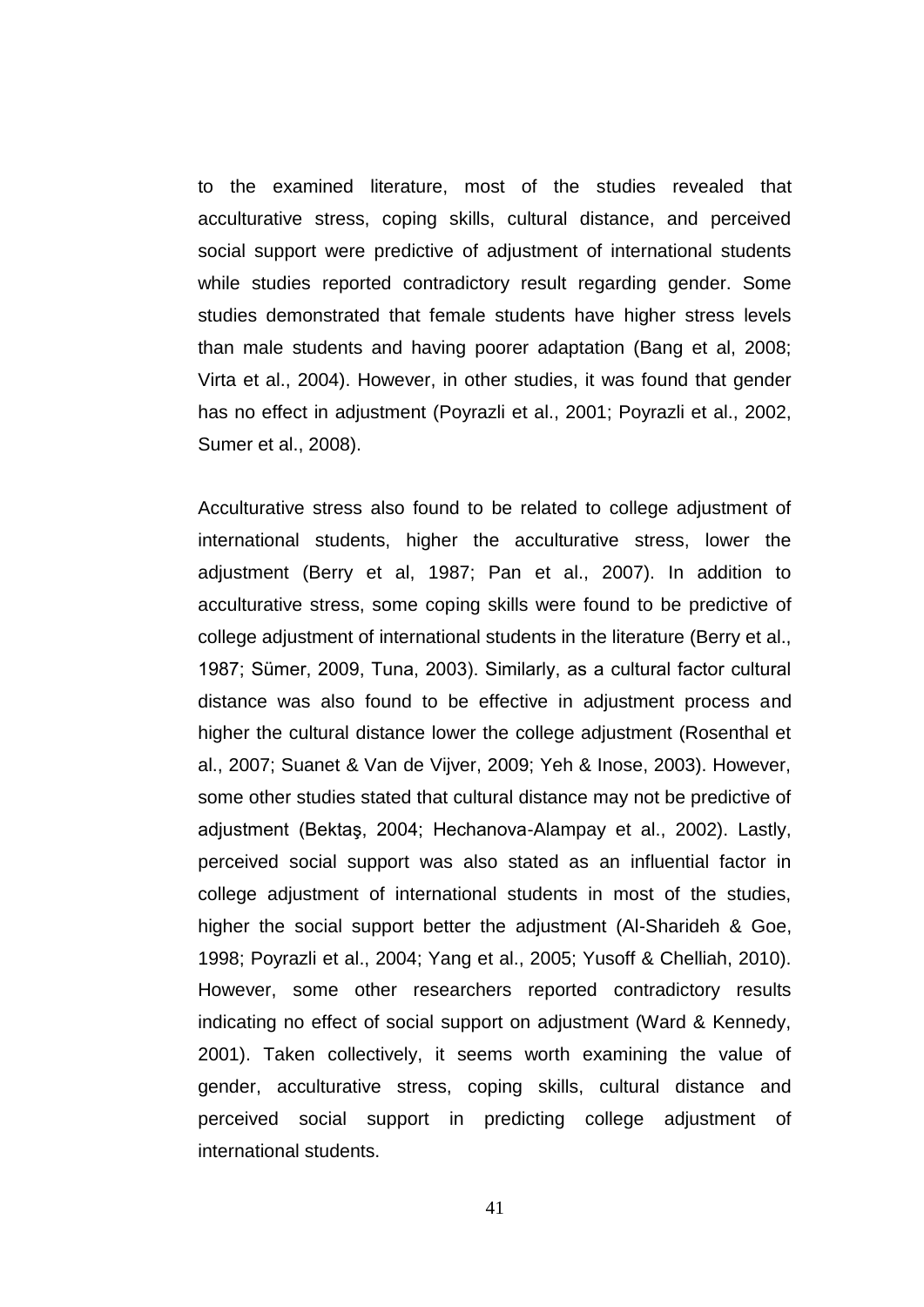## **CHAPTER III**

## **METHOD**

This chapter consists of seven sections. The first section gives the information about the overall design of the study. The second section describes the participants of the study. The third section gives detailed information about the data collection instruments. The fourth section presents data collection procedure of the study. The fifth section explains the variables of the study. In the sixth section data analyses conducted for the study are given. Finally, the last section summarizes the limitations of the study.

### **3.1. Overall Design of the Study**

The overall design of the study is correlational. Correlational research design is a kind of design in which possible relationships of two or more variables are investigated and describing the degree to which two or more variables are related (Fraenkel & Wallen, 2005). There is no manipulation of variables because the design describes an existing relationship among variables.

The purpose of the study is to investigate the relationships between the dependent variable (college adjustment) and a set of independent variables (gender, acculturative stress, coping skills, cultural distance, and perceived social support). Personal Data Sheet (Appendix A), Student Adaptation to College Questionnaire (SACQ) (Appendix B), An Acculturative Stress Scale for International Students (ASSIS) (Appendix C), Cultural Distance Scale (Appendix D), The Multidimensional Scale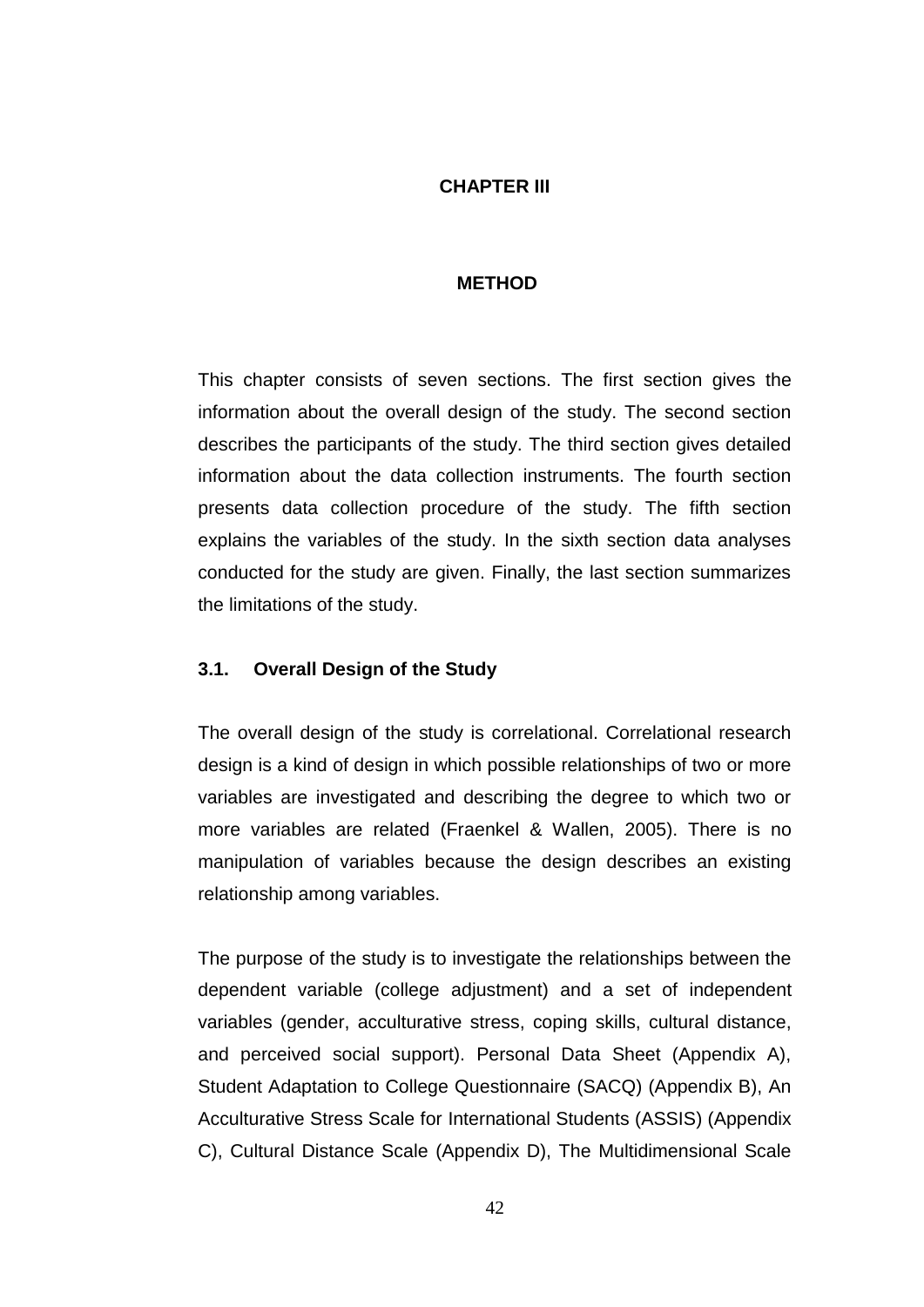of Perceived Social Support (MSPSS) (Appendix E), and Brief COPE Scale (Appendix F) were administered to international university students. Descriptive analysis and hierarchical multiple regression analysis were used to analyze the data.

### **3.2. Participants**

The participants of the study were voluntary international university students enrolled in the universities of Ankara. Convenient sampling was used for selecting the participants. Only the international students who came for the university education were selected for the study, exchange students were excluded. 265 international students filled out the measures; however, 95 of them were excluded from the study because they had left unanswered more than half of the scales. At the end, 170 students were included in the study. 135 (79.4%) of the participants were male and 35 (20.6%) were female. The age of the participants ranged from 17 to 31 with a mean of 22.1 (*SD* = 2.6). The participants came from 36 different countries and 30 different native languages reported in the Personal Data Sheet. 72 (42.35%) of the participants were from Turkic Republics, constituting the majority of the sample. The rest of the participants were from different regions of the world. Forty-seven (27.7%) of the participants were from Asia, 29 (17%) of them were from Europe, and 22 (13%) of them were from Africa. Table 3.1 summarizes the demographic characteristics of the participants.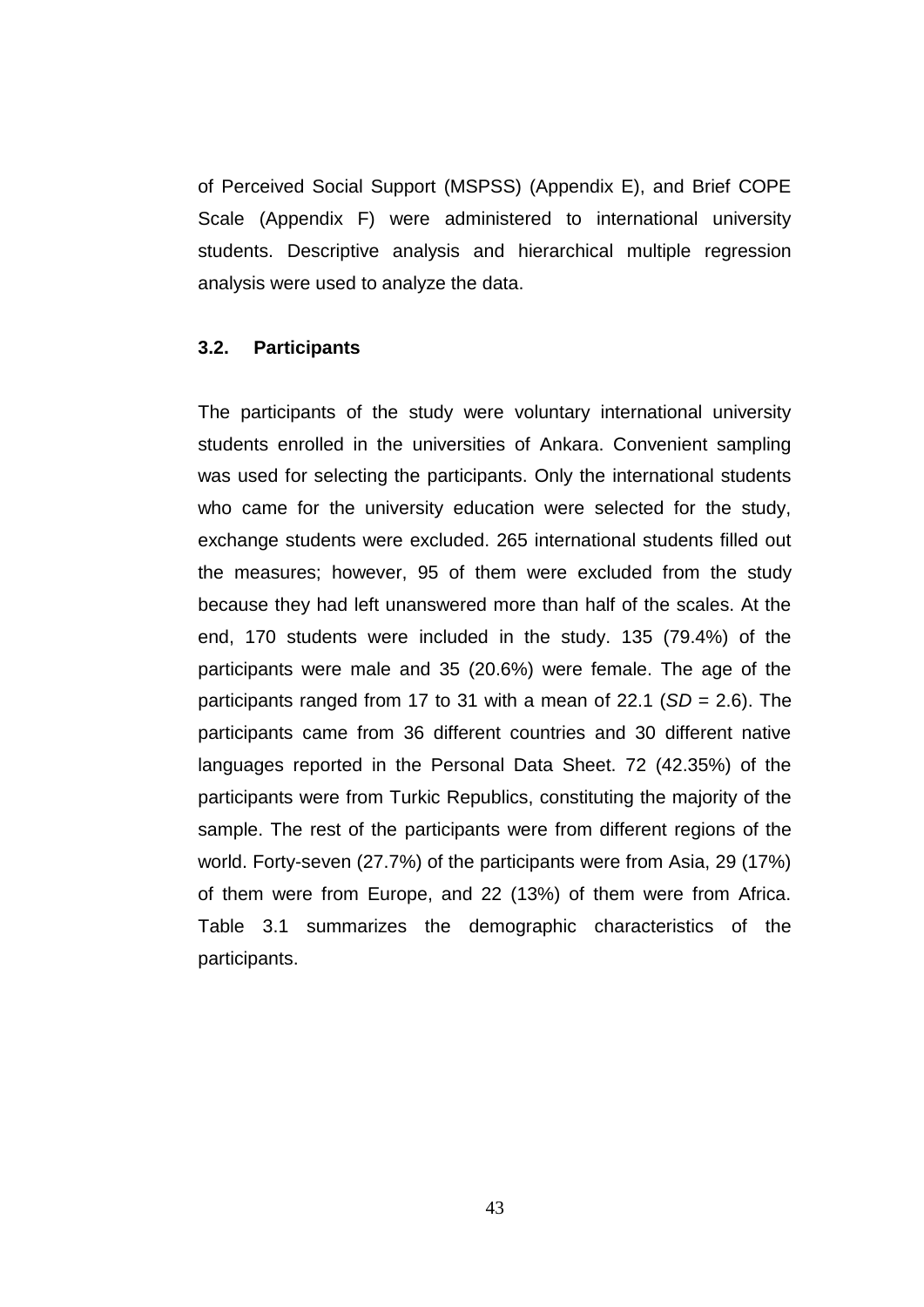## Table 3.1

*Percentages, Means, Standard Deviations and Ranges of Demographic Variables* 

|                                  | Percentage | N              | Mean | SD  | Range     |
|----------------------------------|------------|----------------|------|-----|-----------|
| Age                              |            |                | 22.1 | 2.6 | $17 - 31$ |
| Gender                           |            |                |      |     |           |
| Male                             | 79.4       | 135            |      |     |           |
| Female                           | 20.6       | 35             |      |     |           |
| University                       |            |                |      |     |           |
| <b>METU</b>                      | 68.8       | 117            |      |     |           |
| <b>Gazi University</b>           | 21.2       | 36             |      |     |           |
| <b>Ankara University</b>         | 7.0        | 12             |      |     |           |
| <b>Hacettepe University</b>      | 2.4        | 4              |      |     |           |
| <b>Bilkent</b>                   | .6         | 1              |      |     |           |
| Academic Year                    |            |                |      |     |           |
| Freshman                         | 21.8       | 37             |      |     |           |
| Sophomore                        | 14.7       | 25             |      |     |           |
| Junior                           | 20.6       | 35             |      |     |           |
| Senior                           | 30.6       | 52             |      |     |           |
| Master/Doctoral                  | 12.4       | 21             |      |     |           |
| Major Area                       |            |                |      |     |           |
| <b>Business &amp; Management</b> | 10.6       | 18             |      |     |           |
| Computer & Information           | 4.1        | $\overline{7}$ |      |     |           |
| <b>Services</b>                  |            |                |      |     |           |
| Education                        | 11.8       | 20             |      |     |           |
| Engineering                      | 35.9       | 61             |      |     |           |
| <b>Health Professions</b>        | 14.1       | 24             |      |     |           |
| <b>Physical Sciences</b>         | 5.3        | 9              |      |     |           |
| Psychology                       | 6.6        | 1              |      |     |           |
| Social Sciences                  | 12.9       | 22             |      |     |           |
| Miscellaneous                    | 4.7        | 8              |      |     |           |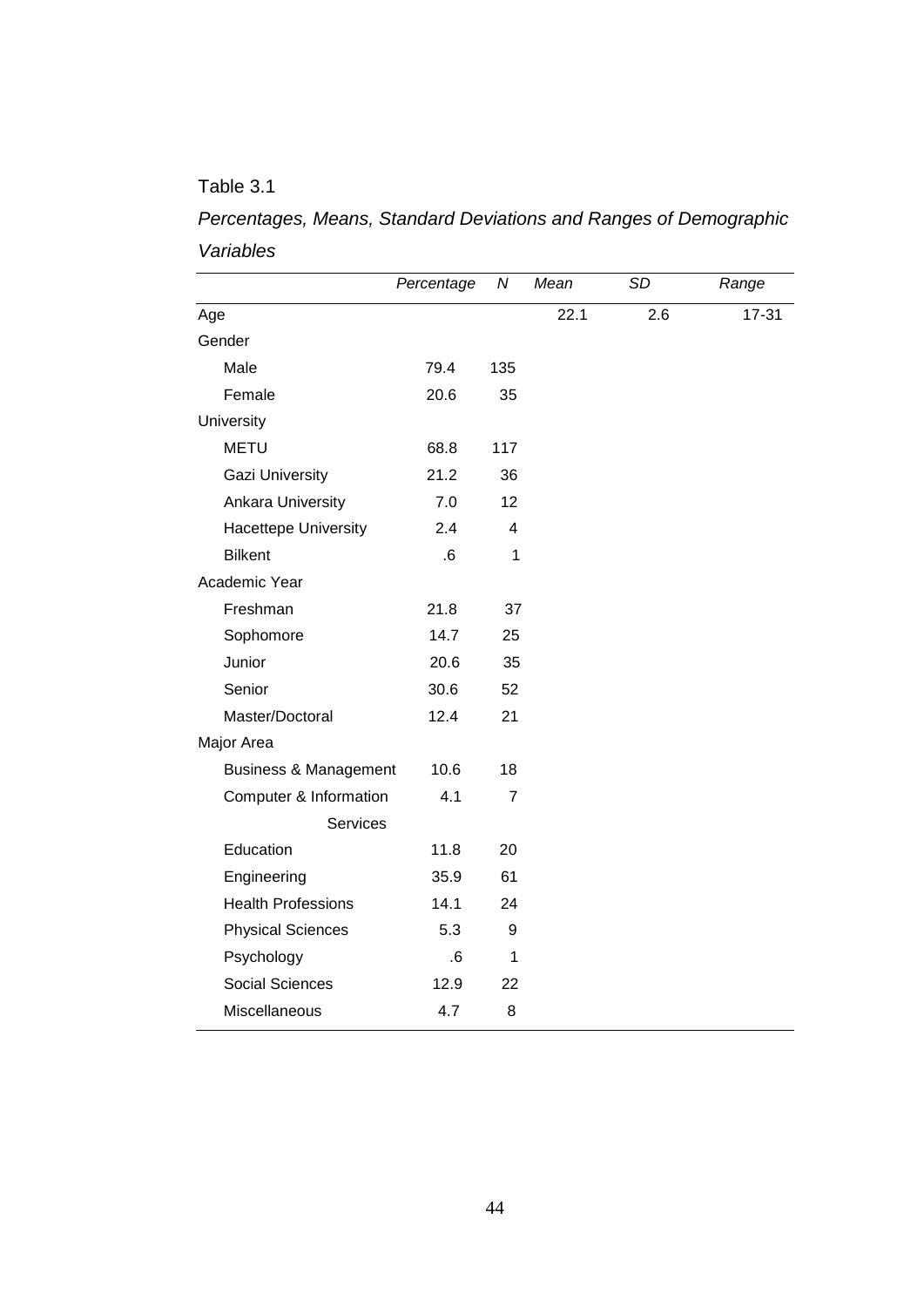## Table 3.1. Continued

Turkish

English

| Variables                  |            |     |      |    |       |
|----------------------------|------------|-----|------|----|-------|
|                            | Percentage | N   | Mean | SD | Range |
| <b>Financial Support</b>   |            |     |      |    |       |
| Family                     | 60.6       | 103 |      |    |       |
| <b>Native Government</b>   | 10.6       | 18  |      |    |       |
| <b>Turkish Government</b>  | 15.9       | 27  |      |    |       |
| College/University         | 3.5        | 6   |      |    |       |
| Other                      | 4.9        | 16  |      |    |       |
| Where They Learned Turkish |            |     |      |    |       |
| In Turkey                  | 52.9       | 90  |      |    |       |
| In native country          | 47.1       | 80  |      |    |       |

Reading 1.1 1.5 Writing 3.8 1.2 1-5 Speaking 1.3 1-5

 Reading 4.4 .77 2-5 Writing 4.1 .83 1-5 Speaking 1-5

| Percentages, Means, Standard Deviations and Ranges of Demographic |  |  |  |  |
|-------------------------------------------------------------------|--|--|--|--|
| Variables                                                         |  |  |  |  |

As shown in the table, majority of the participants enrolled in METU (n= 117; 68.8%). In the sample, each of the academic classifications was well-represented (i.e., 21.8% freshmen, 14.7% sophomores, 20.6% juniors, 30.6% seniors, and 12.4% graduate students). Almost one third of the participants were engineering students (n= 61; 35.9%). In terms of the source of financial support; more than half of them stated that family was the major financial source (n= 103; 60.6%). Almost half of the participants (n= 90; 52.9%) have learned Turkish in Turkey. Turkish and English language competency level of the participants was measured on a 5 point scale in terms of reading, writing, and speaking. The means of reading, writing, and speaking in Turkish for the total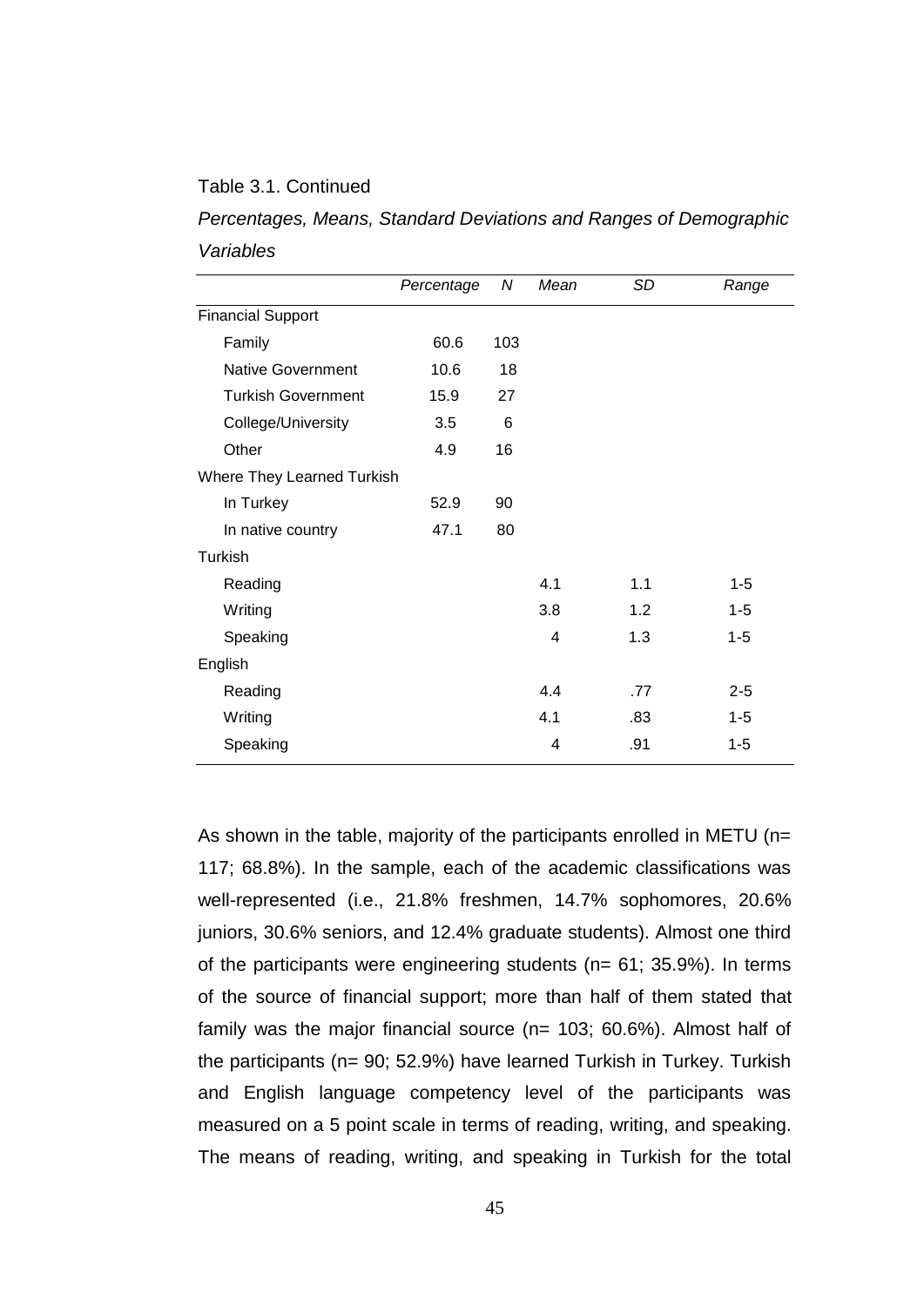sample were 4.1, 3.8, and 4.0, respectively. The means of reading, writing, and speaking in English were 4.4., 4.1, and 4.0, respectively. The scores regarding language competency demonstrated that international students were competent both in English and in Turkish.

## **3.3. Data Collection Instruments**

### **3.3.1. Personal Data Sheet**

In the Personal Data Sheet students were asked about their gender, age, the name of the university they enrolled in, their academic classification, major area of study, source of financial support, native language and country, whether they learned Turkish in Turkey or in their native country, and lastly their language ability in Turkish and English.

#### **3.3.2. Student Adaptation to College Questionnaire (SACQ)**

Student Adaptation to College Questionnaire (SACQ) was originally developed by Baker and Siryk (1984) to measure student adaptation to college. In the earlier version of the scale there were 52 items. The later and last version of the SACQ (Baker & Siryk, 1999) consists of 67 items that students are expected to respond on a 9-point Likert type scale, ranging from 1 "applies very closely to me" to 9 "doesn't apply to me all". The total score that a student can obtain from SACQ, ranges between 67 and 603. High scores indicate better level of adjustment to college where the low scores refer to lower adjustment to college. The questionnaire has four subscales: *Academic Adjustment, Social Adjustment, Personal- Emotional Adjustment, and Goal Commitment/Institutional Attachment*.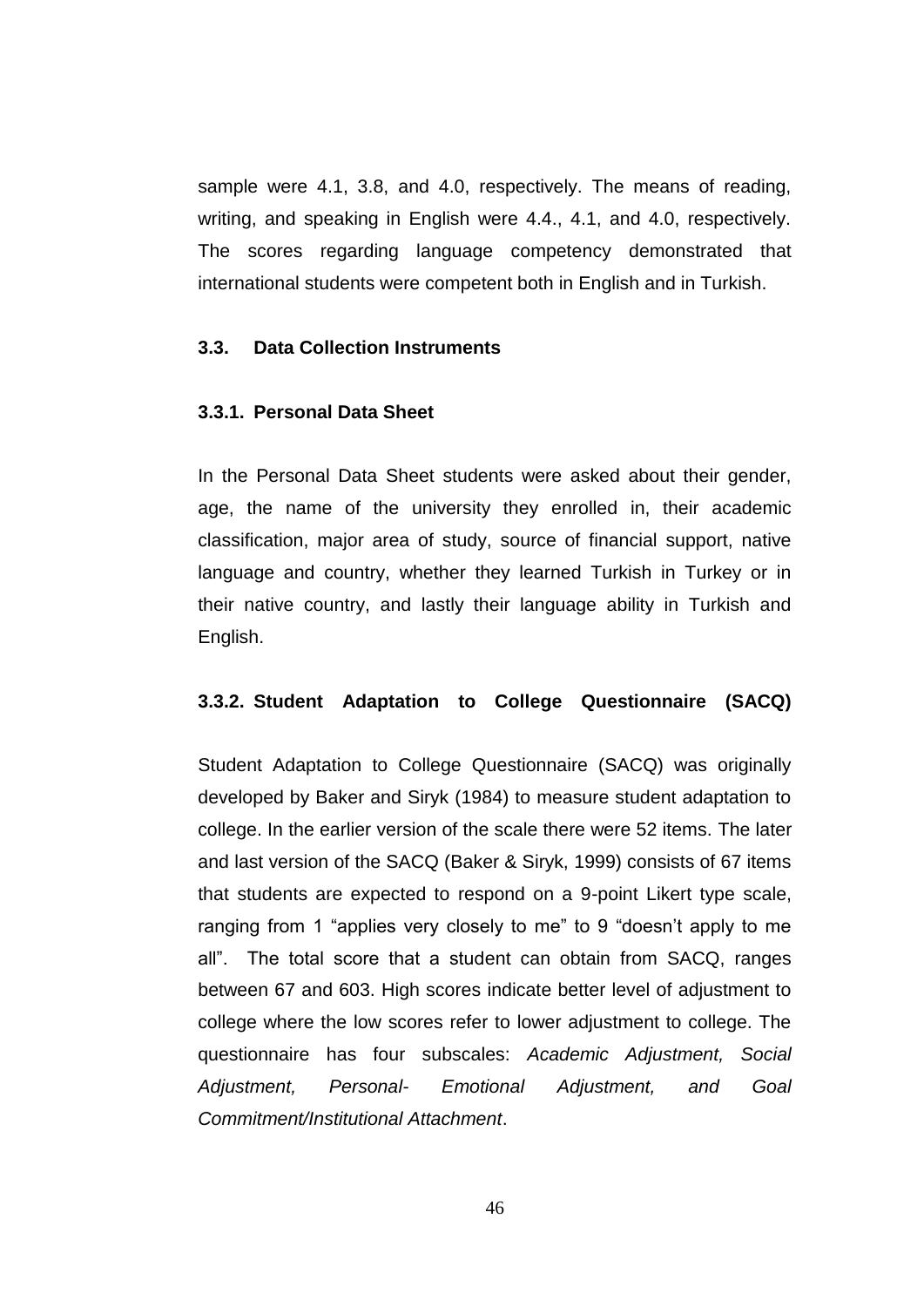Baker and Siryk (1999) conducted many studies to test the psychometric properties of the measure. They mentioned that the estimates of internal consistency reliability are more appropriate than test-retest reliability for the questionnaire. For the *total scale*, alpha coefficients ranged from .92 to .95, for the *Academic Adjustment* subscale from 81 to .90, for *the Social Adjustment* subscale from .83 to .91, for the *Personal-Emotional Adjustment* subscale from .77 to .86, and for the *Goal Commitment/Institutional Attachment* subscale from .85 to .91. Moreover, evidence regarding the validity of the measure revealed that academic adjustment subscale scores were significantly correlated with freshman-year grade point average and election to an academic honor society; the social adjustment scale scores were correlated with a social activities checklist; the personal-emotional adjustment scores were correlated with being known by the campus psychological services in the freshman-year, and the goal commitment/institutional attachment scores were correlated with overall satisfaction with university.

The scale was adapted to Turkish by Tuna (2003). The Turkish version of the SACQ consists of 58 items with four subscales. The internal consistency coefficients for the Turkish sample was found .90 for the total scale, .80 for the Academic Adjustment subscale, .77 for the Social Adjustment subscale, .84 for the Personal-Emotional Adjustment subscale, and .77 for the Goal Commitment/Institutional Adjustment subscale.

## **3.3.2.1. The Reliability of the SACQ for the Sample of the Present Study**

In the present study, the item-total-correlations of the SACQ were checked and items below the value of .20 were excluded from the scale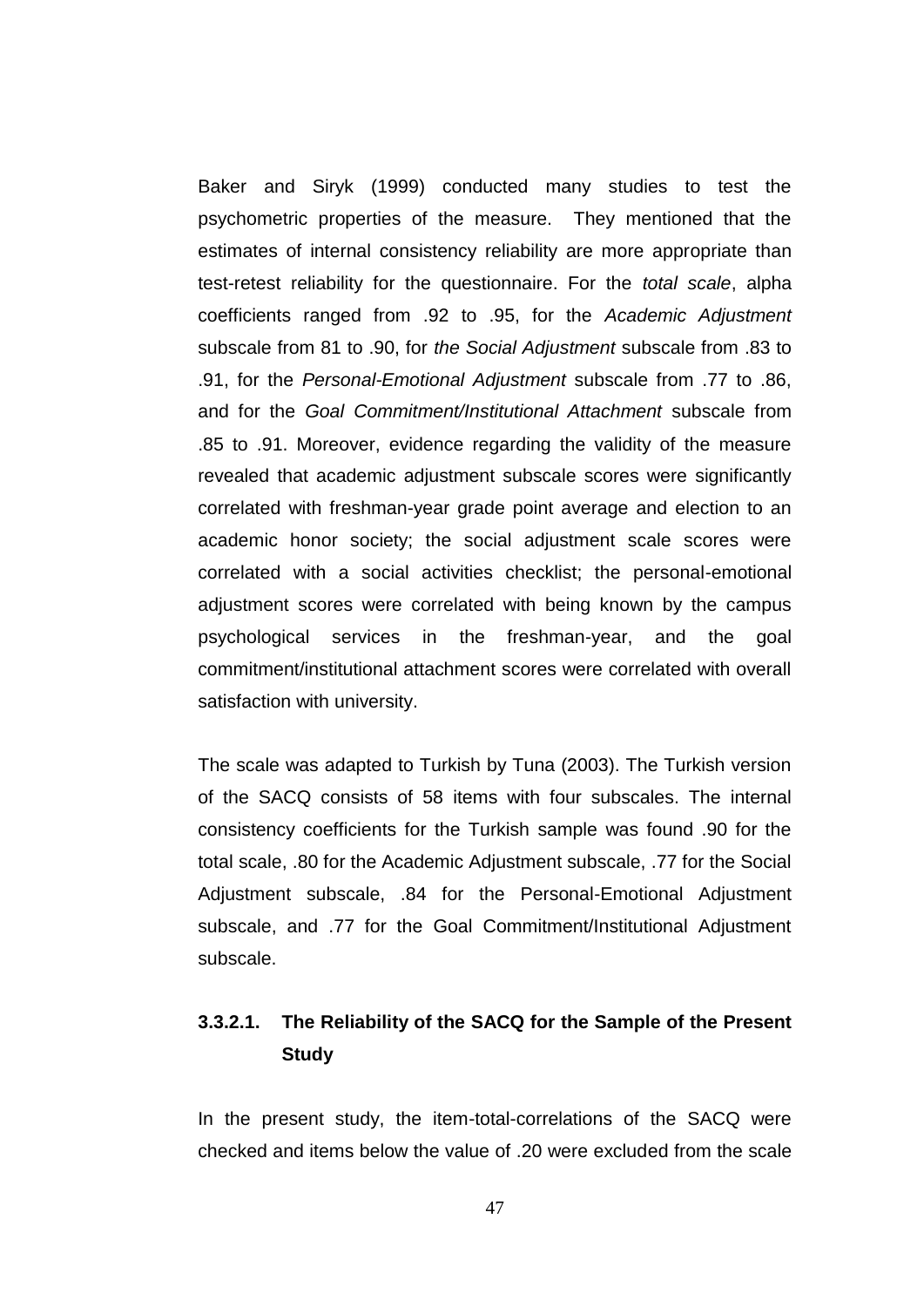(items 8, 12, 14, 17, 18, 25, 26, 27, 30, 39, 46, 47, 49). As Anderson, Ones, Sinangil, and Viswesvaran (2001) suggested, items with low item total correlations (i.e., lower than .20) should not be added to the scale since they decrease the reliability of the scale. The Cronbach alpha correlation coefficient was calculated for the remaining 54 items, and found .94 for the total scale. This indicates high internal consistency among the items of the scale.

Since the purpose of this study was measuring the general adjustment to college, the total score of the scale was used similar to the studies in the literature (Agliata, 2005; Beyer & Goossens, 2003; Hiester, Nordstrom, Swenson, 2009). The total score of the SCAQ ranged from 54 to 486.

## **3.3.3. Acculturative Stress Scale for International Students (ASSIS)**

The ASSIS was developed by Sandhu and Asrabadi (1994) to assess acculturative stress of international students. It is a Likert type questionnaire with 36 items. The responses change from 1 to 5,  $1 =$ strongly disagree,  $2 =$  disagree,  $3 =$  not sure,  $4 =$  agree, and  $5 =$ strongly agree. The total score for the scale ranges from 36 to 180. High scores indicate higher perceived acculturative stress by the individuals. The questionnaire found to be having high internal consistency with a Cronbach alpha of .94. The validity of the scale was examined by principle components analysis with varimax rotation, and 6 factors and a nonspecific factor emerged accounting for 70.6% of the total variance. The alpha levels for the subscales are: *Perceived Discrimination* (.90), *Homesickness* (.89), *Perceived Hate* (.90), *Fear* (.88), *Stress due to change* (.79), *Guilt* (.44), and *Miscellaneous* (.84) (Sandhu & Asrabadi, 1998; as cited in Poyrazli, Thukral, & Duru, 2010).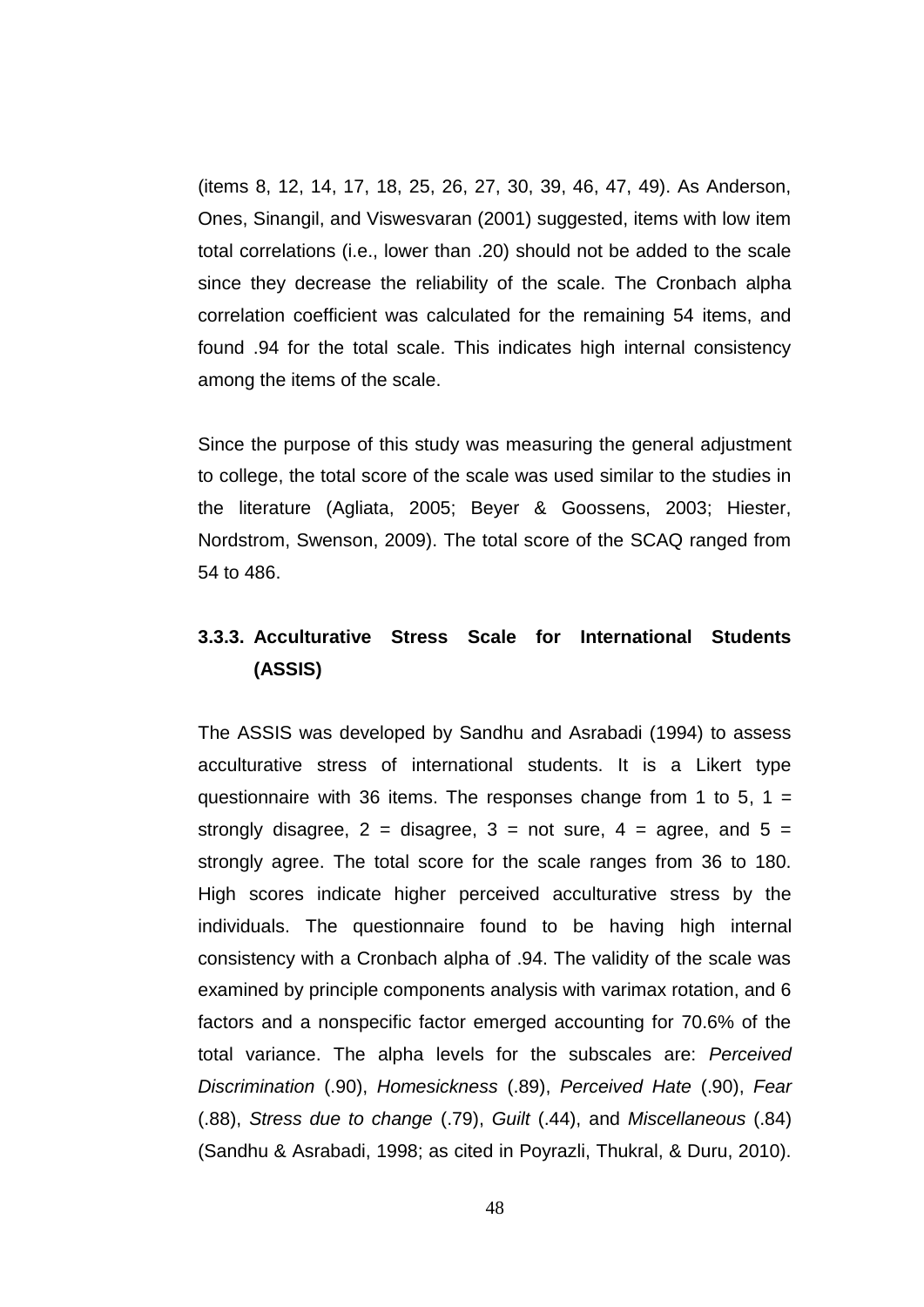*Perceived discrimination* items are: 3, 9, 11, 14, 17, 23, 26, 29 (e.g., I am treated differently in social situations); *homesickness* items are 1, 6, 21, 35 (e.g., Homesickness for my country bothers me); *perceived hate* items are: 4, 15, 20, 24, 33 (e.g., People from some other ethnic groups show hatred toward me verbally); *fear items* are: 7, 11, 18, 27, 31 (e.g., Many opportunities are denied to me); *stress due to change/culture shock* items are: 2, 13, 22 (e.g., I feel uncomfortable to adjust to new cultural values); *guilt* items are: 10, 34 (e.g., I feel guilty to leave my family and friends behind); and *miscellaneous* items are: 5, 8, 12, 16, 19, 25, 28, 30, 32, 36 (I feel nervous to communicate in English). The developers of the ASSIS suggested that the items in miscellaneous subscale did not fall under one particular factor, but since they address special concerns of the students they were included in the questionnaire. There is no adaptation study for the ASSIS in Turkish.

## **3.3.3.1. The Reliability of the ASSIS for the Sample of the Present Study**

Firstly, the item-total-correlations of the ASSIS were checked. Then, the Cronbach alpha correlation coefficient was computed for the 36-item scale which found to be .94 indicating a very high internal consistency among the items of the scale.

In the present study, the purpose was to measure the general acculturative stress levels of international students. Hence, considering the available empirical evidence regarding the ASSIS (e.g., Lin, 2006; Poyrazli et al., 2004; Wei, Heppner, Mallen, Ku, Liao, Wu, 2007) rather than focusing on each subscale scores, the total score of the scale was used in the subsequent analysis. Minimum and maximum scores that can be obtained from the scale ranged from 36 to 180.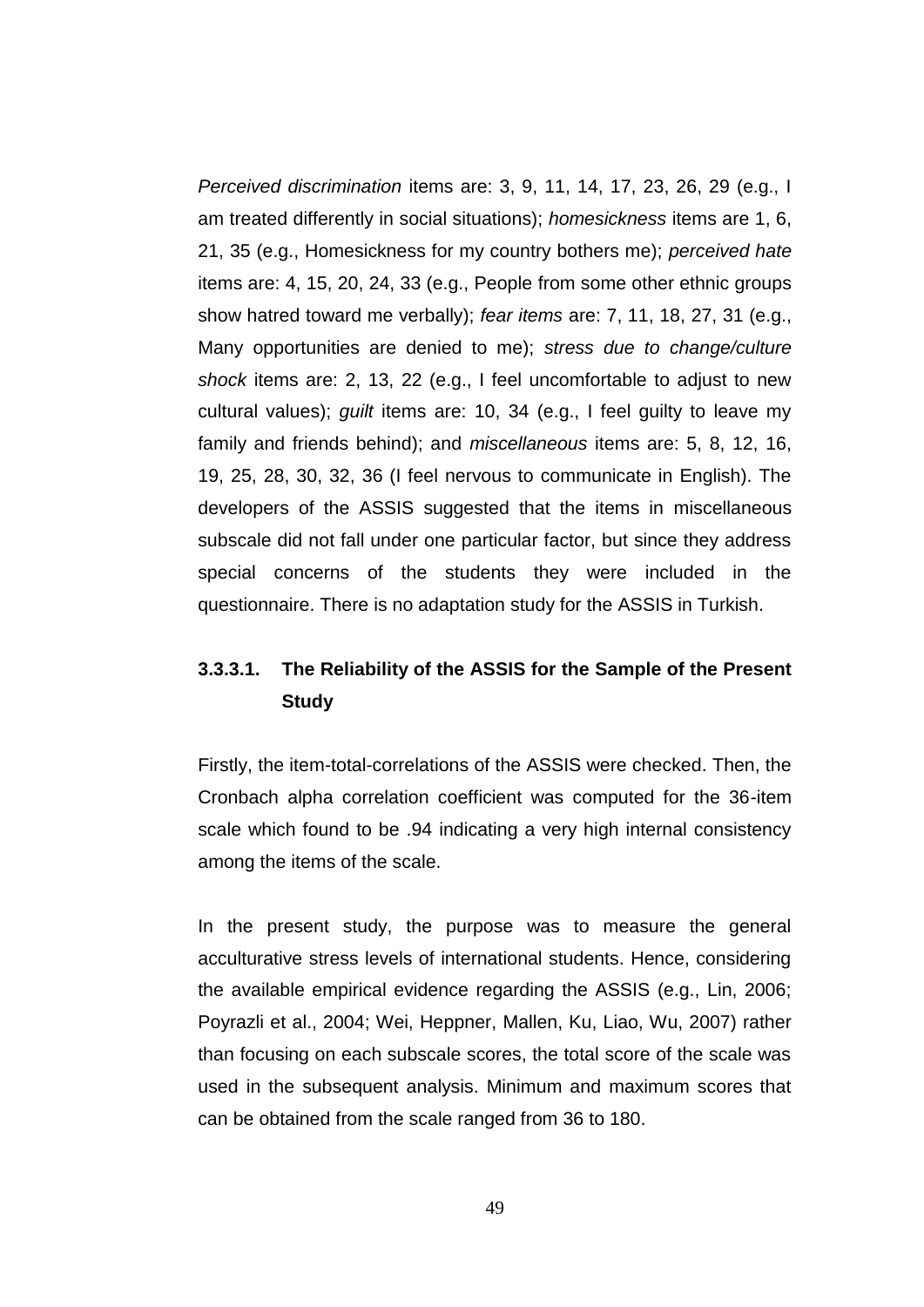## **3.3.4. Brief COPE**

The Brief COPE inventory was developed by Carver (1997) to measure how much individuals use a specific coping skill. The scale has 28 items. The responses are obtained on a four-point rating scale:  $1 = 1$ haven't been doing this at all,  $2 = 1$ 've been doing this a little bit,  $3 = 1$ 've been doing this a medium amount,  $4 = I$  ve been doing this a lot. There are 14 subscales and each subscale has 2 items. The subscales can be listed as:

*Active coping* (items 2 and 7): It involves taking active steps to remove or overcome the stressor or remedy its effects, e. g., I have been taking action to try to make the situation better.

*Planning* (items 14 and 25): It is the thinking process of how to overcome a stressor, making up action strategies, thinking of how to handle a problem best and what steps can be suitable, e. g., I have been thinking hard about what steps to take.

*Seeking social support for instrumental reasons* (items 10 and 23): It is seeking advice, assistance, or information, e. g., I've been getting help and advice from other people.

*Seeking social support for emotional reasons* (items 5 and 15): It is getting moral support, sympathy, or understanding, e. g., I"ve been getting emotional support from others.

*Venting* (items 9 and 21): Focusing on the one"s experiences of distress and being upset and disclosing the feelings related to them, e. g.; I"ve been expressing my negative feelings.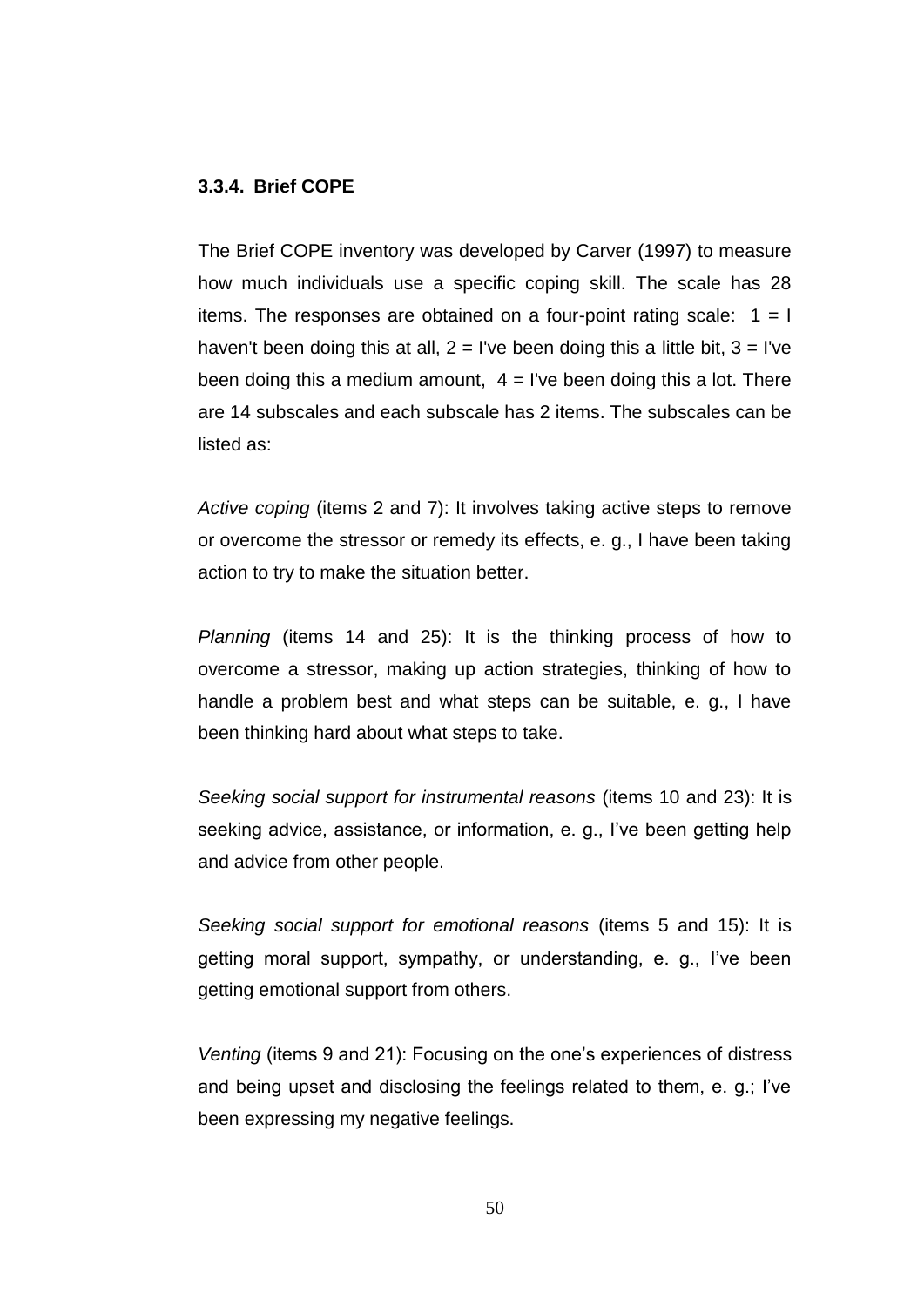*Behavioral disengagement* (items 6 and 16): Reducing the efforts to deal with the stressor or even giving up trying to reach the goals which the stressor interferes with, e. g., I"ve been giving up trying to deal with it.

*Self-distraction* (items 1 and 19): Doing things to take one"s mind off the stressor such as daydreaming, escaping through sleeping, or watching TV, e. g., I've been turning to work or other activities to take my mind of things.

*Positive reframing* (items 12 and 17): Construing a stressor in a positive way which can help the person to engage in active, problem-focused coping, e. g., I"ve been looking for something goof in what is happening.

*Denial* (items 3 and 8): Refusing to believe in existence of a stressor or thinking and behaving as if the stressor is not real, e. g., I"ve been saying to myself "this isn't real".

*Acceptance* (items 20 and 24): Accepting and learning to live with a stressor, e.g., I've been learning to live with it.

*Religion* (items 22 and 27): Turning to religion in times of stress, e. g., I've been praying and mediating.

*Substance use* (items 4 and 11): Using alcohol or drugs to cope with stressor, e. g., I've been using alcohol or other drugs to make myself feel better.

*Humor* (items 18 and 28): Using humor when dealing with the stressor, e. g., I"ve been making fun of the situation.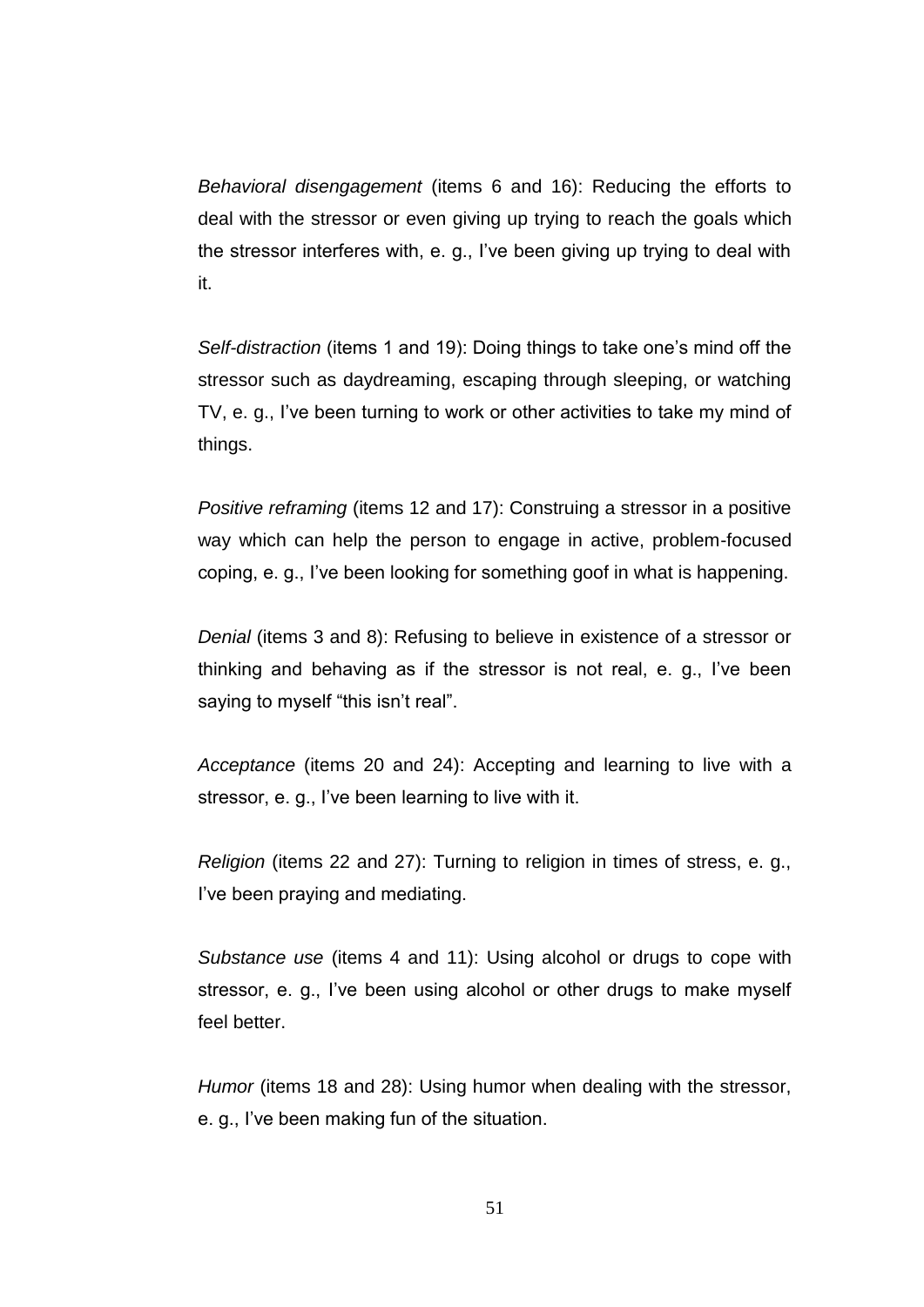*Self-blame* (items 13 and 26): Blaming or criticizing the self, e. g., I"ve been criticizing myself.

In the study of Carver (1997) with 168 individuals who were affected by a hurricane very strongly, the reported reliability coefficients for all the subscales exceeded .60, except for Venting, Denial, and Acceptance. The factor analysis yielded nine factors accounting for the 72.4% variance.

The scale was adapted into Turkish by Tuna (2003). The researcher excluded item 10 and 23 for their low item-total correlations and analyzed the factorial structure of the remaining 26 items. The first analysis revealed eight factors that explain 60.74% of the variance, and the subsequent analysis yielded three second order factors explaining 47.53% of the total variance. For internal reliability, Cronbach alpha coefficients were calculated and values found changing between .26 and .91. The three subscales with low coefficients (.26 for venting, .33 for self-blame, and .34 for acceptance) were excluded from the Turkish version of the Brief Cope. At the end 20 items remained for the scale.

## **3.3.4.1. The Validity and Reliability of the Brief COPE for the Sample of the Present Study**

In order to examine the factorial structure of the scale, a Principle components analysis with oblique rotation was performed based on the original procedures (Carver, 1997). The Bartlett test of sphericity ( $\chi^2$  = 1338.40, *df* = 378, p <.0001) yielded a significant difference between the sample data and an identity matrix, and the Kaiser-Meyer-Olkin value was .71 indicating that the data provided the statistical assumptions of multivariate normality and sampling adequacy for the factor analysis (Field, 2009). Factor loadings above .30 were accepted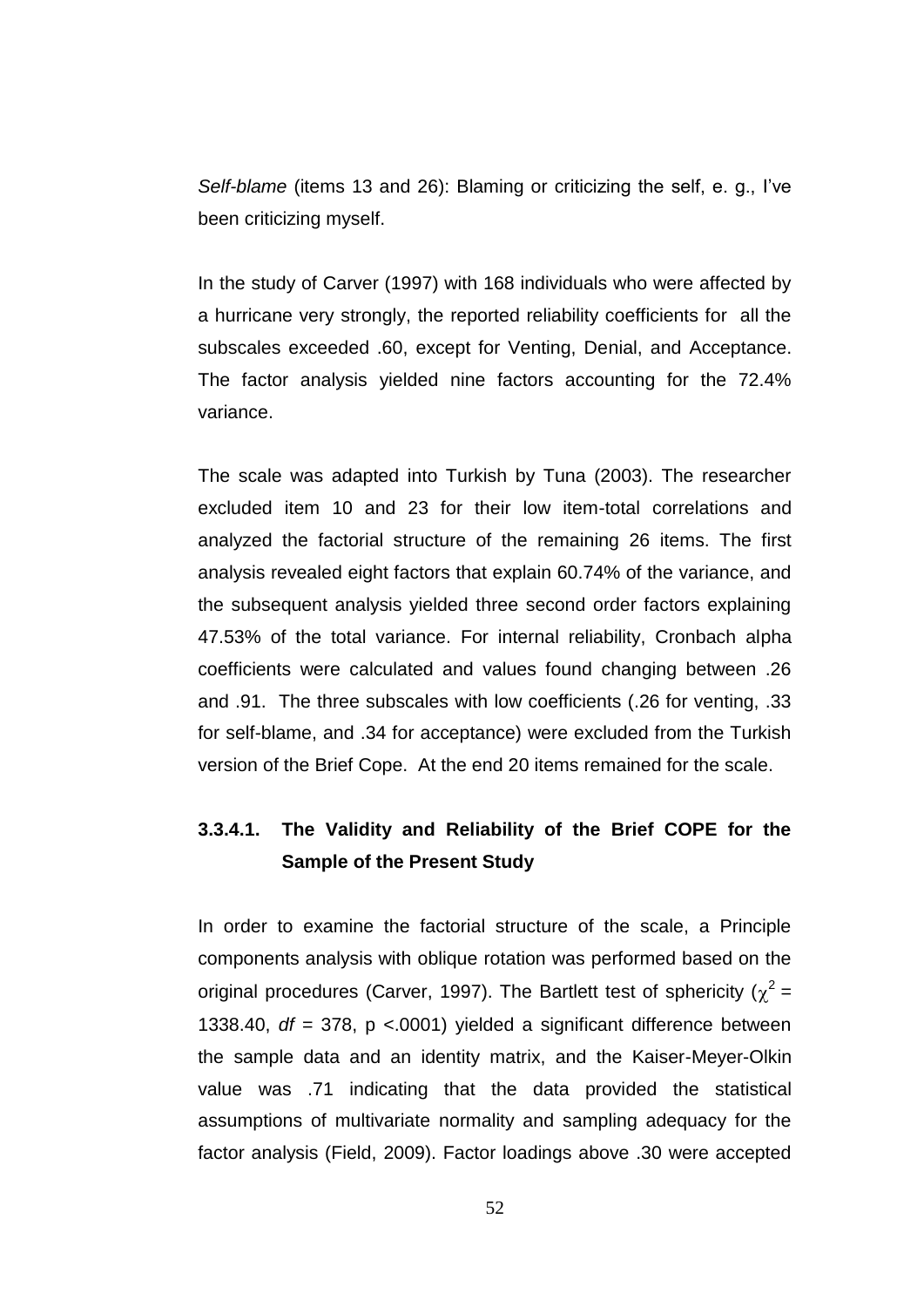as significant (Pallant, 2001). The principle components analysis with oblique rotation yielded eight factors explaining the 58.8% of the total variance. The three items (21, 26, 27) that did not load significantly on any subscale, were not included in the subsequent analysis. Carver (1997) does not suggest the use of total score for the scale, rather recommending tailoring subscales according to the coping style of interest. For example, Khawaja and Dempsey (2007) chose some of the items from the scale and called them as dysfunctional coping and used them in their study. Similarly, in another study, the subscales were collapsed into two subscales that were called active and passive coping (Kinsinger, Penedo, Antony, Dahn, Lechner, & Schneiderman, 2006). In the present study, considering the aforementioned studies, three factor solution was selected to understand positive, negative and passive coping styles of international students. The results showed that related items loaded under the same factor and first factor was called as *Positive Coping* (accounting for 17.5 % variance with 12 items), the second factor as *Negative Coping* (accounting for 12.67 % variance with 7 items), and the third factor as *Passive Coping* (accounting for 7.18 % variance with 6 items). All three subscales explained the 37.35 % of the total variance. The factor loadings of Brief COPE were presented in Table 3.2.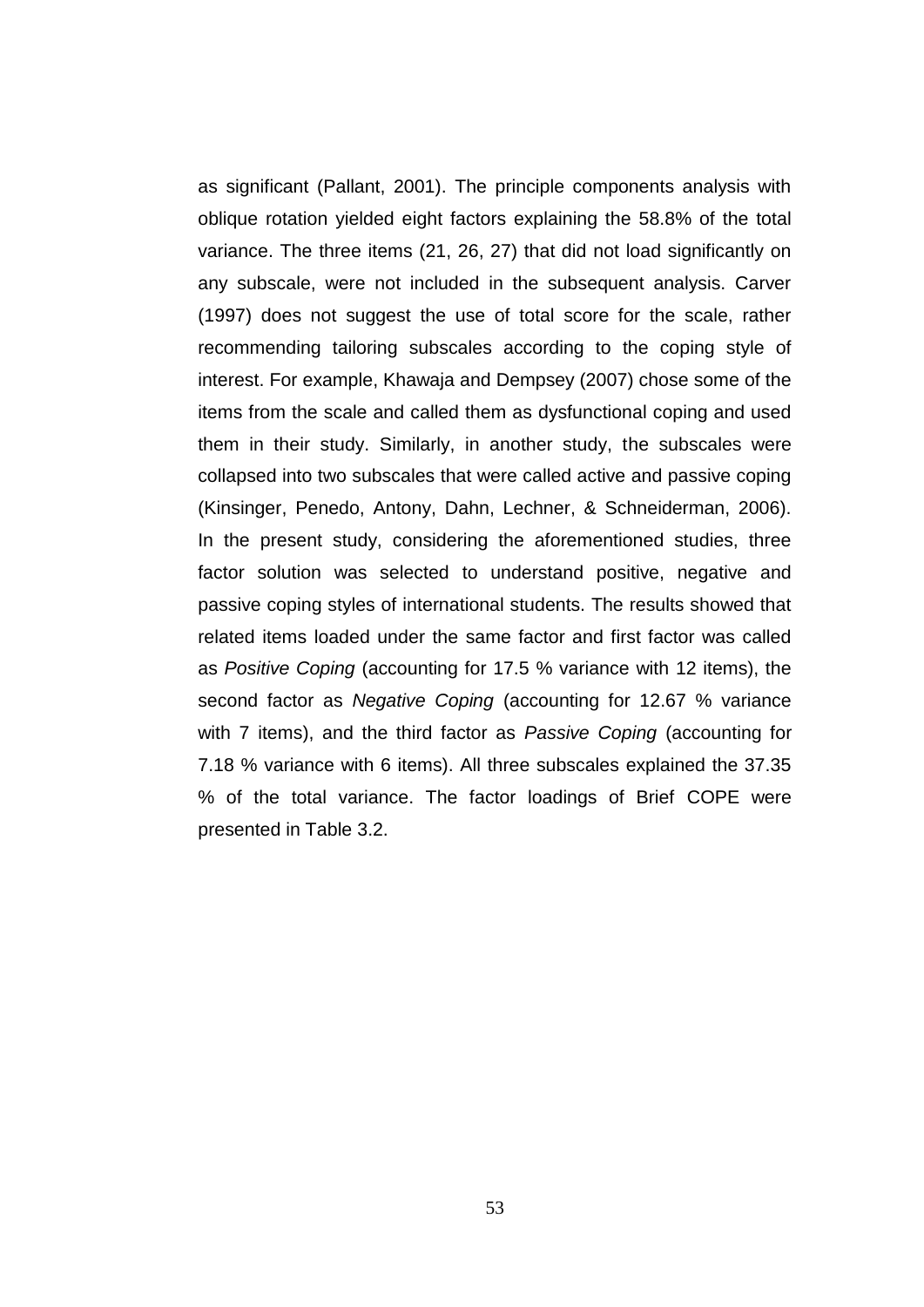Table 3.2

*Factor Loadings for Brief COPE* 

| Item             | Factor 1 | Factor 2 | Factor 3 |
|------------------|----------|----------|----------|
| $\overline{7}$   | .65      |          |          |
| $\mathbf{1}$     | .64      |          |          |
| 25               | .61      |          |          |
| $\overline{2}$   | .60      |          |          |
| 14               | .59      |          |          |
| $\overline{2}$   | .59      |          |          |
| 12               | .56      |          |          |
| 24               | .49      |          |          |
| 13               | .46      |          |          |
| 17               | .40      |          |          |
| 18               | .34      |          |          |
| 19               | .33      |          |          |
| 8                |          | .71      |          |
| 11               |          | .70      |          |
| $\overline{4}$   |          | .69      |          |
| 16               |          | .67      |          |
| $\,6\,$          |          | .60      |          |
| $\sqrt{3}$       |          | $.57\,$  |          |
| $\boldsymbol{9}$ |          | .48      |          |
| 23               |          |          | .66      |
| 15               |          |          | .65      |
| 10               |          |          | .59      |
| 27               |          |          | .59      |
| 22               |          |          | .56      |
| $\sqrt{5}$       |          |          | .49      |
| Variance (%)     | 17.50    | 12.67    | 7.18     |

The Cronbach alpha coefficient was calculated for positive coping subscale, negative coping subscale, and passive coping subscale which found to be .76, .67, and .78 respectively. For Positive Coping Skills Subscale scores ranged from 12 to 48. For Negative Coping Skills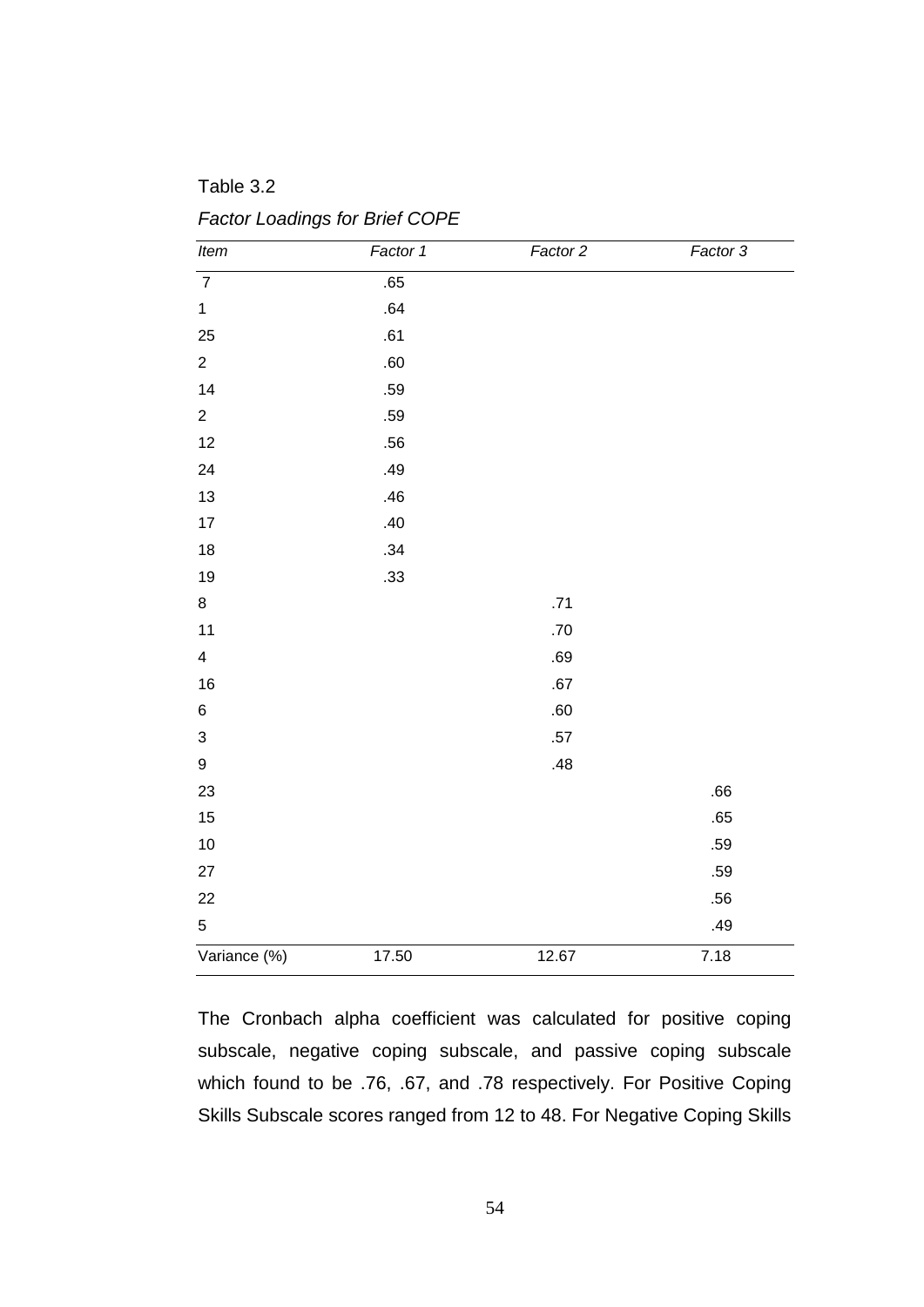Subscale scores ranged from 7 to 28, and for Passive Copings Skills Subscale scores ranged from 6 to 24.

## **3.3.5. Cultural Distance Scale**

Bektaş (2004) developed the Cultural Distance Scale to measure cultural distance in Turkish. The questionnaire was designed by using dimensions of The Acculturation Index of Ward and Rana-Deuba (1999). In the 12-item scale, respondents are asked to evaluate to what degree their culture and host culture are different in terms of the domains stated in the scale on a 5 point Likert type scale, "1 = totally dissimilar and 5 = totally similar". In the scale, lower scores indicated greater cultural distance. For the validity of the scale, Bektaş examined the factorial structure of the scale and found three factors accounting for 55.12% of the total variance. Rather than naming the factors, Bektas just reported which items loaded under which factor. The Cronbach alpha reliability coefficient was reported .81 for the total scale. Çiftçi (2006) adapted the Cultural Distance Scale into English. Çiftçi (personal communication, November 8, 2010) stated that since the items of the questionnaire were simple, she translated them into English and reported the alpha coefficient for the total scale in her study as .84.

## **3.3.5.1. The Reliability of the Cultural Distance Scale for the Sample of the Present Study**

Firstly, the item-total correlations of the scale were examined and any of the items excluded. Then, the Cronbach alpha coefficient was calculated and found .84 in the current study.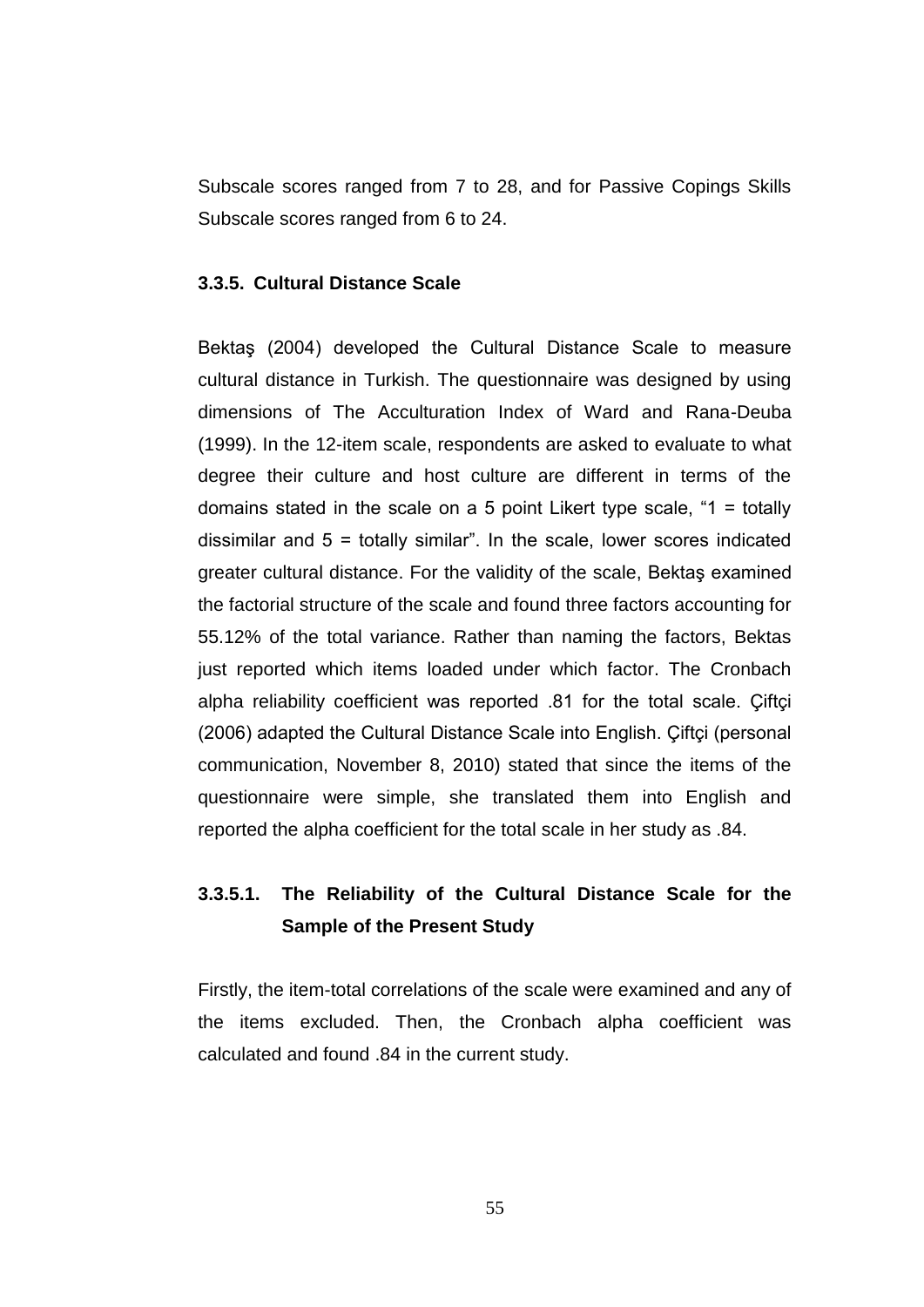# **3.3.6. The Multidimensional Scale of Perceived Social Support (MSPSS)**

The Multidimensional Scale of Perceived Social Support was developed by Zimet et al. (1988) to measure the perceived social support of individuals. It is a 7 point Likert type scale with 12 items. The responses to scale ranges from 1 (very strongly disagree) to 7 (very strongly agree). MSPSS has three subscales that measures support from three different sources which are family, friends, and significant others. Each subscale consists of four items; *family* subscale (3, 4, 8, 11; e.g., My family really tries to help me), *friends* subscale (6, 7, 9, 12; e.g., I can count on my friends when things go wrong), and *significant others* subscale (1, 2, 5, 10; e.g., I have a special person who is a real source of comfort to me). For the total score and the subscale scores, higher scores indicate high level of social support while lower scores indicate low support. Zimet et al. (1988) examined the psychometric properties of the scale with 275 (139 males and 136 females) undergraduate students and found Cronbach alpha coefficient .88 for the total scale, .87 for the family subscale, .85 for the friends subscale, and .91 for the significant others subscale.

The scale was adapted to Turkish by Eker and Arkar (1995). With a sample of university students, the Cronbach alpha was found .85 for the total scale,.87 for the family subscale,.87 for the friends subscale, and .91 for the significant others subscale. Eker and Arkar (1995) in their study with normal people and people with mental or medical health problems explored the psychometric properties of MSPSS and found that the scale has three factors in both normal and people with health problems. Those three factors accounted for 75.2% total variance for university students and 72.5% for the hospital sample. In addition, negative correlations with Beck Depression Inventory (BDI) and the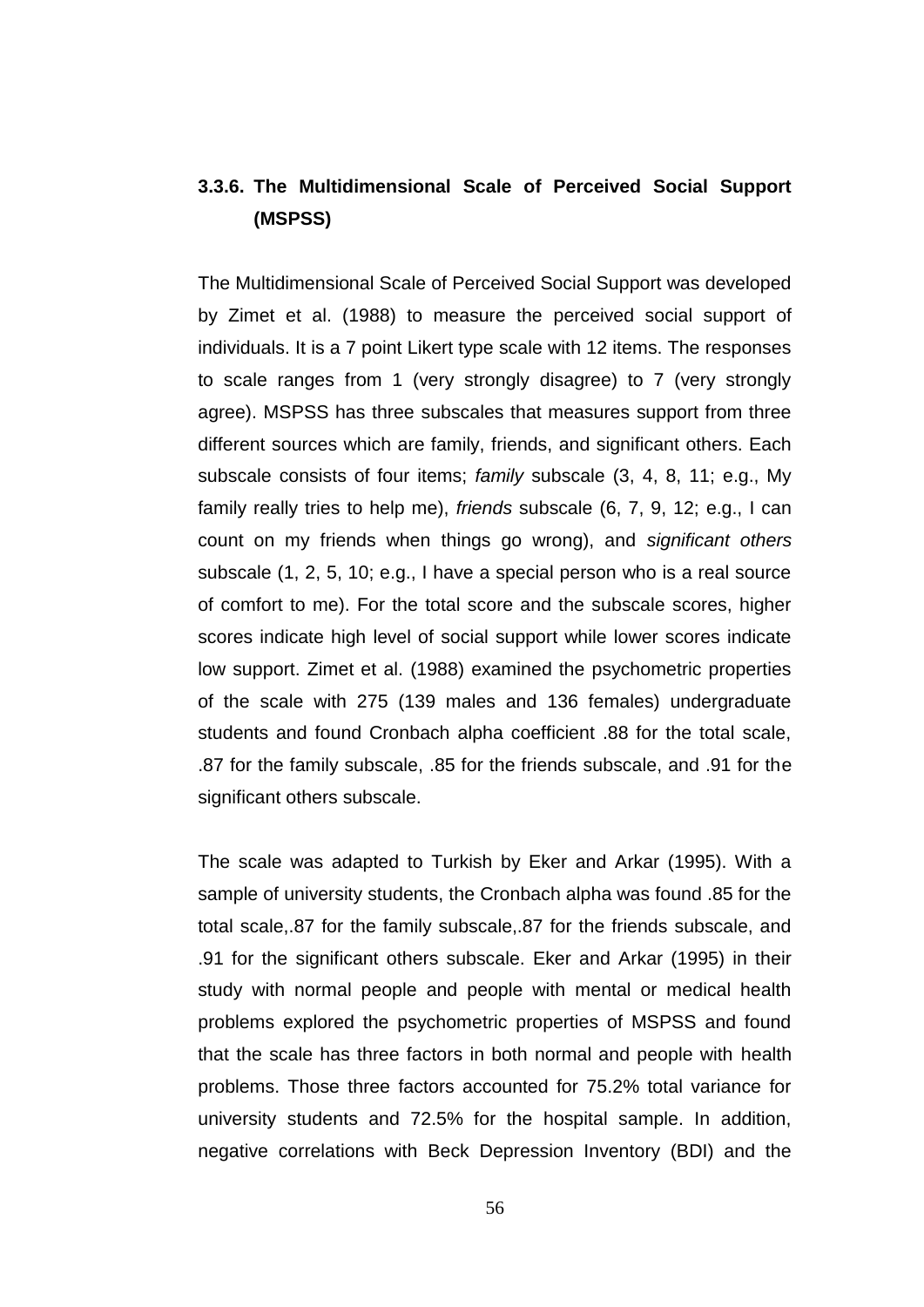# **3.3.6.1. The Reliability of the MSPSS for the Sample of the Present Study**

Although the MSPSS has 3 subscales, the literature provides evidence that the total score of the scale can be used (e.g., Cheng & Chan, 2004; Picardi et al., 2003; Wu & Serper, 1999). For the purpose of the current study, the total score of the scale was used. Cronbach alpha correlation coefficient was calculated for the total scale and found as .88.

## **3.4. Data Collection Procedure**

Four measures (SACQ, ASSIS, Cultural Distance Scale, and Brief COPE) and a personal data sheet were used to collect data. Before conducting this study, first the permissions for use of SACQ was granted from Western Psychological Services since the instrument need payment for use. Then, necessary permissions from the developers of each instrument were obtained. In addition, the Ethics Committee of the Middle East Technical University examined the study in terms of its purpose, significance, method and measures and confirmed that this study was ethical and suitable to conduct. After the approval of the committee, the researcher applied to other universities to obtain permission to collect data.

After all the permissions were granted and lists of international students were obtained, the questionnaires were put on a password protected website and emails were sent them to participate in the study. The students were also given an informed consent to be informed about the purpose, possible effects of the study, confidentiality and anonymity, and right to refrain from the study at any time. The contact information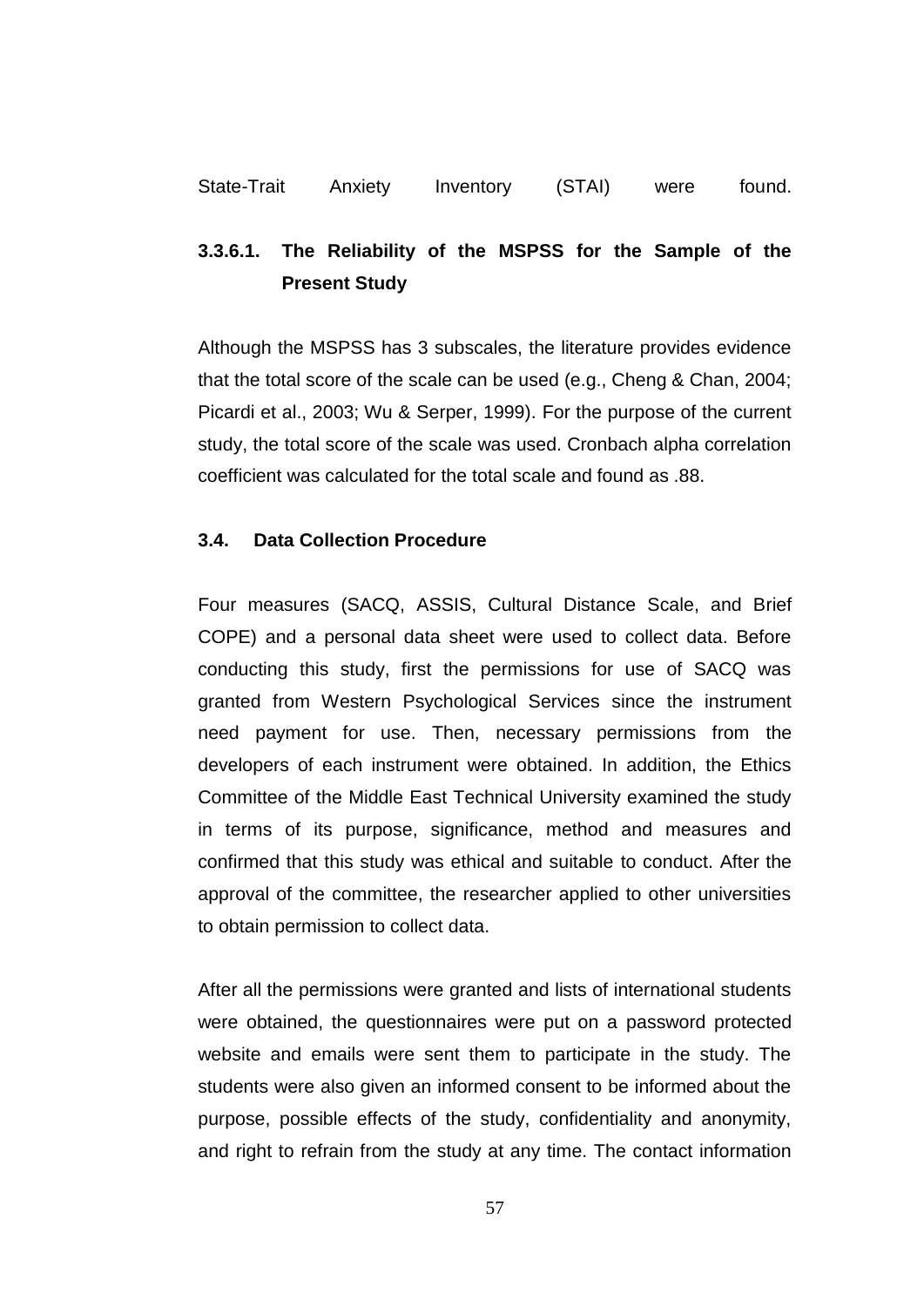and instructions about how to answer each questionnaire were also included in the informed consent. Nevertheless, the response rate was very low. Furthermore, the data collection procedure was spanned over more time than the expected (between April and June 2010) because of the difficulty to contact to the international students via emails.

#### **3.5. Variables**

Criterion Variable:

College Adjustment: The total scores of as measured by Student Adaptation to College Questionnaire (SACQ).

Predictor Variables:

Gender: A categorical variable with categories of (0) male and (1) female. For hierarchical regression analysis, this variable was dummy coded as 0 for males and 1 for females.

Acculturative Stress: The total of scores as measured by the Acculturative Stress Scale for International Students (ASSIS).

Positive Coping Skills: The total of scores as measured by the Positive Coping Skills Subscale of Brief COPE.

Negative Coping Skills: The total of scores as measured by the Negative Coping Skills Subscale of Brief COPE.

Passive Coping Skills: The total of scores as measured by the Passive Coping Skills Subscale of Brief COPE.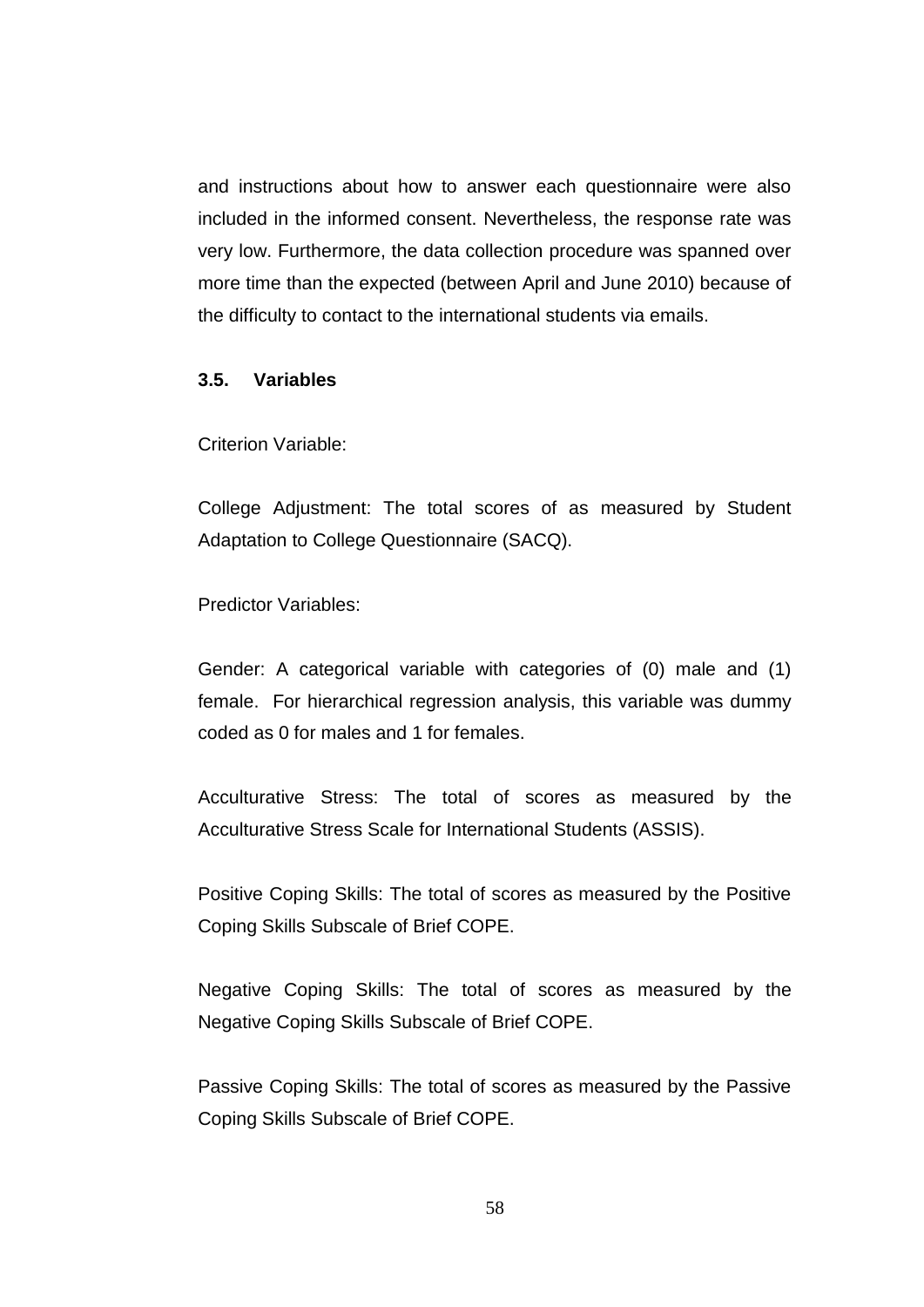Cultural Distance: The total of scores as measured by the Cultural Distance Scale.

Perceived Social Support: The total of scores as measured by the Multidimensional Scale of Perceived Social Support (MSPSS).

#### **3.6. Data Analyses Procedures**

Various statistical analyses performed for the study and all the analyses were performed by using PASW Statistics 18 program. As a data cleaning procedure 95 of the cases were excluded from the data analysis because of the huge missing data. For the purpose of summarizing the demographic information of the participants in detail, descriptive statistics were performed.

In order to investigate the role of gender, acculturative stress, coping skills, cultural distance, and perceived social support in predicting college adjustment scores of international university students, hierarchical multiple regression analysis was conducted.

## **3.7. Limitations of the Study**

The main limitation of this study is convenient sampling. The data were collected from the voluntary international students who were available to the researcher. The target population was all the public and private university international students in Ankara, but the participants from each university in Ankara could not be reached. It was because of reaching international students was very difficult since they were enrolled in different universities, in different departments and different levels of education (freshmen, sophomore, master/doctorate, etc.). In some universities there was no international student office that could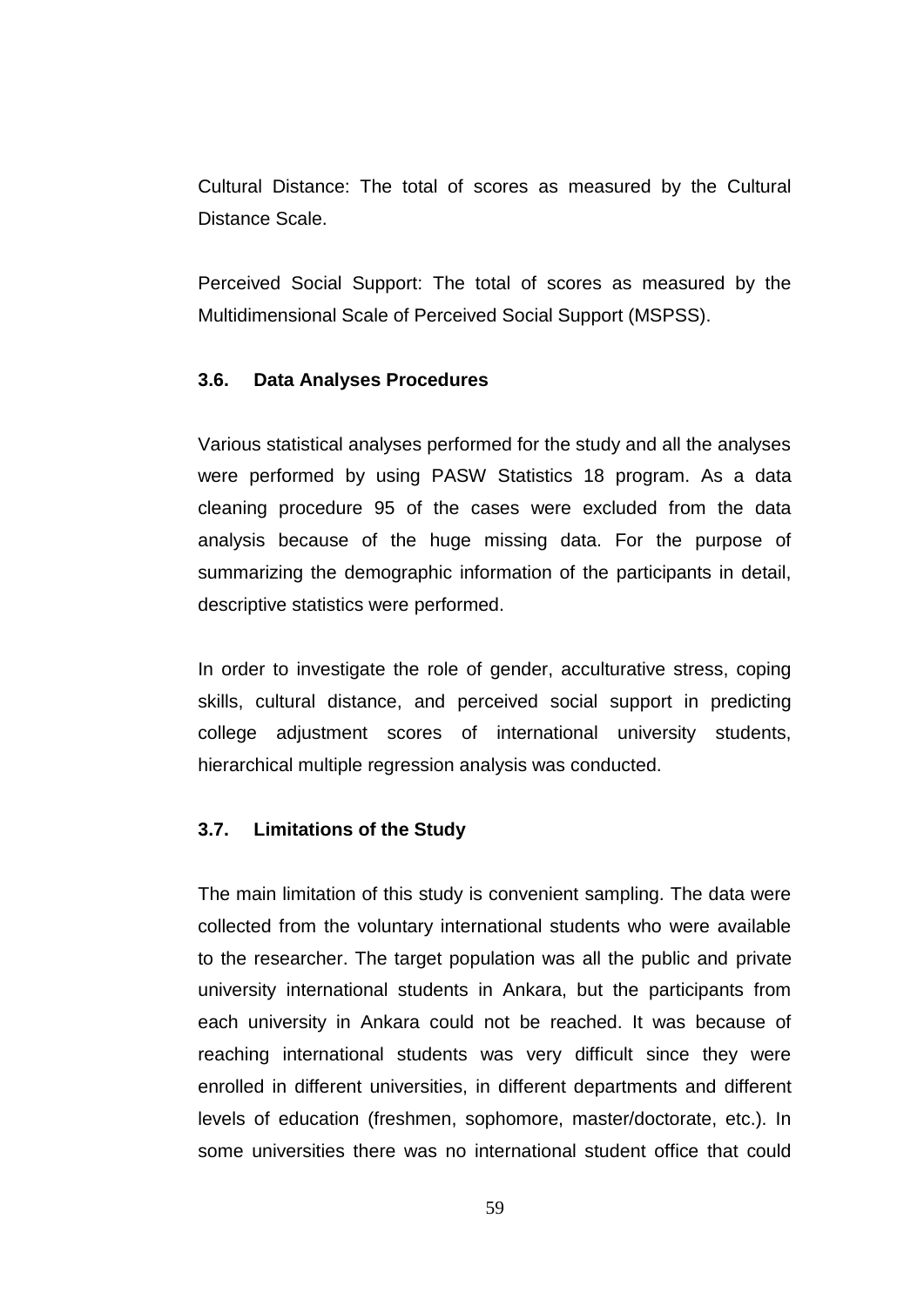help in reaching international students. This resulted in not being able to access high number of students and also number of students participated in the study from universities of METU, Ankara, Hacettepe, Gazi, and Bilkent was not equal or closer to each other. Therefore, the results of the study cannot be generalized to the international student population enrolled in the universities of Ankara.

Secondly, only international students that are permanent students in the universities of Ankara for the whole university life were included in the study. Therefore, the sample cannot represent exchange students.

Thirdly, data were collected from the participants through self-report measures. Hence, the scores obtained from the instruments related to college adjustment, acculturative stress, coping skills, cultural distance and social support only reflect the perceptions of the international students who participated in the study.

Fourthly, as Ward et al. (1998) stated, adjustment is a long process that takes time. Nevertheless, in this study data were collected at one point of time. Furthermore, this study only investigated the predictive role of gender, acculturative stress, coping skills, cultural distance, and social support in college adjustment scores of international students enrolled in the universities of Ankara. However, as stated in the literature, there might be other factors related to the adjustment process of international students such as age, education level, self-esteem, prior cross-cultural experiences, length of stay, physical health, and spirituality (Poyrazli et al., 2004; Rosenthal et al., 2008; Rosenthal et al., 2007; Yeh & Inose, 2003; Yusoff & Chelliah, 2010).Therefore, longitudinal studies that include other factors related to adjustment process may reveal more comprehensive information about the college adjustment of international students.

60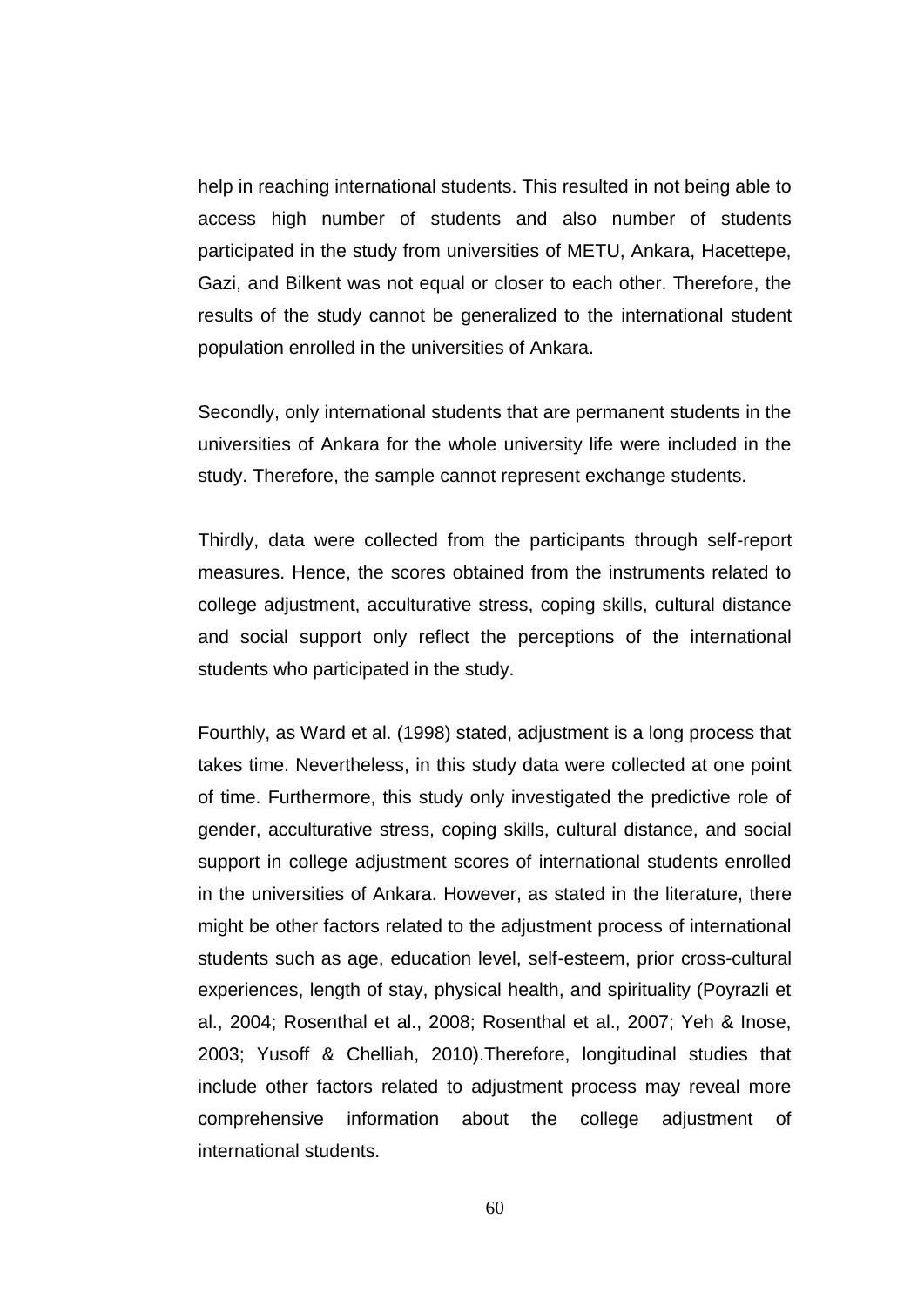Lastly , this study is correlational in nature that means direct inferences cannot be made among the variables.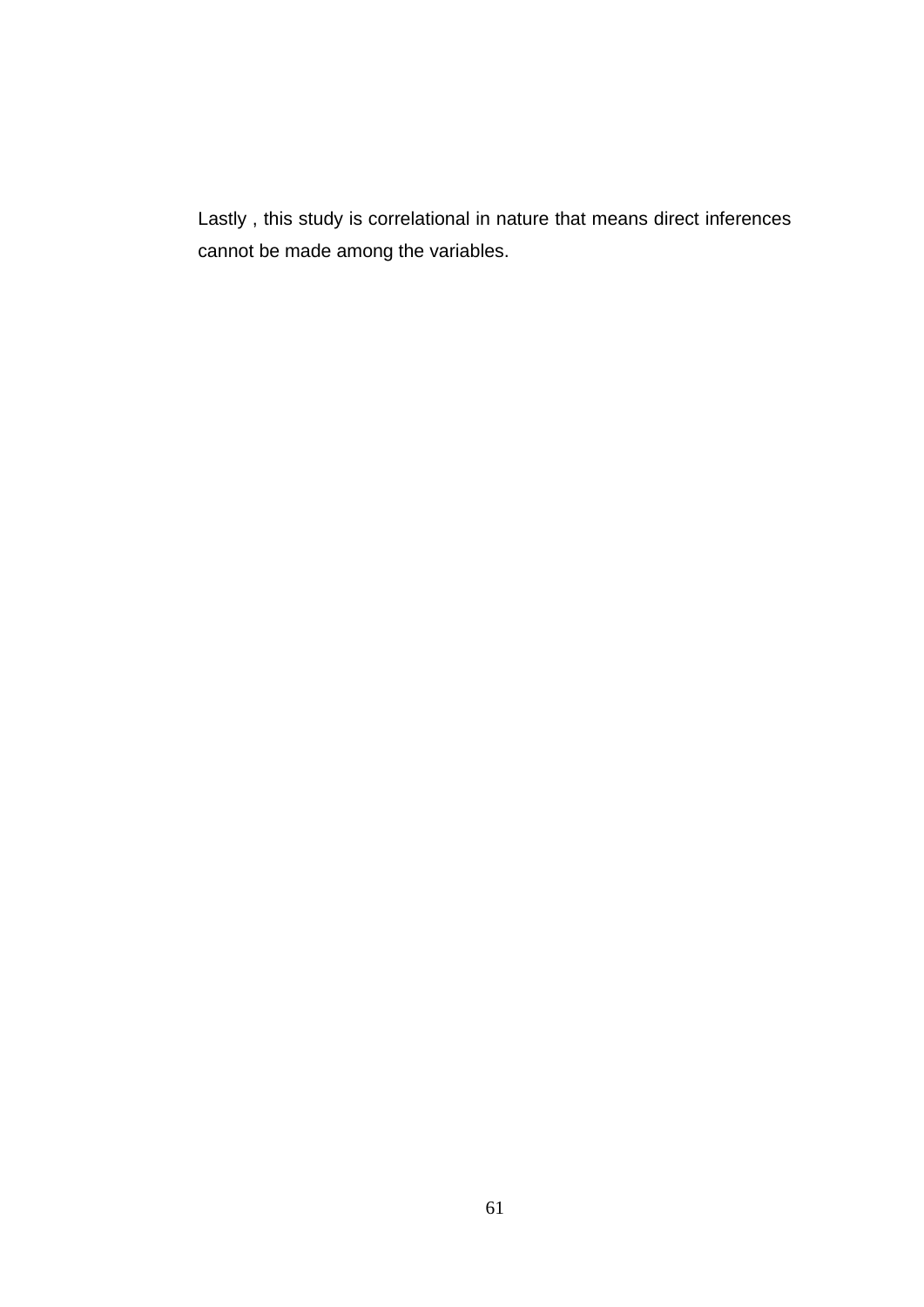## **CHAPTER IV**

#### **RESULTS**

This chapter consists of four main parts. In the first part, preliminary analyses performed are presented. In the second part descriptive statistics related to the major variables of this study are given. In the third part assumption checks for multiple regression analysis are explained. In the last part, results of multiple regression analysis are presented.

# **4.1. Preliminary Analyses**

Prior to the main statistical analyses, the data were checked in terms of possible mistakes when entering data and the scores that are not in the range of possible values for each variable (gender, college adjustment, acculturative stress, coping skills, cultural distance and social support) were inspected. The scores that were found to be out of the range values were corrected. Since there were no missing data missing value analysis was not needed.

Data were also checked for outliers and only the case of 17 was found as a possible outlier through the casewise diagnostics of regression analysis, having a standard residual of  $3.27$  (outside the  $+/-3$ deviations). The case was examined in terms of its Mahalanobis distance, leverage value, and Cook"s distance to see whether it was an influential case or not for the statistical analyses. The case has a Mahalanobis value of 14.75 (that was smaller than the high cutoff value 20.52 for 5 predictors according to Tabachnick & Fidell, 2007), leverage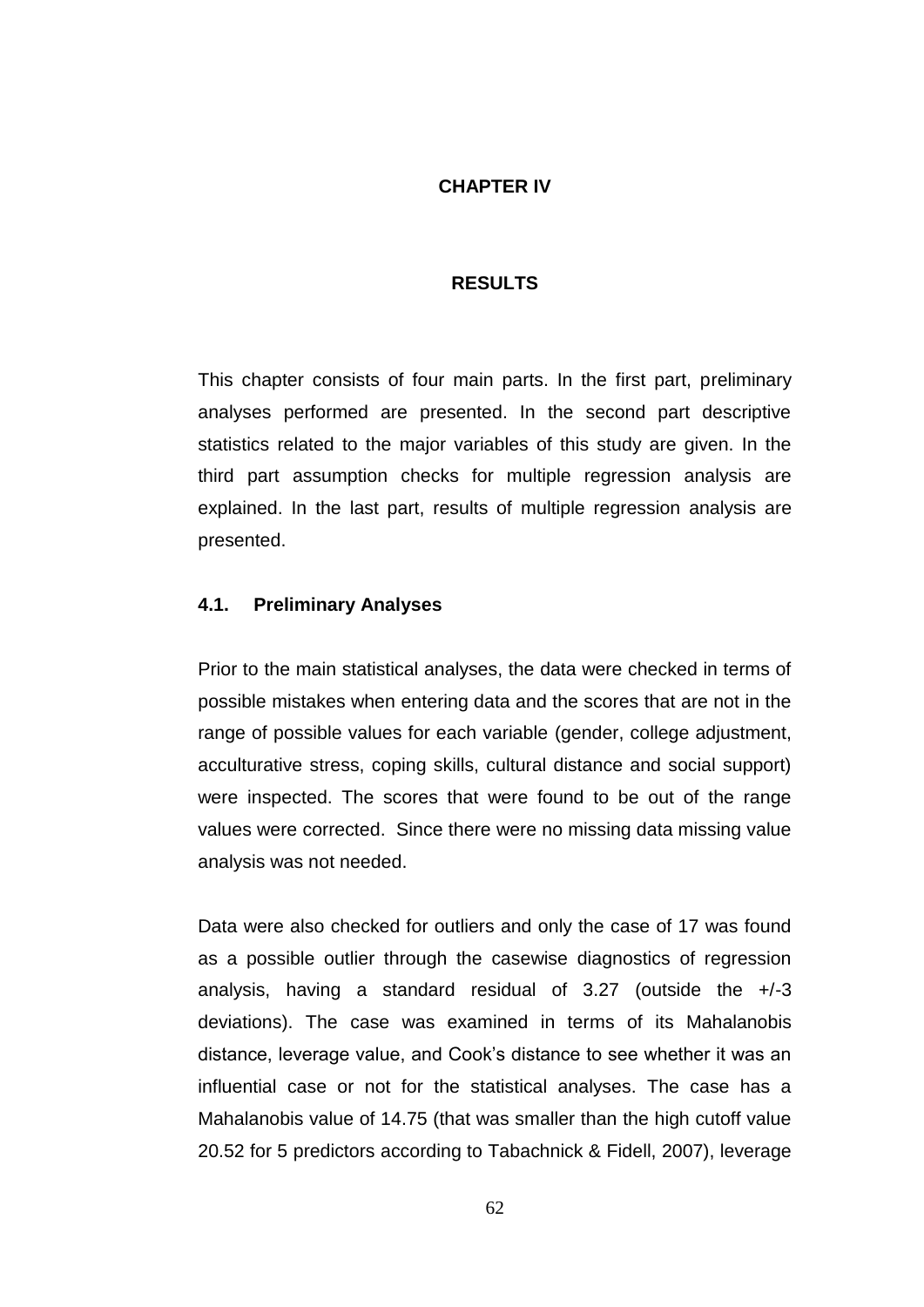value of .08 (smaller than .09 as recommended by Stevens (2002) with the formula of  $(3(k+1)/n)$ , k= number of predictors, n= number of participants), and Cook"s distance value of .08 (which was smaller than 1). Since the case was not found to be an influential one it was not excluded from the study.

## **4.2. Descriptive Statistics for the Major Study Variables**

Descriptive statistics results of criterion and predictor variables are presented in Table 4.1.

Table 4.1

*Descriptive Statistics of the Major Study Variables (N=7)* 

| Variables                       |        |       |           |          |  |
|---------------------------------|--------|-------|-----------|----------|--|
|                                 | Mean   | SD    | Possible  | Actual   |  |
|                                 |        |       | Range     | Range    |  |
| <b>Criterion Variable</b>       |        |       |           |          |  |
| College Adjustment              | 244.14 | 68.00 | 54-486    | 87-445   |  |
| (SACQ)                          |        |       |           |          |  |
| <b>Predictor Variables</b>      |        |       |           |          |  |
| <b>Acculturative Stress</b>     | 88.86  | 26.43 | 36-180    | 41-176   |  |
| (ASSIS)                         |        |       |           |          |  |
| Positive Coping Skills*         | 32.91  | 6.36  | 4-48      | 12-46    |  |
| (Brief COPE)                    |        |       |           |          |  |
| Negative Coping Skills*         | 13.56  | 4.57  | 4-28      | 7-28     |  |
| (Brief COPE)                    |        |       |           |          |  |
| Passive Coping Skills*          | 14.83  | 3.87  | $4 - 24$  | $6 - 24$ |  |
| (Brief COPE)                    |        |       |           |          |  |
| <b>Cultural Distance</b>        | 36.74  | 8.59  | $12 - 60$ | 12-56    |  |
| (Cultural Distance Scale)       |        |       |           |          |  |
| <b>Perceived Social Support</b> | 61.43  | 14.03 | 12-84     | 16-84    |  |
| (MSPSS)                         |        |       |           |          |  |
|                                 |        |       |           |          |  |

*Note*: \* Subscales of Brief COPE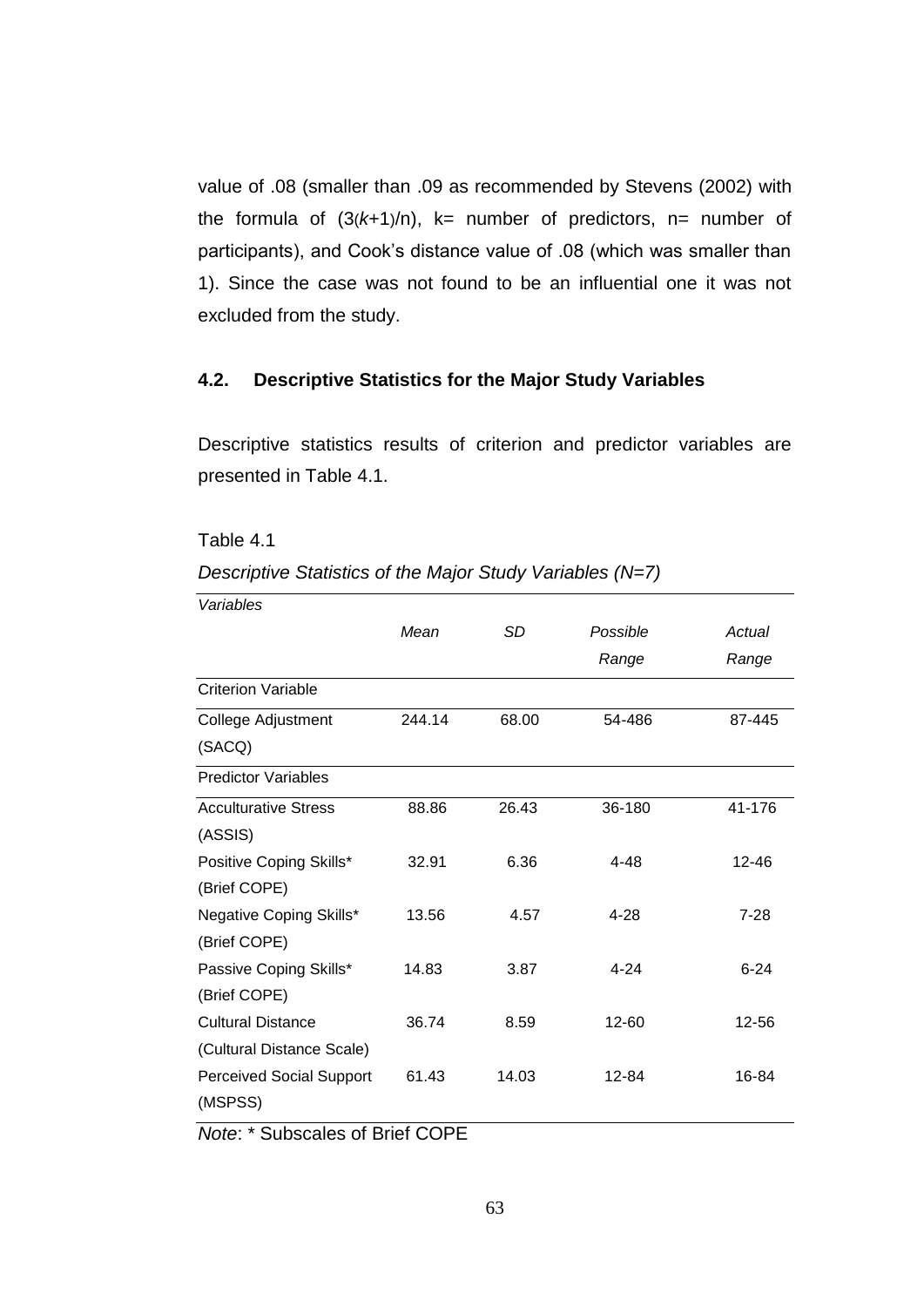According to the descriptive statistics related to major study variables, the sample reported moderate levels of college adjustment (*M* = 244.14, *SD* = 68.00), moderate levels of acculturative stress (*M* = 88.86, *SD* = 26.43), high levels of using positive coping skills (*M* = 32.91, *SD* = 6.36), moderate levels of using negative coping skills (*M* = 13.56, *SD* = 4.57), moderate levels of using passive coping skills (*M* = 14.83, *SD* = 3.87), moderate levels of perceived cultural distance (*M* = 36.74, *SD* = 8.59), and high levels of perceived social support (*M* = 61.43, *SD* = 14.06) when compared with the actual score ranges of the variables.

# **4.3. Testing of Assumptions for Multiple Regression**

As stated by Field (2009) there are eight main assumptions for multiple regression.

1) variable types (all variables should be either categorical with two levels or quantitative)

All variables including dependent variable (college adjustment) and predictor variables [acculturative stress, coping skills (positive, negative, and passive), cultural distance, social support] were quantitative. Gender was dummy coded (0= males, 1=females) and then entered as a predictor variable. These indicated no violation of variable types assumption.

2) non-zero variance (all predictors should have some variation, not having variances of 0)

The outcome variable (SACQ scores) was unbounded with measures ranging from 87-445 (actual range 54-486). All predictor variables have non-zero variances as can be seen from the Table 4.1. All of these support non-zero variance of variables (Field, 2009).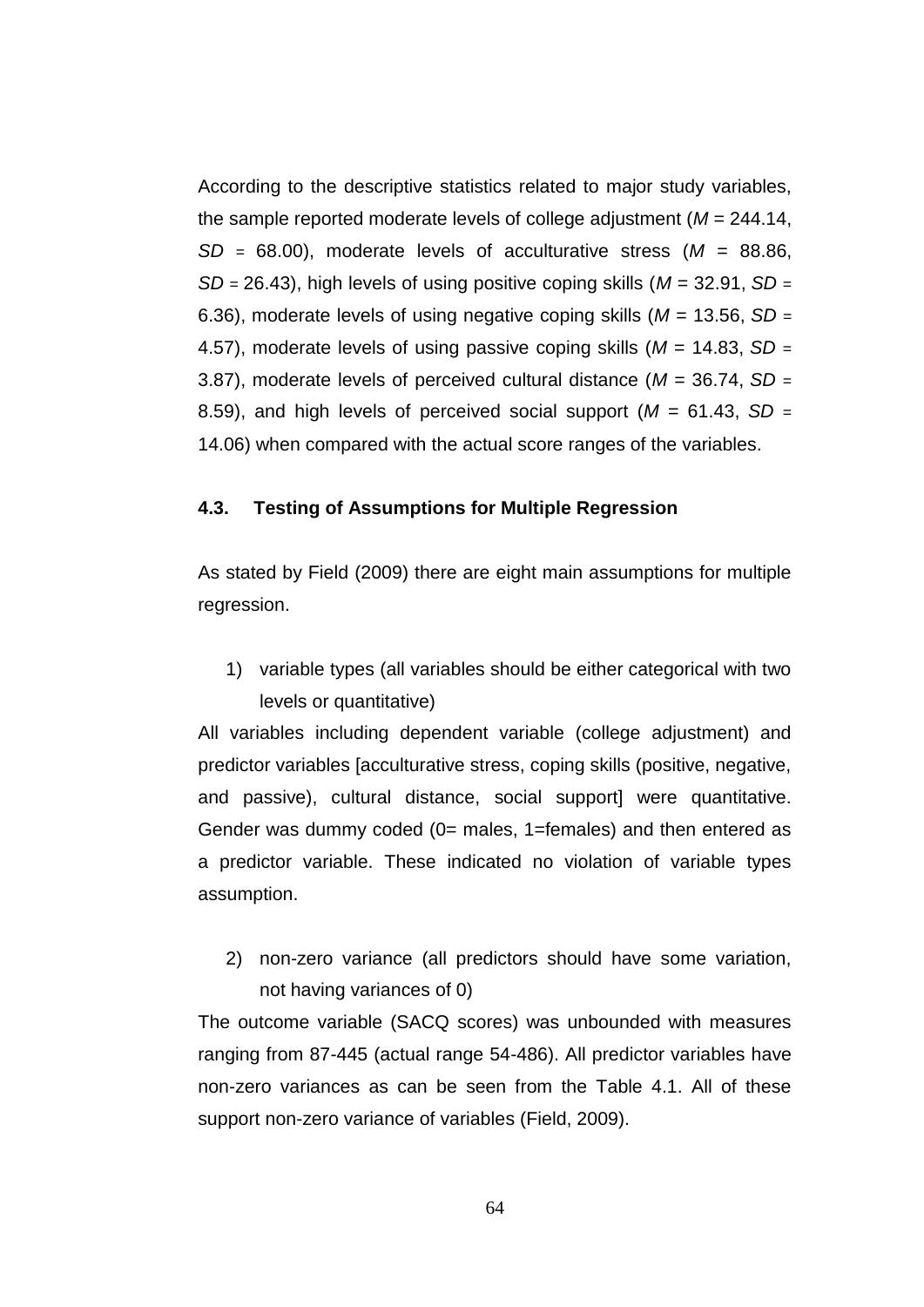3) no perfect multicollinearity (there should not be a perfect linear relationship between two or more predictors meaning they should not correlate too highly)

The correlation matrix of the study variables revealed no multicollinearity between the variables since all the variables have correlations smaller than *r* >.90 as suggested in Tabachnick and Fidell (2007). (see also Table 4.2). Moreover, VIF and tolerance statistics were checked for collinearity and found no VIF values greater than 4 and tolerance values smaller than .20 indicating no collinearity problem (Tabachnick & Fidell, 2007).

4) homoscedasticity (residuals at each level of the predictor/s should have the same variance)

The scatter and partial regression plots of criterion variable against each predictor variable were checked for the assumption of homoscedasticity (Field, 2009) and in all scatterplots the residuals seemed to distributing around zero randomly, indicating that the assumption was not violated.

5) independent errors (for any two observations the residuals should be uncorrelated or independent)

To test the assumption Durbin-Watson statistics was checked (Field, 2009). The value was found to be 2.21 indicating that assumption was not violated according to Tabachnick and Fidell (2007).

6) normally distributed errors (distribution of residuals should be normal)

To test the normality of the distribution of residuals, normal P-P plot and histogram of standardized residuals were checked (Field, 2009). Both the histogram and P-P plot indicated that the assumption of normal distribution of residuals was met.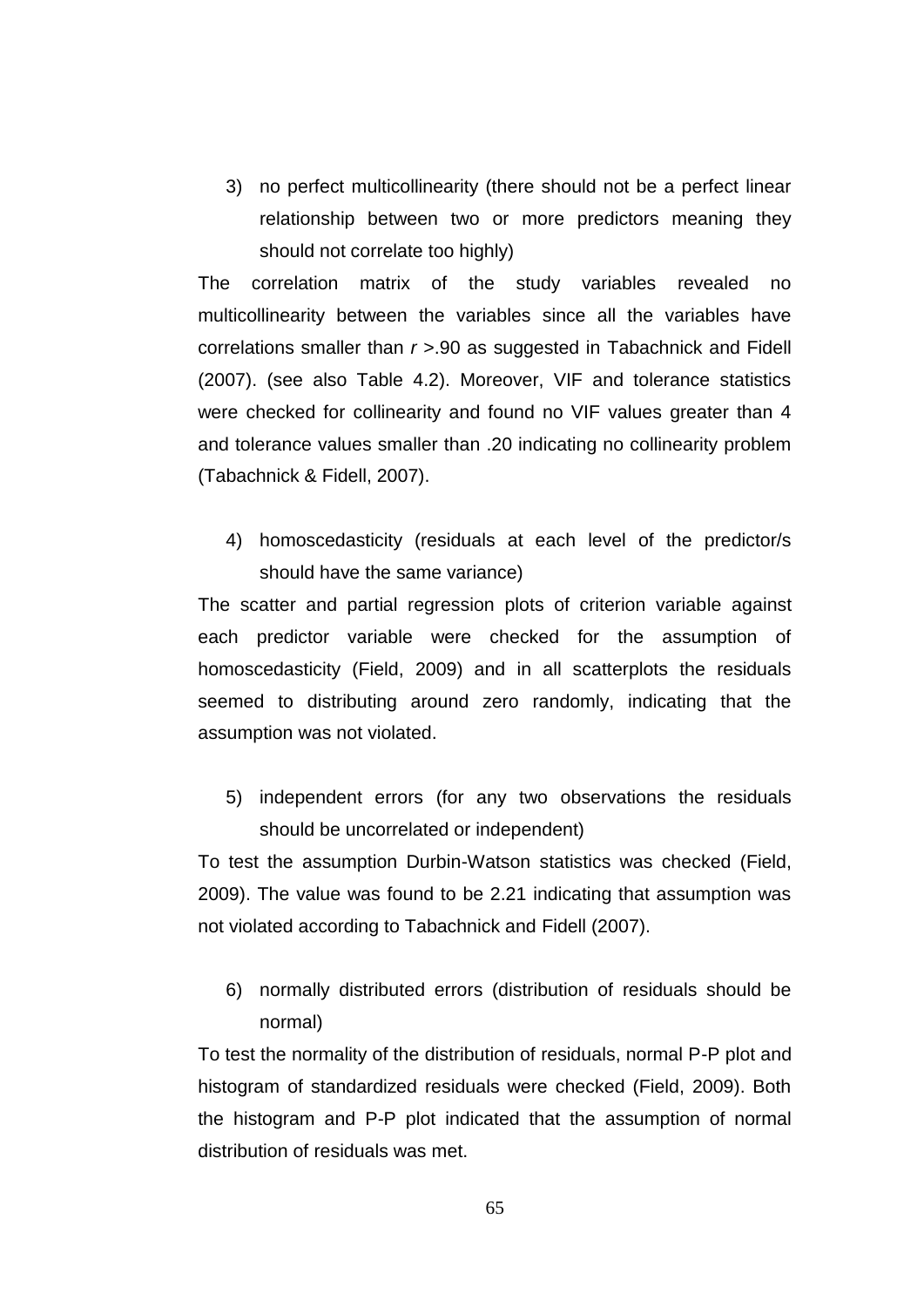7) independent observations (each outcome variable comes from a different independent source)

This assumption is assumed to be met since the researcher observed most of the participants completing the questionnaires independent from each other.

8) linearity (the relationship between the variables should be linear).

The partial plots of predictor variables on the criterion were checked to test the assumption (Field, 2009) and scatterplots revealed a linear relationship between the variables and criterion variable. The correlations between predictor variables and criterion variable also supported that the assumption was met (Table 4.2).

#### **4.4. Bivariate Correlation Matrices of the Major Study Variables**

The Table 4.2 presents the correlations among the scores of predictor variables and the criterion variable. As can be seen from the table, the college adaptation was significantly and negatively correlated with acculturative stress  $(r = -.19, p < .05)$ , cultural distance  $(r = -.16, p <$ .05) and positively correlated with positive coping skills (*r* = .17, p <.05). Moreover, significant correlations between acculturative stress and negative coping skills  $(r = .37)$ , acculturative stress and social support  $(r = .37)$  $=$  -.35), between positive coping skills and passive coping skills ( $r = -$ .35), between positive coping skills and perceived social support ( $r =$ .13), between negative and passive copings skills  $(r = .20)$ , between negative coping skills and perceived social support  $(r = .37)$ , and between gender and cultural distance  $(r = -.17)$  were found. These findings indicated that as the acculturative stress and cultural distance decreases adaptation to college increases and as the use of positive coping strategies increases again adaptation to college increases. The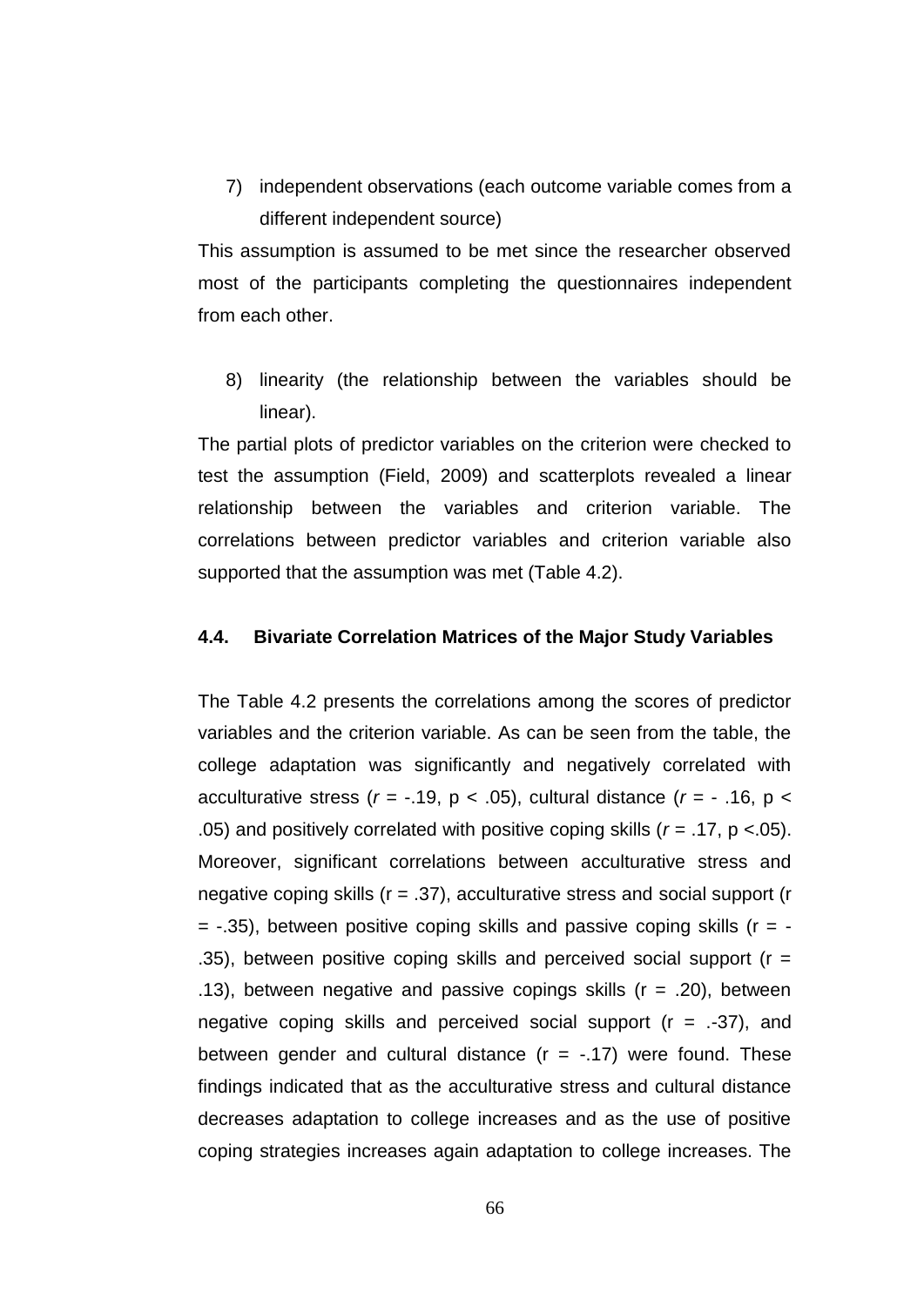correlation coefficients were found to be small in value indicating that there was no problem for collinearity.

Table 4.2.

| <b>Correlation Matrix of the Major Study Variables</b> |  |
|--------------------------------------------------------|--|
|--------------------------------------------------------|--|

| 1      | $\overline{2}$ | 3        | 4      | 5    | 6      | 7      | 8      |
|--------|----------------|----------|--------|------|--------|--------|--------|
| 1.00   |                |          |        |      |        |        |        |
|        |                |          |        |      |        |        |        |
| $-19*$ | 1.00           |          |        |      |        |        |        |
|        |                |          |        |      |        |        |        |
| $.17*$ | $-0.06$        | 1.00     |        |      |        |        |        |
|        |                |          |        |      |        |        |        |
| $-.07$ | $.37*$         | $-.07$   | 1.00   |      |        |        |        |
|        |                |          |        |      |        |        |        |
| .00.   | -.04           | $-0.35*$ | $.20*$ | 1.00 |        |        |        |
|        |                |          |        |      |        |        |        |
| $-16*$ | .02            | .07      | .07    | .08  | 1.00   |        |        |
|        |                |          |        |      |        |        |        |
| .10    | $-.35*$        | $.13*$   | $-37*$ | .09  | $-.01$ | 1.00   |        |
|        |                |          |        |      |        |        |        |
| .13    | .09            | $-06$    | .02    | .10  |        | $-.08$ | 1.00   |
|        |                |          |        |      |        |        |        |
|        |                |          |        |      |        |        | $.17*$ |

Note: \* *p <. 05*

# **4.5. Results of Multiple Regression**

To investigate the predictive value of gender, acculturative stress, coping skills (positive, negative, and passive), cultural distance, and social support of college adjustment, a hierarchical multiple regression analysis was performed. Predictors entered in the analysis in five blocks. In the first block gender was entered as a variable after dummy coding. The related literature demonstrated that adjustment is a challenging life issue, so it is expected that the sojourners to experience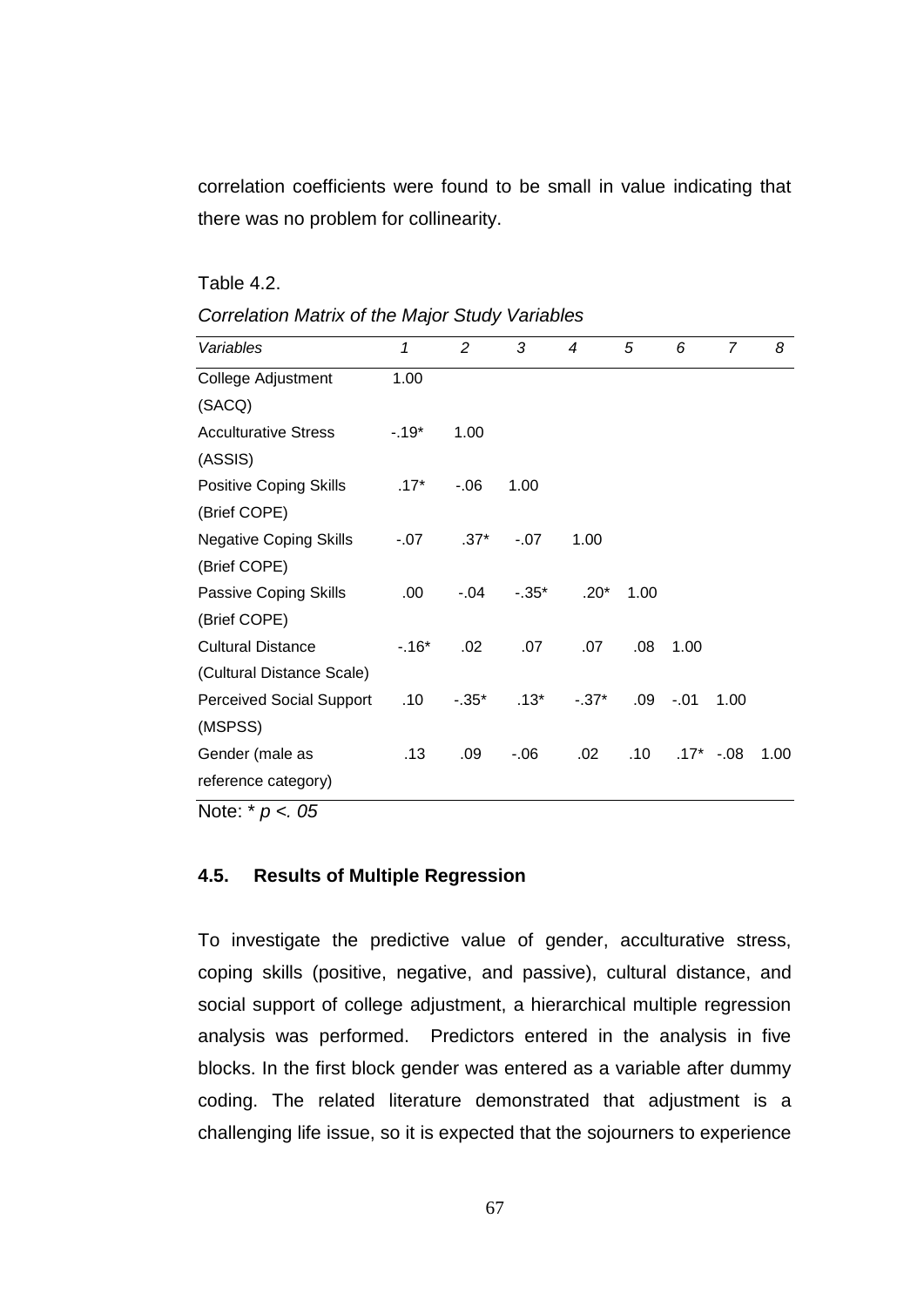acculturative stress. Therefore, acculturative stress can be related to college adjustment of international students and in the second block, acculturative stress scores of the participants was entered. When the term stress is in question, naturally coping skills come after it, because a person who experiences stress finds a way to deal with it either positively or negatively. Thus, coping skills seem to affect the college adjustment process by being related to acculturative stress and dealing with the difficulties of adjustment process. In the third block, coping skill variables (positive, negative, and passive) were entered. In the literature, in addition to acculturative stress and coping skills, cultural distance was also found to be an influential factor in the adjustment of sojourners and also perceived social support seemed to have decreasing the stress levels and facilitating the adjustment. Hence, in the fourth block, cultural distance and in the fifth and last block social support was entered. The results of the analysis were presented in the Table 4.3.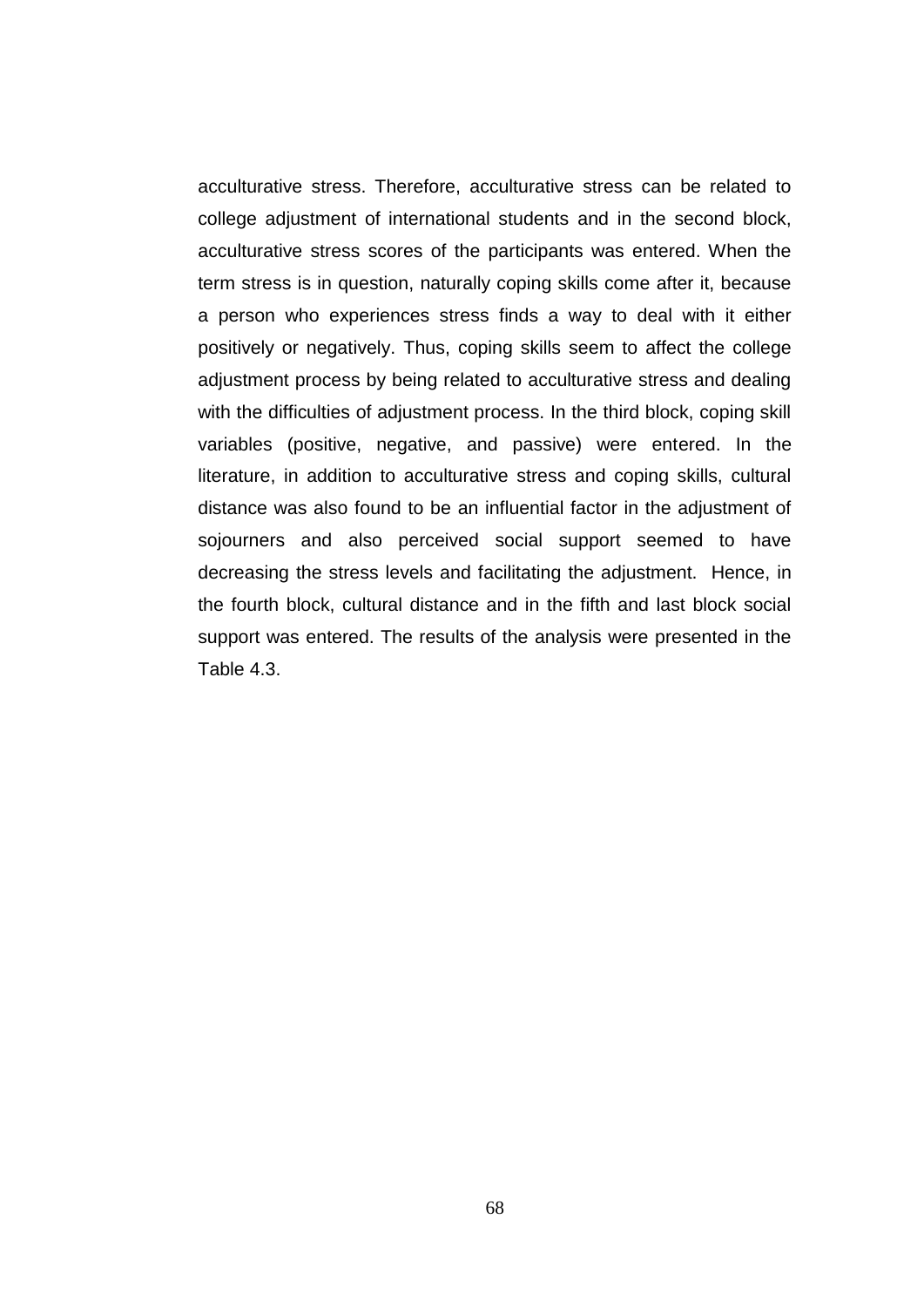# Table 4.3.

# *Hierarchical Multiple Regression Analysis Predicting College Adjustment*

|                             | В           | SEB             | β       | sr <sup>2</sup> | R    | $R^2$ | $\Delta R^2$ | $\Delta F$ |
|-----------------------------|-------------|-----------------|---------|-----------------|------|-------|--------------|------------|
| Model 1                     |             |                 |         |                 | .131 | .017  | .017         | 2.929      |
| Gender                      | 21.95       | 12.82           | .13     | .02             |      |       |              |            |
| Model 2                     |             |                 |         |                 | .223 | .050  | .032         | 5.693*     |
| Gender                      | 19.22       | 12.70           | .12     | .01             |      |       |              |            |
| <b>Acculturative Stress</b> | $-47$       | .20             | -.18*   | .03             |      |       |              |            |
| Model 3                     |             |                 |         |                 | .274 | .075  | .025         | 1.494      |
| Gender                      | 16.84       | 12.79           | .10     | .00             |      |       |              |            |
| <b>Acculturative Stress</b> | $-42$       | $\cdot$ .2      | $-16*$  | .02             |      |       |              |            |
| Positive Coping             | 1.81        | .87             | $.17*$  | .02             |      |       |              |            |
| <b>Negative Coping</b>      | $-.24$      | 1.23            | $-.02$  | .00             |      |       |              |            |
| Passive Coping              | .63         | 1.45            | .04     | .00             |      |       |              |            |
| Model 4                     |             |                 |         |                 | .313 | .098  | .023         | 4.212*     |
| Gender                      | 12.18 12.86 |                 | .07     | .00             |      |       |              |            |
| <b>Acculturative Stress</b> | $-45$       | .21             | $-17$   | .03             |      |       |              |            |
| Positive Coping             | 1.92        | .86             | $.18*$  | .03             |      |       |              |            |
| <b>Negative Coping</b>      | -.06        | 1.22            | .00     | .00             |      |       |              |            |
| Passive Coping              | .54         | 1.44            | .03     | .00             |      |       |              |            |
| <b>Cultural Distance</b>    | $-1.24$     | .60             | $-.16*$ | .02             |      |       |              |            |
| Model 5                     |             |                 |         |                 | .314 | .098  | .000         | .064       |
| Gender                      |             | 11.90 12.94     | .07     | .00             |      |       |              |            |
| <b>Acculturative Stress</b> | $-44$       | $.2\phantom{0}$ | $-17*$  | .02             |      |       |              |            |
| <b>Positive Coping</b>      | 1.90        | .87             | $.18*$  | .03             |      |       |              |            |
| <b>Negative Coping</b>      | $-.05$      | 1.30            | .00     | .00             |      |       |              |            |
| Passive Coping              | $-60$       | 1.4             | $-.03$  | .00             |      |       |              |            |
| <b>Cultural Distance</b>    | $-1.24$     | .60             | $-.16*$ | .02             |      |       |              |            |
| <b>Perceived Social</b>     | .10         | .41             | .02     | .00             |      |       |              |            |
| Support                     |             |                 |         |                 |      |       |              |            |

*Note: N =* 170 *p* < .05

As presented in the Table 4.3., in the first model gender explained 1.7% of the variation in college adjustment scores (*sr²=* .02) but the contribution was not statistically significant [*R²*= .017, *∆F* (1, 168) =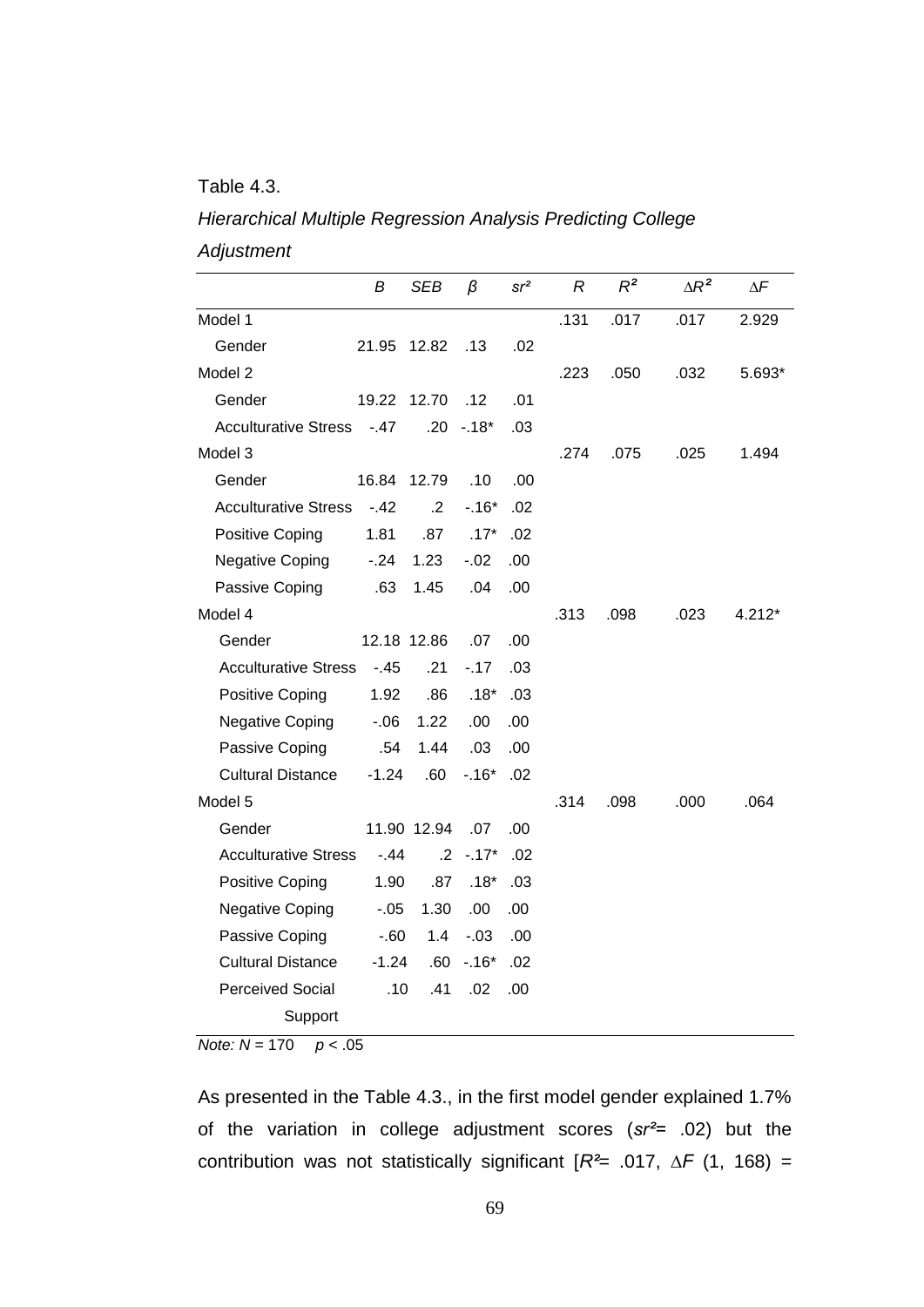2.929]. In other words, gender was not found to be predicting college adjustment. In the second model, acculturative stress was added. In the second model  $R^2$  = .050,  $\Delta F$  (2, 167) = 5.693, acculturative stress significantly contributed to the model (*sr²=* .03) and accounted for the 3% variation in college adjustment scores. In the third model, after controlling the effects of gender and acculturative stress, three variables related to coping skills; positive, negative and passive coping skills were entered into the model. After this model,  $R^2$  = .075,  $\Delta F$  (5, 164) = 1.494. In other words, addition of these variables did not result in significant increment in explained variances. However, positive coping (*β*= .17) was found to be significant in predicting college adjustment of international students along with acculturative stress (*β*= -.16). In the fourth model, after controlling the effects of gender, acculturative stress, and coping skills; cultural distance was entered and significantly contributed to the model [*R²*= .098, *∆F* (6, 163) = 4.212]. Cultural distance explained 2% variance in the college adjustment scores (*sr²=*  .02). In the last model, with the addition of social support, *R²* = .98, *∆F*  $(7, 162) = .064$  were not significant. However, in the last model, acculturative stress (*β*= -.17), positive coping skills (*β*= .18), and cultural distance (*β*= -.16) were found to be significant predictors of college adjustment.

In general, results demonstrated that students who have low acculturative stress, low perceived cultural distance and high use of positive coping skills were more adjusted to college. Furthermore, results of hierarchical regression analysis revealed that all predictor variables together explained 9.8% variance in college adjustment scores of international students.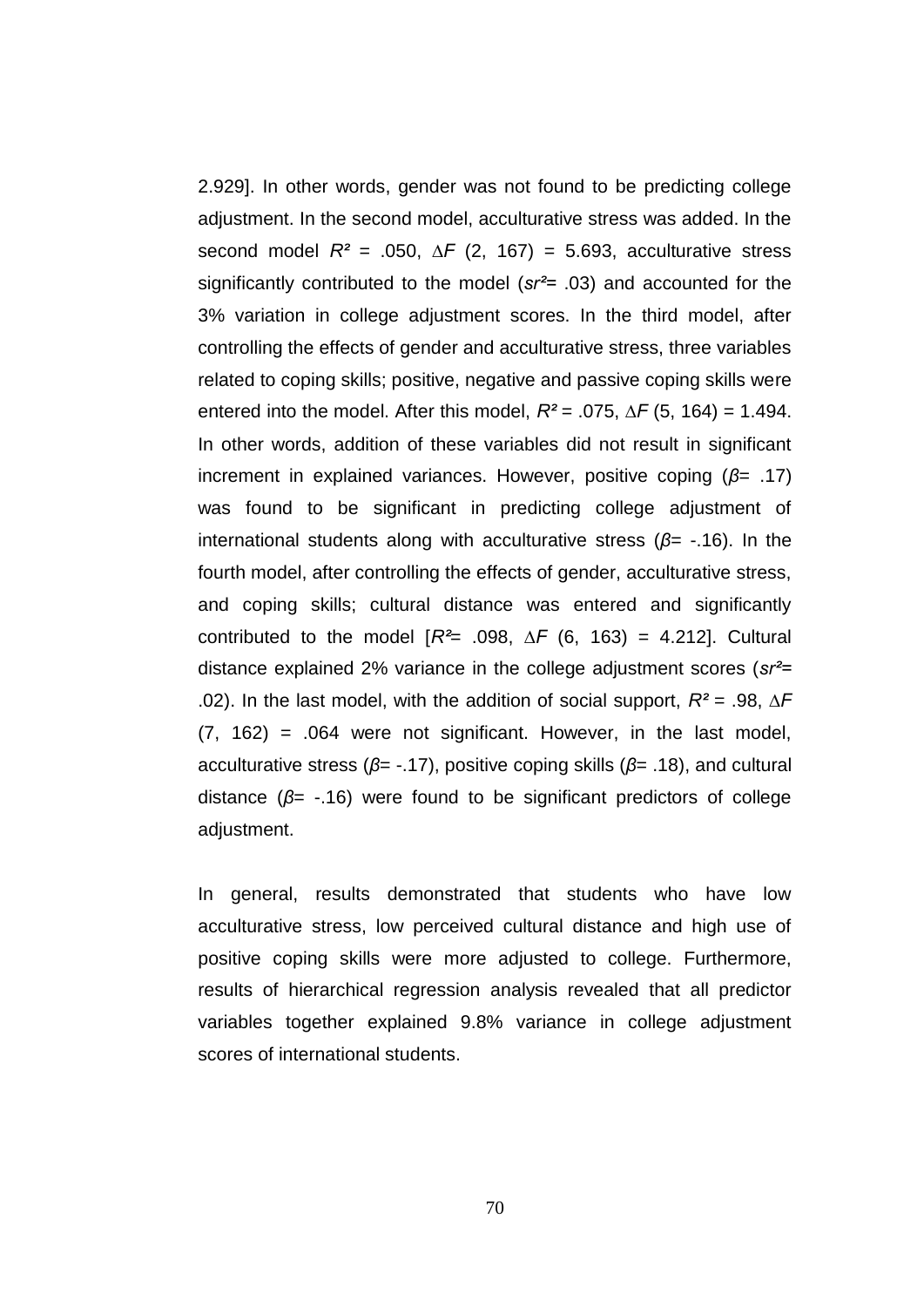# **CHAPTER V**

## **DISCUSSION**

The purpose of the present study was to investigate the role of gender, acculturative stress, coping skills, cultural distance, and perceived social support in predicting college adjustment of international university students in Ankara. The predictive role of these variables regarding college adjustment was examined with a sample of 170 international students. The results of the hierarchical multiple regression analysis indicated that acculturative stress, cultural distance and positive coping skills were significant predictors for college adjustment. In this chapter, the findings of this study are discussed in the first part. In the second part, implications of the study are summarized and suggestions for future research are given in the third part.

# **5.1. Discussion Regarding the Predictors of College Adjustment of International Students.**

Gender, acculturative stress, coping skills, cultural distance, and social support were investigated as possible predictors of college adjustment of international students as supported in the literature that there is a relationship between these predictive variables and college adjustment (Bang et al., 2008; BektaĢ, 2008; Berry et al., 1987; Ramsay et al., 2007; Rosenthal et al., 2007; Sümer, 2009; Virta et al., 2004; Yeh & Inose, 2003).

In order to examine the predictive power of gender, acculturative stress, coping skills, cultural distance and social support regarding college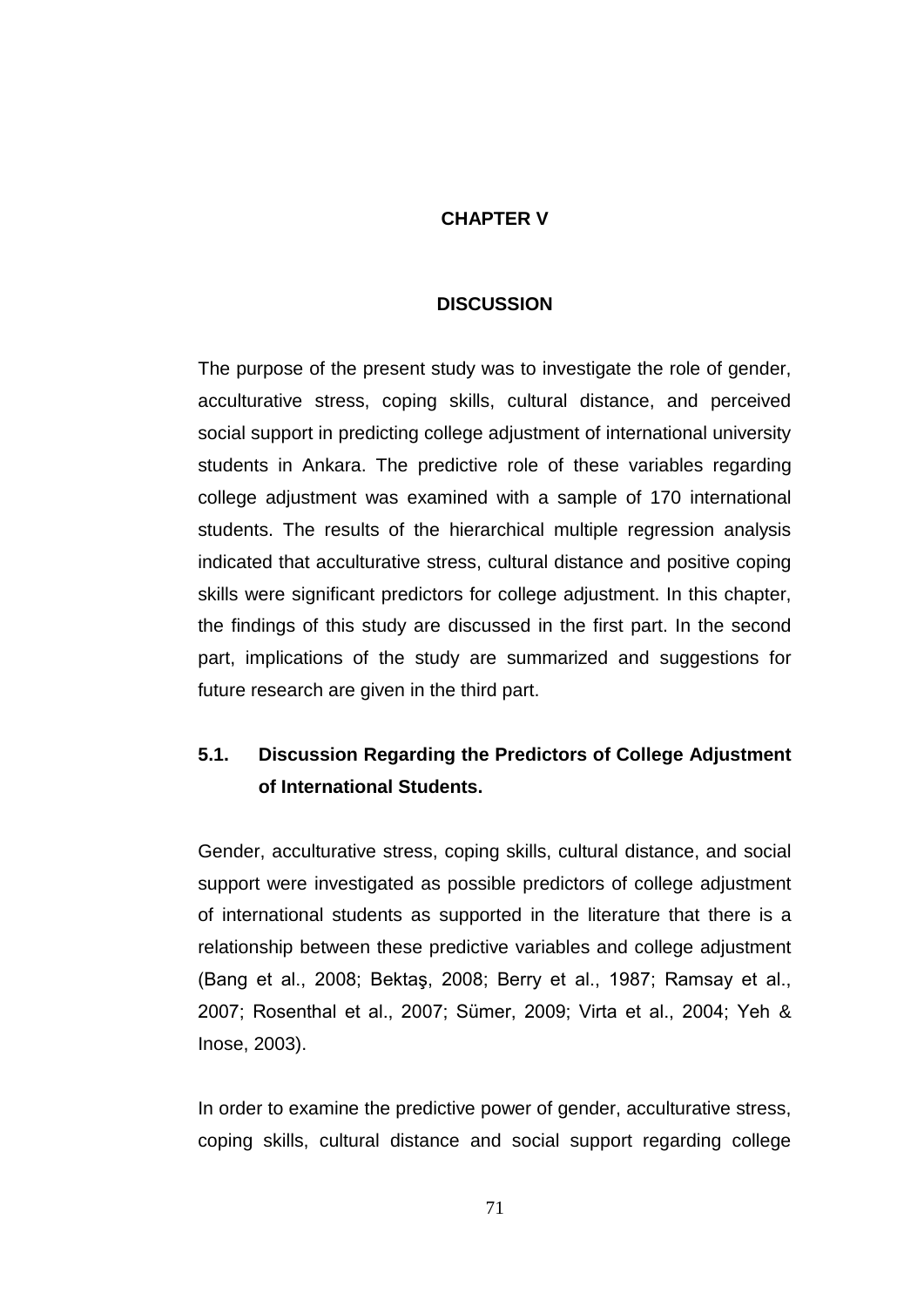adjustment, a hierarchical multiple regression was performed. Predictor variables were entered in five blocks; first gender, second acculturative stress, third coping skills (positive, negative, passive), fourth cultural distance, and fifth social support. The results of the study revealed that acculturative stress, positive coping skills, and cultural distance were predictors of college adjustment while gender, negative and passive coping skills, and social support were not predictors for college adjustment. College adjustment negatively correlated with acculturative stress and cultural distance whereas positively correlated with positive coping skills.

Aforementioned, gender difference was not found in terms of college adjustment of international students in this study. The related literature examining college adjustment and gender supported the results of this study indicating that there were no differences in terms of general adjustment of international students in relation to gender (Poyrazli et al., 2002). Jinyung (1999, as cited in BektaĢ, 2004) did not find any significant gender difference in a study with 66 international students. Although previous travel experience, number of host friends and length of time was contributing to the culture shock of international students, gender was not found effective. Likewise, Misra, Crist, and Burant (2003) did not find any significant difference in academic and life stressors of internationals students in relation to gender. Similarly, Galloway and Jenkins (2005) carried out a study including two religiously affiliated private universities in the U.S. to examine the adjustment difficulties of international students. Despite language incompetency was found to be the biggest problem for students, no gender difference was detected. Moreover, Sumer et al. (2008) reported that no relation was found between gender and international students" depression and anxiety levels in the process of adjustment. Taken collectively, majority of the studies in the literature supporting that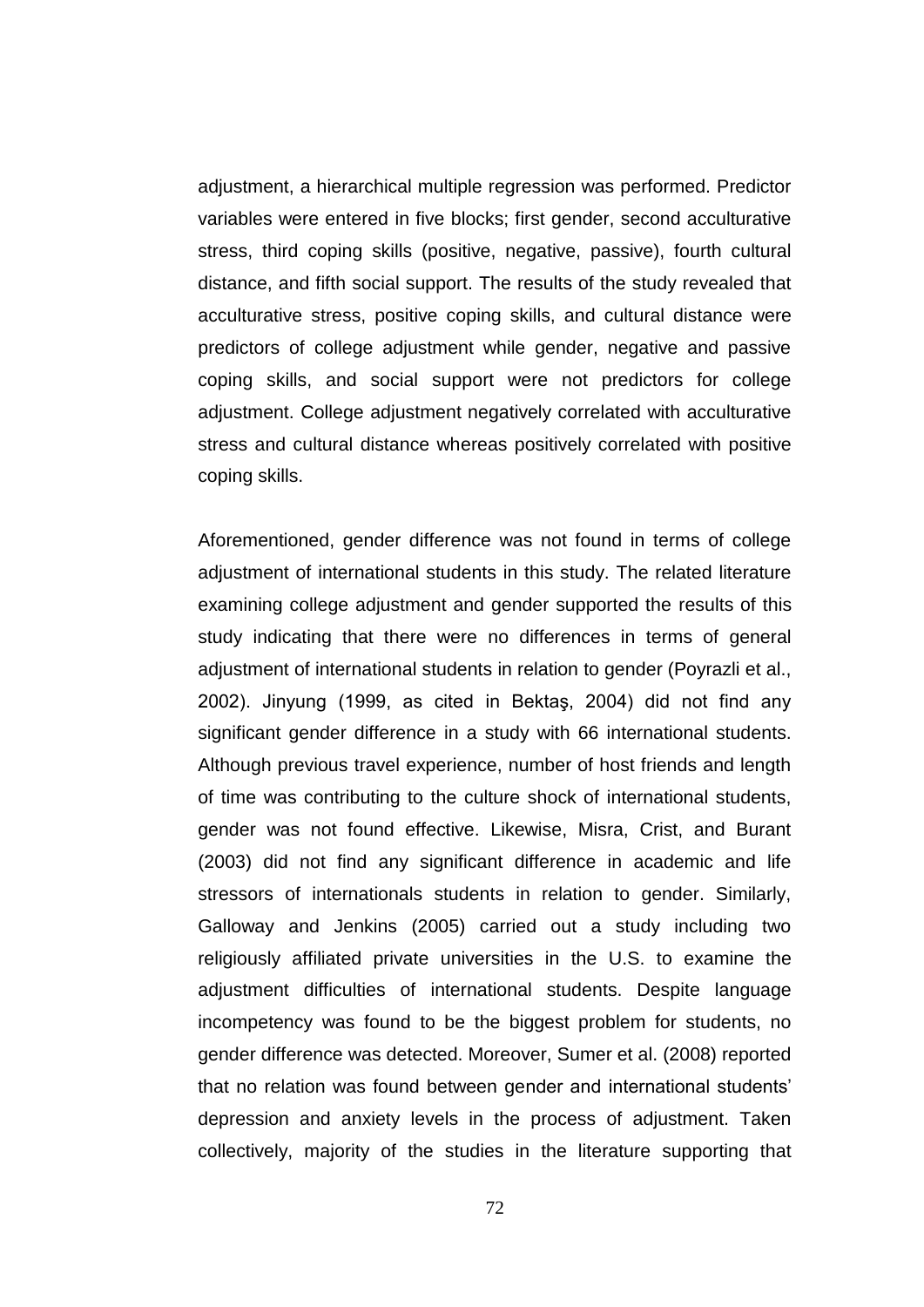gender difference does not exist in the adjustment process of international students; rather it appears as a unisex experience blended with several individual and personality factors. Still, it is worth mentioning that in this study out of 170 participants only 35 of them were female. In other words, females might not be well-represented in the study sample. Therefore, the result related to gender should be made with caution.

Although gender was not found to be a predictor of college adjustment in this study, acculturative stress was found to be a significant predictor of adjustment as supported by the literature (Lin, 2006; Ward & Rana-Deuba, 1999; Zhai, 2002). According to Berry (1980, as cited in BektaĢ, 2004) adaptation is one phase of acculturation. Since acculturative stress can simply be defined as the stress resulting from acculturation process (Berry et al., 1987), it becomes clear that acculturative stress has an impact on the adaptation phase of acculturation. In addition, many researchers (Cemalcilar & Falbo, 2008; Dorozkhin & Mazitova, 2008) stated that entering a new culture is a difficult and challenging process that may result in the problems or difficulties in the adjustment process. The set of stress behaviors, regarding acculturative stress, such as lowered mental health, confusion, anxiety, depression, feelings of alienation and marginality, increased psychosomatic symptoms and identity confusion might be the possible problems affecting adjustment as stated in the literature (Berry et al., 1987).

Furthermore, there are many studies revealing that acculturative stress is a significant predictor for college adjustment. For example, Zhai (2002) in his qualitative study with 10 international students who enrolled in the U.S. universities found that when students perceived the differences in terms of educational system, this increased the students' stress levels and finally overwhelmed the students in the early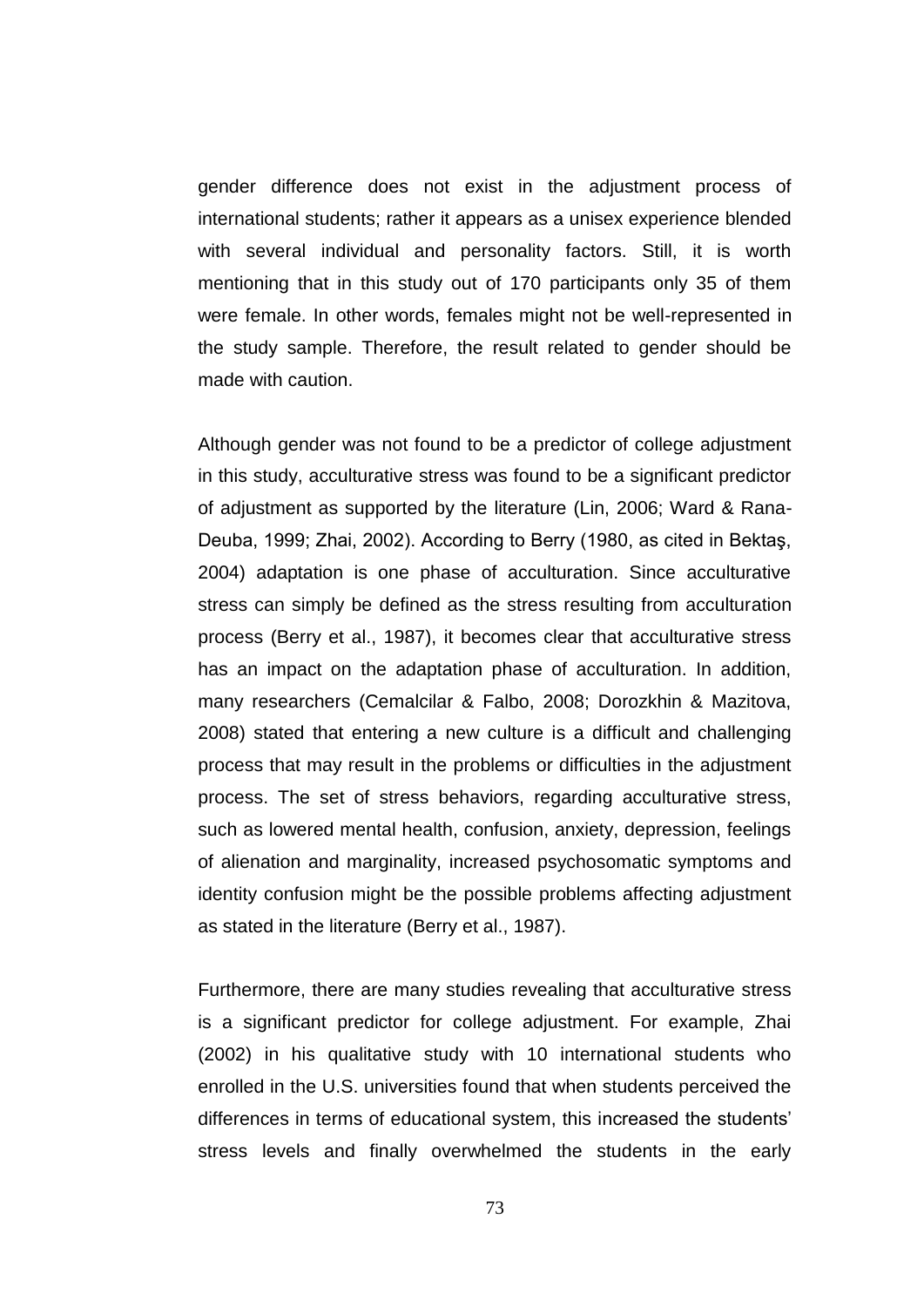adjustment process. In another study with Chinese international students in the U.S (Lin, 2006), students reported a list of stressors that were prearrival uncertainty, anxiety, stress related to transportation to campus, postarrival problems such as housing, transportation, living expenses and other various stressors such as language barrier, separation from family, and political bias from host culture. All of them were reported as stress causing factors by the students and the stress, anxiety, and frustration that these students have experienced found to be resulting in decrease in the psychological health of students and so the adjustment process. Moreover, in two different studies, a relationship between the acculturative stress and social connections with the host society was reported. As the students had difficulty in constructing social contacts, their level of stress and difficulties increased and adaptation decreased (Hechanova-Alampay et al., 2002; Olivas & Li, 2006). Zhou et al. (2008) also reported a significant relationship between acculturative stress and adjustment through stating that, as the students experienced stress in cultural transitions they needed to develop coping skills and interactions with the host nationals to adjust better; then developing copings skills and social interactions in reaction to acculturative stress facilitated their psychological and sociocultural adjustment. Thus, the literature and the result of this study indicated that acculturative stress is related to college adjustment of international students.

In line with the literature, the present study also revealed that positive coping skills was one of the predictors of college adjustment of international students whereas negative and passive coping strategies were not. The literature stating that some positive coping strategies decrease acculturative stress and facilitate process of adaptation to a new culture (Berry et al., 1987; Sümer, 2009) supports the result of this study. In the current study, active coping, planning, positive reframing,

74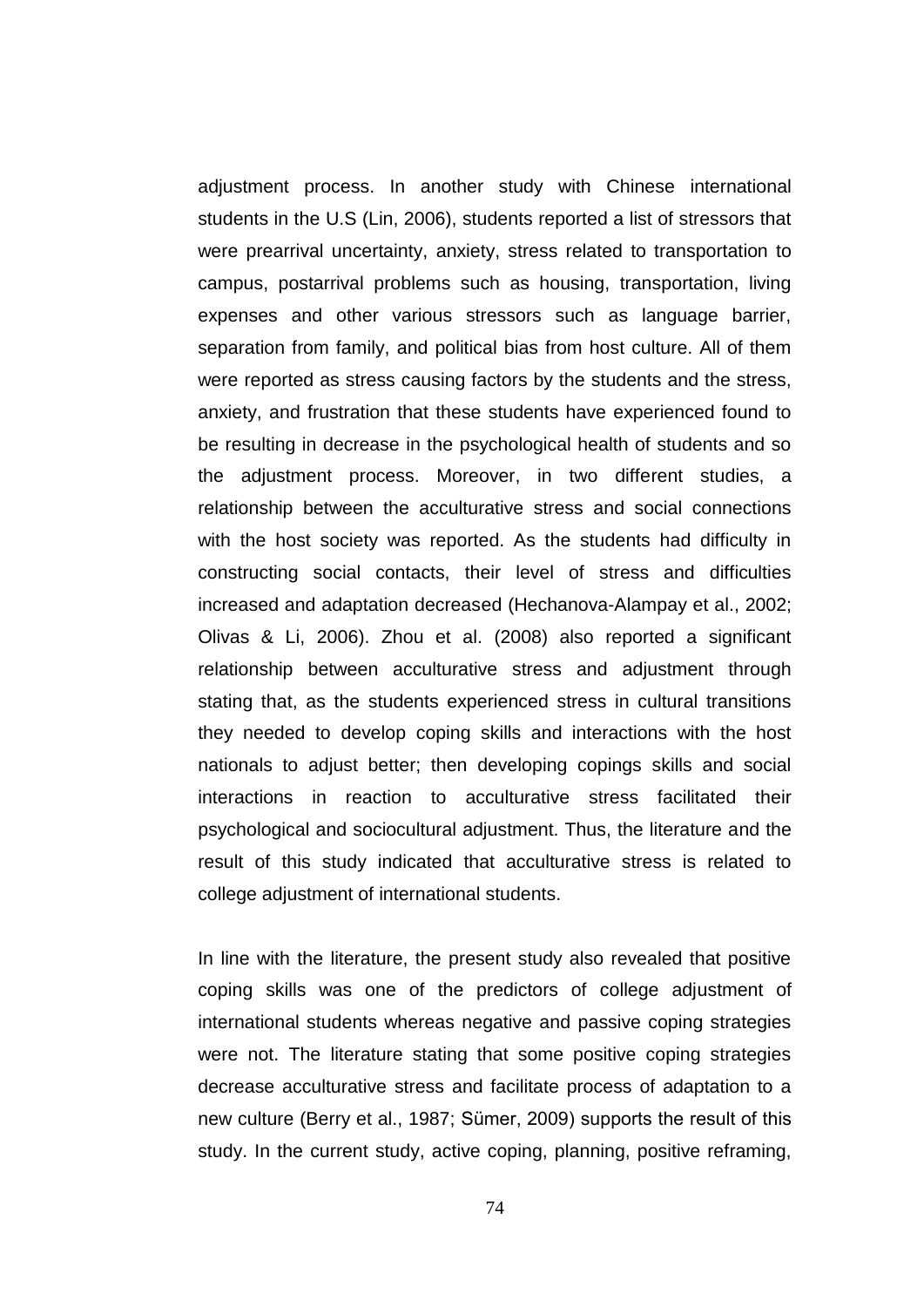acceptance, self distraction, humor and self blame were accepted as positive coping strategies whereas denial, substance use, behavioral disengagement, and venting were accepted as negative coping skills. At first glance, self-blaming may be perceived as a negative coping strategy but after a close inspection of the single item that measures the self blame (i.e., "I've been criticizing myself") it seems possible to label this item as auto criticism which might be useful in seeing one"s negative sides and trying to develop more positive attitudes. Further, seeking instrumental social support, seeking emotional social support and religion were accepted as passive coping strategies.

In the literature, many studies have pointed out positive coping skills of active coping, humor, and planning as predictors of college adjustment (Cross, 1995; Ward & Kennedy, 2001; Tuna, 2003). Cross (1995) conducted a study with international students in Canada and found that active coping and planning were associated with adjustment and lower levels of perceived stress. Ward and Kennedy (2001) in their study with 113 international citizens living in Singapore investigated a relationship between adjustment and coping styles of humor, planning, and active coping. These coping styles were found as the predictors of good psychological adjustment. In line with the findings of this study, Tuna (2003) also found that active coping was a predictor of general adjustment to college, academic adjustment, social adjustment, and goal commitment attachment to university (the subscales of SACQ, the college adaptation questionnaire that was used in this study as well). Moreover, positive reframing and humor were predictors of academic adjustment whereas self-distraction was predictor of personal-emotional adjustment. In another study conducted with university students in Turkey the researcher found that self-blaming was significantly and positively related to adjustment (Yalım, 2007).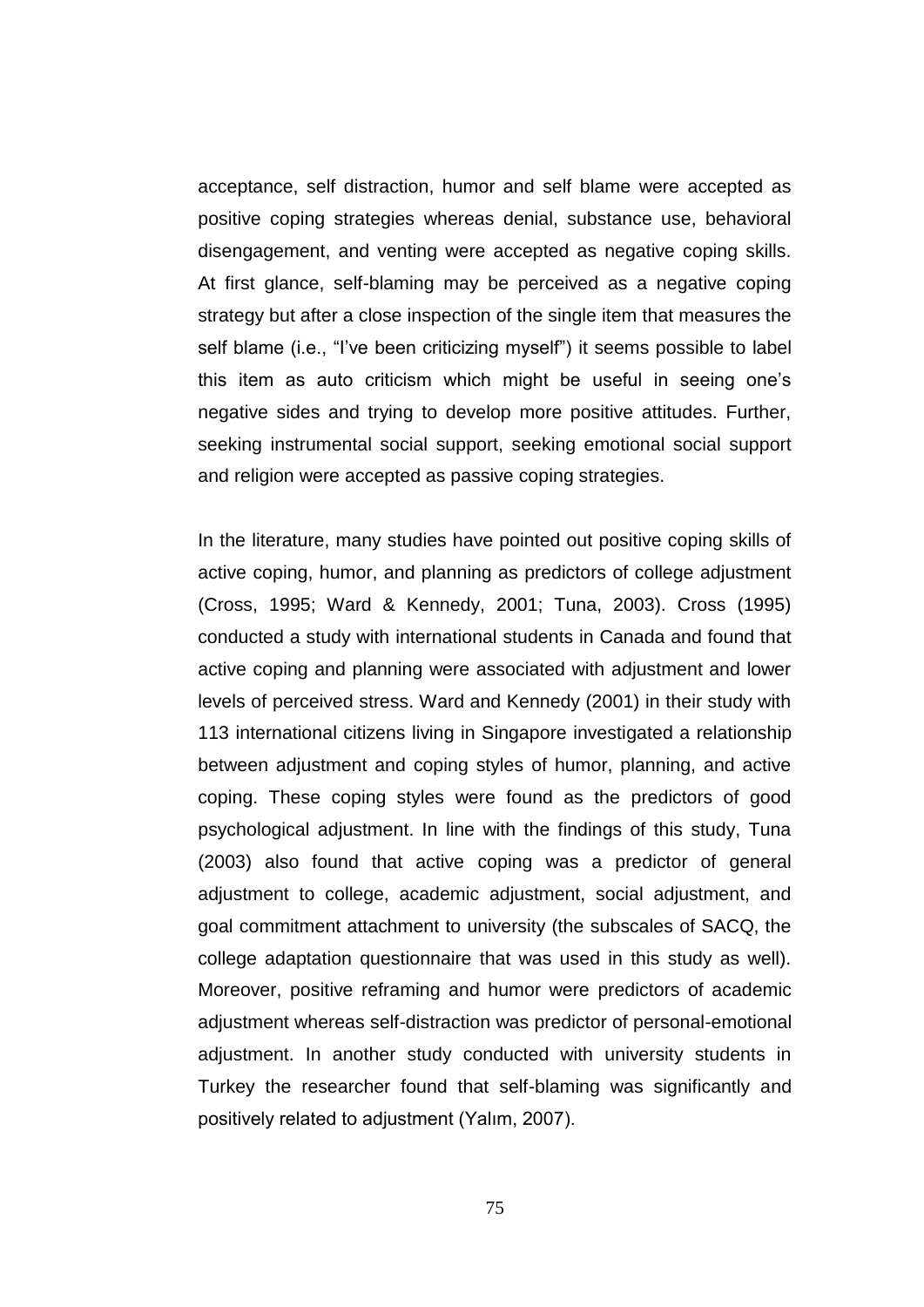When we come to negative and passive coping strategies as stated before, in this study they were not related to college adjustment. This result can be a contribution to the literature indicating that it is still unclear whether specific coping strategies predict adjustment related outcomes (Arthur, 1998; Pritchard et al., 2007). There might be some explanations to why the study results revealed that while positive coping skills predicting college adjustment whereas negative and passive coping skills did not. Since there is no available study in the literature explaining this situation, interpretations can be done using the relationship of coping skills with other variables and other results of the current study. For instance, international student sample of this study reported moderate levels of adjustment and acculturative stress, high levels of using positive coping skills, moderate levels of using passive and negative coping skills and perceiving high social support. Hence, it seems possible to speculate that international students might not experience great difficulties and problems related to their adjustment. Moreover, using positive coping strategies more than negative and passive ones might indicate that positive coping strategies possibly functioned well and contributed to college adjustment in higher amount than passive and negative skills and decreased their effect. If the international students were well adapted and felt a sense of belongingness to Turkish society, naturally the negative and passive coping skills would not have contribution or effect in adjustment even though they are used. Furthermore, since all the studies have been carried out either in European countries or in the U.S., the unique cultural-social structure of Turkish society such as being friendly and supportive (Şen, 2008) should be taken into account while interpreting the results of this study.

In addition to acculturative stress and positive coping skills, cultural distance was also found to be a predictor of college adjustment of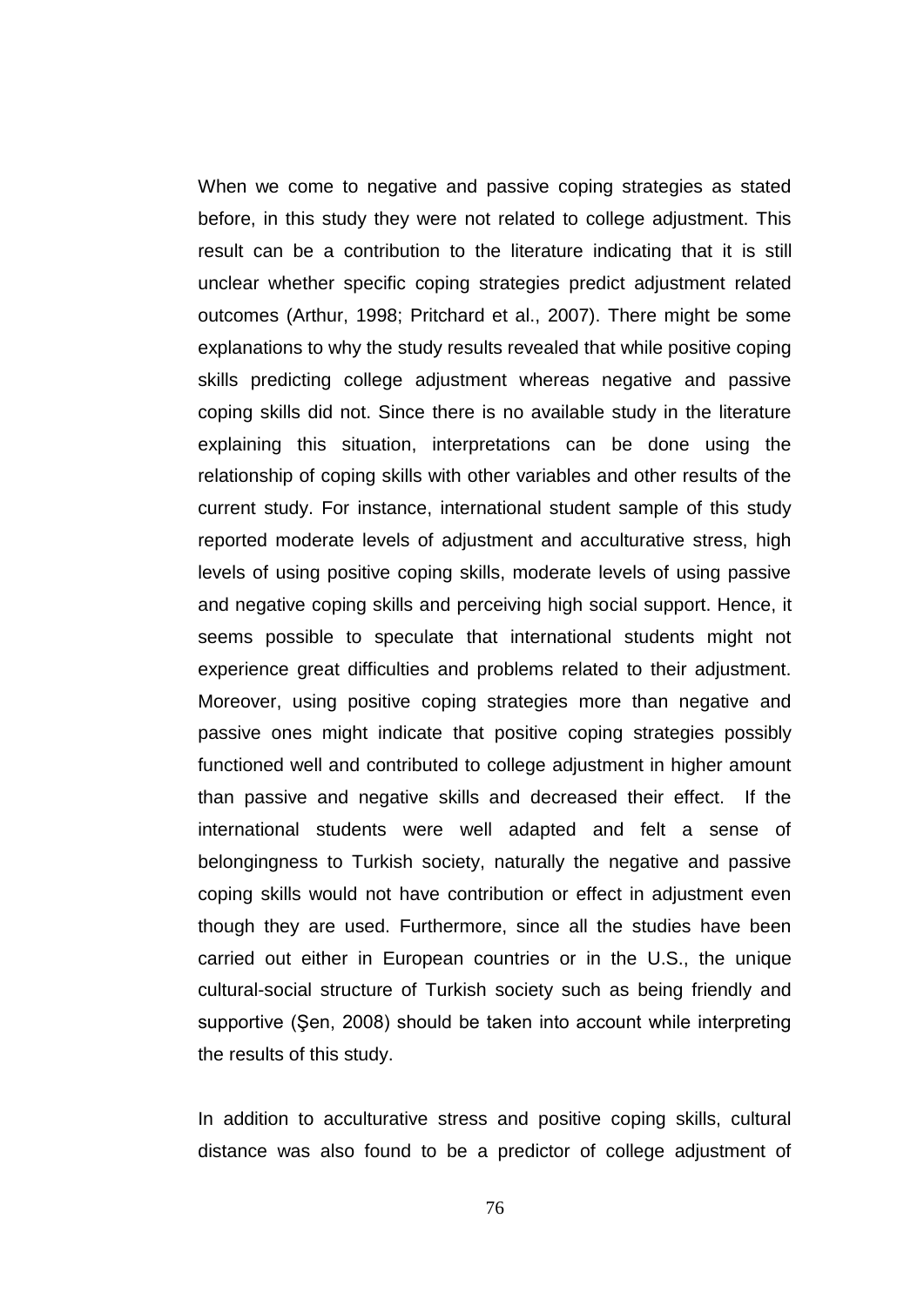international students in the current study. Many studies conducted with international students supported the relationship between cultural distance and adjustment of international students (Furukawa, 1997; Suanet & Van de Vijver, 2009; Zhai, 2002). For instance, Ward and Kennedy (1999) examined 16 cross-sectional studies related to the sociocultural adjustment of sojourners and the results revealed that cultural and/or ethnic similarity was associated with better sociocultural adjustment. In other words, the more the cultural similarity, the better the sociocultural adjustment and vise versa. Consistent with these findings, Suanet and Van de Vijver (2009) reported that cultural distance was essential in understanding the experiences of international students and high perceived cultural distance by the students found to be associated with less psychological adjustment, more interactions with co-nationals and lower interactions with host nationals. They conducted the study in Russia and observed that students coming from Georgia, Uzbekistan, and Ukraine (the countries that have similar culture with Russia) reported the lowest perceived cultural distance, less stress and homesickness and more interactions with hostnationals. However, students coming from China and Iran (the countries that have different cultures when compared to Russian culture) reported high perceived cultural distance, more stress and homesickness and more social contacts with co-nationals compared to host nationals. It was obvious that the low cultural distance helped the students to adjust better to the host society. Furukawa (1997) found a similar result in the study conducted with Japanese exchange students in 23 different countries of the world. Greater the cultural distance between Japan and the foreign country, higher the psychological distress and lower the psychological adjustment. In addition to the quantitative studies a qualitative study carried out by Zhai (2002) revealed that international students had three important significant issues related to their process of adjustment that were adjustment to education system, cultural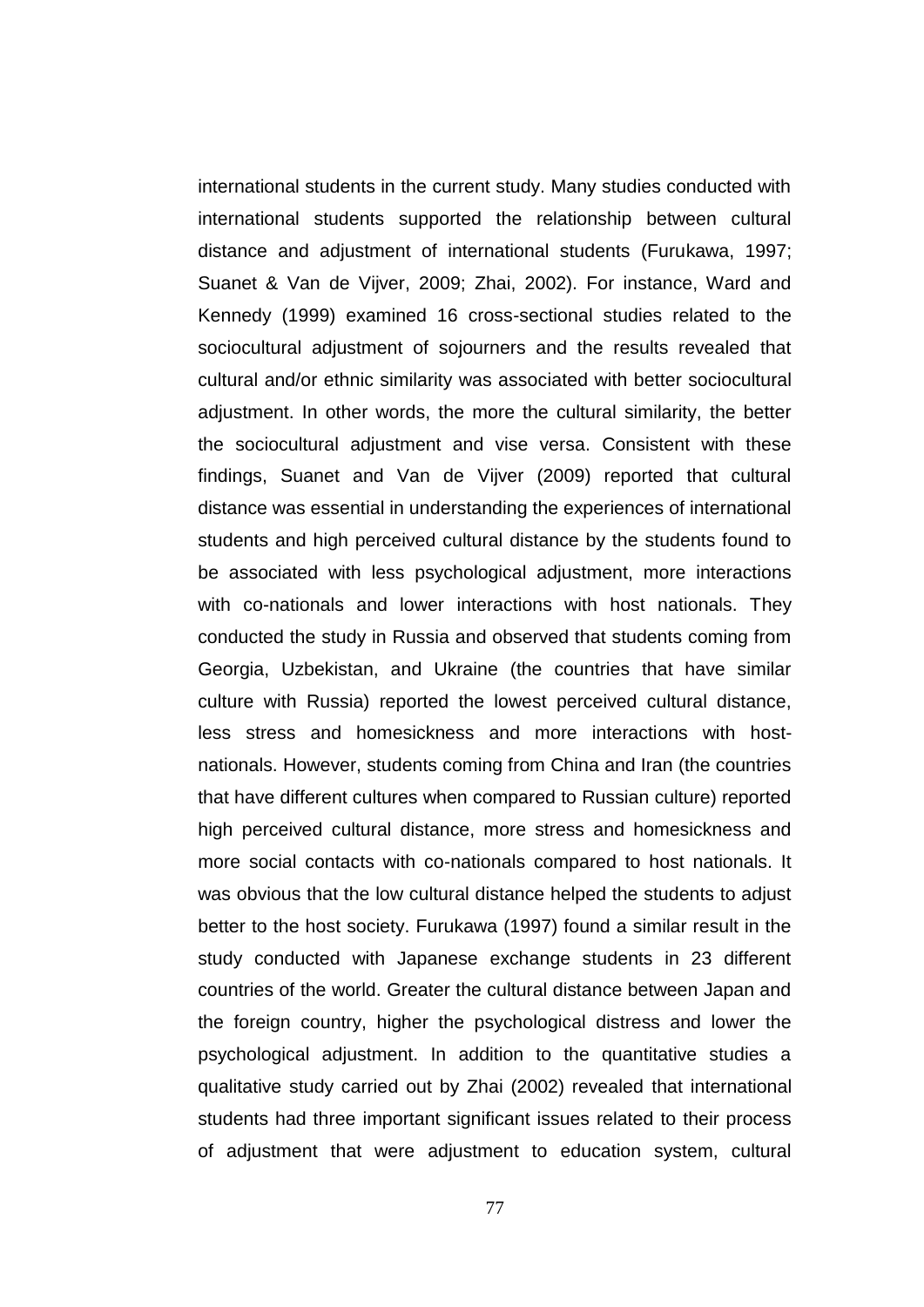differences, and language competency. The other studies have noted relationship between cultural distance and some other related variables to adjustment process. For example, as the cultural distance increased interaction with host society decreased (Chapdelaine & Alexitch, 2004), acculturative stress of students increased (Poyrazli et al., 2004), and the culturally appropriate skills decreased in number and more difficulty in learning new ones occurred (Ataca & Berry, 2002). It can be understood from the related literature, cultural distance is an important factor in understanding adjustment process of international students and this study support the relationship between cultural distance and college adjustment scores. According to the results of the current study international students in Ankara universities reported moderate levels of adjustment and also moderate levels of perceived cultural distance supporting the relationship between cultural distance and adjustment. Higher the cultural distance, lower the adjustment; lower the cultural distance, higher the adjustment; and as expected the cultural distance was in moderate levels as adjustment levels of international students.

As being the last independent variable of this study, social support was not found to be a significant predictor of college adjustment of international students. This study was contradictory with most of the studies reporting a positive relationship between social support and adjustment (Al-Sharideh & Goe, 1998; Poyrazli et al., 2004; Yang et al., 2005; Yusoff & Chelliah, 2010) Nevertheless, in one study, Ward and Kennedy (2001) also found that social support was unrelated to the adjustment. As more close to collectivist end (Hofstede, 1980), in the natural supportive environment of Turkish culture, social support might not have functioned as an extra source of support for international students. Moreover, the demographic information collected for this study revealed that 42.35% of the participants were coming from Turkic Republics which means that it might have been easier for them to feel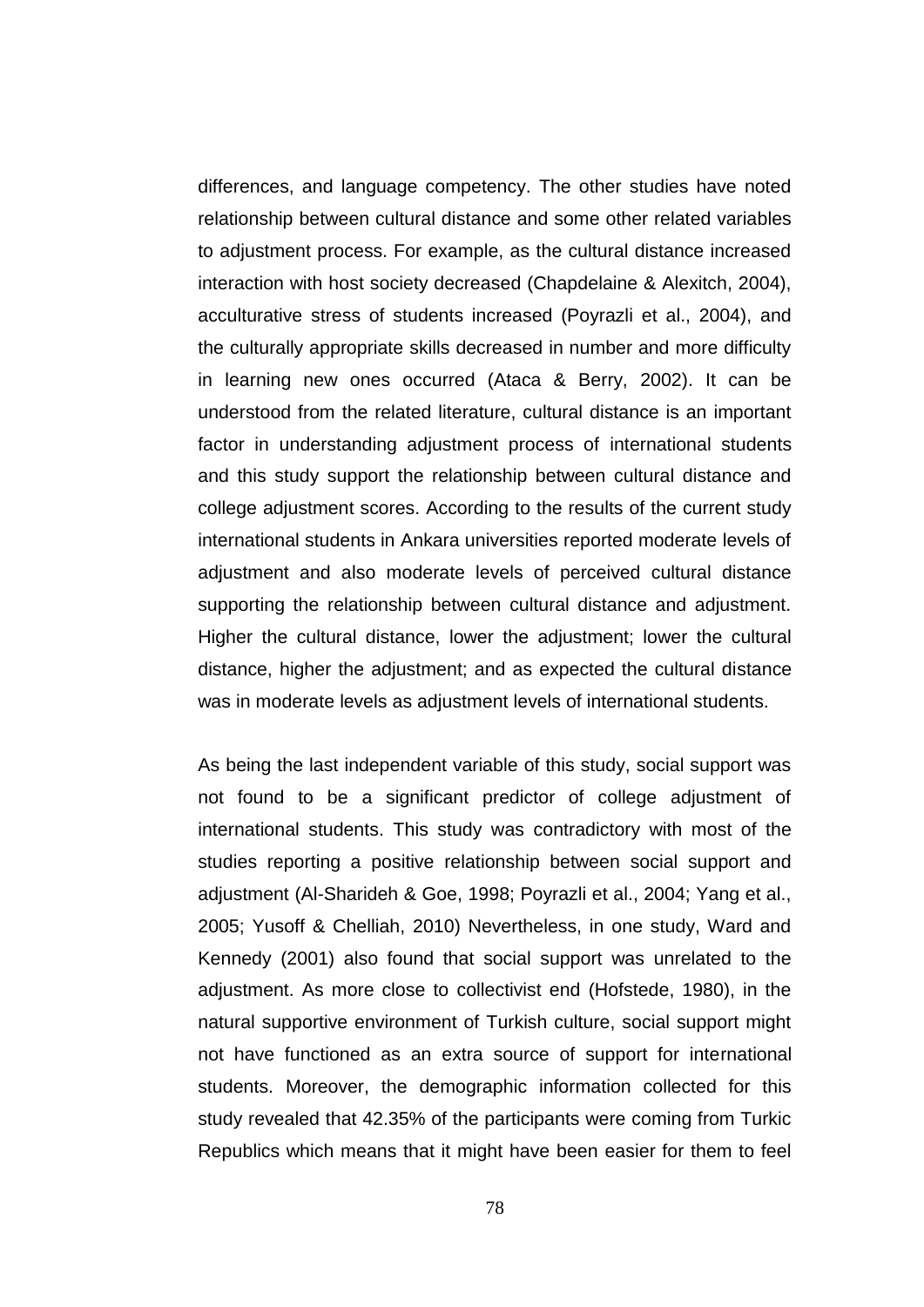belongingness to Turkish culture since it was not very unknown to them. The high number of students coming from Turkic societies might affect the results of the study.

In summary, findings of the present study indicate that acculturative stress, positive coping skills, and cultural distance are predictors of college adjustment scores of international students enrolled in the universities of Ankara. However, gender, negative coping skills, passive coping skills, and perceived social support were not found to be contributing the college adjustment scores of international students. The combination of the predictor variables explained almost 10% of the total variance in college adjustment scores. This finding indicates that there may be other variables that can explain the remaining variance in college adjustment scores. In the literature, some other factors were found to be related to college adjustment such as age, education level, status, self-esteem, prior cross-cultural experiences, length of stay, physical health, spirituality (Poyrazli et al., 2004; Rosenthal et al., 2008; Rosenthal et al., 2007; Yeh & Inose, 2003; Yusoff & Chelliah, 2010). Hence, a more comprehensive perspective should be taken with regard to the factors associate with college adjustment of international students.

# **5.2. Implications of the Findings**

The findings of this study will be useful for mainly university counseling services, international student offices and university staff. In the literature, it was suggested that these three sources for international students should work in collaboration for facilitating international students' adjustment.

79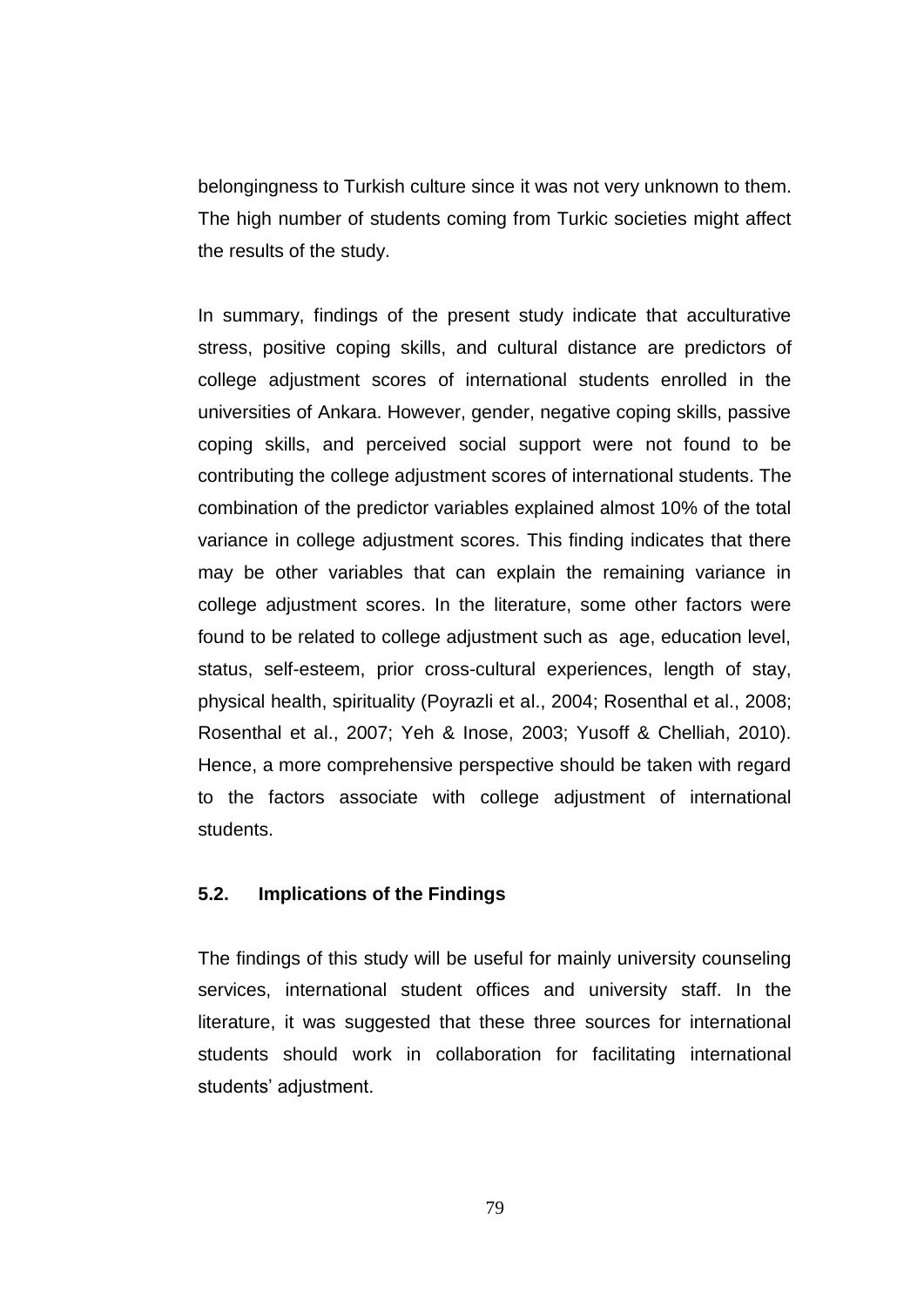To begin with, international student offices are the first places for international students to ask for any kind of help and information (Bektaş, 2004). In addition, in the literature it was well documented that support from academic staff is significant in the adjustment process of international students (Bartram, 2007; LIn, 2006; Olivas &Li, 2006; Ramsay et al., 2007). Although international students found to be underutilizing counseling services in universities (Bektaş, 2008; Hechanova-Alampay et al., 2002; Poyrazli & Grahame, 2007; Zhai, 2002) it does not mean that they do not need help in the adjustment process. Bektaş (2004) stated that whether they asked or not international students still needed assistance.

Before discussing the counseling implications of the findings of the present study, it seems worth mentioning why international students underutilize counseling services. The literature revealed that some of the students even are not aware of the existence of counseling services (Zhai, 2002), some of them do not have enough knowledge about the counseling services (Olivas & Li, 2006; Spencer-Oatey & Xiong, 2006) and some of the students have the perception that counseling is only for students with mental health problems (Poyrazli & Grahame, 2007). Then, it seems important firstly to help the international students to be aware about the functions of counseling services. This can be provided through preparing advertisements or brochures about the counseling services and distributing them to international students (Poyrazli & Grahame, 2007) or counselors may be available in international student offices or in orientation programs (Bektas, 2008).

After examining the related literature, it can be suggested that international student office, counseling centers and faculty members should be in contact to help international students. As the results of the current study revealed that acculturative stress, cultural distance, and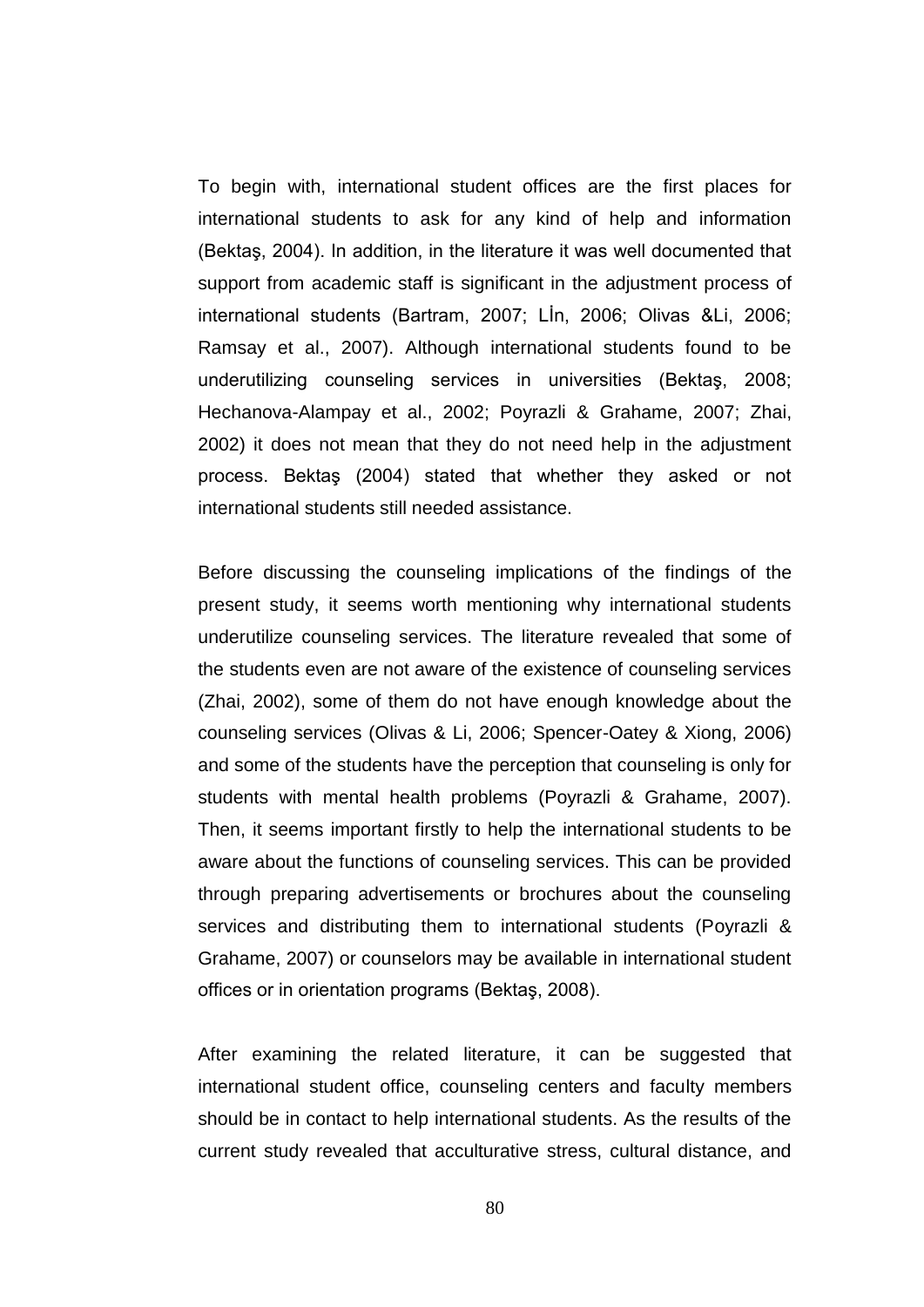positive coping skills were important in college adjustment of international students; orientation programs, workshops or support groups can be designed to facilitate adjustment process of these students. For example, skill training groups to increase positive coping skills of international students can be prepared for international students as suggested by Olivas and Li (2006). According to the authors, in addition to examining the difficulties that international students experience, it is also useful to teach these students how to cope with the difficulties of adjustment process. Also, preparing open support groups in which international students can enter and exit any time and discuss issues regarding their adjustment (Poyrazli & Grahame, 2007) can be valuable. Such a support group can help students to relieve their negative emotions through expressing them and can help seeing in that they are not alone in having difficulty in adaptation process or they can also see other well adapted students, can learn what strategies they use in adaptation and learn from experiences of others. In addition to counseling groups, events that bring international and host students together can be prepared (Poyrazli et al., 2004; Poyrazli & Grahame, 2007; Rosenthal et al., 2007). These events can facilitate the adjustment process through reducing acculturative stress and increasing social support (Poyrazli et al., 2004) and developing more acceptance and tolerance between differences (Poyrazli & Grahame, 2007). Moreover, such activities will be most probably enjoying and entertaining and also useful increasing the sense of belongingness of international students in Turkish society.

One another important implication may be in counselors' developing multicultural competence. Firstly, to be able to understand the experience of international students counselors should be aware of the possible difficulties that international students face (Bektaş, 2008). At this point, results of this study can help university counselors to

81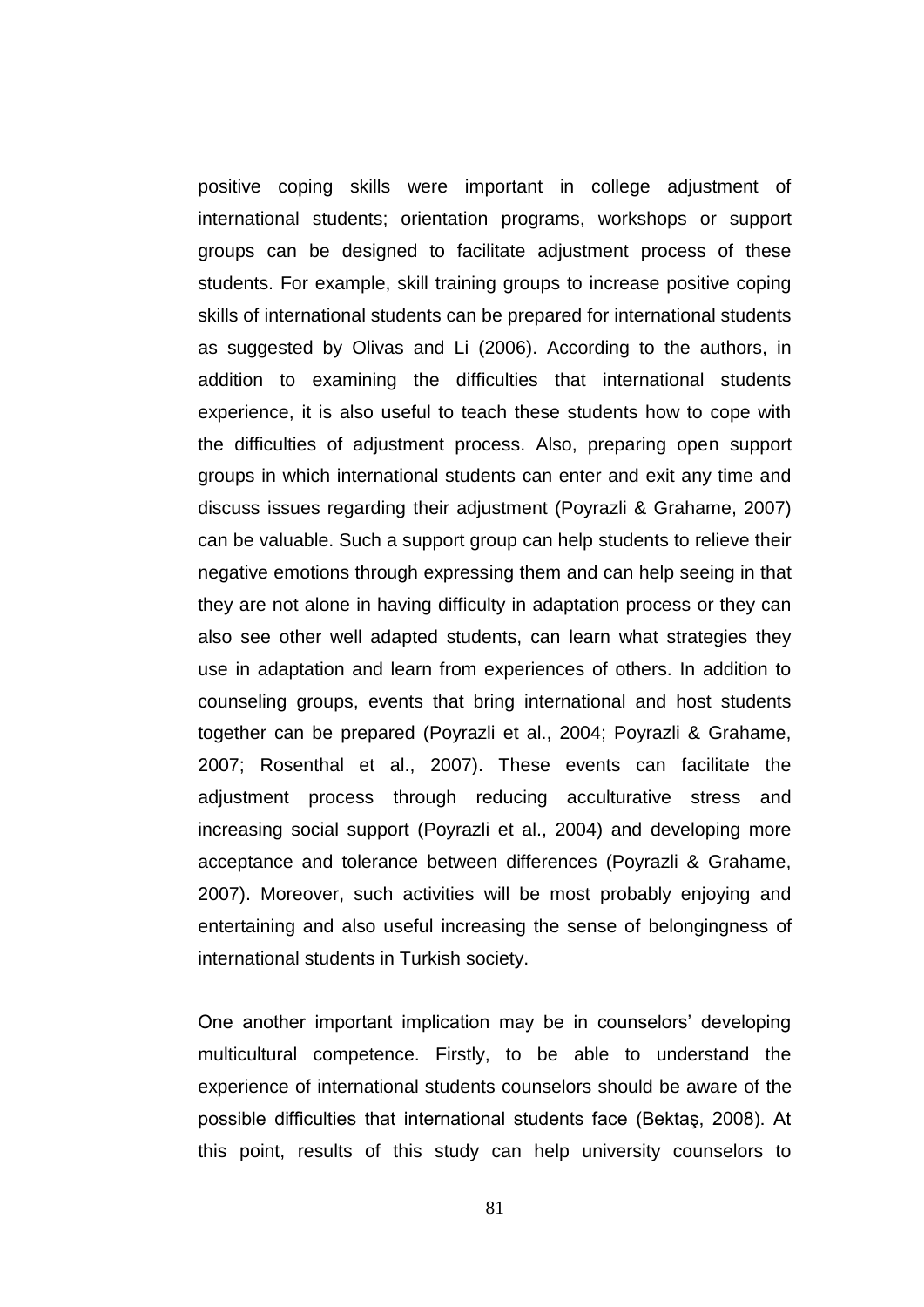understand the experiences and adjustment process of international university students. For example, acculturative stress and cultural distance were the significant predictors for college adjustment. Therefore, counselors can see that college adaptation is related to cultural adaptation and these international students may need help in learning about new culture and also need counselors to be aware of their cultural background. Here, counselors should question their multicultural competency and try to develop culture free interventions as well.

Peering up new comers with the adjusted international students before coming (Lin, 2006; Poyrazli & Grahame, 2007, Zhai, 2002) and preparing orientation programs can also be very helpful for international students as stated in the literature (Bektas, 2004; Bektas, 2008; Lin, 2006; Zhai, 2002). A well organized orientation program for international students can be very helpful in getting acquainted to their new environment and decreasing their level of anxieties. The orientation model with 4 modules with seminars and workshops that was suggested by Bektaş (2008) seems to be helpful. In the first module influence of culture in the adaptation process is examined in detail, the host culture is introduced, information about finding a place to stay, transportation, and health care is given. In the second module, experiences of cultural contact are examined and possible and expected problems/symptoms of culture shock are discussed. These two phases can be very helpful since the results of the current study also revealed that culture related variables (cultural distance and acculturative stress) were significant in adjustment process. In the third phase, phases or steps of adaptation are discussed and it is stated that adaptation is a process that takes time. In the last module, role of the individual in the adaptation process, how the individuals give meaning to their adjustment (evaluate and appraise them as source of difficulty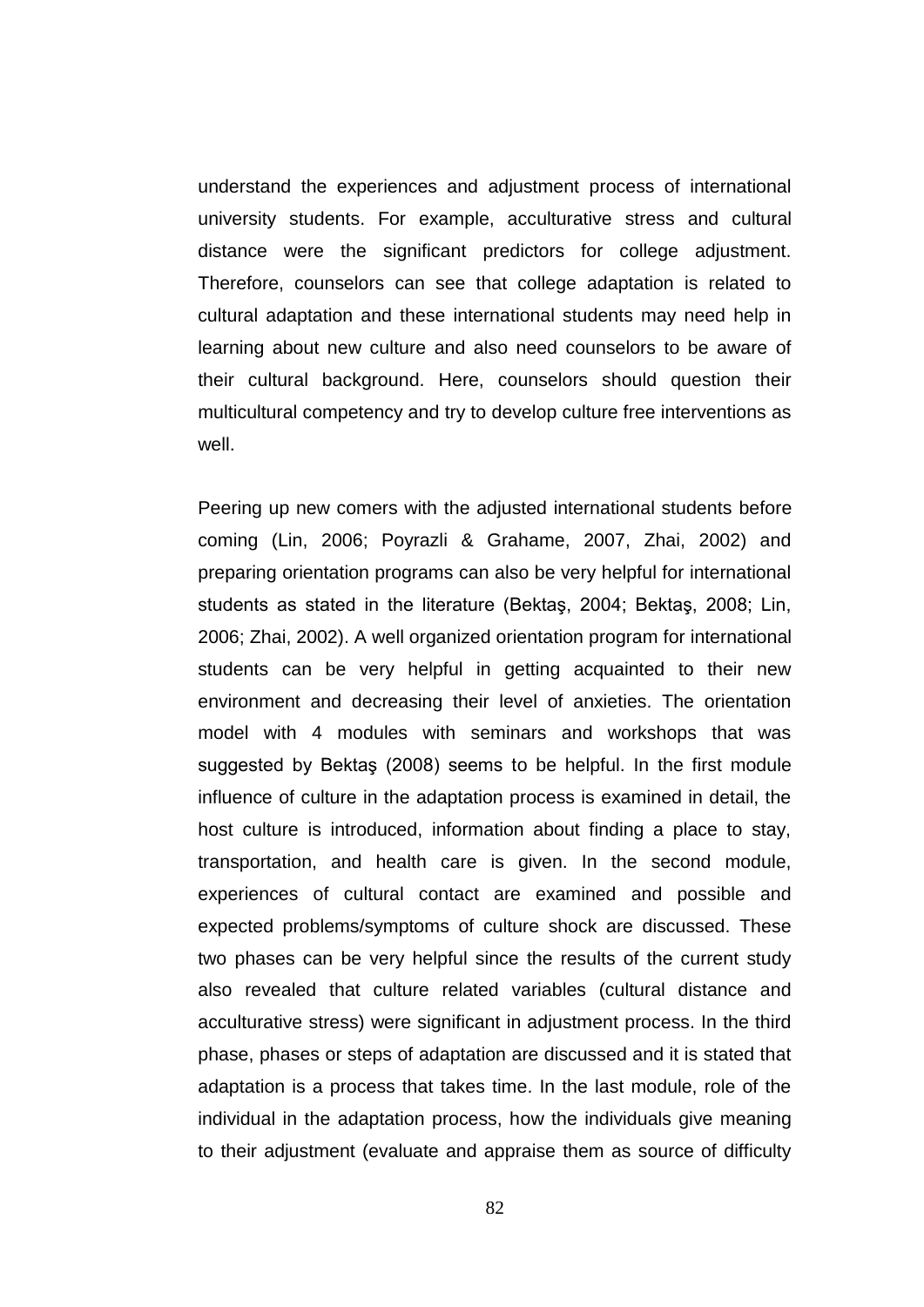or opportunity) and appropriate strategies or skills in dealing with the experiences of adjustment are discussed. In this module, international students can be taught positive coping skills as they are significant in the adjustment.

### **5.3. Recommendations for Future Research**

Recommendations for future research can be listed as:

- 1. In this study, a total of 170 international students were reached to collect data which were low in number than the expected and students from different universities were not represented well in the present study. For further studies, it is recommended to reach more number of students from different universities to be able to make generalizations.
- 2. Longitudinal studies on college adjustment of international students may give broader results since adjustment is an ongoing process that spans over time. A study that observes and evaluates international students from the beginning of their education to the end can give a whole picture of adjustment process and possible effective factors.
- 3. Qualitative studies can be conducted as they can give more specific information about adjustment experiences of international students and can provide deeper understanding of their adjustment process.
- 4. Since positive coping skills found to be significant in this study, a positive skill training program for international students can be developed and its effects on international students' college adjustment can be examined.
- 5. As cultural distance and acculturative stress were also significant in this study, it might be worth conducting a research on acculturation or cultural adjustment of sojourners. Examining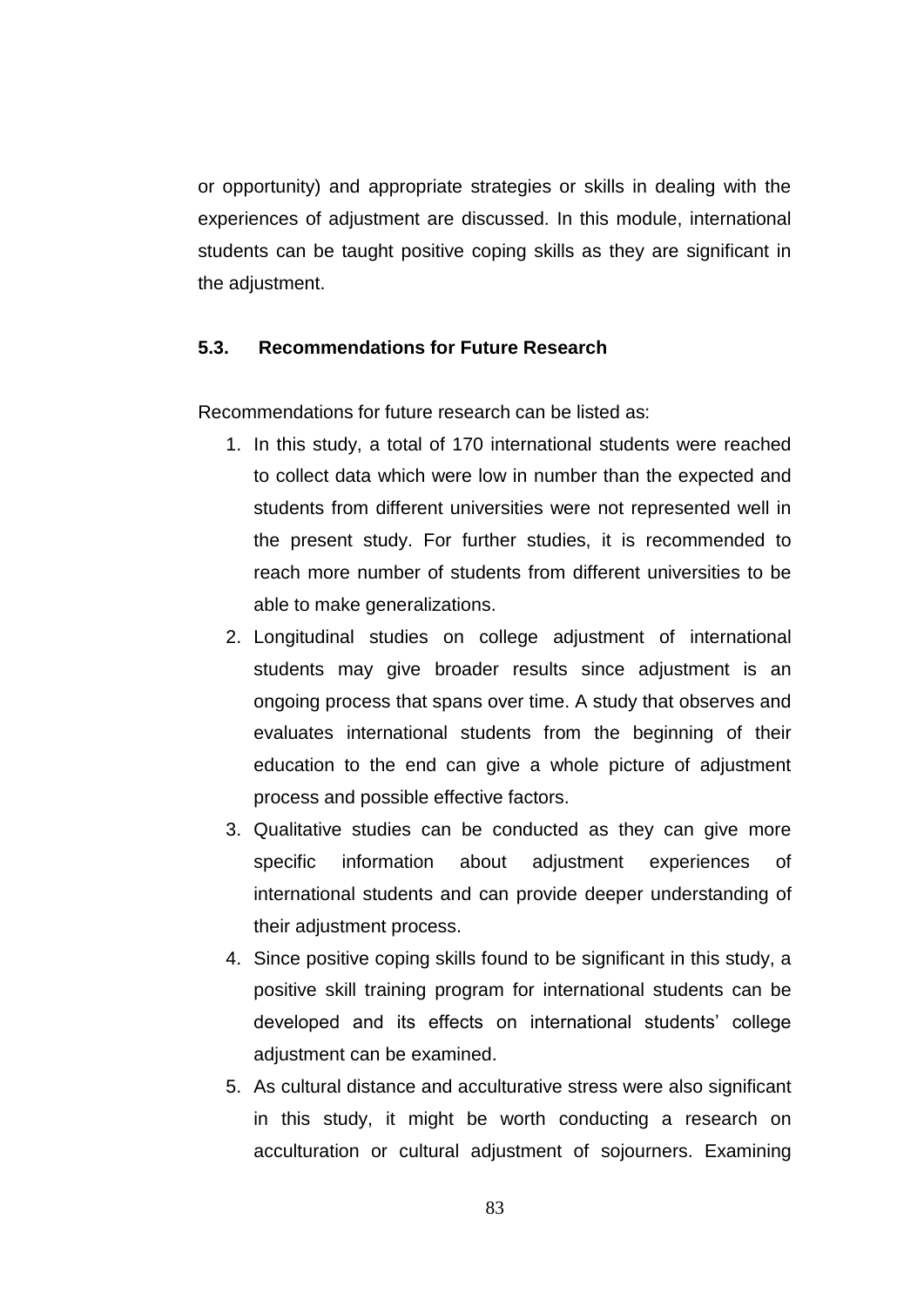how cultural adjustment can affect general adjustment or college adjustment of international students may be meaningful in understanding the role of culture in adjustment process.

6. Lastly, as there have been limited research studies related to international students in Ankara and in Turkey, more research needed to have clearer and more ideas about international students. To see the effect of some other factors on college adjustment (e.g., prior cross-cultural experiences, length of stay, physical health, self-esteem, etc.), this study can be replicated with different predictor variables in different universities.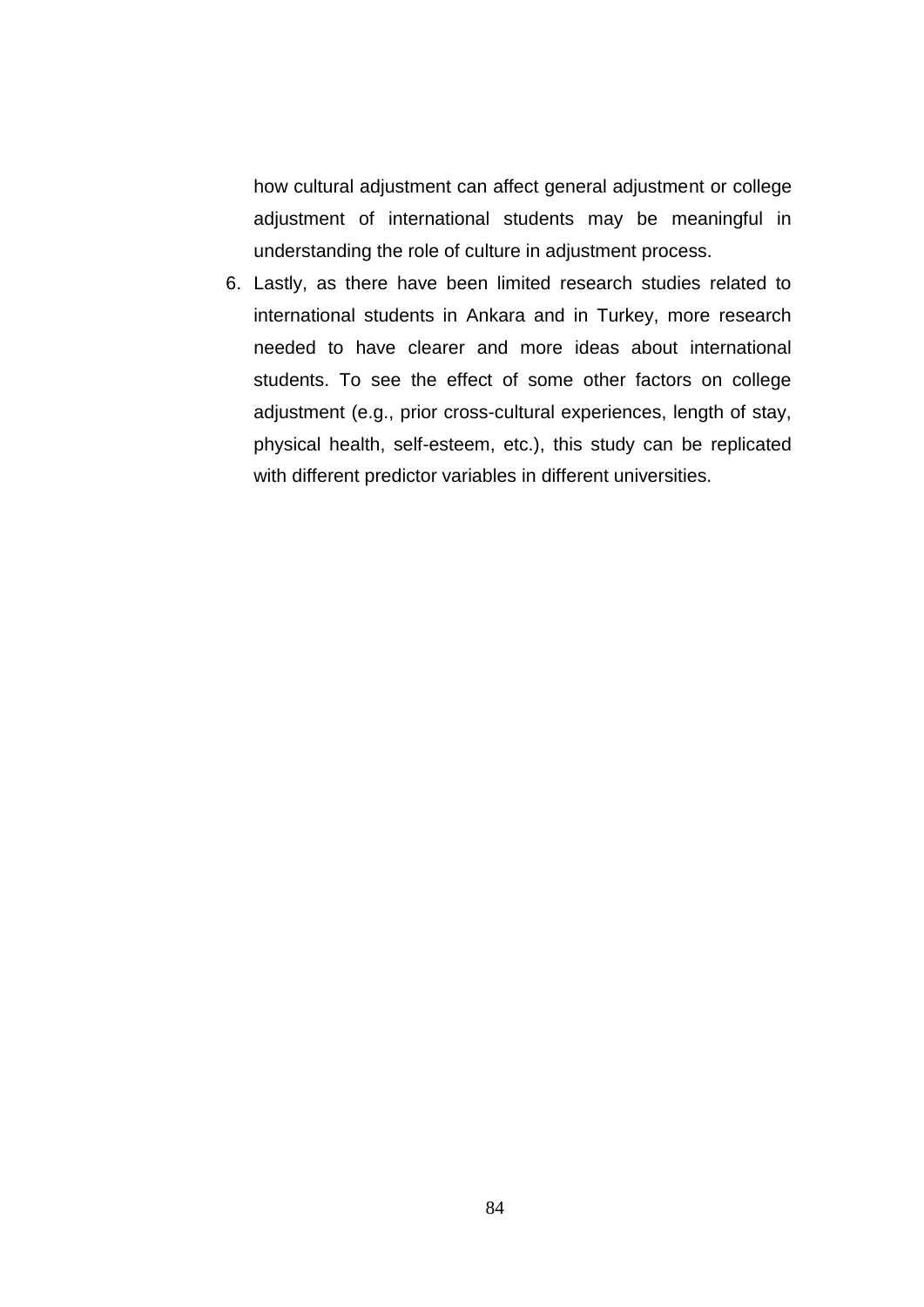## **REFERENCES**

- Agliata, A. K. (2005). *College students' well-being: The role of parent college student expectation discrepancies and communication*. (Doctoral dissertation). Available from ProQuest Dissertations and Theses database. (Publication No. 3196617)
- Alazzi, K. & Chiodo, J. J, (2006). Uncovering problems and identifying coping strategies of Middle Eastern university students. *International Education, 35(2),* 65-81.
- Al-Sharideh, K. A. & Goe, W. R. (1998). Ethnic community within the university: An examination of factors influencing the personal adjustment of international students. *Research in Higher Education, 39 (6)*, 699-725.
- Anderson, L. E. (1994). A new look at an old construct: Cross-cultural adaptation. *International Journal of Intercultural Relations, 18 (3),* 293-328.
- Anderson, N., Ones, D. S., Sinangil, H. K., & Viswesvaran, C. (Eds.). (2001).*Handbook of Industrial, Work, and Organizational Psychology: Volume 1 Personnel Psychology.* London: Sage.
- Anshel, M. H., Kang, M. & Miesner, M. (2010). The approach-avoidance framework for identifying athletes' coping style as a function of gender and race. *Scandinavian Journal of Psychology, 51*, 341- 349. doi: 10.1111/j.1467-9450.2009.00796.x
- Arthur, N. (1998). The effects of stress, depression, and anxiety on postsecondary students" coping strategies. *Journal of College Student Development, 39 (1)*, 11-22.
- Ataca, B. & Berry, J. W. (2002). Psychological, sociocultural, and marital adaptation of Turkish immigrant couples in Canada. *International Journal of Psychology, 37 (1),* 13-26.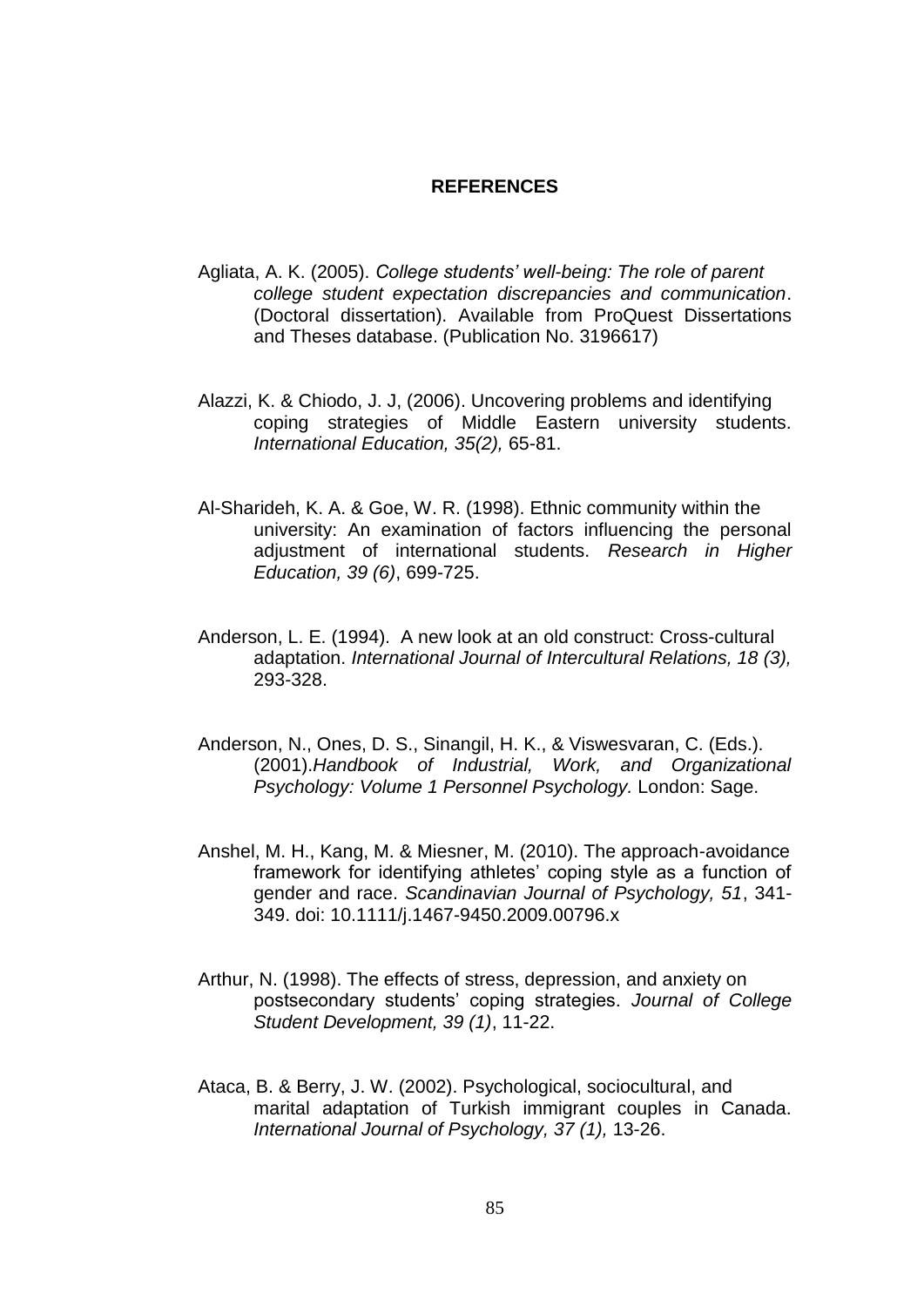- Babiker, I. E., Cox, J. L., & Miller, P. M. (1980). The measurement of cultural distance and its relationship to medical consultations, symptomatology and examination performance of overseas students in Edinburgh University. *Social Psychiatry, 15*, 109-116.
- Baker, R. W., & Siryk, B. (1984). Measuring adjustment to college. *Journal of Counseling Psychology, 31(2)*, 179-189.
- Bang, E., Muruiki, A., & Hodges, J. (2008). International students at a Midwestern University: Gender, stress, and perceived social support. *The International Journal of Diversity in Organizations, Communities, and Nations, 8 (4)*, 109-116
- Bartram, B. (2007). The sociocultural needs of international students in higher education: A comparison of staff and student views. *Journal of Studies in International Education, 11(2)*, 205-214.
- BektaĢ, D. Y. (2004). *Psychological adaptation and acculturation of the Turkish students in the United States* (Doctoral Dissertation). Available from Middle East Technical University PHD E-thesis database. (Publication No. 12605051).
- Bektas, D. Y. (2008). Counseling international students in Turkish universities: Current status and recommendations. *International Journal for the Advancement of Counseling, 30 (4)*, 268-278.
- Berry, J. W. (1997). Immigration, acculturation, and adaptation. *Applied Psychology: An International Review, 46,* 5-68.
- Berry, J. W., Kim, U., Minde, T., & Mok, D. (1987). Comparative studies of acculturative stres. *International Migration Review, 21(3)*, 491- 511.
- Berry, J. W., Kim, U., Power, S., Young, M. & Bujaki, M. (1989). Acculturation studies in plural societies. *Applied Psychology: An International Review, 38*, 135-186.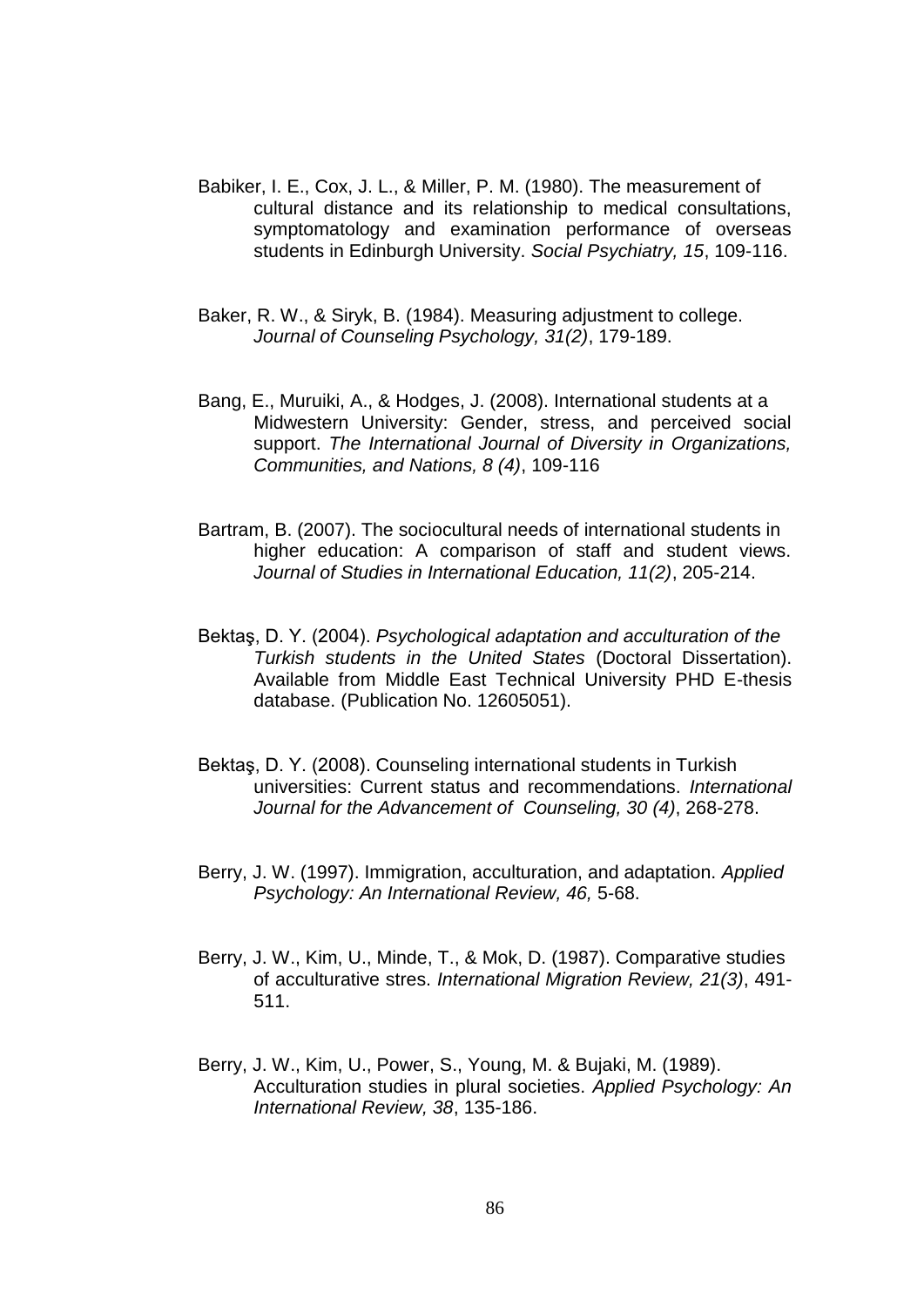- Beyer, W. & Goossens, L. (2003). Psychological separation and adjustment to university: moderating effects of gender, age, and perceived parenting style. *Journal of Adolescent Research, 18(4)*, 363-382
- Brislin, R. & Yoshida, T. (1994). *Intercultural communication training: An introduction*. CA: Sage Publications.
- Carver, C. S. (1997). You want to measure coping but your protocol"s too long: Consider the Brief COPE. *International Journal of Behavioral Medicine*, *4*, 92-100.
- Cemalcilar, Z. & Falbo, T. (2008). A longitudinal study of international students in the United States. *Journal of Cross-Cultural Psychology, 39 (6)*, 799-804.
- Chapdelaine, R. F. & Alexitch, L. R. (2004). Social skills difficulty: Model of culture shock for international graduate students. *Journal of College Student Development, 45(2)*, 167-84. doi: 10.1353/csd.2004.0021
- Chen, C. P. (1999). Common stressors among international college students: Research and counseling implications. *Journal of College Counseling, 2*, 49-65
- Cheng, S. & Chan, A. C. M. (2004). The multidimensional scale of perceived social support: dimensionality and age and gender differences in adolescents. *Personality and Individual Difference, 37,* 1359*-*1369*.*
- Cohen, S. & McKay, G. (1984). Social support, stress, and the buffering hypothesis. In Baum, A., Taylor, S. E., & Singer, J. E. (Eds). *Handbook of Psychology and Health,* (pp. 253-267). Hillsdale, NJ: Erlbaum
- Cohen, S., & Wills, A. (1985). Social support and the buffering hypothesis. *Psychological Bulletin, 98*, 310–357.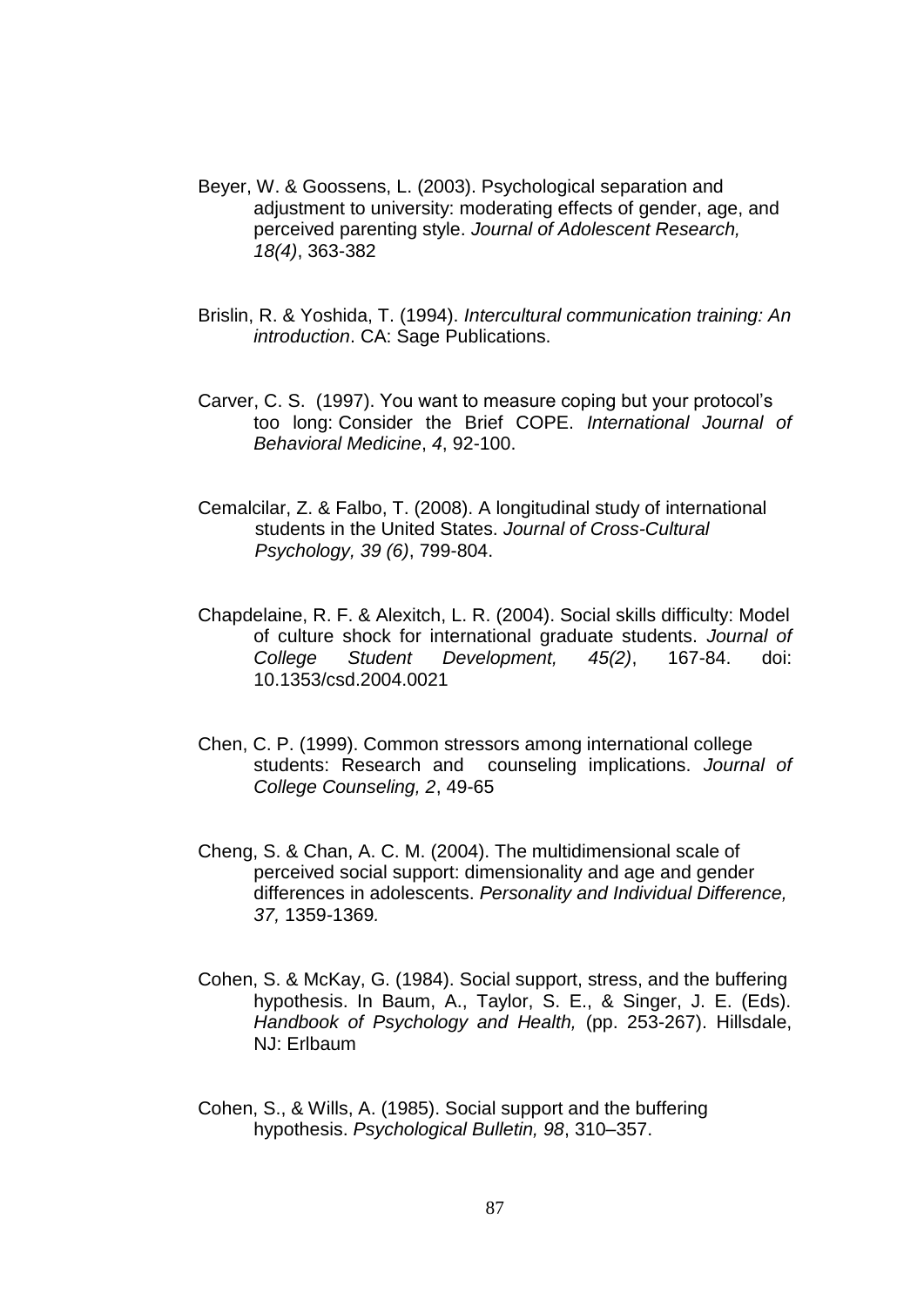- Cross, S. E. (1995). Self-construals, coping, and stress in cross-cultural adaptation: A comparison of Hong Kong Chinese, French, and English students in Canada. *Canadian Journal of Behavioral Science, 21*, 295-309.
- Çiftçi, A. (2006). *The adaptation process of Turkish individuals living in The United States: An integrated framework* (Doctoral Dissertation). Available from ProQuest Dissertations and Theses Database. (Publication No. 3230975)
- Demaray, M. K., & Malecki, C. K. (2002). Critical levels of perceived social support associated with student adjustment. *School Psychology Quarterly, 17*, 213-241.
- Diaz-Guerrero, R. (1979). The development of coping style. *Human Development, 22*, 320-331.
- Dilmaç, B., Hamarta, E., & Aydoğan, D. (2010). The relationship between psychological symptoms and self-esteem of the students from Turkish and Turkic societies in Turkey. GESJ*: Educational Science and Psyhcology, 1 (16),* 22-30.
- Dorozhkin, I. N. & Mazitova, L. T. (2008). Problems of the social adaptation of foreign college students. *Russian Education and Society, 50 (2)*, 23-30.
- Eker, D., Arkar, H. (1995) Perceived social support: psychometric properties of the MSPSS in normal and pathological groups in a developing country*. Social Psychiatry Psychiatric Epidemiology, 30*, 121-126.
- Field, A. (2009). *Discovering statistics using SPSS* (3rd ed.) London: Sage Publications.
- Folkman, S., Lazarus, R. S., Gruen, R., & DeLongis, A. (1986). Appraisal, coping, health status, and psychological symptoms. *Journal of Personality and Social Psychology, 50*, 571-579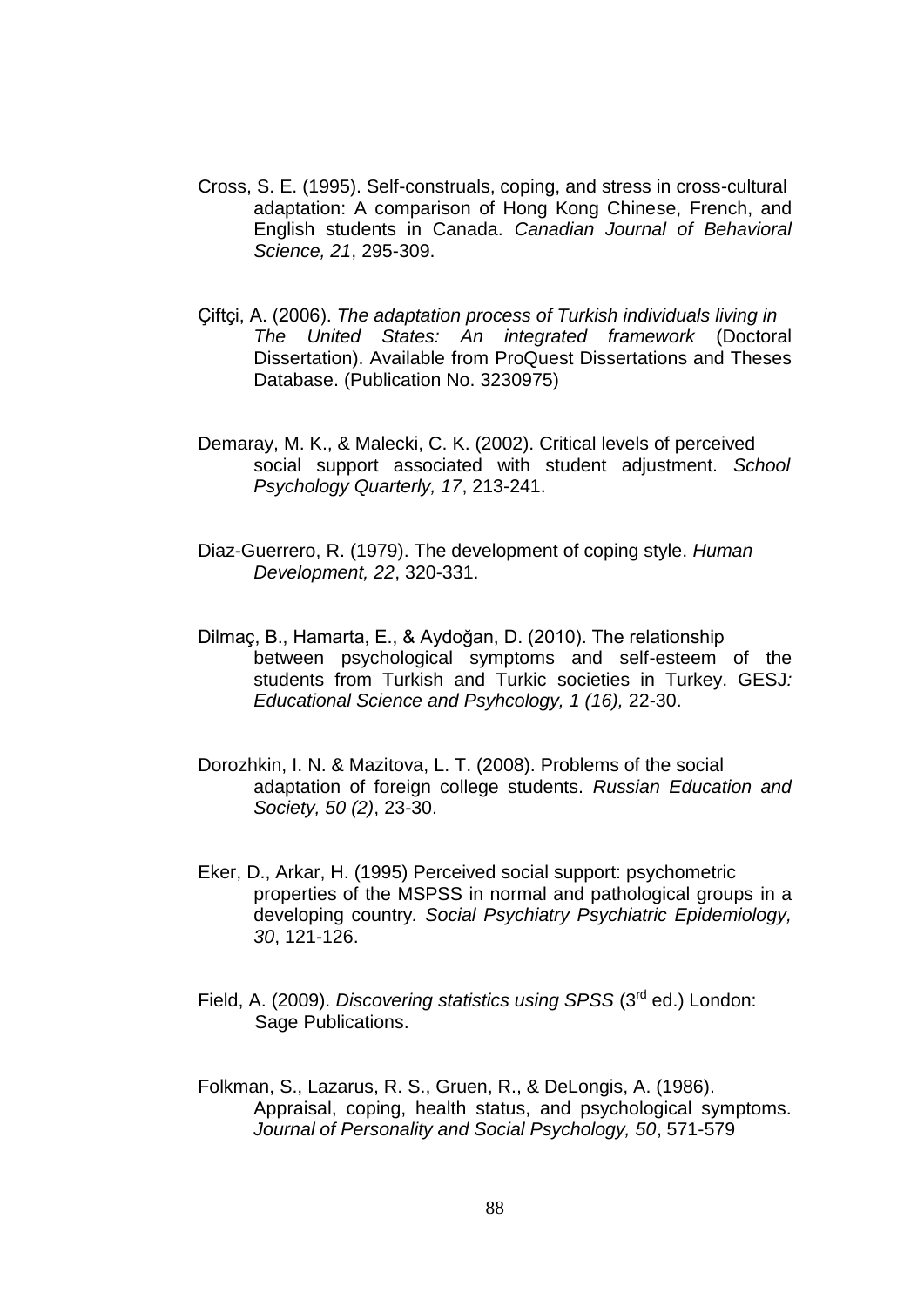- Fraenkel, J. R. & Wallen, N. E. (2005). *How to design and evaluate research in education* (6<sup>th</sup> ed.). New York: NY: McGraw-Hill.
- Furukawa, T. (1997). Cultural distance and its relationship to psychological adjustment of international exchange students. *Psychiatry and Clinical Neurosciences, 51*, 87-91.
- Galloway, F. J. & Jenkins, J. R. (2005). The adjustment problems faced by international students in the United States: A comparison of international students and administrative perceptions of two private, religiously affiliated universities. *NASPA Journal*, *42*(2), 175-186.
- Hammer, M. R. (1992). Research mission statements and international students advisory offices. *International Journal of Intercultural Relations, 16*, 217-236.
- Hechanova-Alampay, R., Beehr, T. A., Christiansen, D., & Van, R. K. (2002). Adjustment and strain among domestic and international sojourners: A longitudinal study. *School Psychology International, 23 (4)*, 458-474.
- Hiester, M., Nordstrom, A., & Swenson, L. M. (2009). Stability and change in parental attachment and adjustment outcomes during the first semester transition to college life. *Journal of College Student Development, 50 (5)*, 521-538.
- Hofstede, G. (1980). *Culture's consequences: International differences in work related values*. Thousand Oaks, CA: Sage.
- Kagan, H. & Cohen, J. (1990). Cultural adjustment of international students. *Psychological Science, 1 (2)*, 133-138.
- Karaoğlu, F. (2007). *Yabancı uyruklu öğrencilerde uyma davranışı: Tömer örneği.* (Doctoral dissertation). Available from YÖK Ulusal Tez Merkezi (Publication No. 209446).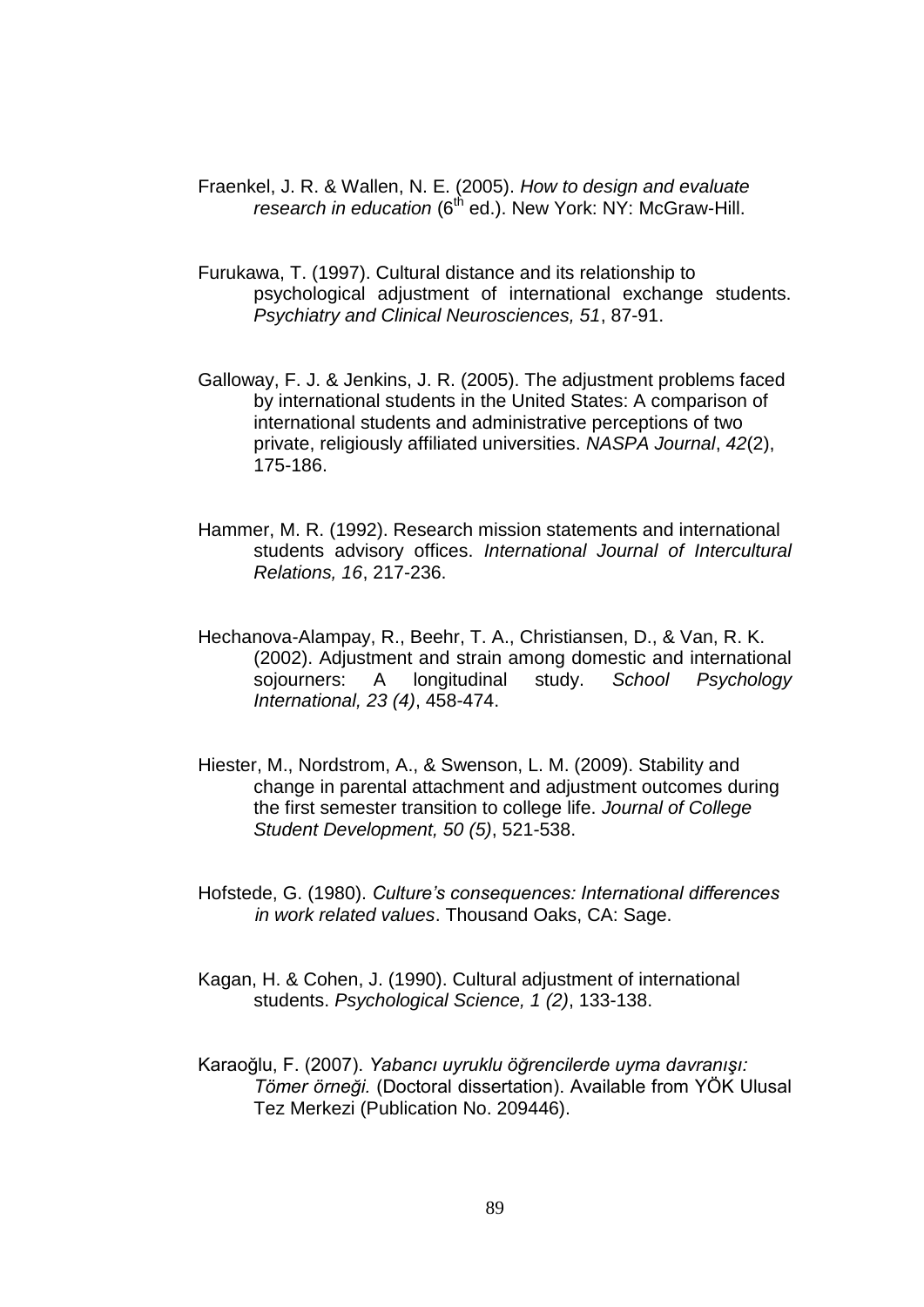- Khawaja, N. G. & Dempsey, J. (2007). Psychological distress in international university students: An Australian study. *Australian Journal of Guidance and Counseling, 17 (1)*, 13-27.
- Kinsinger, D. P., Penedo, F. J., Antony, M. H., Dahn, J. R., Lechner, S &Schneiderman, N. (2006). Psychological and sociodemographic correlates of benefit-finding in men treated for localized prostate cancer. *Psycho-Oncology, 15*, 954-961.
- Lazarus, R. S. & Folkman, S. (1984). *Stress, coping, and appraisal.* New York: Springer
- Lewthwaite, M. (1996). A study of internationa students' perspectives on cross cultural adaptation. *International Journal for the Advancement of Counseling, 19,* 167-185.
- Lin, C. (2006). Culture shock and social support: An investigation of a Chinese student organization on a US campus. *Journal of Intercultural Communication Research, 35 (2)*, 117-137.
- Lin, J-C. G. & Yi, J. K. (1997). Asian international students" adjustment issues and program suggestions. *College Student Journal, 31 (4)*, 473-480.
- Liu, C. (August, 2005). *Cultural shock is not a shark: Foreign students cope with unfamiliar culture*. Paper presented at the Annual Meeting of the American Sociological Association, Philadelphia, PA.
- Livneh, H., Livneh, C. L., Maron, S., & Kaplan, J. (1996). A multidimensional approach to the study of the structure of coping with stress. *The Journal of Psychology, 130* (5), 510-512
- Misra, R., Crist, M., & Burant, C.J. (2003). Relationships among the life stress, social support, academic stressors, and reactions to stressors of international students in the United States. *International Journal of Stress Management*, *10*(2), 137-157.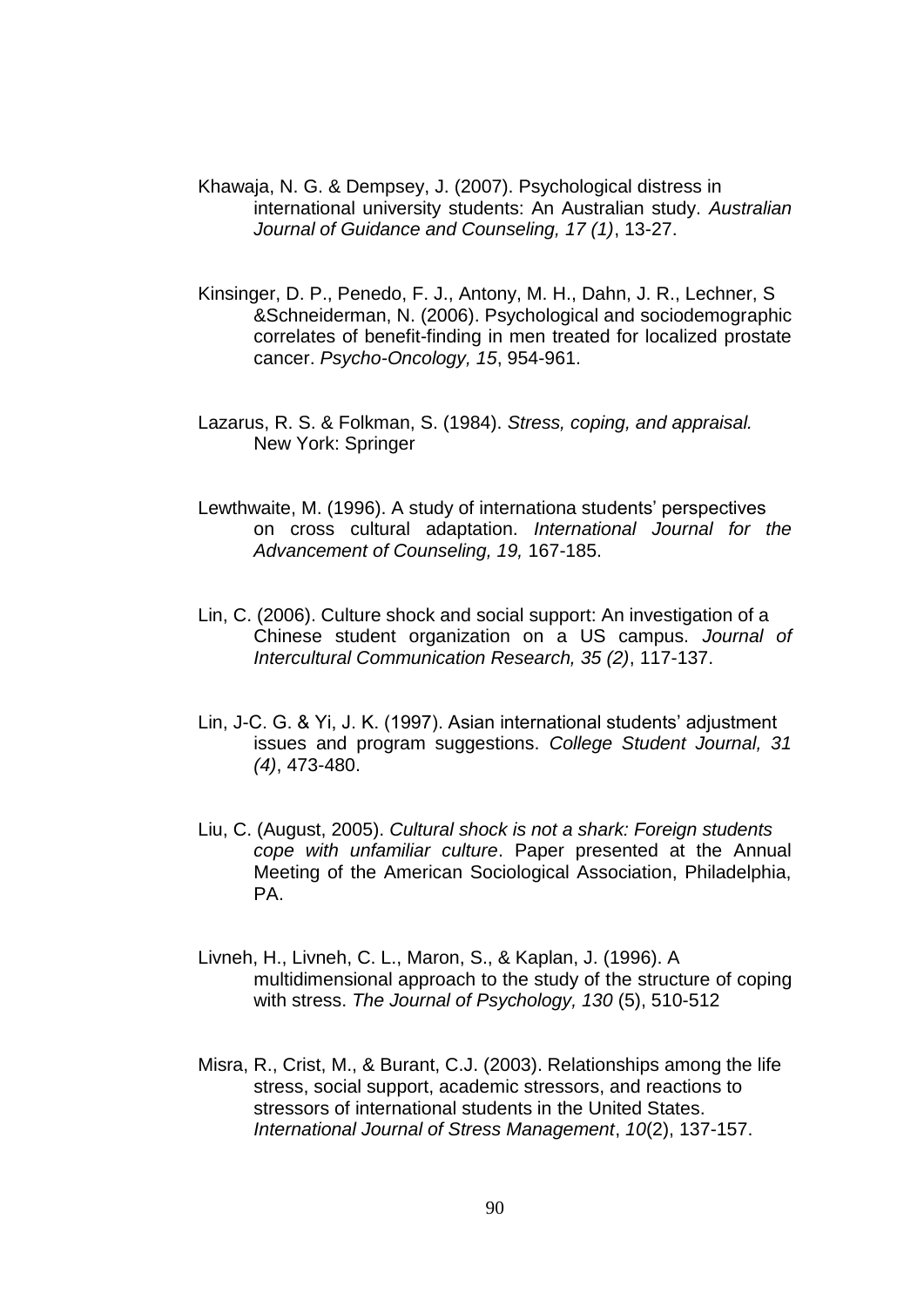- Mori, S. (2000). Addressing the mental health concerns of international students. *Journal of Counseling & Development, 78*, 137-145.
- Oberg, K. (1960). Cultural shock: Adjustment to new cultural environments. *Practical Anthropology, 7*, 177-182.
- Olivas, M. & Li, C. (2006). Understanding stressors of international students in higher education: What college counselors and personnel need to know. *Journal of Instructional Psychology, 33 (3)*, 217-222.
- Pallant, J. (2001). *SPSS survival manual: A step by step guide to data analysis using SPSS for Windows (2nd edition)*. Buckhingam: Open University Press.
- Pan, J., Wong, D. F. K., Joubert, L., & Chan, C. L. W. (2007). Acculturative stressor and meaning of life as predictors of negative affect in acculturation: a cross-cultural comparative study between Chinese international students in Australia and Hong Kong. *Australian and New Zealand Journal of Psychiatry, 41*, 740-750.
- Picardi, A., Pasquini, P., Cattaruzza, M. S., Gaetano, P., Baliva, G., Biondi M. (2003). Only limited support for a role of psychosomatic factors in psoriasis: results from a case-control study. *Journal of Psychosomatic Research, 55*,189-196.
- Pirliyev, N. (2010). *Yapısal eşitlik modelleri ile yabancı uyruklu öğrencilerin uyumu üzerine bir analiz.* (Doctoral dissertation). Available from YÖK Ulusal Tez Merkezi (Publication No. 262871).
- Poyrazli, S., Arbona, C, Bullington, R., & Pisecco, S. (2001). Adjustment issues of Turkish collage students studying in the United States. *College Student Journal, 35 (1)*, 52-62.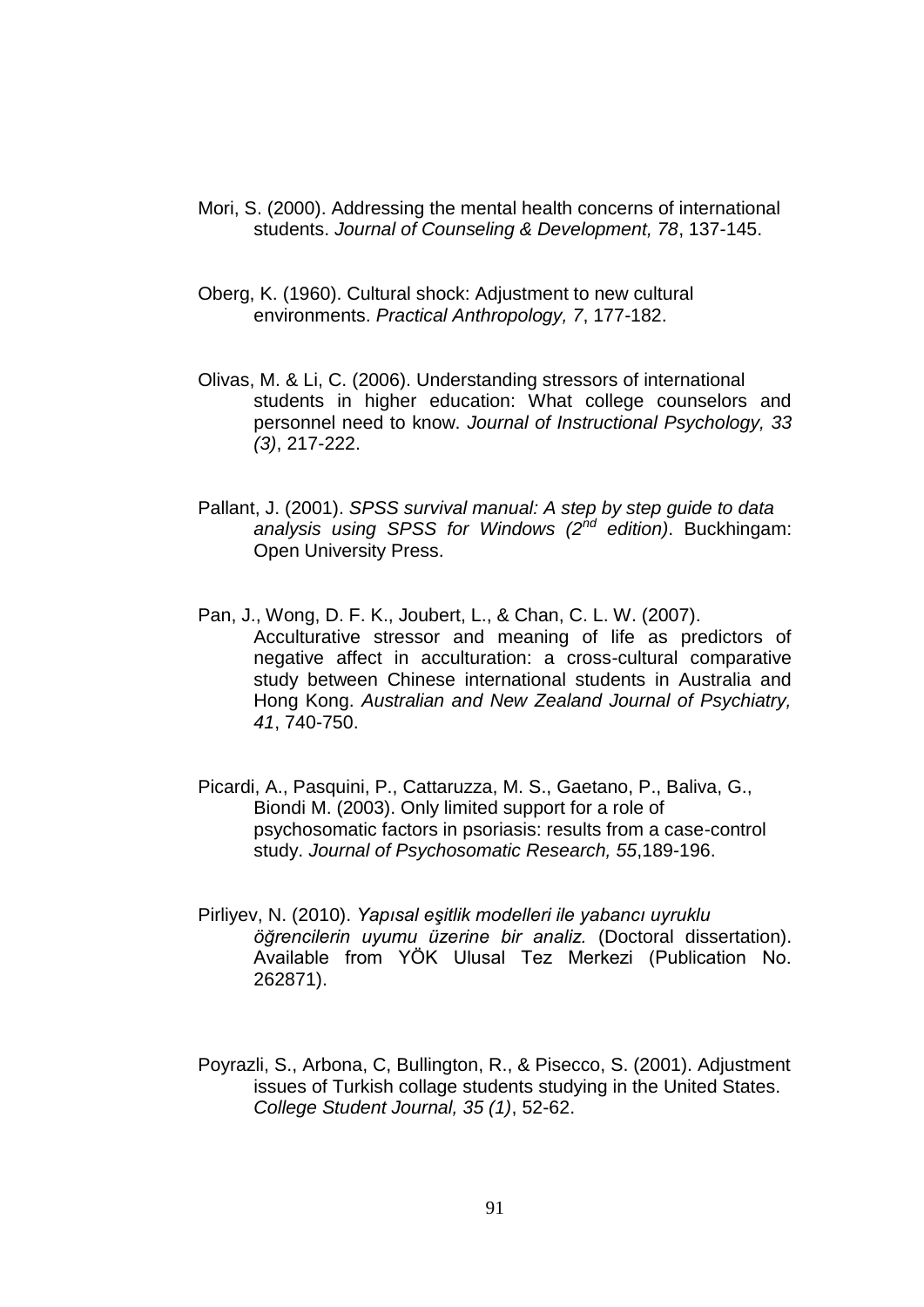- Poyrazli, S., Arbona, C., Nora, A., McPherson, R., & Pisecco, S. (2002). Relation between assertiveness, academic self-efficacy, and psychological adjustment among international graduate students. *Journal of College Student Development, 43*, 632-642.
- Poyrazli, S. & Grahame, K. M. (2007). Barriers to adjustment: Needs of international students within a semi-urban campus community. *Journal of Instructional Psychology, 34 (1)*, 28-45.
- Poyrazli, S., Kavanaugh, P. R., Baker, A., & Al-Timimi, N. (2004). Social support and demographic correlates of acculturative stress in international students. *Journal of College Counseling, 7*, 73-82.
- Poyrazli, S., Thukral, R. K., & Duru, E. (2010). International students" race-ethnicity, personality, and acculturative stress. *Journal of Psychology and Counseling, 2 (8)*, 25-32.
- Pritchard, M. E., Wilson, G. S., & Yamnitz, B. (2007). What predicts adjustment among college students? A longitudinal panel study. *Journal of American College Health, 56 (1)*, 15-21.
- Ramsay, S., Jones, E., & Barker, M. (2007). Relationship between adjustment and support types: Young and matured-aged local and international first year university students. *Higher Education, 54*, 247-265.
- Rosenthal, D. A., Russell, J. & Thomson, G. (2007). Social connectedness among international students at an Australian university. *Social Indicators Research, 84*, 71-82.
- Rosenthal, D. A., Russell, J. & Thomson, G. (2008). The health and wellbeing of international students at an Australian university. *Higher Education, 55*, 51-67.
- Russell, J., Rosenthal, D., & Thomson, G. (2010). The international student experience: Three styles of adaptation. *Higher Education, 60*, 235-249.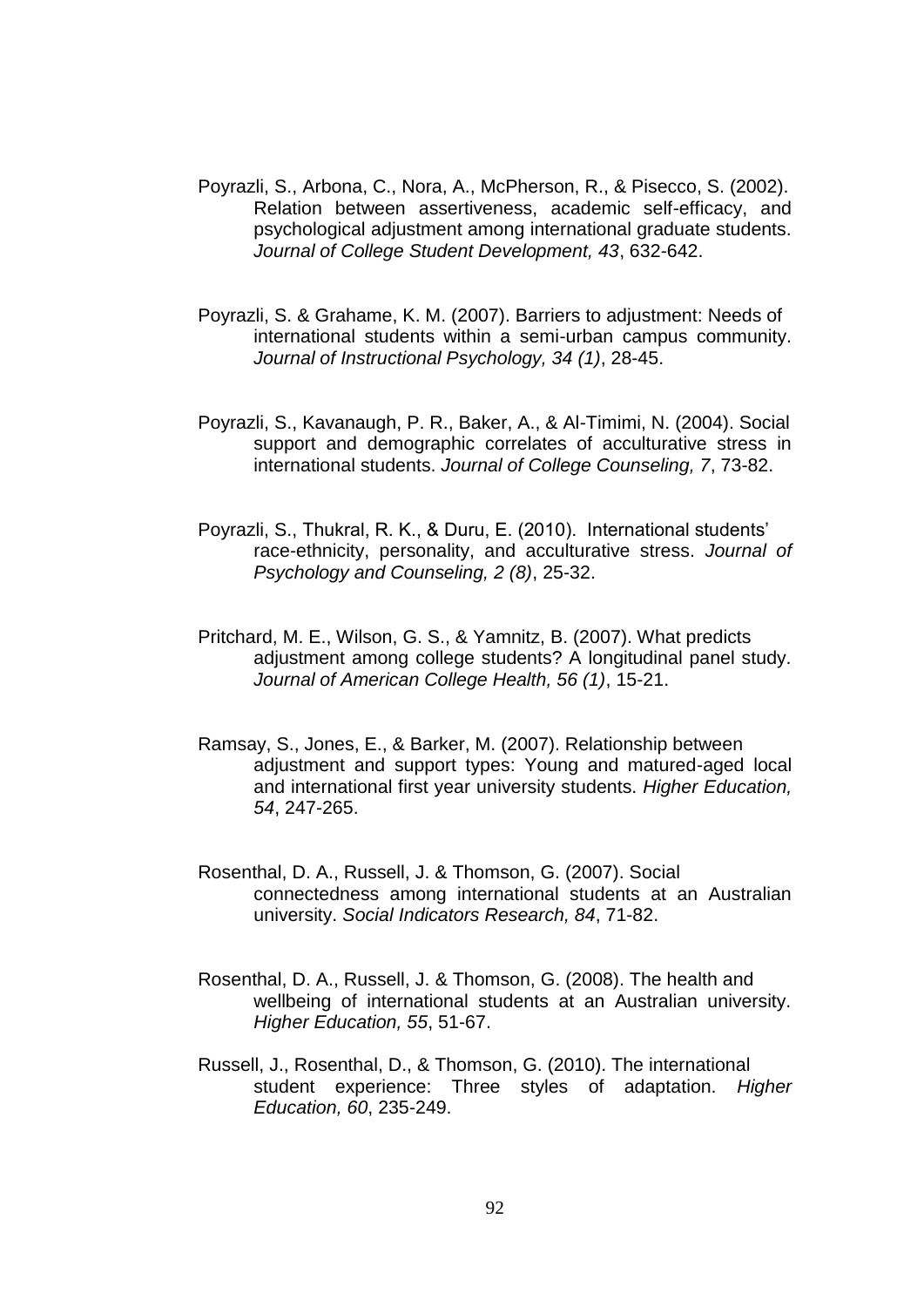- Sandhu, D. S. & Asrabadi, B. R. (1994). Development of an acculturative stress scale for international students: Preliminary findings. *Psychological Reports, 75*, 435-448.
- Sarason, I. G. & Sarason, B. R. (1982). Concomitants of social support: Attitudes, personality characteristics, and life experiences. *Journal of Personality, 50*, 331-344.
- Scheel, M. J., Razzhavaikina, T. I., Allen-Portsche, S., Backhaus, A., Madabhushi, S. & Rudy, M. (2008). International Students" Expectations and Knowledge of Counseling After Viewing a Multicultural Counseling Video. *Asian Journal of Counselling,15 (1)*, 33–55
- Searle, W. & Ward, C. (1990). The prediction of psychological and sociocultural adjustment during cross-cultural transitions. *International Journal of Intercultural Relations, 14 (4)*, 449-464.
- Shergill, A. S. (1992). *Acculturation, acculturative stress, and psychological androgyny among Sikh adolescents*. Unpublished master thesis, University of British Columbia, Vancouver.
- Spencer-Oatey, H. & Xiong, Z. (2006). Chinese students" psychological and sociocultural adjustments to Britain: An empirical study. *Language, Culture, and Curriculum, 19 (1)*, 37-51.
- Stevens, J. P. (2002). *Applied multivariate statistics for the social* sciences (4<sup>th</sup> ed.). Hillsdale, NJ: Erlbaum.
- Suanet, I. & Van de Vijver, F. J. R. (2009). Perceived cultural distance and acculturation among exchange students in Russia. Journal of Community & Applied Social Psychology, 19, 182-197.
- Sümer, S. (2009). *International students' psychological and sociocultural adaptation in the Unites States.* (Doctoral dissertation). Available from ProQuest Dissertations and Theses database. (Publication No. AAT 3401617)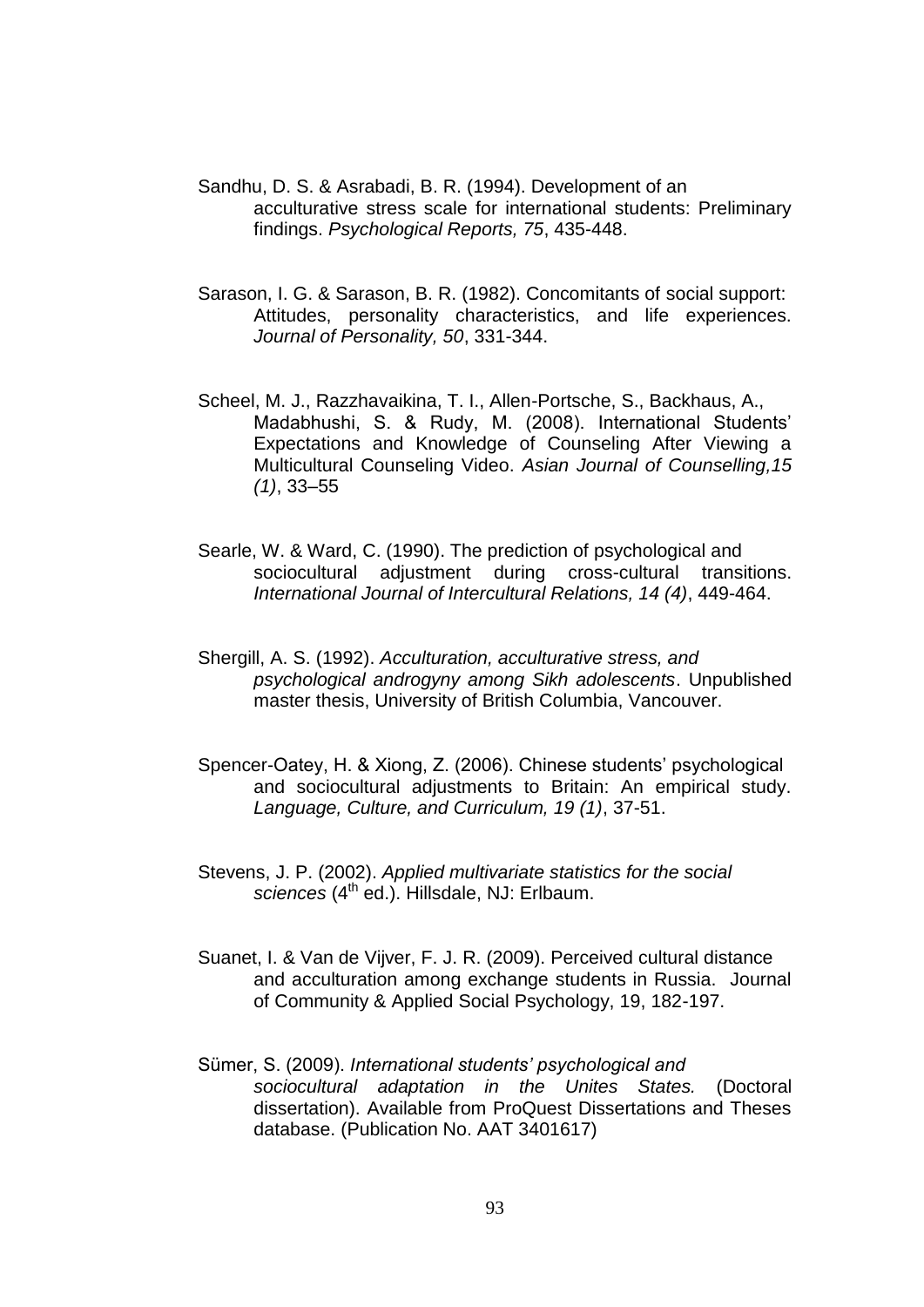- Sumer, S., Poyrazli, S. & Grahame, K. (2008). Predictors of depression and anxiety among international students. *Journal of Counseling and Development, 86(4)*, 429-437.
- ġen, H. A. (2008). *Türkiye'de öğrenim gören yabancı uyruklu öğrencilerin eğitim ortamındaki iletişim deneyimine ilişkin görüşlerin incelenmesi*. (Doctoral dissertation). Available from YÖK Ulusal Tez Merkezi (Publication No. 234651).
- Tabachnick, B. G. & Fidell, L. S. (2007). *Using multivariate statistics* (5<sup>th</sup> ed). Boston: Allyn and Bacon.
- Tao, S., Dong, Q., Pratt, M. W., Hunsberger, B. & Pancer, S. M. (2000). Social support: Relations to coping and adjustment during the transition to university in the People"s Republic of China. *Journal of Adolescent Research, 15 (1)*, 123-144.
- Toyokawa, T. & Toyokawa, N. (2002). Extracurricular activities and the adjustment of Asian international students: A study of Japanese students. *International Journal of Intercultural Relations, 26*, 363- 379.
- Tuna, M. E. (2003). *Cross-cultural differences in coping strategies as predictors of university adjustment of Turkish and US students*. (Doctoral Dissertation). Available from Middle East Technical University PHD E-thesis database. (Publication No. 579318).
- Virta, E., Sam, D. L., & Westin, C. (2004). Adolescents with Turkish background in Norway and Sweden: A comparative study of their psychological adaptation. *Scandinavian Journal of Psychology, 45*, 15-25.
- Ward, C., Bochner, S., & Furhnam, A. (2001). *The psychology of culture shock*. London: Routledge.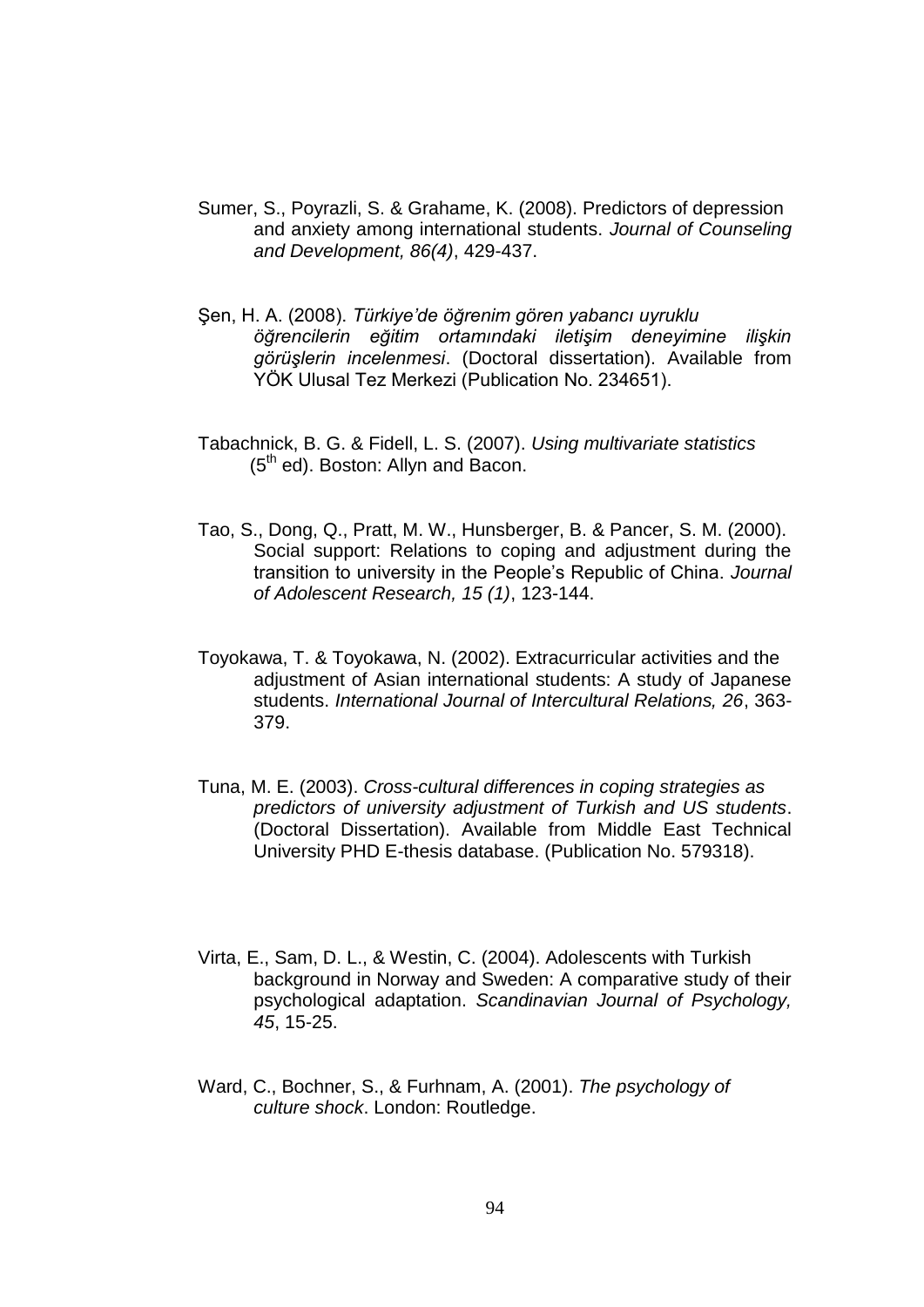- Ward, C. & Kennedy, A. (1999). The measurement of sociocultural adaptation. *International Journal of Intercultural Relations, 23 (4)*, 659-677
- Ward, C., Okura, Y., Kennedy, A. & Kojima, T. (1998). The U-curve on trial: a longitudinal study of psychological and sociocultural adjustment during cross-cultural transition. *International Journal of Intercultural Relations, 22 (3)*, 277-291.
- Ward, C. & Rana-Deuba, A. (1999). Acculturation and adaptation revisited. *Journal of Cross-Cultural Psychology, 30 (4)*, 422-442.
- Wei, M., Heppner, P. P., Mallen, M. J., Ku, T., Liao, K. Y., & Wu, T. (2007). Acculturative stress, perfectionism, years in the United States, and depression among Chinese international students. *Journal of Counseling Psychology, 54 (4),* 385-394.
- Wu, T. & Serper, M. R. (1999). Social Support and Psychopathology in Homeless Patients Presenting for Emergency Psychiatric Treatment. *Journal of Clinical Psychology, 55 (9)*, 1127-1133.
- Yalım, D. (2007). *First year college adjustment: The role of coping, ego resiliency, optimism, and gender.* (Doctoral Dissertation). Available from Middle East Technical University PHD E-thesis database. (Publication No. 12608445).
- Yang, R. P., Noels, K. S, & Saumure, K. D. (2005). Multiple routes to cross-cultural adaptation for international students: Mapping the paths between self-construals, English language confidence, and adjustment. *International Journal of Intercultural Relations, 30*, 487-506.
- Yeh, C. J. & Inose, M. (2003). International students' reported English fluency, social support satisfaction, and social connectedness as predictors of acculturative stress. *Counseling Psychology Quarterly, 16 (1)*, 15-28.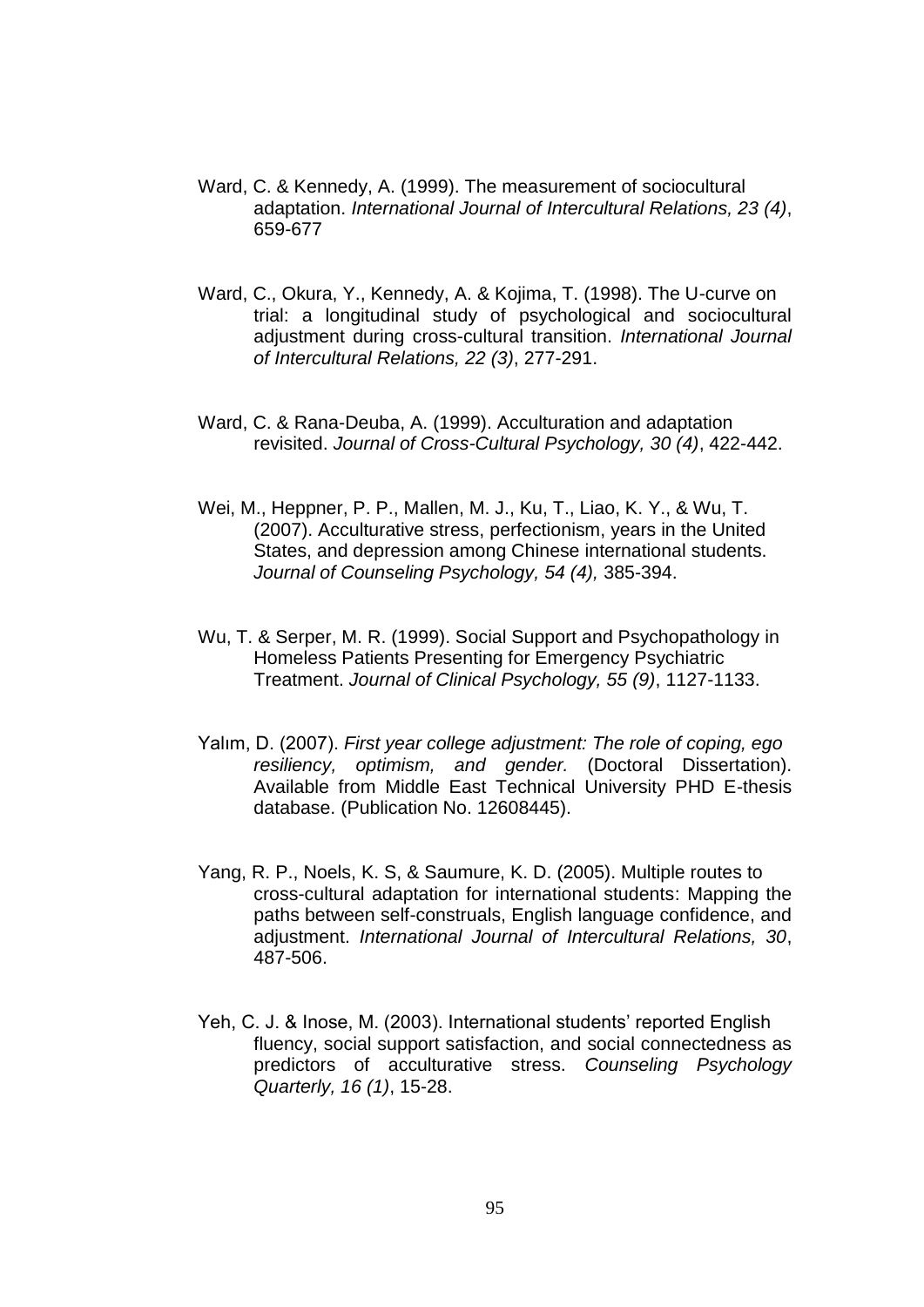- Yusoff, Y. M. & Chelliah, S. (2010). Adjustment in international students in Malaysian public university. *International Journal of Innovation, Management, and Technology, 1 (3)*, 275-278.
- Zhai, J. (2002). *Studying international students: Adjustment issues and social support.* San Diego, CA: Office of Institutional Research, Retrieved from ERIC database. (ED 474481).
- Zhou, Y., Jindal-Sape, D., Topping, K. & Todman, J. (2008). Theoretical models of culture shock and adaptation in international students in higher education. *Studies in Higher Education, 13 (1)*, 63-75.
- Zimet, D.G., Dahlem, W.N., Zimet, G., & Farley, K.G. (1988). The Multidimensional Scale of Perceived Social Support. *Journal of Personality Assessment*, *52*, 30–41.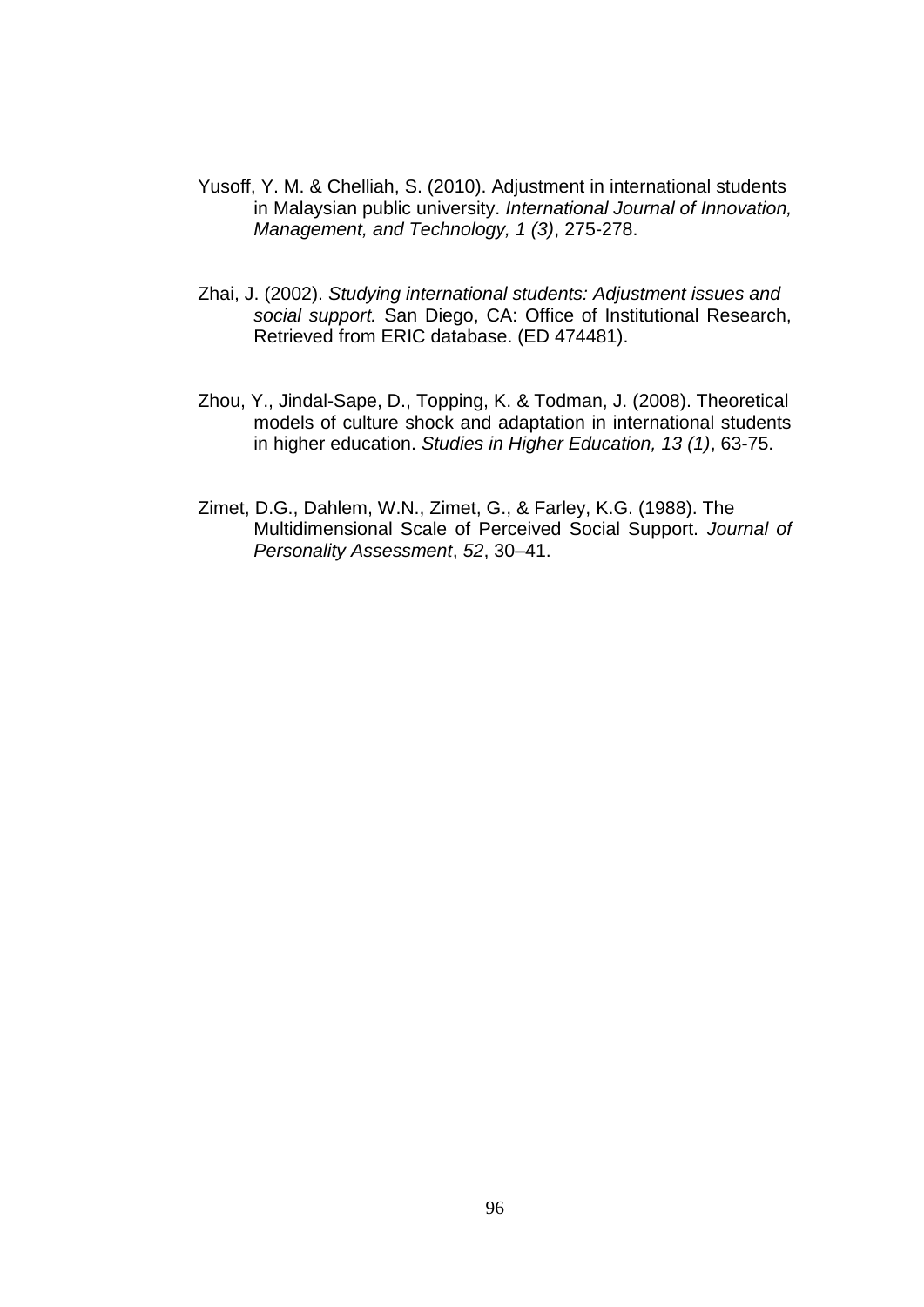#### **APPENDICES**

### **APPENDIX A**

#### **Personal Data Sheet**

Sex: \_\_\_\_\_\_\_\_\_\_\_\_ male \_\_\_\_\_\_\_\_\_\_\_\_\_\_\_\_female

Age\_\_\_\_\_\_\_\_\_\_\_\_\_years

Please write the name of the university you enrolled in Turkey: \_\_\_\_\_\_\_\_\_\_\_\_\_\_\_\_\_\_\_\_\_\_\_\_\_\_\_\_\_\_\_\_\_\_\_\_\_\_\_\_\_\_\_\_\_\_\_\_\_

Please check below your academic classification:

\_\_\_\_\_\_\_\_\_\_\_\_\_\_\_\_ Freshman \_\_\_\_\_\_\_\_\_\_\_\_\_\_\_\_ Sophomore \_\_\_\_\_\_\_\_\_\_\_\_\_\_\_\_ Junior \_\_\_\_\_\_\_\_\_\_\_\_\_\_\_\_ Senior \_\_\_\_\_\_\_\_\_\_\_\_\_\_\_\_ Master/Doctoral

Please check below your major area of study in Turkey:

| <b>Business and management</b>    |
|-----------------------------------|
| Computer and information services |
| Education                         |
| Engineering                       |
| <b>Health Professions</b>         |
| <b>Physical Sciences</b>          |
| Psychology                        |
| Social sciences                   |
| <b>Miscellaneous</b>              |

Please check the source/s of your financial support while studying in Turkey:

| Family             | <b>Native Government</b>  |  |  |
|--------------------|---------------------------|--|--|
| College/University | <b>Turkish Government</b> |  |  |
| Other              |                           |  |  |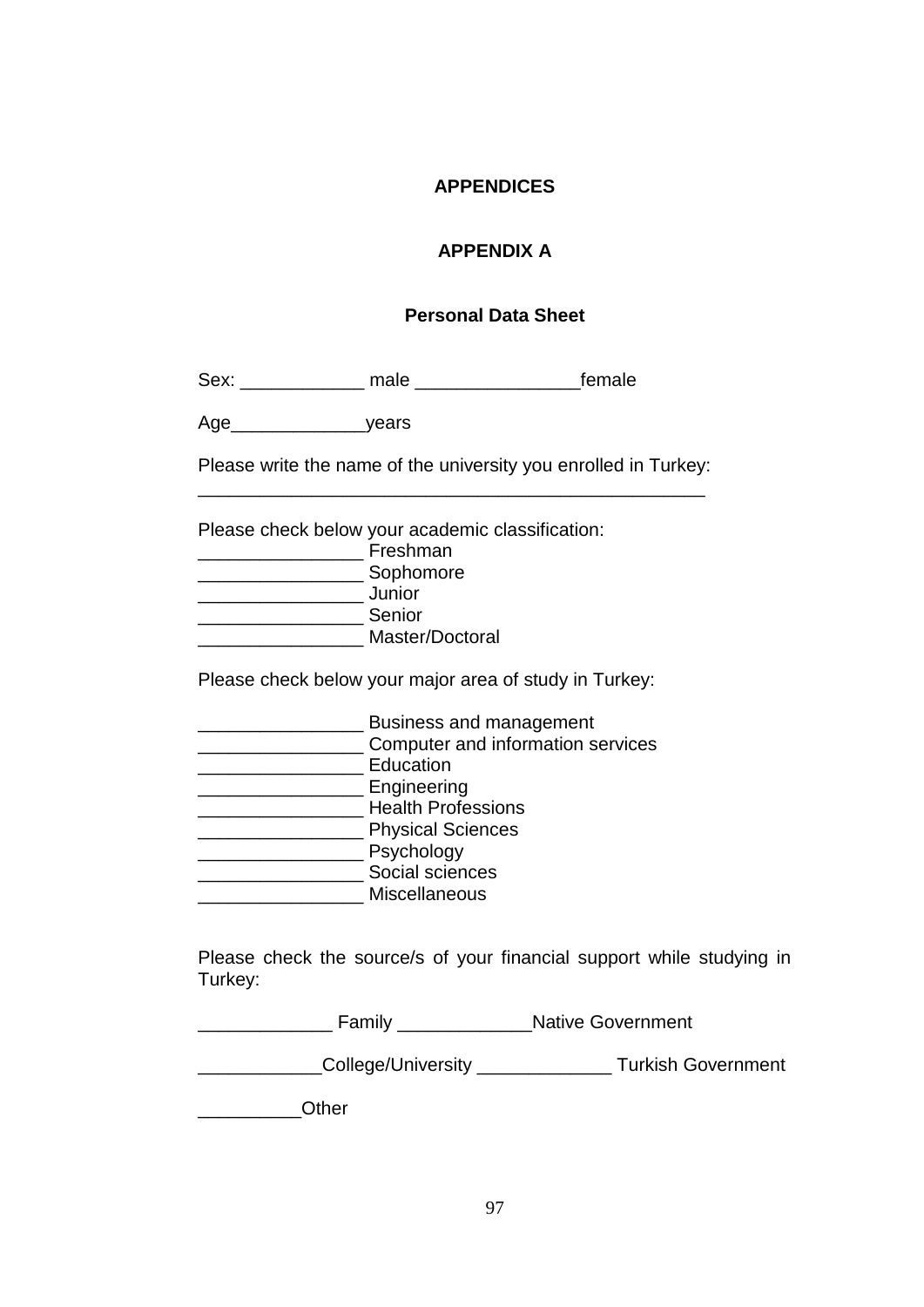Language/s

| Native Country_ |  |
|-----------------|--|
| Native Language |  |

\_\_\_\_\_\_\_ I learned Turkish in Turkey.

\_\_\_\_\_\_\_ I learned Turkish as a second language in my native country.

Please rate your ability in Turkish:

|                                      | Lowest |   |   | Highest |
|--------------------------------------|--------|---|---|---------|
| Reading                              |        |   |   | 5       |
| Writing                              |        |   | 3 | 5       |
| Speaking                             |        | 2 | 3 | 5       |
| Please rate your ability in English: |        |   |   |         |
|                                      | Lowest |   |   | Highest |
| Reading                              |        |   | З | 5       |
| Writing                              |        |   | 3 | 5       |
| Speaking                             |        |   | 3 | 5       |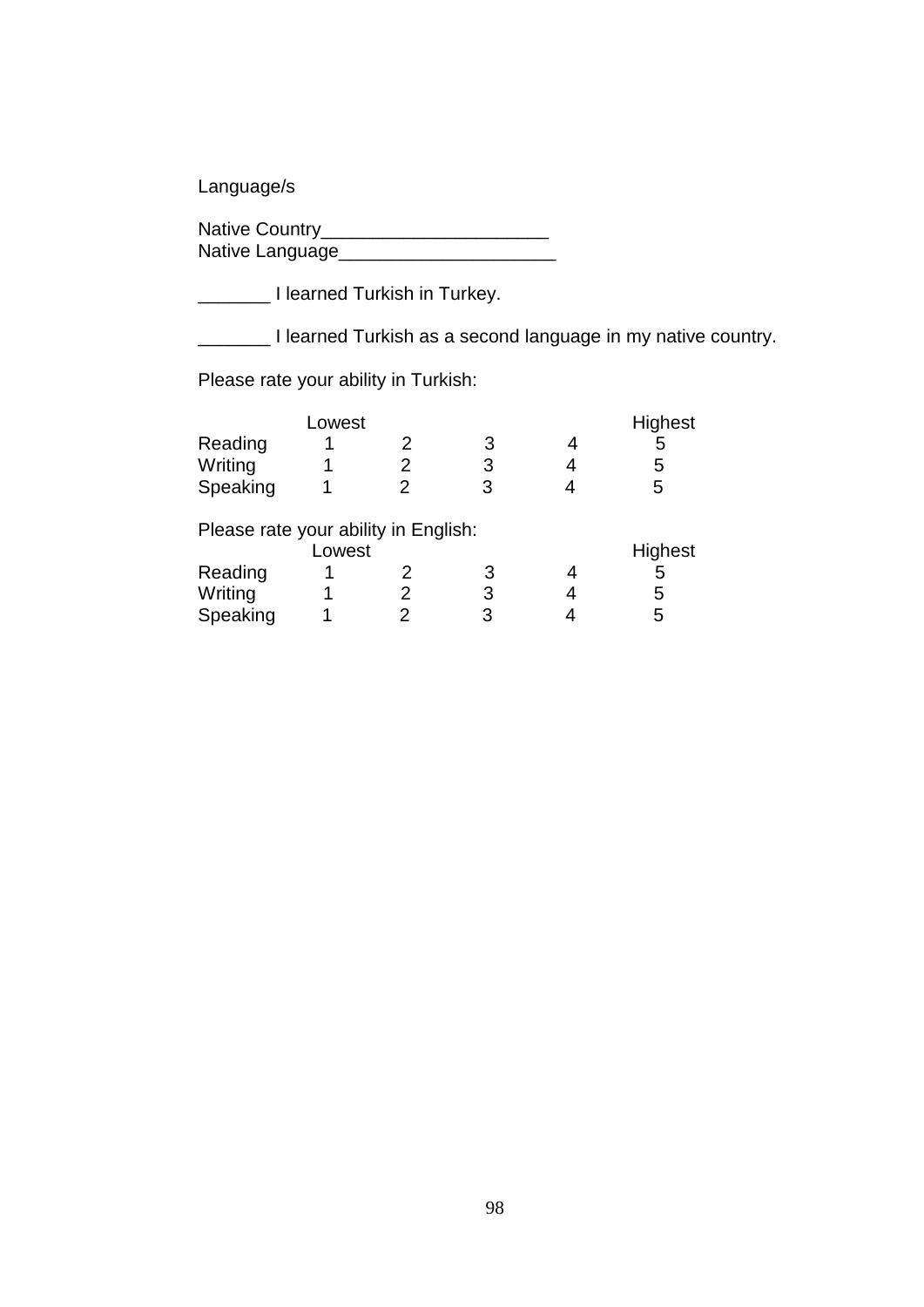#### **APPENDIX B**

## **SAMPLE ITEMS FROM STUDENT ADAPTATION TO COLLEGE QUESTIONNAIRE (SACQ)**

- 3. I have been keeping up to date on my academic work.
- 4. I am meeting as many people and making as many friends as I would like at college.
- 16. I am pleased now about my decision to attend this college in particular.
- 32. Lately I have been doubts regarding the value of a college education.
- 64. I am experiencing a lot of difficulty coping with the stress imposed upon me in college.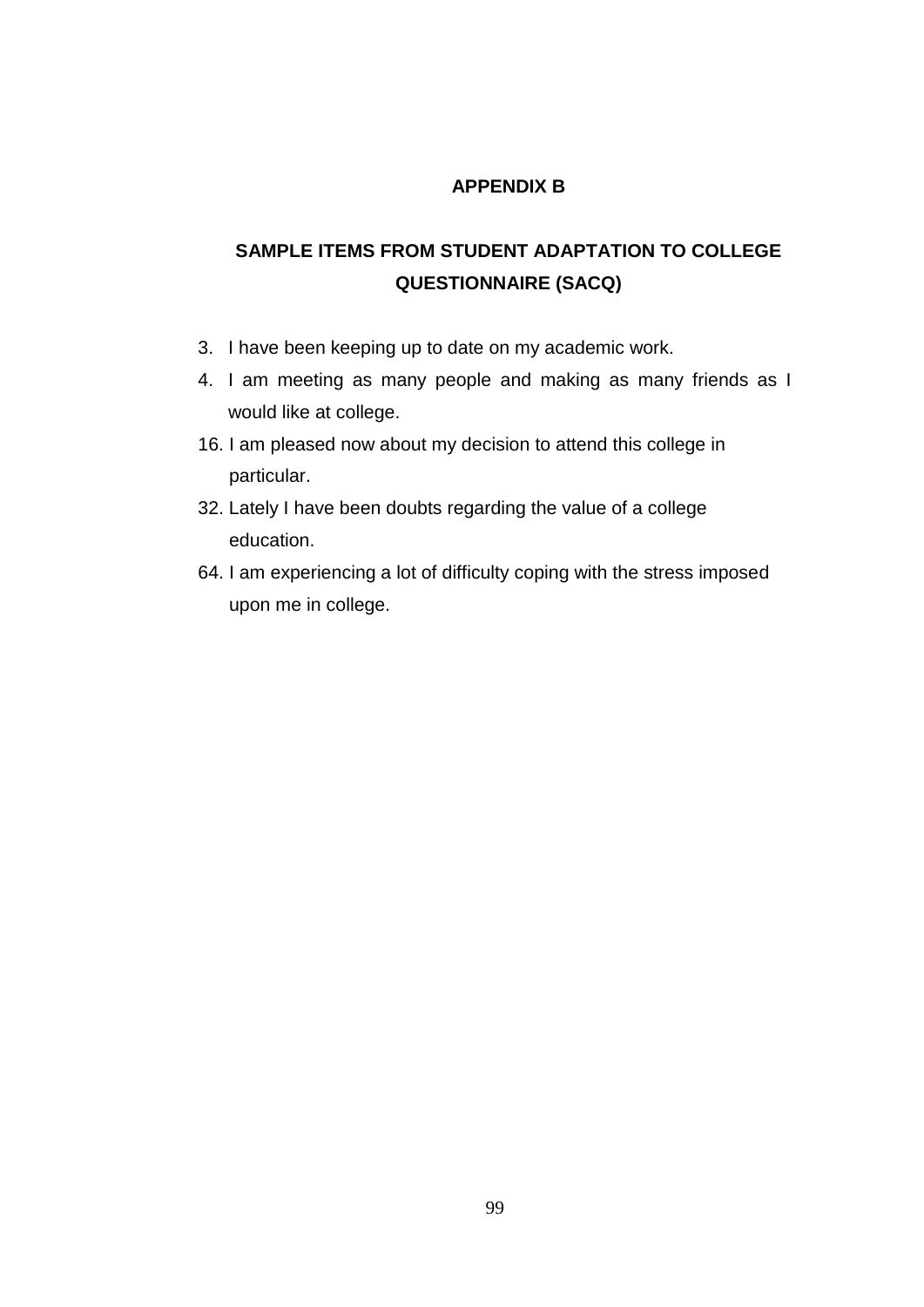## **APPENDIX C**

## **SAMPLE ITEMS FROM ACCULTURATIVE STRESS SCALE FOR INTERNATIONAL STUDENTS (ASSIS)**

- 1. Homesickness for my country bothers me.
- 9. Others are biased toward me.
- 13. I feel overwhelmed that multiple pressures are placed upon me after my migration to this society.
- 22. I feel uncomfortable to adjust to new cultural values.
- 28. I don't feel a sense of belonging (community) here
- 33. People from some other ethnic groups show hatred toward me verbally
- 34. I feel guilty that I am living a different lifestyle here.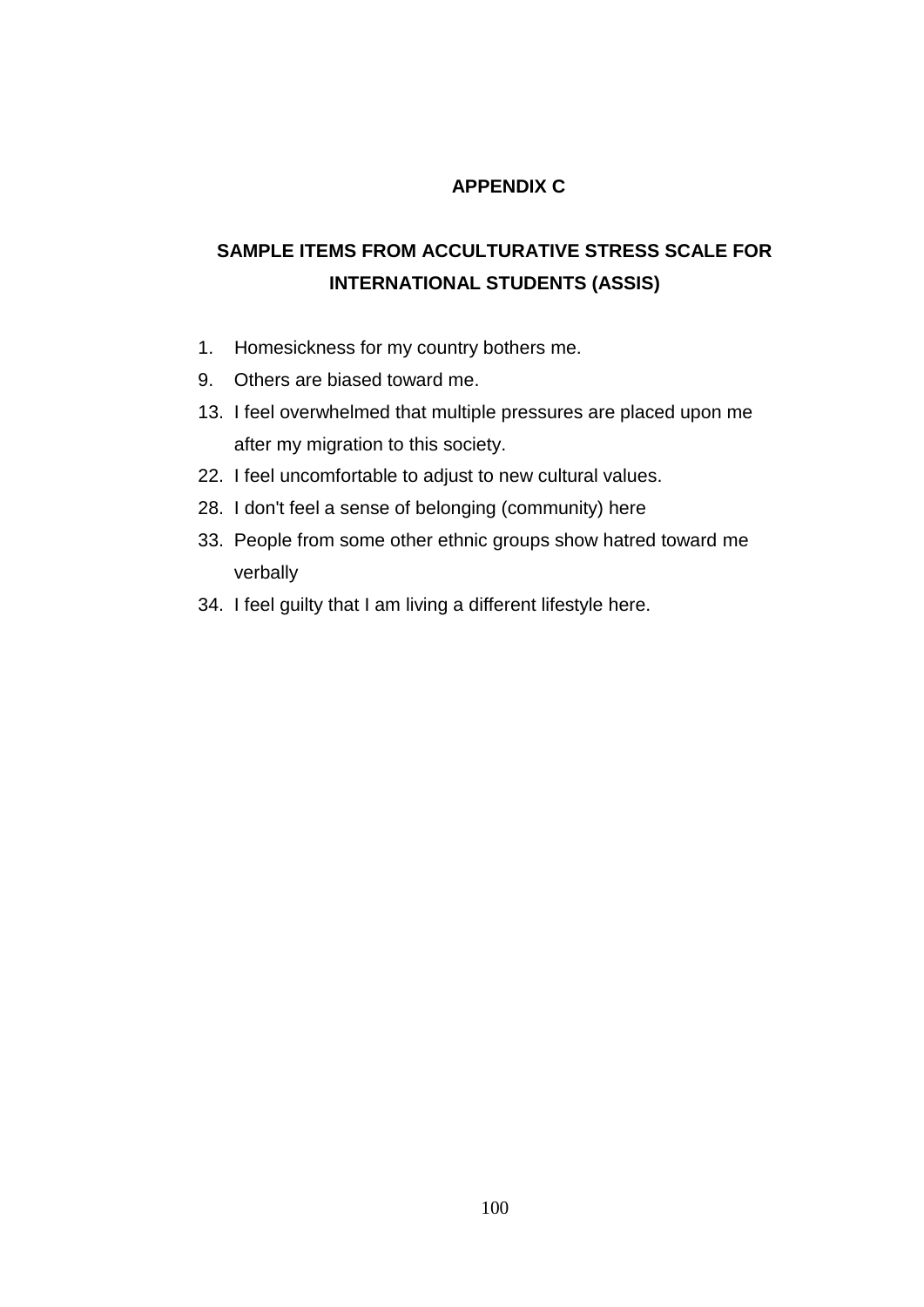#### **APPENDIX D**

## **SAMPLE ITEMS FROM BRIEF COPE**

- 1. I've been turning to work or other activities to take my mind off things.
- 7. I've been taking action to try to make the situation better.
- 8. I've been refusing to believe that it has happened.
- 15. I've been getting comfort and understanding from someone.
- 16. I've been giving up the attempt to cope.
- 27. I've been praying or meditating.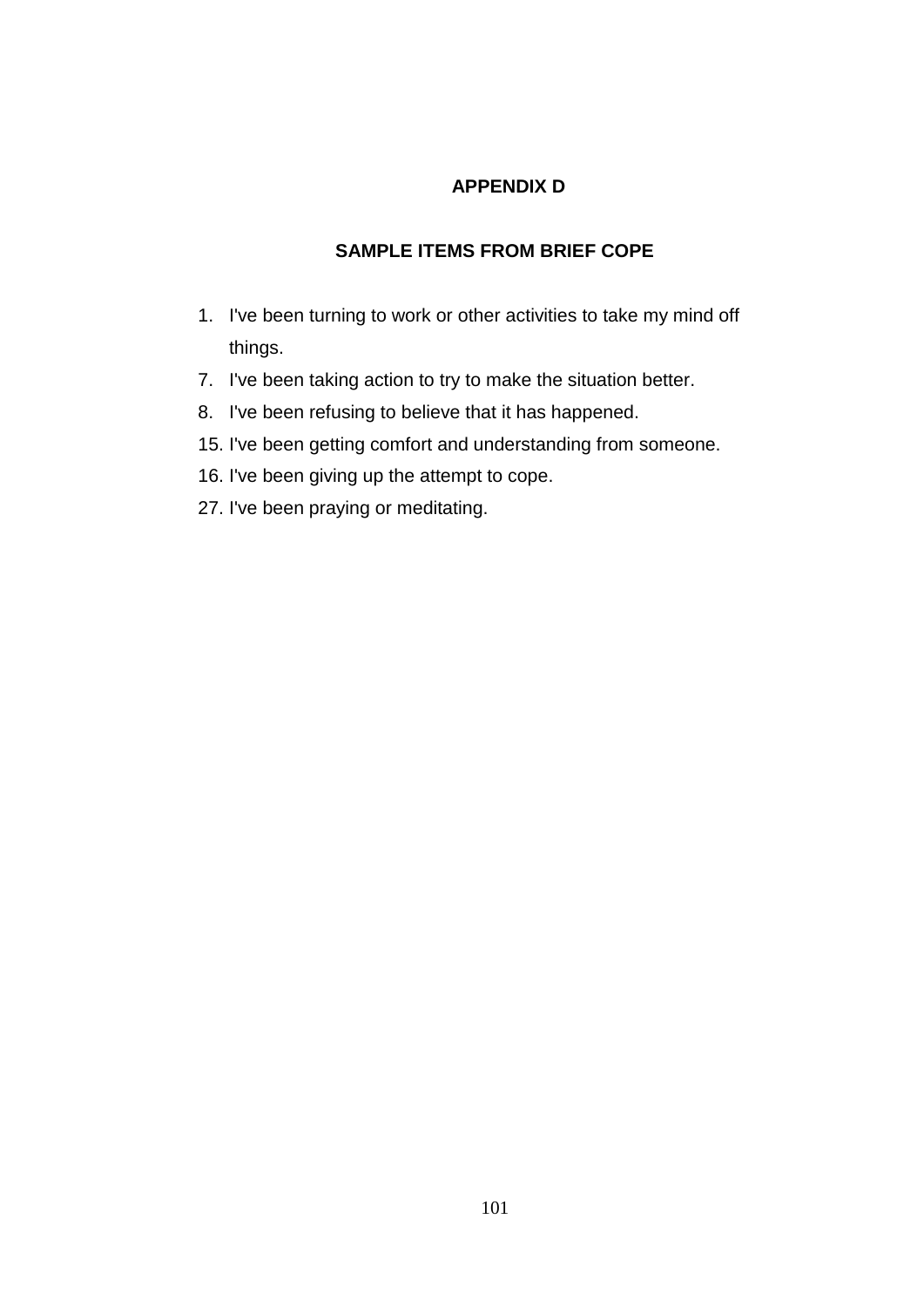#### **APPENDIX E**

#### **SAMPLE ITEMS FROM CULTURAL DISTANCE SCALE**

- 1. Dressing
- 2. Communication
- 7. Language
- 9. Customs
- 10. Worldview
- 12. Living standards